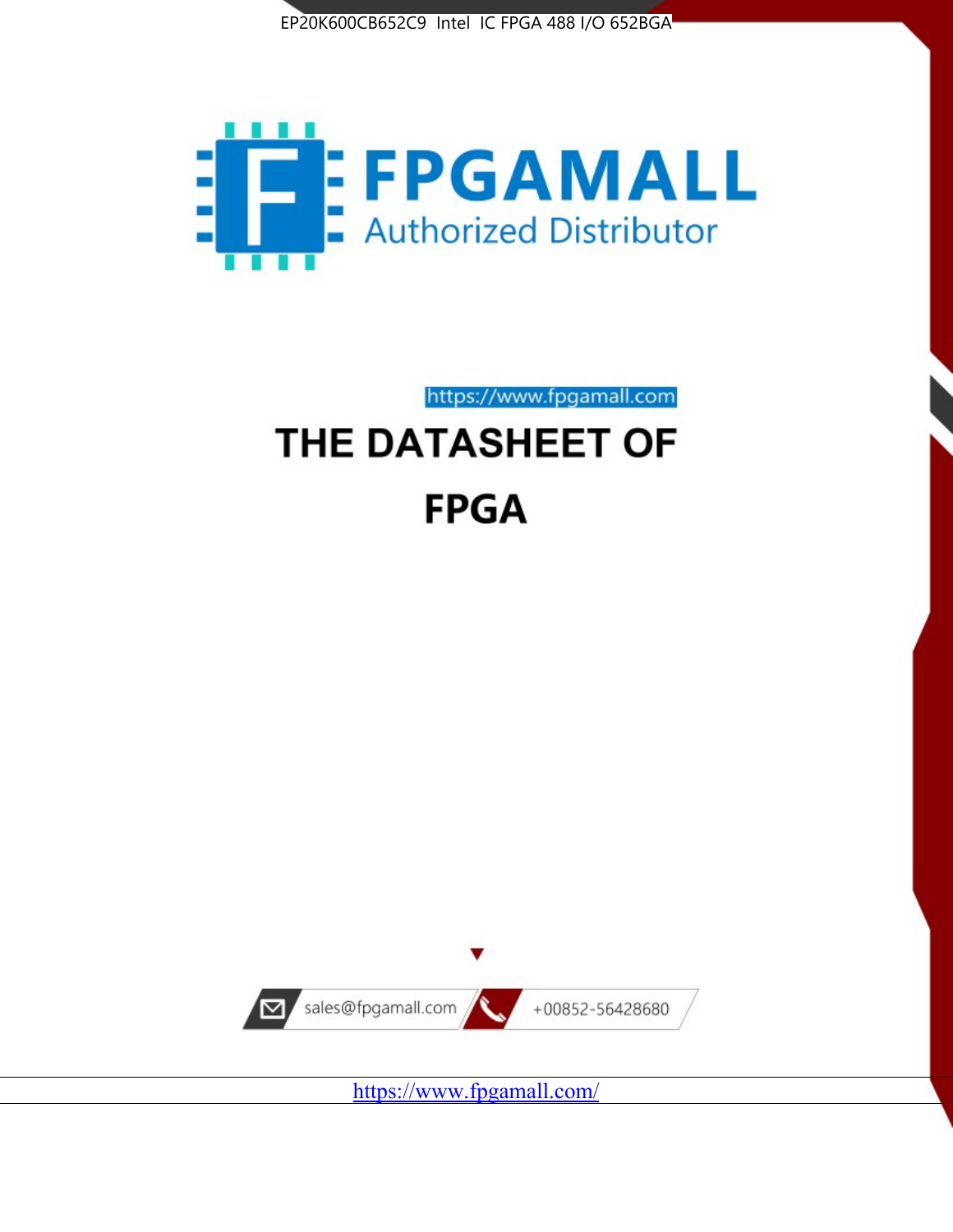#### EP20K600CB652C9 Intel IC FPGA 488 I/O 652BGA



### **APEX 20KC**

**Programmable Logic Device**

#### **February 2004 ver. 2.2 Data Sheet**

**Features...** ■ Programmable logic device (PLD) manufactured using a 0.15-µm alllayer copper-metal fabrication process

- 25 to 35% faster design performance than APEX<sup>™</sup> 20KE devices
- Pin-compatible with APEX 20KE devices
- High-performance, low-power copper interconnect
- MultiCoreTM architecture integrating look-up table (LUT) logic and embedded memory
- LUT logic used for register-intensive functions
- Embedded system blocks (ESBs) used to implement memory functions, including first-in first-out (FIFO) buffers, dual-port RAM, and content-addressable memory (CAM)
- High-density architecture
	- 200,000 to 1 million typical gates (see Table 1)
	- Up to 38,400 logic elements (LEs)
	- Up to 327,680 RAM bits that can be used without reducing available logic

| Table 1. APEX 20KC Device Features<br>Note $(1)$ |                  |                  |                  |                   |  |  |  |  |
|--------------------------------------------------|------------------|------------------|------------------|-------------------|--|--|--|--|
| <b>Feature</b>                                   | <b>EP20K200C</b> | <b>EP20K400C</b> | <b>EP20K600C</b> | <b>EP20K1000C</b> |  |  |  |  |
| Maximum system gates                             | 526,000          | 1,052,000        | 1,537,000        | 1,772,000         |  |  |  |  |
| <b>Typical gates</b>                             | 200,000          | 400.000          | 600,000          | 1,000,000         |  |  |  |  |
| <b>LEs</b>                                       | 8.320            | 16,640           | 24,320           | 38,400            |  |  |  |  |
| <b>ESBs</b>                                      | 52               | 104              | 152              | 160               |  |  |  |  |
| Maximum RAM bits                                 | 106,496          | 212,992          | 311,296          | 327,680           |  |  |  |  |
| PLLs $(2)$                                       | 2                | 4                | 4                | 4                 |  |  |  |  |
| Speed grades $(3)$                               | $-7, -8, -9$     | $-7, -8, -9$     | $-7, -8, -9$     | $-7, -8, -9$      |  |  |  |  |
| Maximum macrocells                               | 832              | 1.664            | 2,432            | 2,560             |  |  |  |  |
| Maximum user I/O pins                            | 376              | 488              | 588              | 708               |  |  |  |  |

#### *Notes to Table 1:*

(1) The embedded IEEE Std. 1149.1 Joint Test Action Group (JTAG) boundary-scan circuitry contributes up to 57,000 additional gates.

- (2) PLL: phase-locked loop.
- (3) The -7 speed grade provides the fastest performance.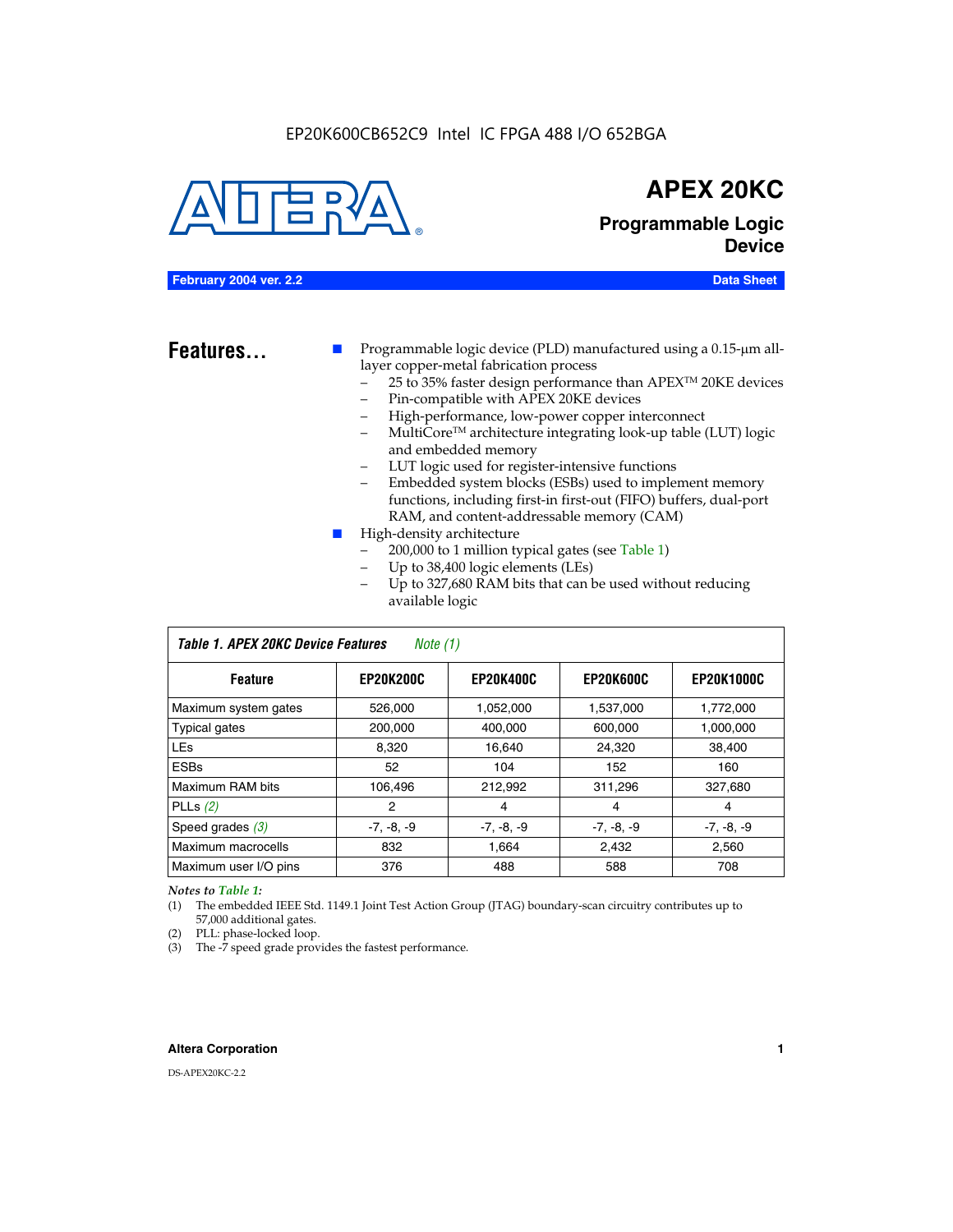### EP20K600CB652C9 Intel IC FPGA 488 I/O 652BGA

#### **APEX 20KC Programmable Logic Device Data Sheet**

| and More<br><b>Features</b> | Low-power operation design<br>ш<br>1.8-V supply voltage (see Table 2)<br>Copper interconnect reduces power consumption<br>-<br>$\overline{\phantom{0}}$<br>ESBs offering programmable power-saving mode<br>Flexible clock management circuitry with up to four phase-locked<br><b>Contract</b><br>loops (PLLs)<br>Built-in low-skew clock tree<br>Up to eight global clock signals<br>ClockLock™ feature reducing clock delay and skew<br>-<br>ClockBoost™ feature providing clock multiplication and<br>-<br>division<br>delay shifting<br>Powerful I/O features<br>$\mathcal{L}_{\mathcal{A}}$<br>Compliant with peripheral component interconnect Special<br>Interest Group (PCI SIG) PCI Local Bus Specification,<br>Support for high-speed external memories, including DDR<br>synchronous dynamic RAM (SDRAM) and ZBT static RAM<br>(SRAM)<br>16 input and 16 output LVDS channels at 840 megabits per<br>second (Mbps)<br>-<br>fast $t_{CO}$ and $t_{SU}$ times for complex logic<br>MultiVolt I/O support for 1.8-V, 2.5-V, and 3.3-V interfaces<br>-<br>Programmable clamp to $V_{\text{CCIO}}$<br>-<br>Individual tri-state output enable control for each pin<br>$\overline{\phantom{0}}$<br>Programmable output slew-rate control to reduce switching<br>—<br>noise<br>Support for advanced I/O standards, including low-voltage<br>differential signaling (LVDS), LVPECL, PCI-X, AGP, CTT,<br>SSTL-3 and SSTL-2, GTL+, and HSTL Class I<br>Supports hot-socketing operation<br>-<br>Pull-up on I/O pins before and during configuration | MultiVolt™ I/O support for 1.8-V, 2.5-V, and 3.3-V interfaces<br>ClockShift™ feature providing programmable clock phase and<br>Revision 2.2 for 3.3-V operation at 33 or 66 MHz and 32 or 64 bits<br>Direct connection from I/O pins to local interconnect providing |  |  |  |  |
|-----------------------------|------------------------------------------------------------------------------------------------------------------------------------------------------------------------------------------------------------------------------------------------------------------------------------------------------------------------------------------------------------------------------------------------------------------------------------------------------------------------------------------------------------------------------------------------------------------------------------------------------------------------------------------------------------------------------------------------------------------------------------------------------------------------------------------------------------------------------------------------------------------------------------------------------------------------------------------------------------------------------------------------------------------------------------------------------------------------------------------------------------------------------------------------------------------------------------------------------------------------------------------------------------------------------------------------------------------------------------------------------------------------------------------------------------------------------------------------------------------------------------------------------------------------------------------------------|----------------------------------------------------------------------------------------------------------------------------------------------------------------------------------------------------------------------------------------------------------------------|--|--|--|--|
|                             | <b>Table 2. APEX 20KC Supply Voltages</b>                                                                                                                                                                                                                                                                                                                                                                                                                                                                                                                                                                                                                                                                                                                                                                                                                                                                                                                                                                                                                                                                                                                                                                                                                                                                                                                                                                                                                                                                                                            |                                                                                                                                                                                                                                                                      |  |  |  |  |
|                             | <b>Feature</b>                                                                                                                                                                                                                                                                                                                                                                                                                                                                                                                                                                                                                                                                                                                                                                                                                                                                                                                                                                                                                                                                                                                                                                                                                                                                                                                                                                                                                                                                                                                                       | <b>Voltage</b>                                                                                                                                                                                                                                                       |  |  |  |  |
|                             | Internal supply voltage (V <sub>CCINT</sub> )                                                                                                                                                                                                                                                                                                                                                                                                                                                                                                                                                                                                                                                                                                                                                                                                                                                                                                                                                                                                                                                                                                                                                                                                                                                                                                                                                                                                                                                                                                        | 1.8 V                                                                                                                                                                                                                                                                |  |  |  |  |
|                             | MultiVolt I/O interface voltage levels (V <sub>CCIO</sub> )<br>1.8 V, 2.5 V, 3.3 V, 5.0 V $(1)$                                                                                                                                                                                                                                                                                                                                                                                                                                                                                                                                                                                                                                                                                                                                                                                                                                                                                                                                                                                                                                                                                                                                                                                                                                                                                                                                                                                                                                                      |                                                                                                                                                                                                                                                                      |  |  |  |  |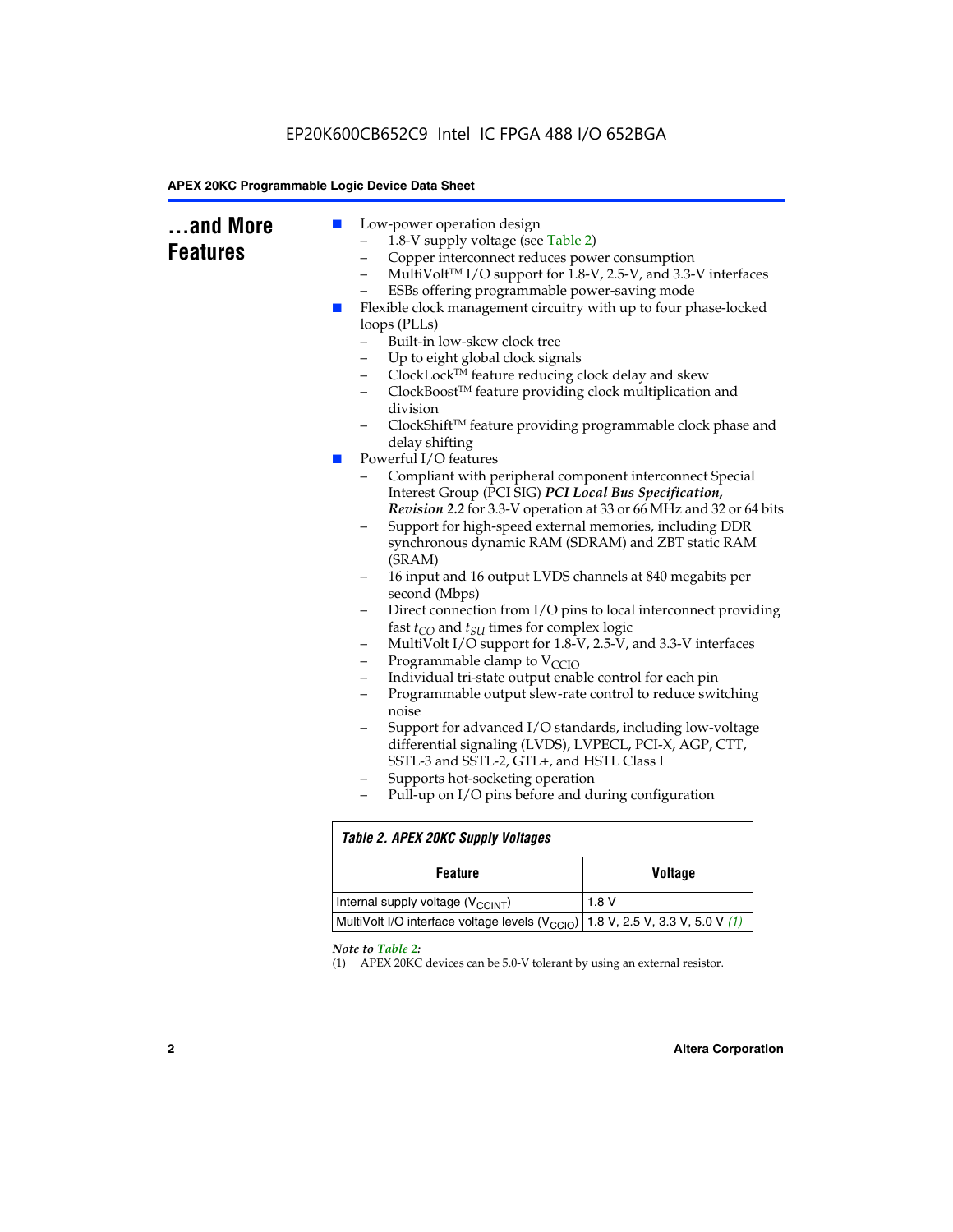- Advanced interconnect structure
	- Copper interconnect for high performance
	- Four-level hierarchical FastTrack® interconnect structure providing fast, predictable interconnect delays
	- Dedicated carry chain that implements arithmetic functions such as fast adders, counters, and comparators (automatically used by software tools and megafunctions)
	- Dedicated cascade chain that implements high-speed, high-fan-in logic functions (automatically used by software tools and megafunctions)
	- Interleaved local interconnect allows one LE to drive 29 other LEs through the fast local interconnect
- Advanced software support
	- Software design support and automatic place-and-route provided by the Altera® Quartus™ II development system for Windows-based PCs, Sun SPARCstations, and HP 9000 Series 700/800 workstations
	- Altera MegaCore® functions and Altera Megafunction Partners Program (AMPPSM) megafunctions optimized for APEX 20KC architecture available
	- $N$ ativeLink<sup>TM</sup> integration with popular synthesis, simulation, and timing analysis tools
	- Quartus II SignalTap® embedded logic analyzer simplifies in-system design evaluation by giving access to internal nodes during device operation
	- Supports popular revision-control software packages including PVCS, RCS, and SCCS

| Table 3. APEX 20KC QFP & BGA Package Options & I/O Count | <i>Notes <math>(1)</math>, <math>(2)</math></i> |     |     |     |
|----------------------------------------------------------|-------------------------------------------------|-----|-----|-----|
| <b>Device</b>                                            | 240-Pin PQFP<br>208-Pin PQFP<br>356-Pin BGA     |     |     |     |
| EP20K200C                                                | 136                                             | 168 | 271 |     |
| EP20K400C                                                |                                                 |     |     | 488 |
| EP20K600C                                                |                                                 |     |     | 488 |
| EP20K1000C                                               |                                                 |     |     | 488 |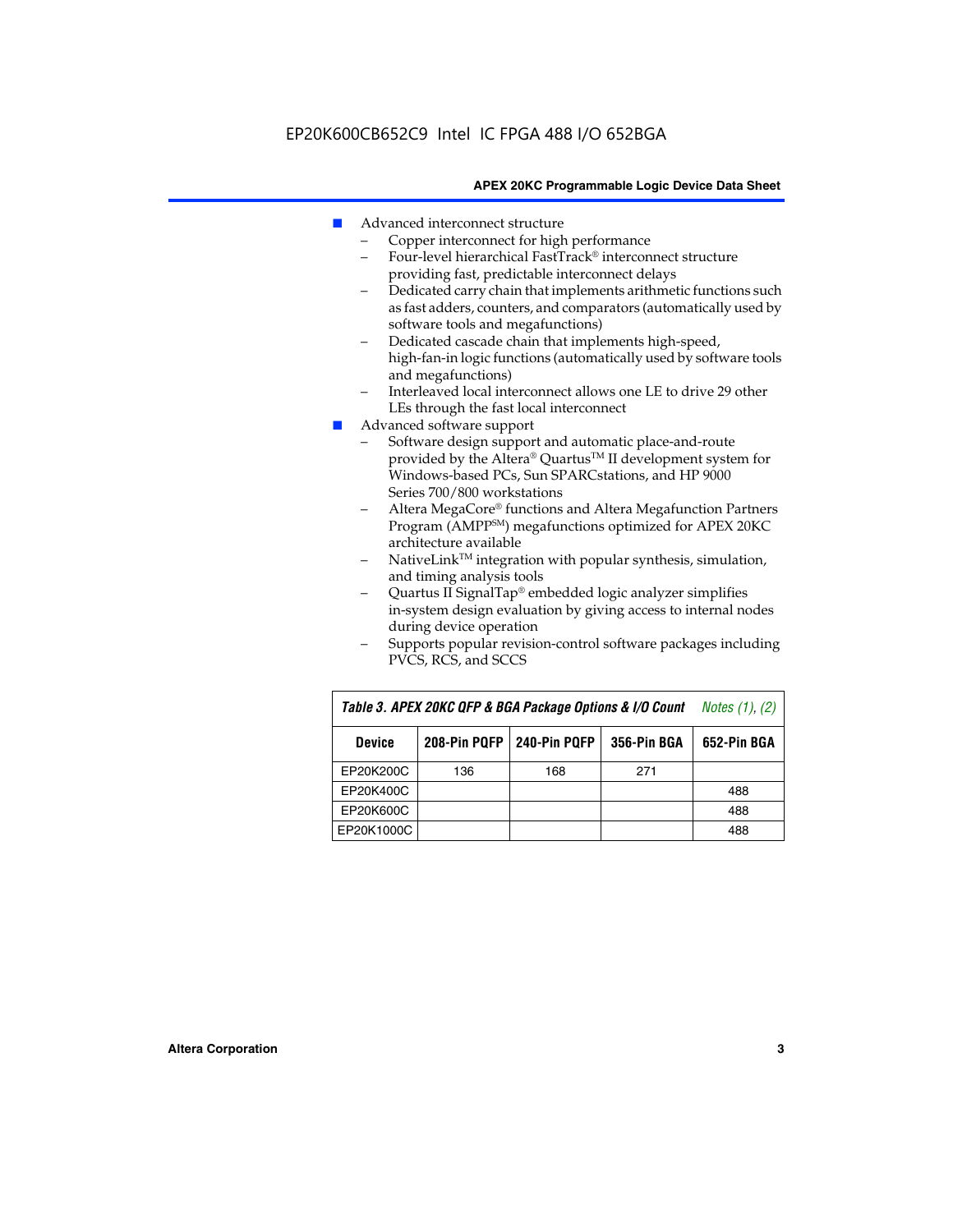| Table 4. APEX 20KC FineLine BGA Package Options & I/O Count Notes (1), (2) |     |           |     |  |  |  |  |
|----------------------------------------------------------------------------|-----|-----------|-----|--|--|--|--|
| 484 Pin<br>672 Pin<br><b>1,020 Pin</b><br><b>Device</b>                    |     |           |     |  |  |  |  |
| EP20K200C                                                                  | 376 |           |     |  |  |  |  |
| EP20K400C                                                                  |     | 488 $(3)$ |     |  |  |  |  |
| EP20K600C                                                                  |     | 508 $(3)$ | 588 |  |  |  |  |
| EP20K1000C                                                                 |     | 508 $(3)$ | 708 |  |  |  |  |

#### *Notes to Tables 3 and 4:*

- (1) I/O counts include dedicated input and clock pins.
- (2) APEX 20KC device package types include plastic quad flat pack (PQFP), 1.27-mm pitch ball-grid array (BGA), and 1.00-mm pitch FineLine BGA™ packages.
- (3) This device uses a thermally enhanced package, which is taller than the regular package. Consult the *Altera Device Package Information Data Sheet* for detailed package size information.

| Table 5. APEX 20KC QFP & BGA Package Sizes |                    |                    |                    |                    |  |  |  |  |
|--------------------------------------------|--------------------|--------------------|--------------------|--------------------|--|--|--|--|
| <b>Feature</b>                             | 208-Pin PQFP       | 240-Pin PQFP       | 356-Pin BGA        | 652-Pin BGA        |  |  |  |  |
| Pitch (mm)                                 | 0.50               | 0.50               | 1.27               | 1.27               |  |  |  |  |
| Area ( $mm2$ )                             | 924                | 1.218              | 1.225              | 2,025              |  |  |  |  |
| Length $\times$ Width (mm $\times$ mm)     | $30.4 \times 30.4$ | $34.9 \times 34.9$ | $35.0 \times 35.0$ | $45.0 \times 45.0$ |  |  |  |  |

| Table 6. APEX 20KC FineLine BGA Package Sizes            |                |                |                |  |  |  |  |
|----------------------------------------------------------|----------------|----------------|----------------|--|--|--|--|
| <b>1,020 Pin</b><br>484 Pin<br>672 Pin<br><b>Feature</b> |                |                |                |  |  |  |  |
| Pitch (mm)                                               | 1.00           | 1.00           | 1.00           |  |  |  |  |
| Area ( $mm2$ )                                           | 529            | 729            | 1.089          |  |  |  |  |
| Length $\times$ Width (mm $\times$ mm)                   | $23 \times 23$ | $27 \times 27$ | $33 \times 33$ |  |  |  |  |

## **General Description**

Similar to APEX 20K and APEX 20KE devices, APEX 20KC devices offer the MultiCore architecture, which combines the strengths of LUT-based and product-term-based devices with an enhanced memory structure. LUT-based logic provides optimized performance and efficiency for datapath, register-intensive, mathematical, or digital signal processing (DSP) designs. Product-term-based logic is optimized for complex combinatorial paths, such as complex state machines. LUT- and productterm-based logic combined with memory functions and a wide variety of MegaCore and AMPP functions make the APEX 20KC architecture uniquely suited for SOPC designs. Applications historically requiring a combination of LUT-, product-term-, and memory-based devices can now be integrated into one APEX 20KC device.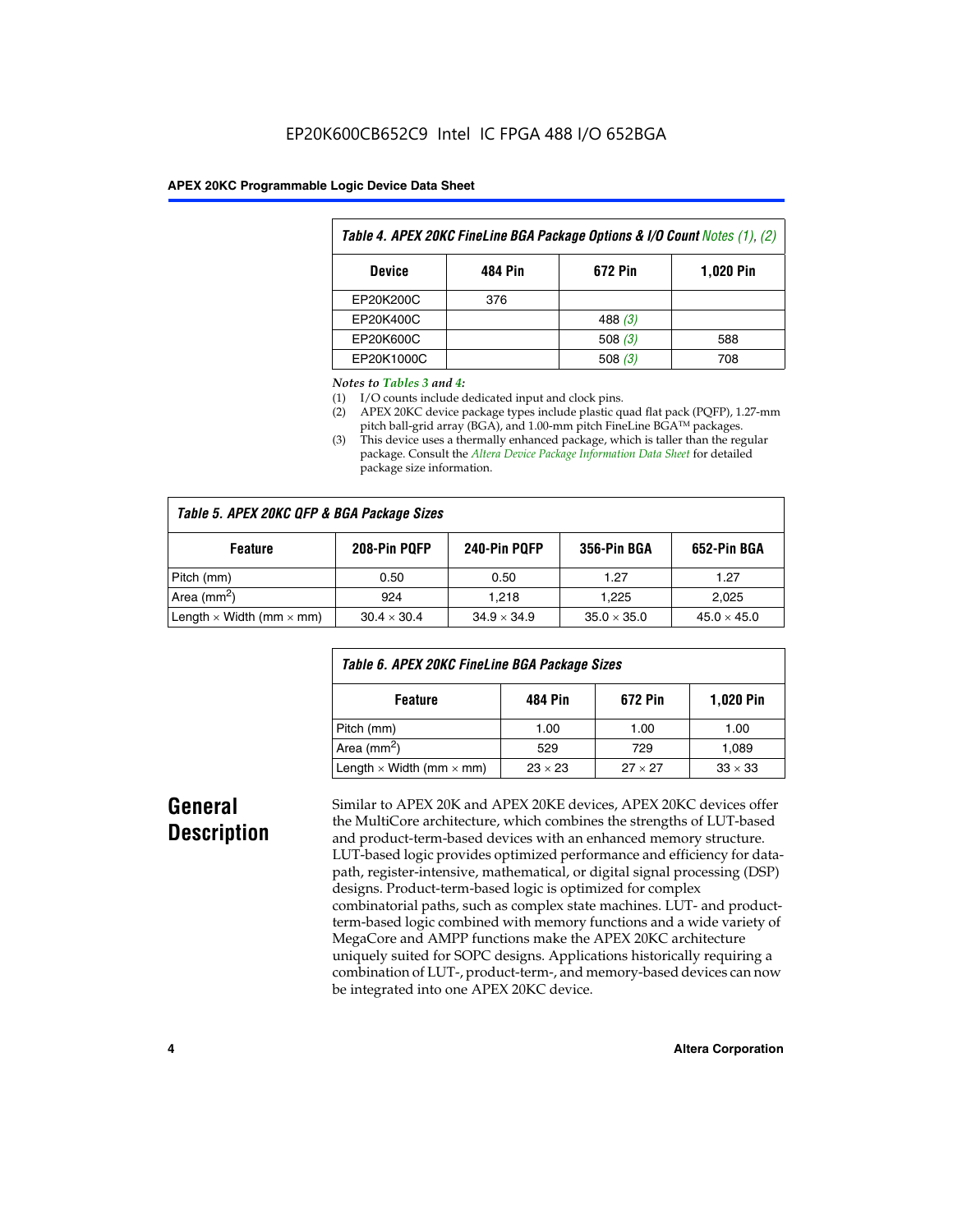APEX 20KC devices include additional features such as enhanced I/O standard support, CAM, additional global clocks, and enhanced ClockLock clock circuitry. Table 7 shows the features included in APEX 20KC devices.

| Table 7. APEX 20KC Device Features (Part 1 of 2) |                                                                                                                                                                                                                              |  |  |  |  |
|--------------------------------------------------|------------------------------------------------------------------------------------------------------------------------------------------------------------------------------------------------------------------------------|--|--|--|--|
| <b>Feature</b>                                   | <b>APEX 20KC Devices</b>                                                                                                                                                                                                     |  |  |  |  |
| MultiCore system integration                     | Full support                                                                                                                                                                                                                 |  |  |  |  |
| Hot-socketing support                            | Full support                                                                                                                                                                                                                 |  |  |  |  |
| SignalTap logic analysis                         | Full support                                                                                                                                                                                                                 |  |  |  |  |
| 32-/64-bit, 33-MHz PCI                           | Full compliance                                                                                                                                                                                                              |  |  |  |  |
| 32-/64-bit, 66-MHz PCI                           | Full compliance in -7 and -8 speed grades in<br>selected devices                                                                                                                                                             |  |  |  |  |
| MultiVolt I/O                                    | 1.8-V, 2.5-V, or 3.3-V V <sub>CCIO</sub><br>V <sub>CCIO</sub> selected bank by bank<br>5.0-V tolerant with use of external resistor                                                                                          |  |  |  |  |
| ClockLock support                                | Clock delay reduction<br>$m/(n \times v)$ clock multiplication<br>Drive ClockLock output off-chip<br>External clock feedback<br>ClockShift circuitry<br>LVDS support<br>Up to four PLLs<br>ClockShift clock phase adjustment |  |  |  |  |
| Dedicated clock and input pins                   | Eight                                                                                                                                                                                                                        |  |  |  |  |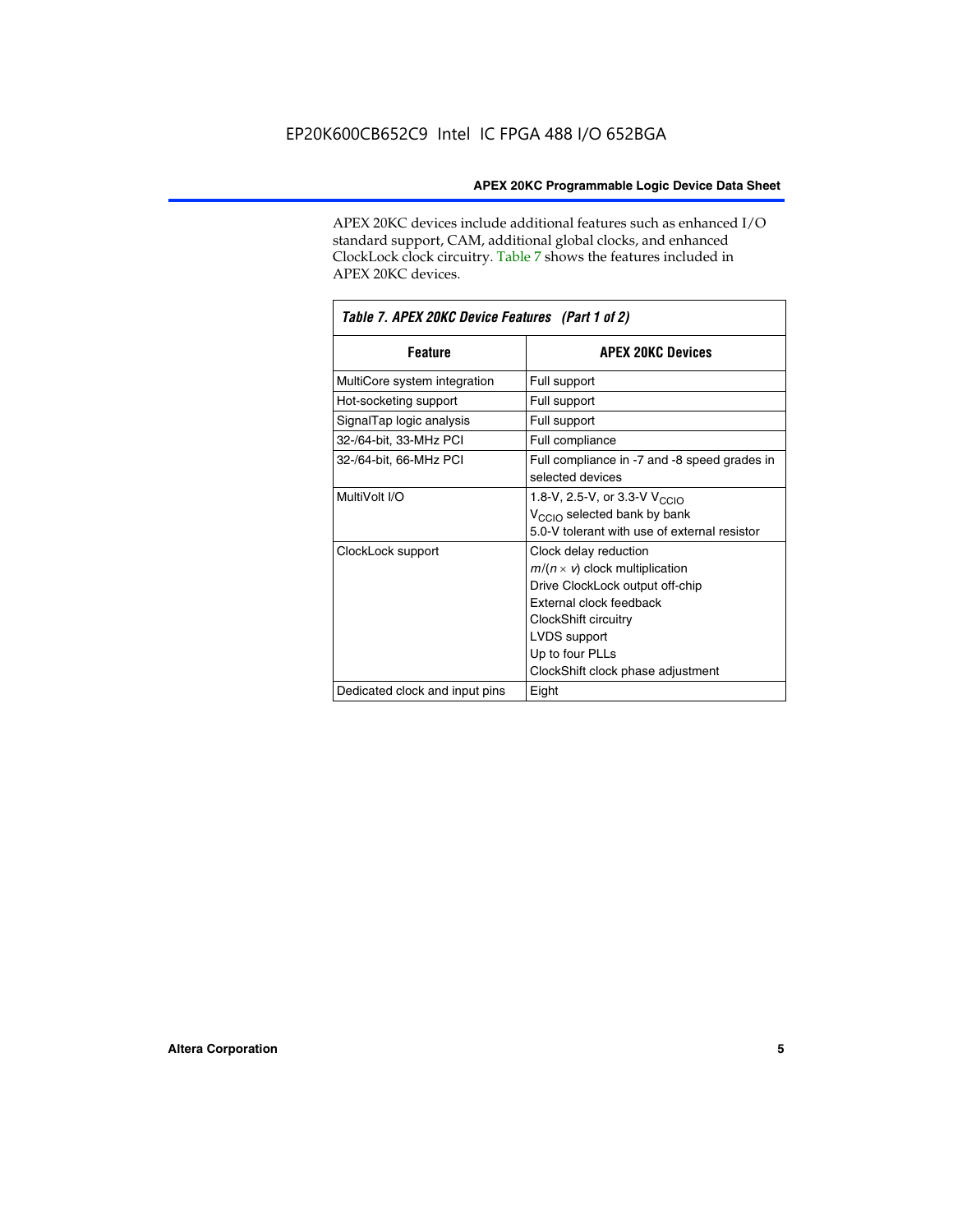| Table 7. APEX 20KC Device Features (Part 2 of 2) |                                                                                                                                                                                                                                                                                                                                                                                                  |  |  |  |  |
|--------------------------------------------------|--------------------------------------------------------------------------------------------------------------------------------------------------------------------------------------------------------------------------------------------------------------------------------------------------------------------------------------------------------------------------------------------------|--|--|--|--|
| <b>Feature</b>                                   | <b>APEX 20KC Devices</b>                                                                                                                                                                                                                                                                                                                                                                         |  |  |  |  |
| I/O standard support                             | 1.8-V, 2.5-V, 3.3-V, 5.0-V I/O<br>3.3-V PCI and PCI-X<br>$3.3-V$ AGP<br>CTT<br>$GTI +$<br><b>LVCMOS</b><br>I VTTI<br>True-LVDS™ and LVPECL data pins (in<br>EP20K400C and larger devices)<br>LVDS and LVPECL clock pins (in all devices)<br>LVDS and LVPECL data pins up to 156 Mbps<br>(in EP20K200C devices)<br><b>HSTI Class I</b><br>PCI-X<br>SSTL-2 Class I and II<br>SSTL-3 Class I and II |  |  |  |  |
| Memory support                                   | CAM<br>Dual-port RAM<br><b>FIFO</b><br>RAM<br><b>ROM</b>                                                                                                                                                                                                                                                                                                                                         |  |  |  |  |

All APEX 20KC devices are reconfigurable and are 100% tested prior to shipment. As a result, test vectors do not have to be generated for faultcoverage purposes. Instead, the designer can focus on simulation and design verification. In addition, the designer does not need to manage inventories of different application-specific integrated circuit (ASIC) designs; APEX 20KC devices can be configured on the board for the specific functionality required.

APEX 20KC devices are configured at system power-up with data stored in an Altera serial configuration device or provided by a system controller. Altera offers in-system programmability (ISP)-capable EPC16, EPC8, EPC4, EPC2, and EPC1 configuration devices and one-time programmable (OTP) EPC1 configuration devices, which configure APEX 20KC devices via a serial data stream. Moreover, APEX 20KC devices contain an optimized interface that permits microprocessors to configure APEX 20KC devices serially or in parallel, and synchronously or asynchronously. The interface also enables microprocessors to treat APEX 20KC devices as memory and configure the device by writing to a virtual memory location, making reconfiguration easy.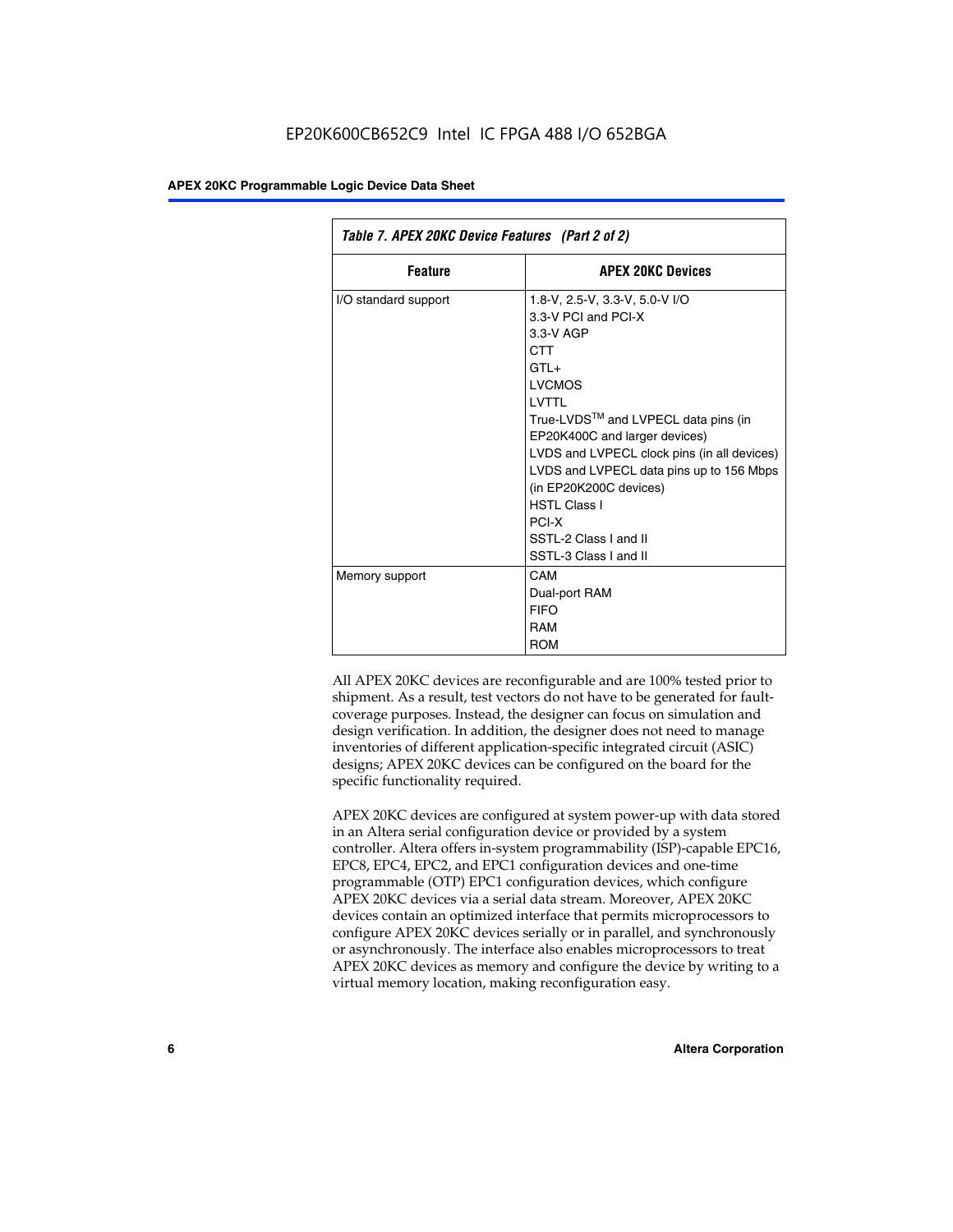After an APEX 20KC device has been configured, it can be reconfigured in-circuit by resetting the device and loading new data. Real-time changes can be made during system operation, enabling innovative reconfigurable computing applications.

APEX 20KC devices are supported by the Altera Quartus II development system, a single, integrated package that offers HDL and schematic design entry, compilation and logic synthesis, full simulation and worst-case timing analysis, SignalTap logic analysis, and device configuration. The Quartus II software runs on Windows-based PCs, Sun SPARCstations, and HP 9000 Series 700/800 workstations.

The Quartus II software provides NativeLink interfaces to other industrystandard PC- and UNIX workstation-based EDA tools. For example, designers can invoke the Quartus II software from within third-party design tools. Further, the Quartus II software contains built-in optimized synthesis libraries; synthesis tools can use these libraries to optimize designs for APEX 20KC devices. For example, the Synopsys Design Compiler library, supplied with the Quartus II development system, includes DesignWare functions optimized for the APEX 20KC architecture.

### **Functional Description**

APEX 20KC devices incorporate LUT-based logic, product-term-based logic, and memory into one device on an all-copper technology process. Signal interconnections within APEX 20KC devices (as well as to and from device pins) are provided by the FastTrack interconnect—a series of fast, continuous row and column channels that run the entire length and width of the device.

Each I/O pin is fed by an I/O element (IOE) located at the end of each row and column of the FastTrack interconnect. Each IOE contains a bidirectional I/O buffer and a register that can be used as either an input or output register to feed input, output, or bidirectional signals. When used with a dedicated clock pin, these registers provide exceptional performance. IOEs provide a variety of features, such as 3.3-V, 64-bit, 66-MHz PCI compliance; JTAG BST support; slew-rate control; and tri-state buffers. APEX 20KC devices offer enhanced I/O support, including support for 1.8-V I/O, 2.5-V I/O, LVCMOS, LVTTL, LVPECL, 3.3-V PCI, PCI-X, LVDS, GTL+, SSTL-2, SSTL-3, HSTL, CTT, and 3.3-V AGP I/O standards.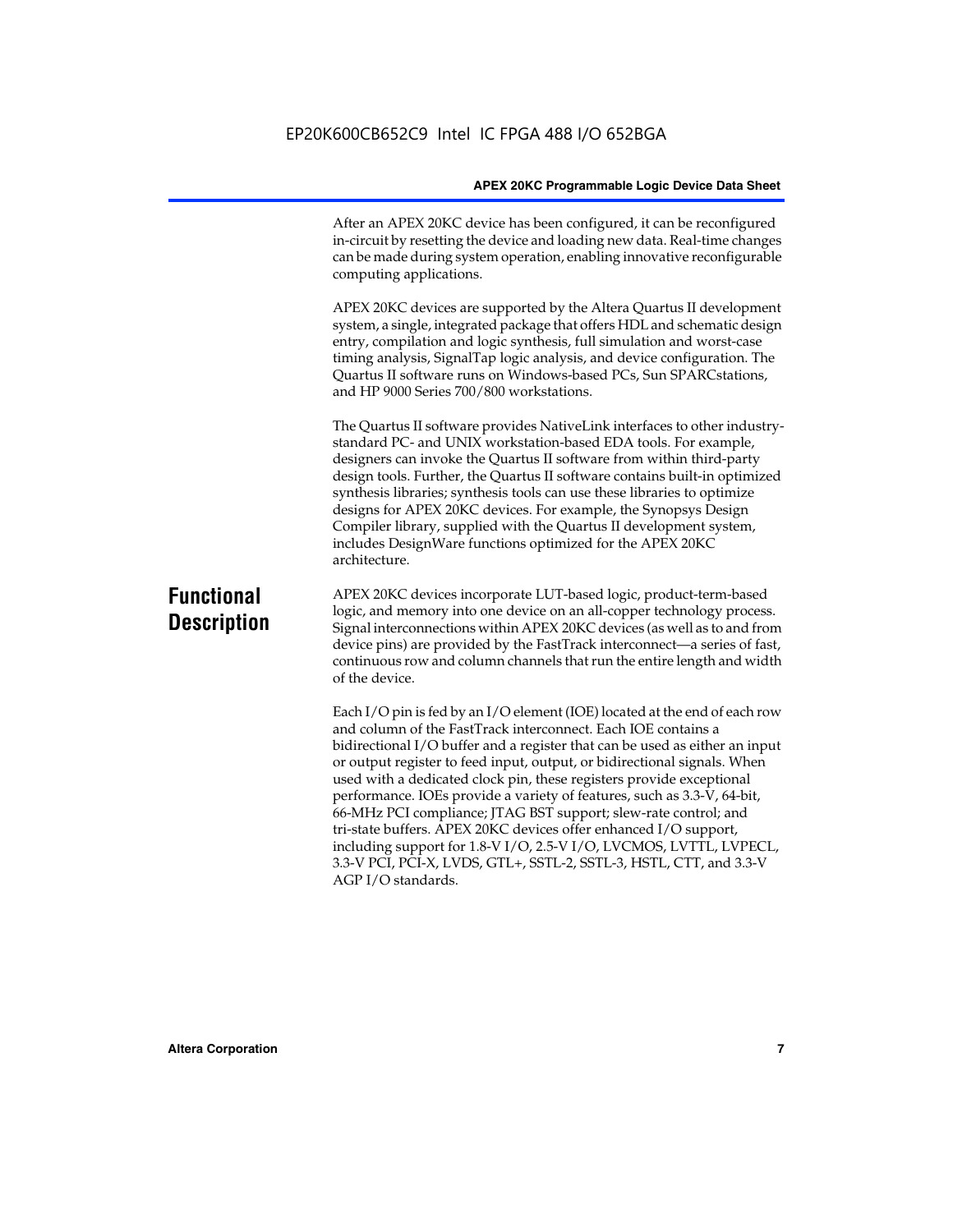The ESB can implement a variety of memory functions, including CAM, RAM, dual-port RAM, ROM, and FIFO functions. Embedding the memory directly into the die improves performance and reduces die area compared to distributed-RAM implementations. Moreover, the abundance of cascadable ESBs allows APEX 20KC devices to implement multiple wide memory blocks for high-density designs. The ESB's high speed ensures it can implement small memory blocks without any speed penalty. Additionally, designers can use the ESBs to create as many different-sized memory blocks as the system requires. Figure 1 shows an overview of the APEX 20KC device.



APEX 20KC devices provide four dedicated clock pins and four dedicated input pins that drive register control inputs. These signals ensure efficient distribution of high-speed, low-skew control signals, which use dedicated routing channels to provide short delays and low skews. Four of the dedicated inputs drive four global signals. These four global signals can also be driven by internal logic, providing an ideal solution for a clock divider or internally generated asynchronous clear signals with high fan-out. The dedicated clock pins featured on the APEX 20KC devices can also feed logic. The devices also feature ClockLock and ClockBoost clock management circuitry.

#### **8 Altera Corporation**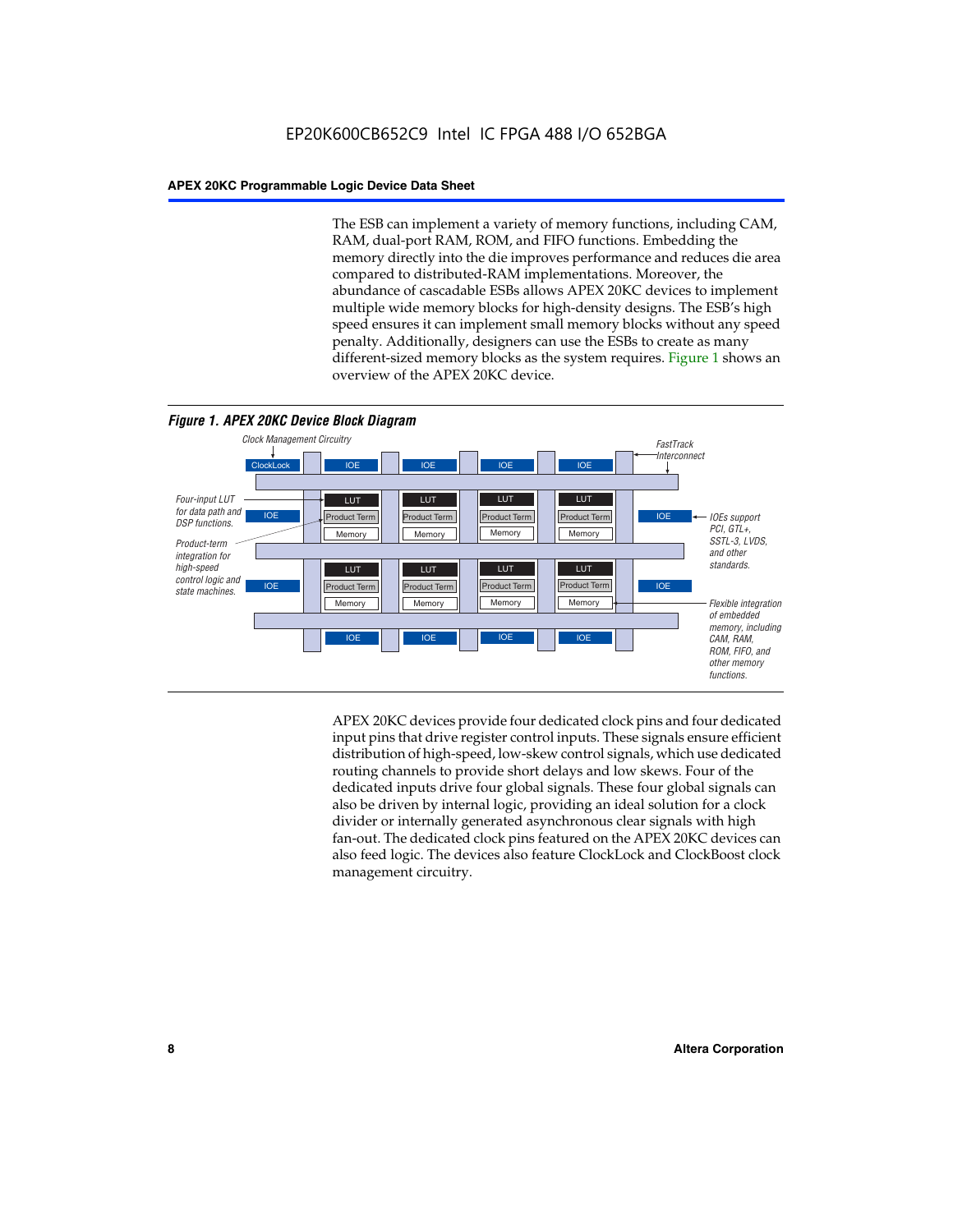#### **MegaLAB Structure**

APEX 20KC devices are constructed from a series of MegaLAB™ structures. Each MegaLAB structure contains 16 logic array blocks (LABs), one ESB, and a MegaLAB interconnect, which routes signals within the MegaLAB structure. In EP20K1000C devices, MegaLAB structures contain 24 LABs. Signals are routed between MegaLAB structures and I/O pins via the FastTrack interconnect. In addition, edge LABs can be driven by I/O pins through the local interconnect. Figure 2 shows the MegaLAB structure.





#### **Logic Array Block**

Each LAB consists of 10 LEs, the LEs' associated carry and cascade chains, LAB control signals, and the local interconnect. The local interconnect transfers signals between LEs in the same or adjacent LABs, IOEs, or ESBs. The Quartus II Compiler places associated logic within an LAB or adjacent LABs, allowing the use of a fast local interconnect for high performance. Figure 3 shows the APEX 20KC LAB.

APEX 20KC devices use an interleaved LAB structure. This structure allows each LE to drive two local interconnect areas, minimizing the use of the MegaLAB and FastTrack interconnect and providing higher performance and flexibility. Each LE can drive 29 other LEs through the fast local interconnect.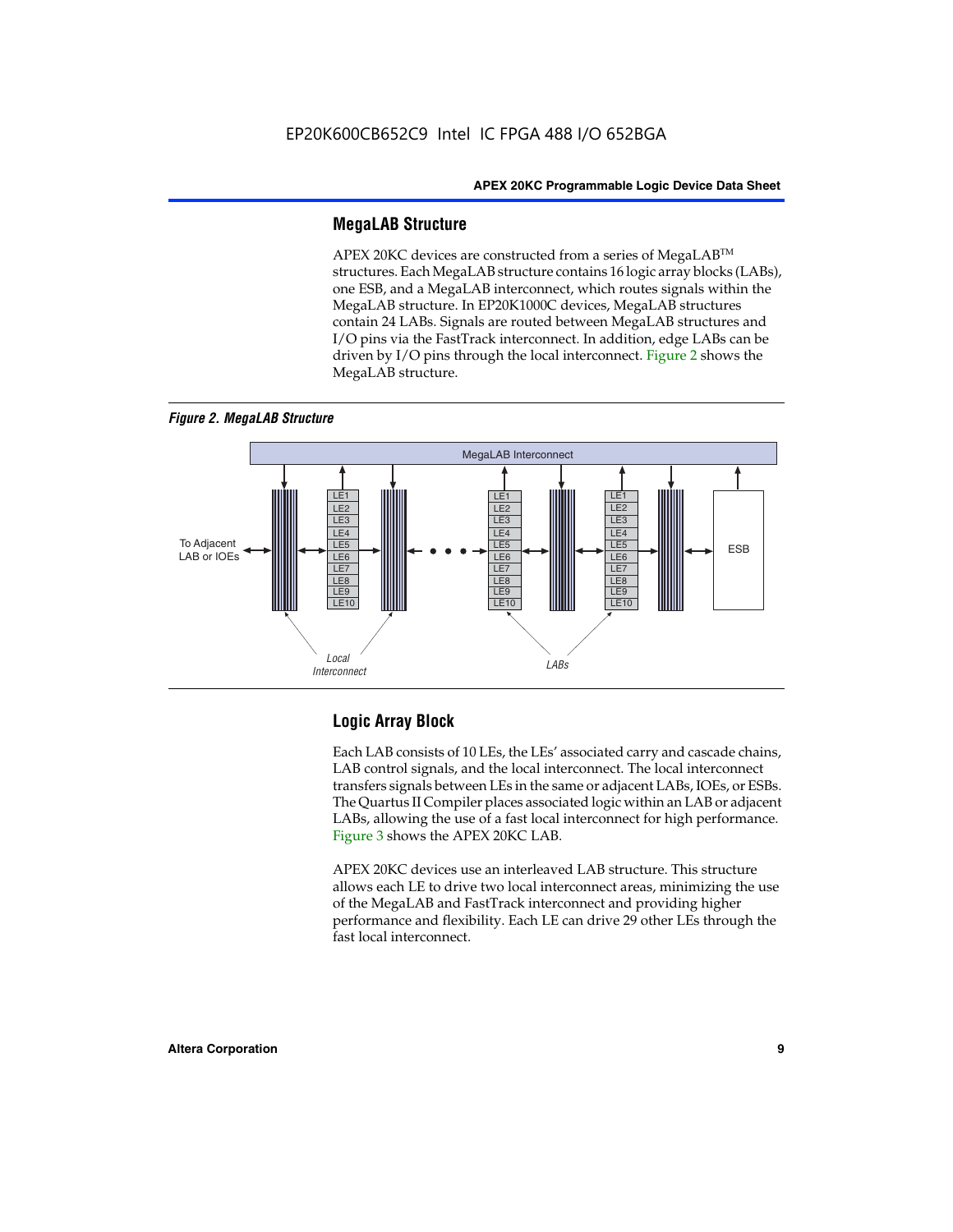



Each LAB contains dedicated logic for driving control signals to its LEs and ESBs. The control signals include clock, clock enable, asynchronous clear, asynchronous preset, asynchronous load, synchronous clear, and synchronous load signals. A maximum of six control signals can be used at a time. Although synchronous load and clear signals are generally used when implementing counters, they can also be used with other functions.

Each LAB can use two clocks and two clock enable signals. Each LAB's clock and clock enable signals are linked (e.g., any LE in a particular LAB using CLK1 will also use CLKENA1). LEs with the same clock but different clock enable signals either use both clock signals in one LAB or are placed into separate LABs.

If both the rising and falling edges of a clock are used in a LAB, both LABwide clock signals are used.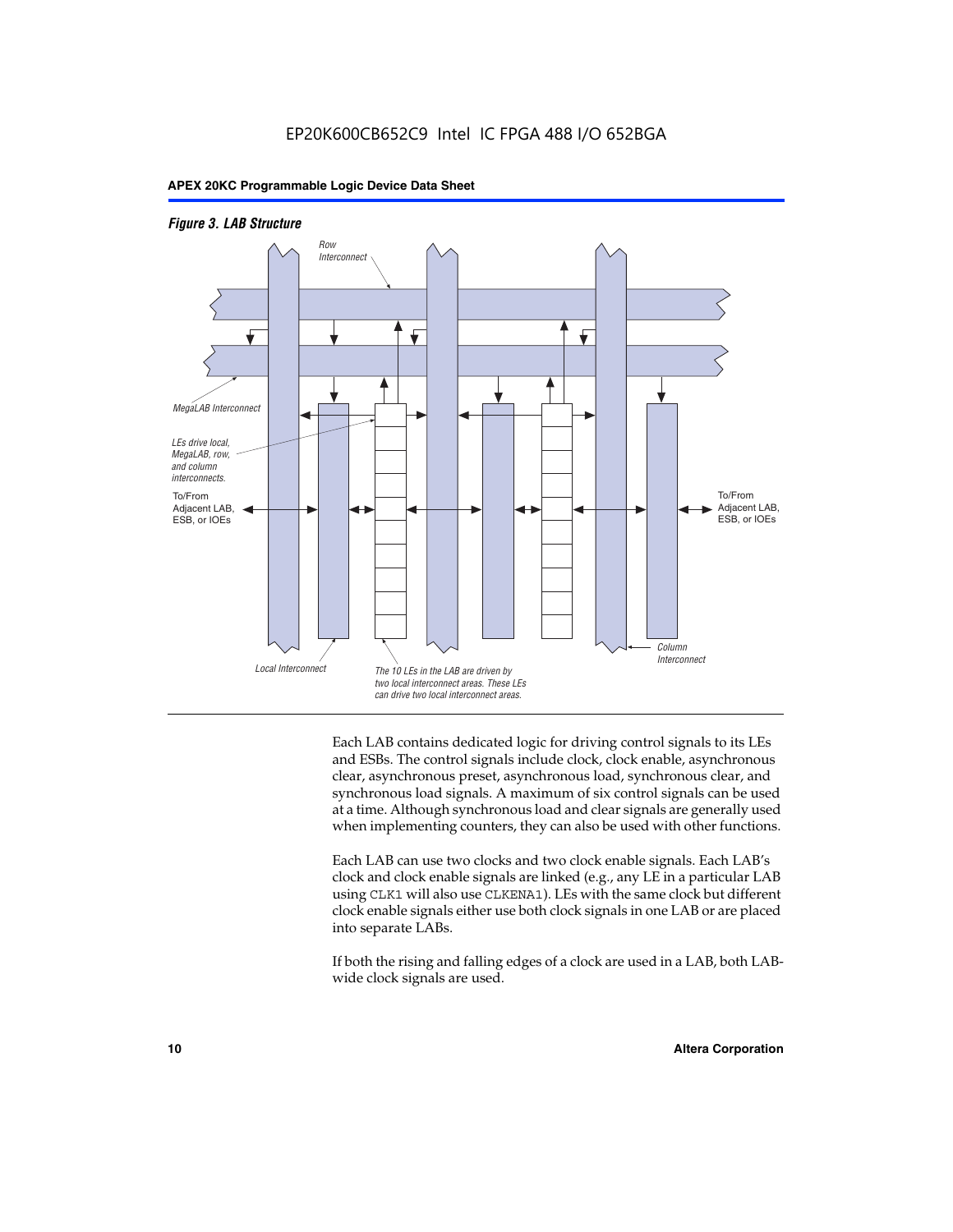The LAB-wide control signals can be generated from the LAB local interconnect, global signals, and dedicated clock pins. The inherent low skew of the FastTrack interconnect enables it to be used for clock distribution. Figure 4 shows the LAB control signal generation circuit.



#### *Figure 4. LAB Control Signal Generation*

#### *Notes to Figure 4:*

- (1) The LABCLR1 and LABCLR2 signals also control asynchronous load and asynchronous preset for LEs within the LAB.
- (2) The SYNCCLR signal can be generated by the local interconnect or global signals.

#### **Logic Element**

The LE, the smallest unit of logic in the APEX 20KC architecture, is compact and provides efficient logic usage. Each LE contains a four-input LUT, which is a function generator that can quickly implement any function of four variables. In addition, each LE contains a programmable register and carry and cascade chains. Each LE drives the local interconnect, MegaLAB interconnect, and FastTrack interconnect routing structures. See Figure 5.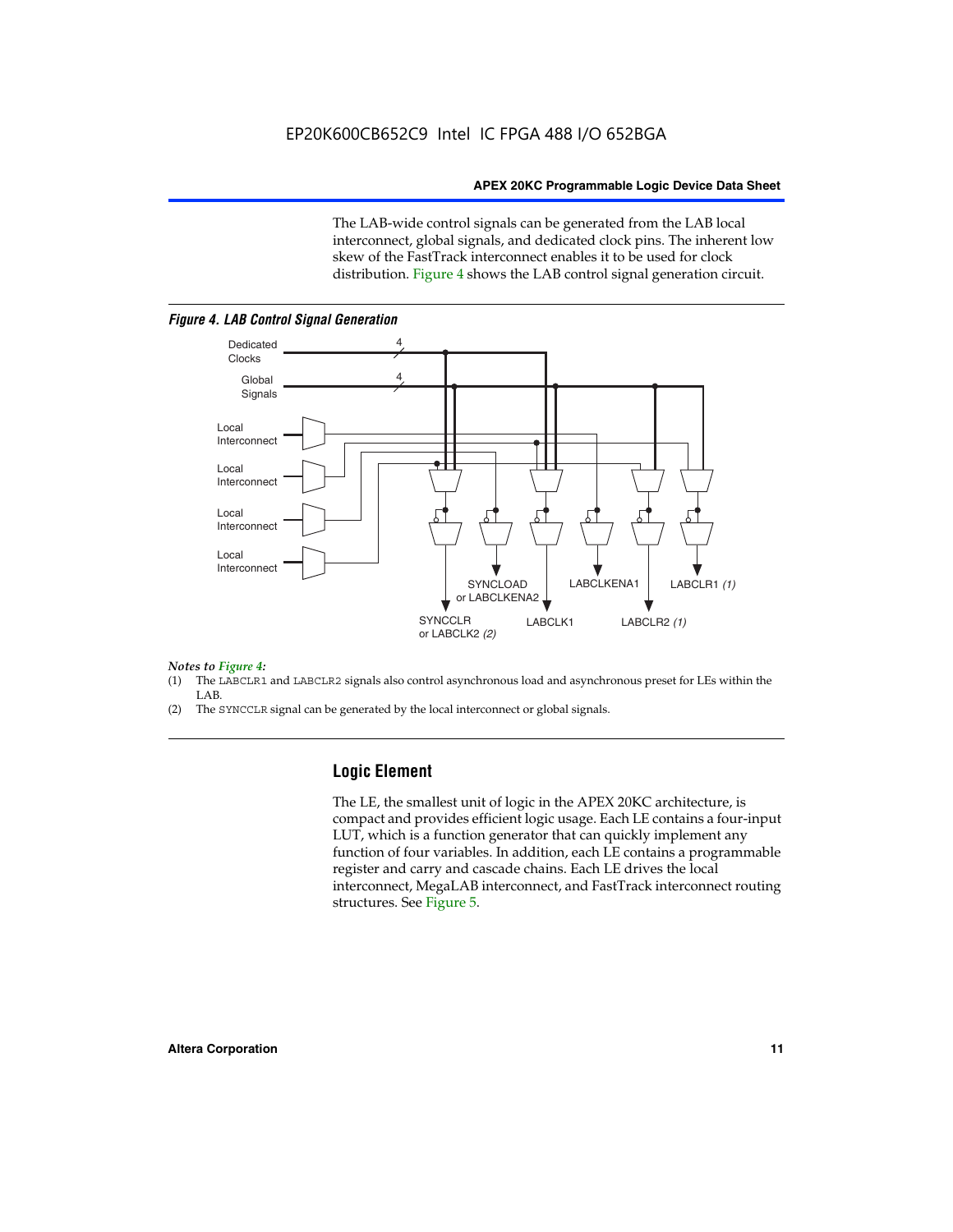



Each LE's programmable register can be configured for D, T, JK, or SR operation. The register's clock and clear control signals can be driven by global signals, general-purpose I/O pins, or any internal logic. For combinatorial functions, the register is bypassed and the output of the LUT drives the outputs of the LE.

Each LE has two outputs that drive the local, MegaLAB, or FastTrack interconnect routing structure. Each output can be driven independently by the LUT's or register's output. For example, the LUT can drive one output while the register drives the other output. This feature, called register packing, improves device utilization because the register and the LUT can be used for unrelated functions. The LE can also drive out registered and unregistered versions of the LUT output.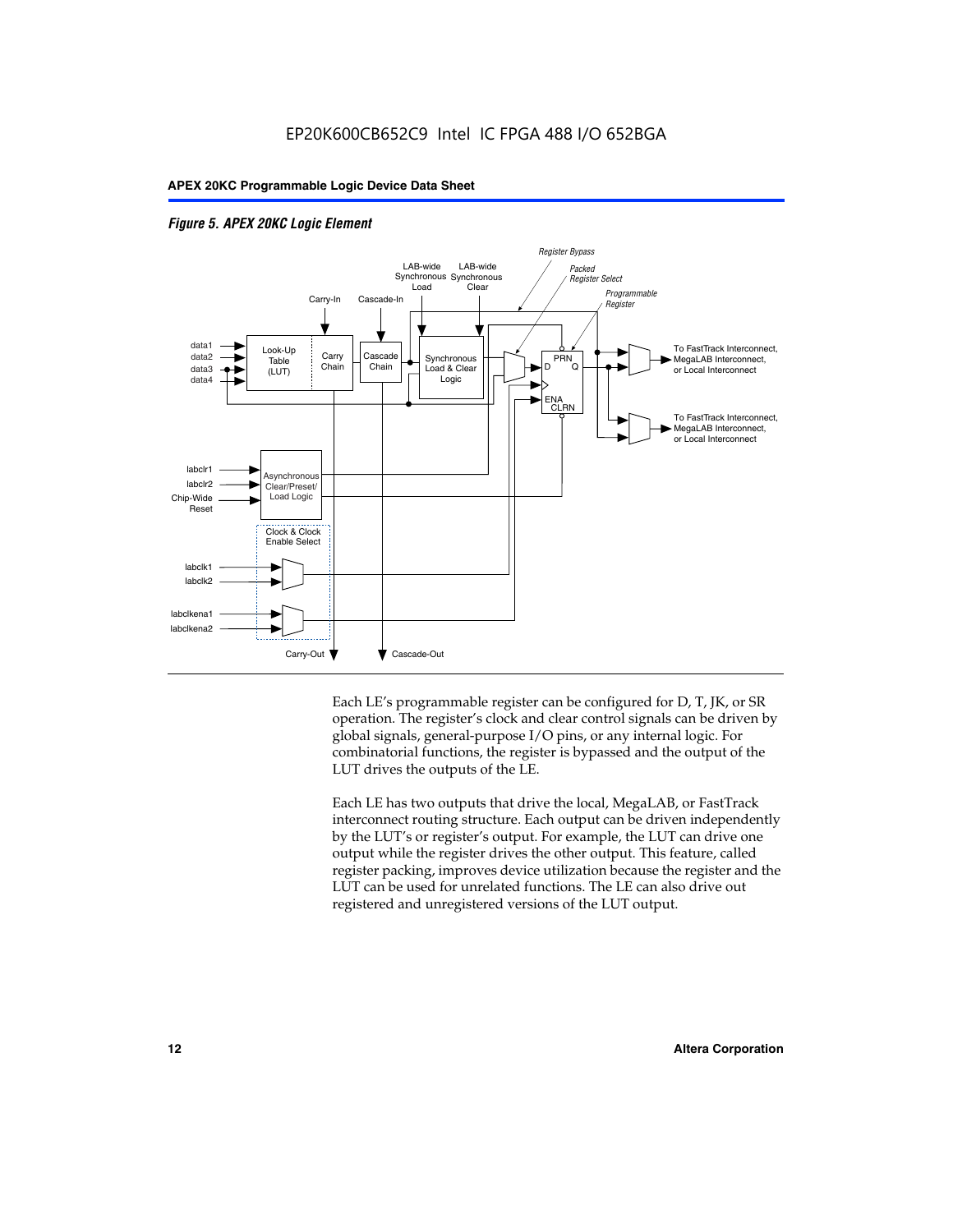The APEX 20KC architecture provides two types of dedicated high-speed data paths that connect adjacent LEs without using local interconnect paths: carry chains and cascade chains. A carry chain supports high-speed arithmetic functions such as counters and adders, while a cascade chain implements wide-input functions such as equality comparators with minimum delay. Carry and cascade chains connect LEs 1 through 10 in an LAB and all LABs in the same MegaLAB structure.

#### *Carry Chain*

The carry chain provides a very fast carry-forward function between LEs. The carry-in signal from a lower-order bit drives forward into the higherorder bit via the carry chain, and feeds into both the LUT and the next portion of the carry chain. This feature allows the APEX 20KC architecture to implement high-speed counters, adders, and comparators of arbitrary width. Carry chain logic can be created automatically by the Quartus II Compiler during design processing, or manually by the designer during design entry. Parameterized functions such as DesignWare functions from Synopsys and library of parameterized modules (LPM) functions automatically take advantage of carry chains for the appropriate functions.

The Quartus II Compiler creates carry chains longer than ten LEs by automatically linking LABs together. For enhanced fitting, a long carry chain skips alternate LABs in a MegaLAB structure. A carry chain longer than one LAB skips either from an even-numbered LAB to the next evennumbered LAB, or from an odd-numbered LAB to the next oddnumbered LAB. For example, the last LE of the first LAB in the upper-left MegaLAB structure carries to the first LE of the third LAB in the MegaLAB structure.

Figure 6 shows how an *n*-bit full adder can be implemented in  $n + 1$  LEs with the carry chain. One portion of the LUT generates the sum of two bits using the input signals and the carry-in signal; the sum is routed to the output of the LE. The register can be bypassed for simple adders or used for accumulator functions. Another portion of the LUT and the carry chain logic generates the carry-out signal, which is routed directly to the carryin signal of the next-higher-order bit. The final carry-out signal is routed to an LE, where it is driven onto the local, MegaLAB, or FastTrack interconnect routing structures.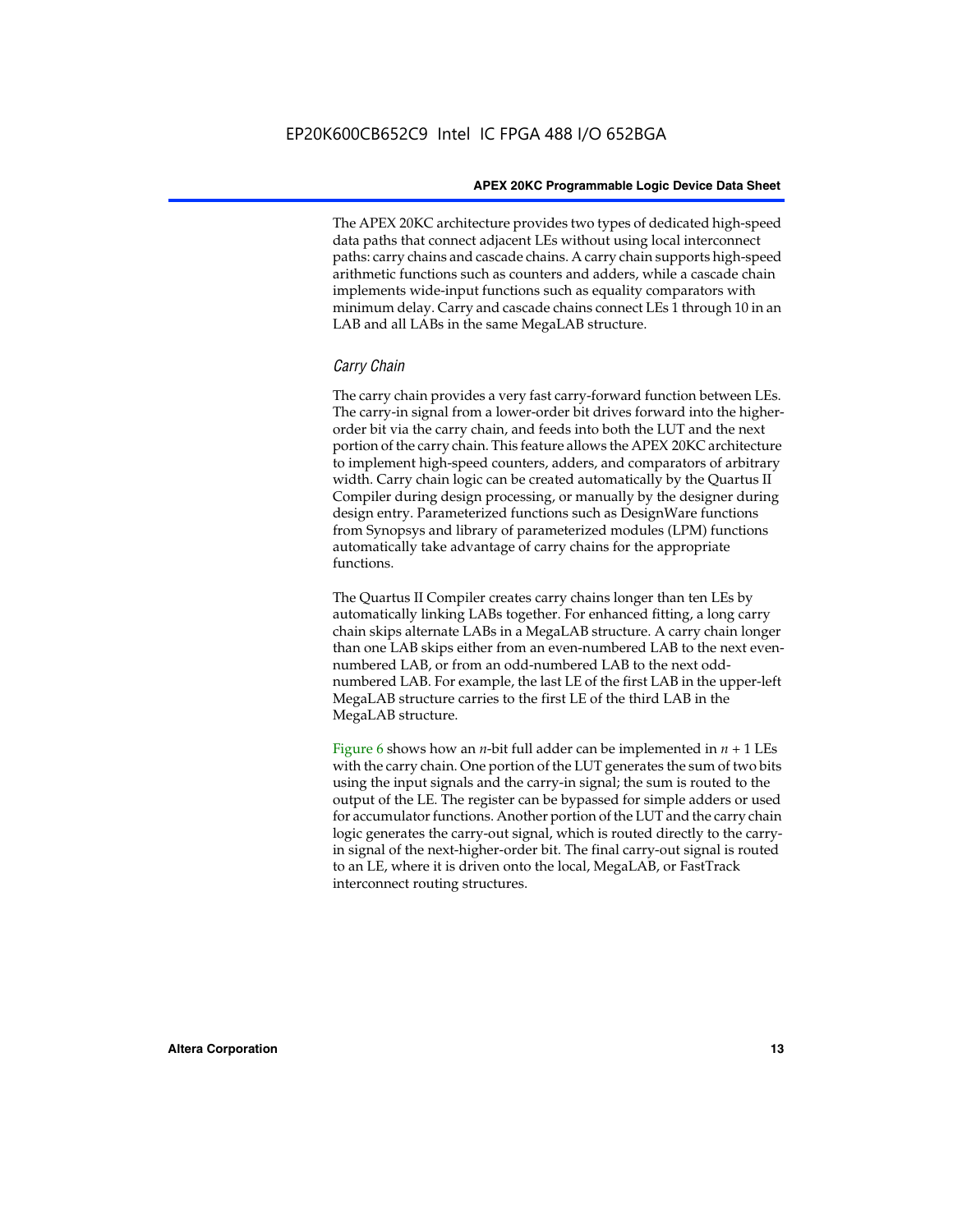

*Figure 6. APEX 20KC Carry Chain*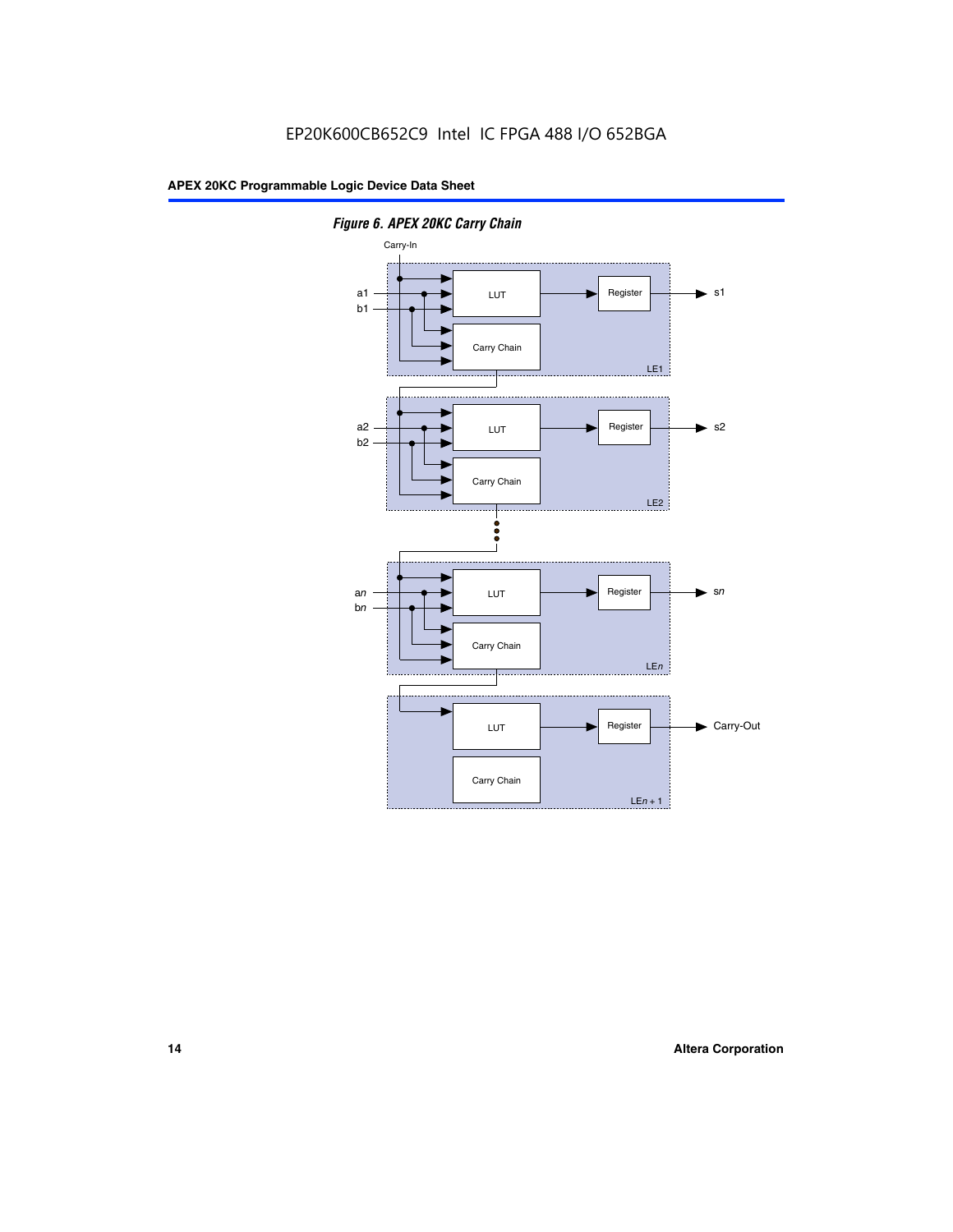#### *Cascade Chain*

With the cascade chain, the APEX 20KC architecture can implement functions with a very wide fan-in. Adjacent LUTs can compute portions of a function in parallel; the cascade chain serially connects the intermediate values. The cascade chain can use a logical AND or logical OR (via De Morgan's inversion) to connect the outputs of adjacent LEs. Each additional LE provides four more inputs to the effective width of a function, with a short cascade delay. Cascade chain logic can be created automatically by the Quartus II Compiler during design processing, or manually by the designer during design entry.

Cascade chains longer than ten LEs are implemented automatically by linking LABs together. For enhanced fitting, a long cascade chain skips alternate LABs in a MegaLAB structure. A cascade chain longer than one LAB skips either from an even-numbered LAB to the next even-numbered LAB, or from an odd-numbered LAB to the next odd-numbered LAB. For example, the last LE of the first LAB in the upper-left MegaLAB structure carries to the first LE of the third LAB in the MegaLAB structure. Figure 7 shows how the cascade function can connect adjacent LEs to form functions with a wide fan-in.



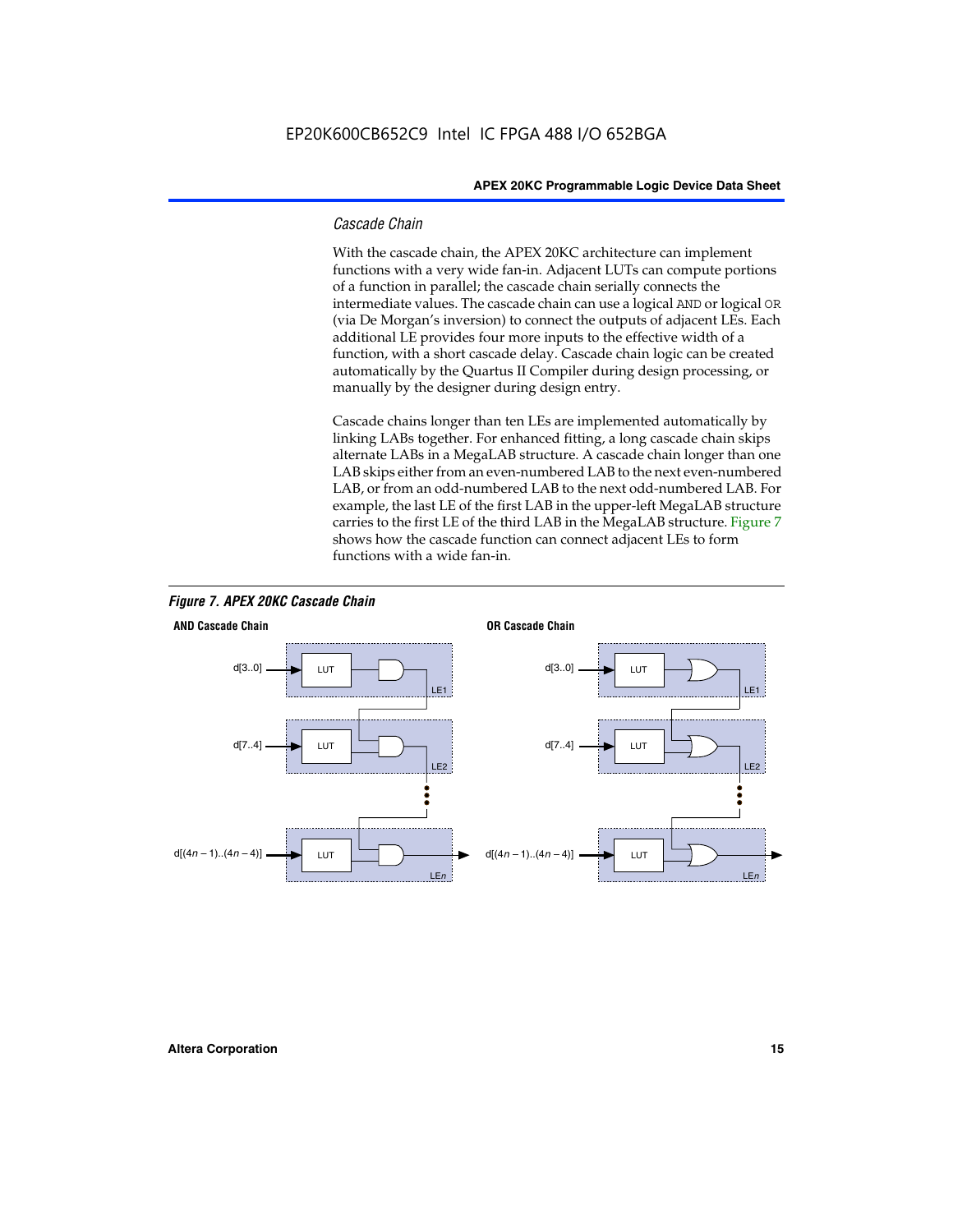#### *LE Operating Modes*

The APEX 20KC LE can operate in one of the following three modes:

- Normal mode
- Arithmetic mode
- Counter mode

Each mode uses LE resources differently. In each mode, seven available inputs to the LE—the four data inputs from the LAB local interconnect, the feedback from the programmable register, and the carry-in and cascade-in from the previous LE—are directed to different destinations to implement the desired logic function. LAB-wide signals provide clock, asynchronous clear, asynchronous preset, asynchronous load, synchronous clear, synchronous load, and clock enable control for the register. These LAB-wide signals are available in all LE modes.

The Quartus II software, in conjunction with parameterized functions such as LPM and DesignWare functions, automatically chooses the appropriate mode for common functions such as counters, adders, and multipliers. If required, the designer can also create special-purpose functions that specify which LE operating mode to use for optimal performance. Figure 8 shows the LE operating modes.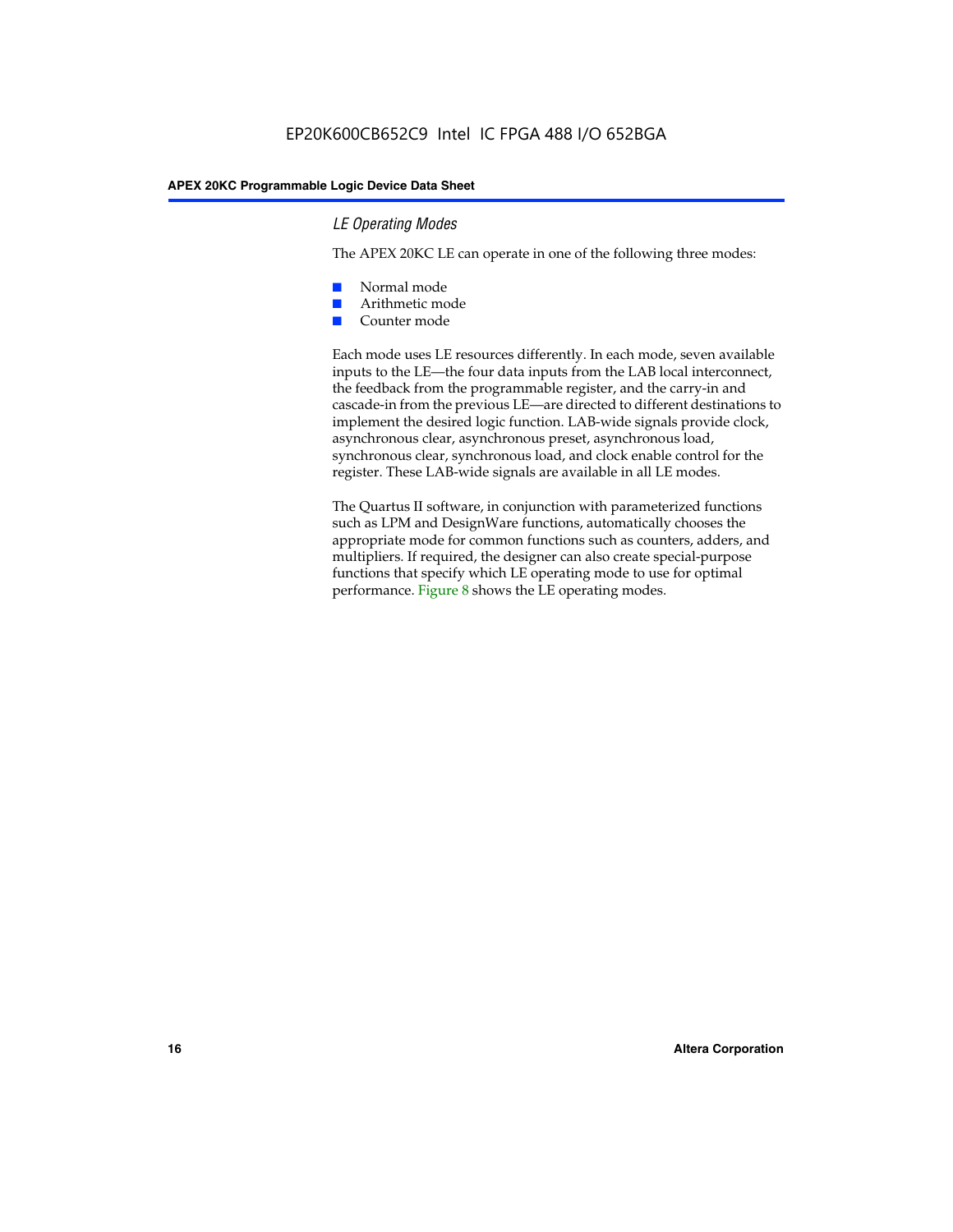

#### *Figure 8. APEX 20KC LE Operating Modes*

## *Notes to Figure 8:*

- (1) LEs in normal mode support register packing.<br>(2) There are two LAB-wide clock enables per LA
- (2) There are two LAB-wide clock enables per LAB.<br>(3) When using the carry-in in normal mode, the pa
- When using the carry-in in normal mode, the packed register feature is unavailable.
- (4) A register feedback multiplexer is available on LE1 of each LAB.
- (5) The DATA1 and DATA2 input signals can supply counter enable, up or down control, or register feedback signals for LEs other than the second LE in an LAB.
- (6) The LAB-wide synchronous clear and LAB wide synchronous load affect all registers in an LAB.

#### **Altera Corporation 17 17**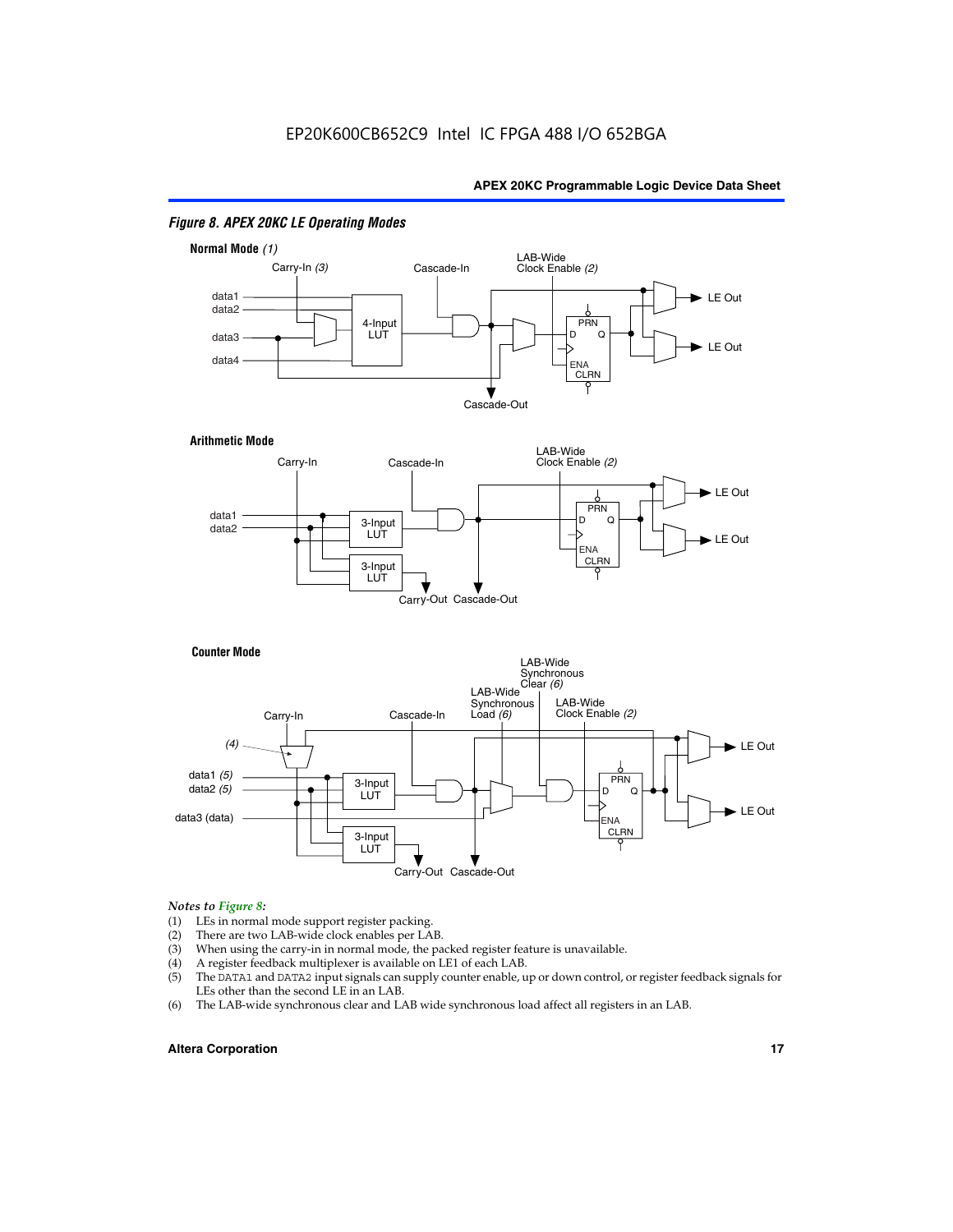#### **Normal Mode**

The normal mode is suitable for general logic applications, combinatorial functions, or wide decoding functions that can take advantage of a cascade chain. In normal mode, four data inputs from the LAB local interconnect and the carry-in are inputs to a four-input LUT. The Quartus II Compiler automatically selects the carry-in or the DATA3 signal as one of the inputs to the LUT. The LUT output can be combined with the cascade-in signal to form a cascade chain through the cascade-out signal. LEs in normal mode support packed registers.

#### **Arithmetic Mode**

The arithmetic mode is ideal for implementing adders, accumulators, and comparators. An LE in arithmetic mode uses two 3-input LUTs. One LUT computes a three-input function; the other generates a carry output. As shown in Figure 8, the first LUT uses the carry-in signal and two data inputs from the LAB local interconnect to generate a combinatorial or registered output. For example, when implementing an adder, this output is the sum of three signals: DATA1, DATA2, and carry-in. The second LUT uses the same three signals to generate a carry-out signal, thereby creating a carry chain. The arithmetic mode also supports simultaneous use of the cascade chain. LEs in arithmetic mode can drive out registered and unregistered versions of the LUT output.

The Quartus II software implements parameterized functions that use the arithmetic mode automatically where appropriate; the designer does not need to specify how the carry chain will be used.

#### **Counter Mode**

The counter mode offers clock enable, counter enable, synchronous up/down control, synchronous clear, and synchronous load options. The counter enable and synchronous up/down control signals are generated from the data inputs of the LAB local interconnect. The synchronous clear and synchronous load options are LAB-wide signals that affect all registers in the LAB. Consequently, if any of the LEs in an LAB use the counter mode, other LEs in that LAB must be used as part of the same counter or be used for a combinatorial function. The Quartus II software automatically places any registers that are not used by the counter into other LABs.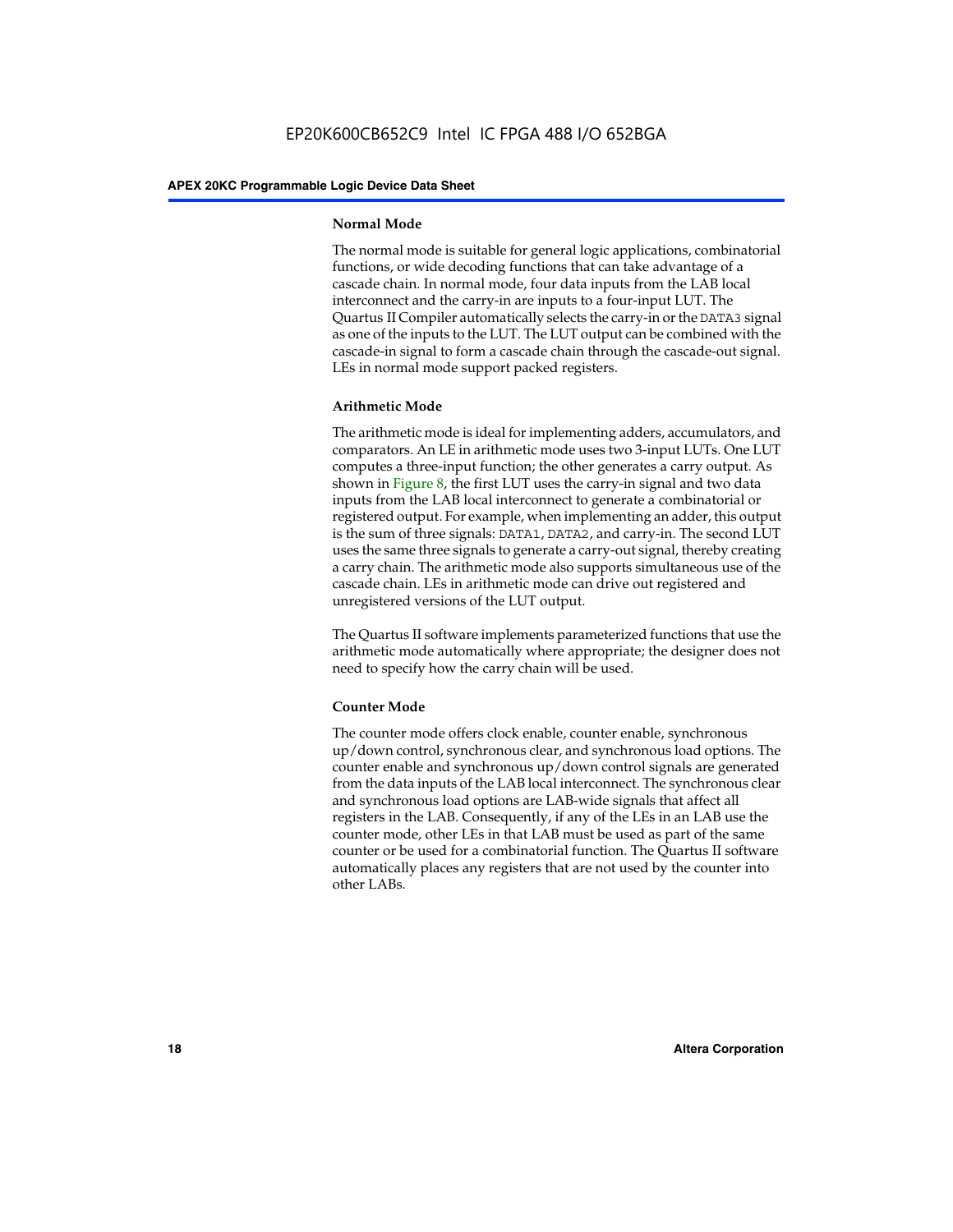The counter mode uses two 3-input LUTs: one generates the counter data, and the other generates the fast carry bit. A 2-to-1 multiplexer provides synchronous loading, and another AND gate provides synchronous clearing. If the cascade function is used by an LE in counter mode, the synchronous clear or load overrides any signal carried on the cascade chain. The synchronous clear overrides the synchronous load. LEs in arithmetic mode can drive out registered and unregistered versions of the LUT output.

#### *Clear & Preset Logic Control*

Logic for the register's clear and preset signals is controlled by LAB-wide signals. The LE directly supports an asynchronous clear function. The Quartus II Compiler can use a NOT-gate push-back technique to emulate an asynchronous preset or to emulate simultaneous preset and clear or asynchronous load. However, this technique uses three additional LEs per register. All emulation is performed automatically when the design is compiled. Registers that emulate simultaneous preset and load will enter an unknown state upon power-up or when the chip-wide reset is asserted.

In addition to the two clear and preset modes, APEX 20KC devices provide a chip-wide reset pin (DEV\_CLRn) that resets all registers in the device. Use of this pin is controlled through an option in the Quartus II software that is set before compilation. The chip-wide reset overrides all other control signals. Registers using an asynchronous preset are preset when the chip-wide reset is asserted; this effect results from the inversion technique used to implement the asynchronous preset.

#### **FastTrack Interconnect**

In the APEX 20KC architecture, connections between LEs, ESBs, and I/O pins are provided by the FastTrack interconnect. The FastTrack interconnect is a series of continuous horizontal and vertical routing channels that traverse the device. This global routing structure provides predictable performance, even in complex designs. In contrast, the segmented routing in FPGAs requires switch matrices to connect a variable number of routing paths, increasing the delays between logic resources and reducing performance.

The FastTrack interconnect consists of row and column interconnect channels that span the entire device. The row interconnect routes signals throughout a row of MegaLAB structures; the column interconnect routes signals throughout a column of MegaLAB structures. When using the row and column interconnect, an LE, IOE, or ESB can drive any other LE, IOE, or ESB in a device. See Figure 9.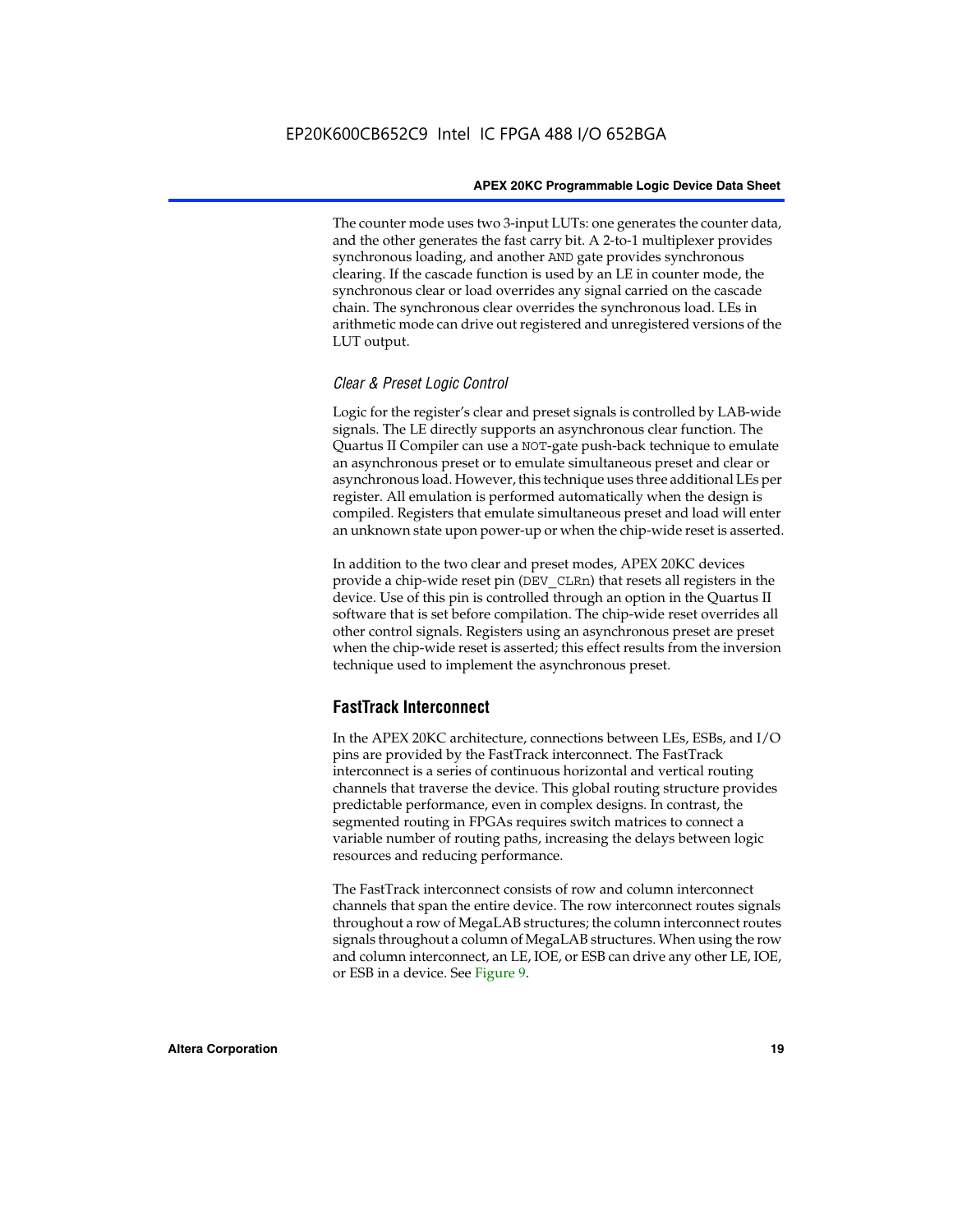



A row line can be driven directly by LEs, IOEs, or ESBs in that row. Further, a column line can drive a row line, allowing an LE, IOE, or ESB to drive elements in a different row via the column and row interconnect. The row interconnect drives the MegaLAB interconnect to drive LEs, IOEs, or ESBs in a particular MegaLAB structure.

A column line can be directly driven by LEs, IOEs, or ESBs in that column. A column line on a device's left or right edge can also be driven by row IOEs. The column line is used to route signals from one row to another. A column line can drive a row line; it can also drive the MegaLAB interconnect directly, allowing faster connections between rows.

Figure 10 shows how the FastTrack interconnect uses the local interconnect to drive LEs within MegaLAB structures.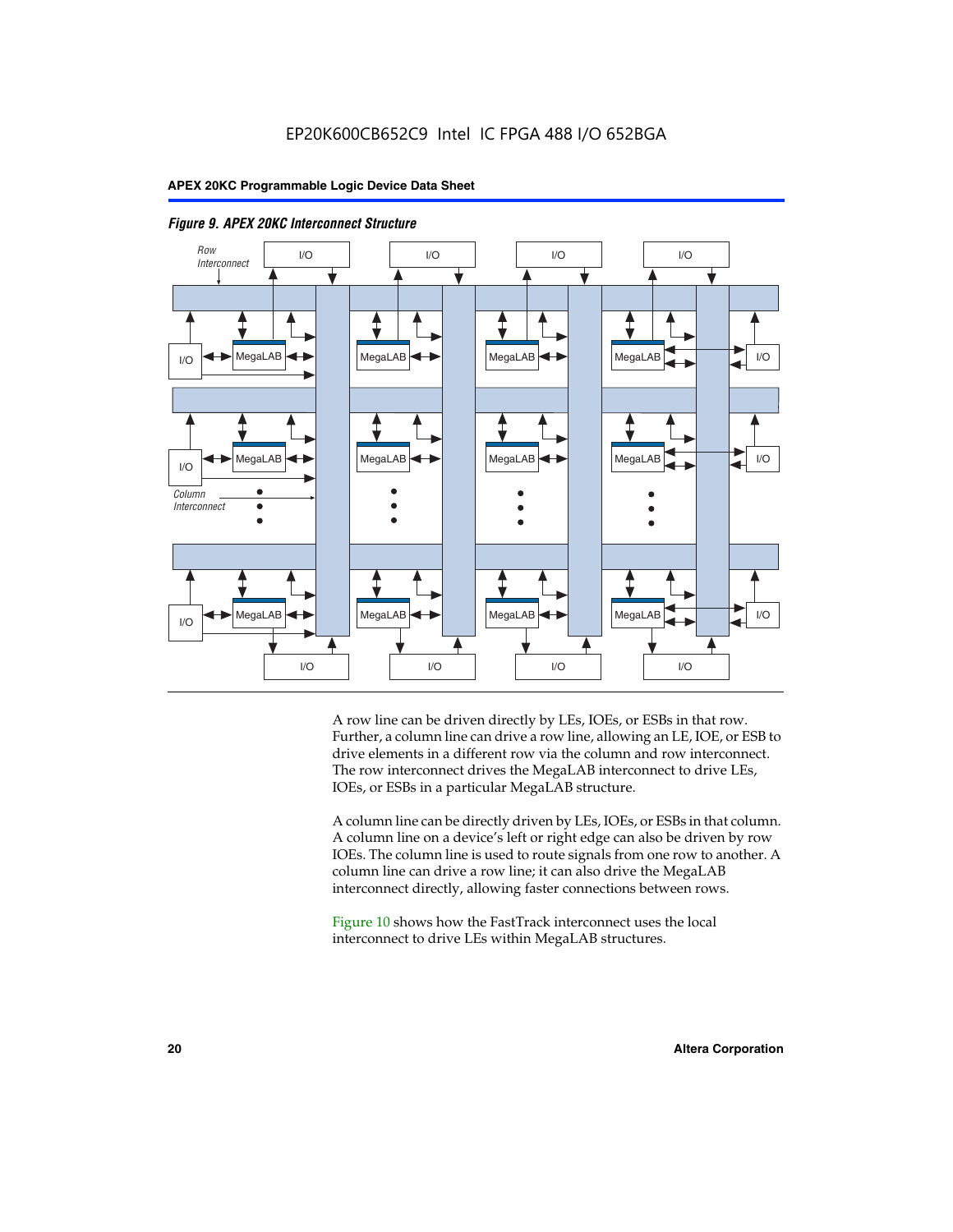

*Figure 10. FastTrack Connection to Local Interconnect*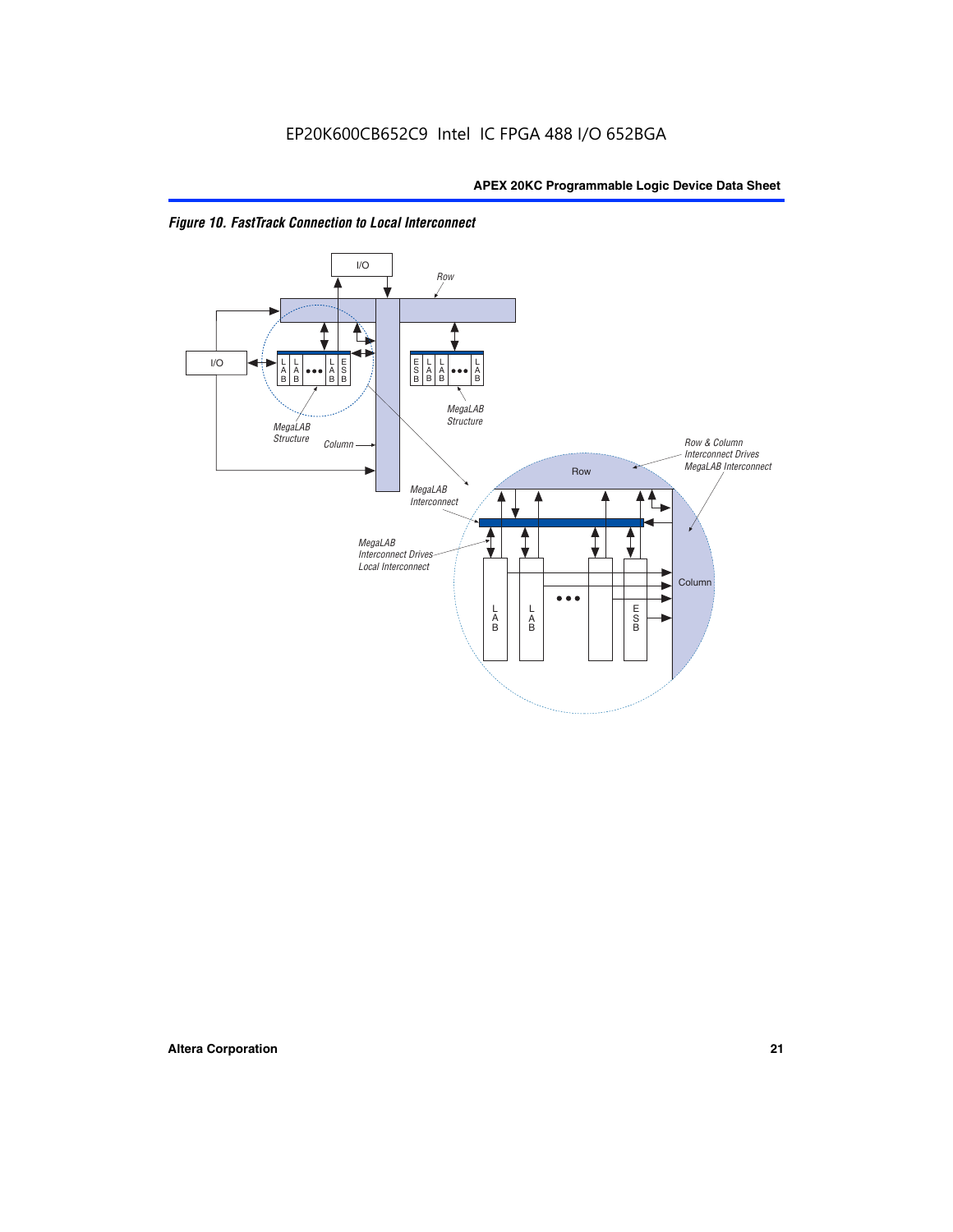Figure 11 shows the intersection of a row and column interconnect, and how these forms of interconnects and LEs drive each other.



*Figure 11. Driving the FastTrack Interconnect*

APEX 20KC devices include an enhanced interconnect structure for faster routing of input signals with high fan-out. Column I/O pins can drive the FastRowTM interconnect, which routes signals directly into the local interconnect without having to drive through the MegaLAB interconnect. The FastRow lines traverse two MegaLAB structures. Also, these pins can drive the local interconnect directly for fast setup times. On EP20K400C and larger devices, the FastRow interconnect drives the two MegaLAB structures in the top left corner, the two MegaLAB structures in the two right corner, the two MegaLAB structures in the bottom left corner, and the two MegaLAB structures in the bottom right corner. On EP20K200C and smaller devices, FastRow interconnect drives the two MegaLAB structures on the top and the two MegaLAB structures on the bottom of the device. On all devices, the FastRow interconnect drives all local interconnect in the appropriate MegaLAB structures except the end local interconnect on the side of the MegaLAB opposite the ESB. Pins using the FastRow interconnect achieve a faster set-up time, as the signal does not need to use a MegaLAB interconnect line to reach the destination LE. Figure 12 shows the FastRow interconnect.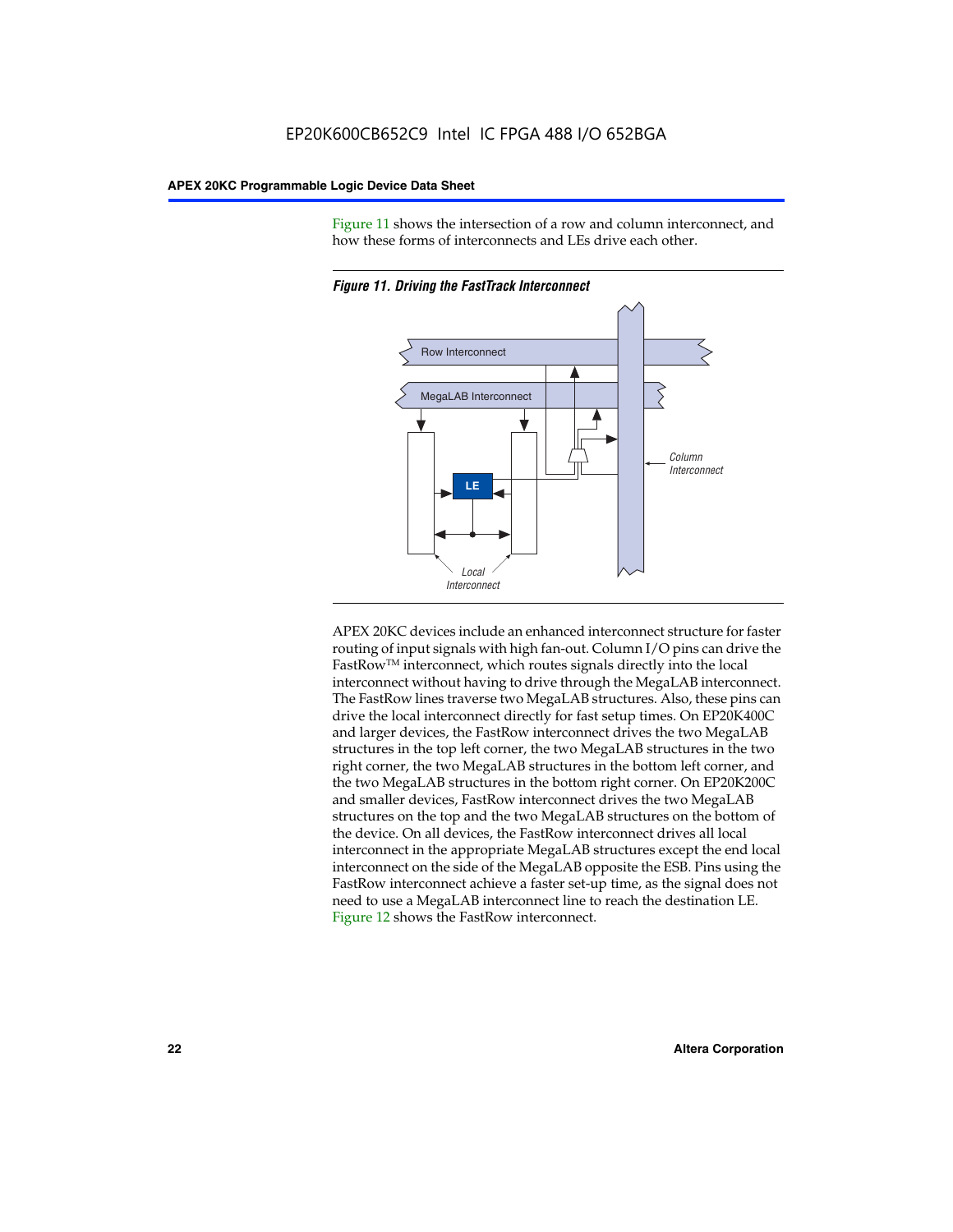

*Figure 12. APEX 20KC FastRow Interconnect*

Table 8 summarizes how various elements of the APEX 20KC architecture drive each other.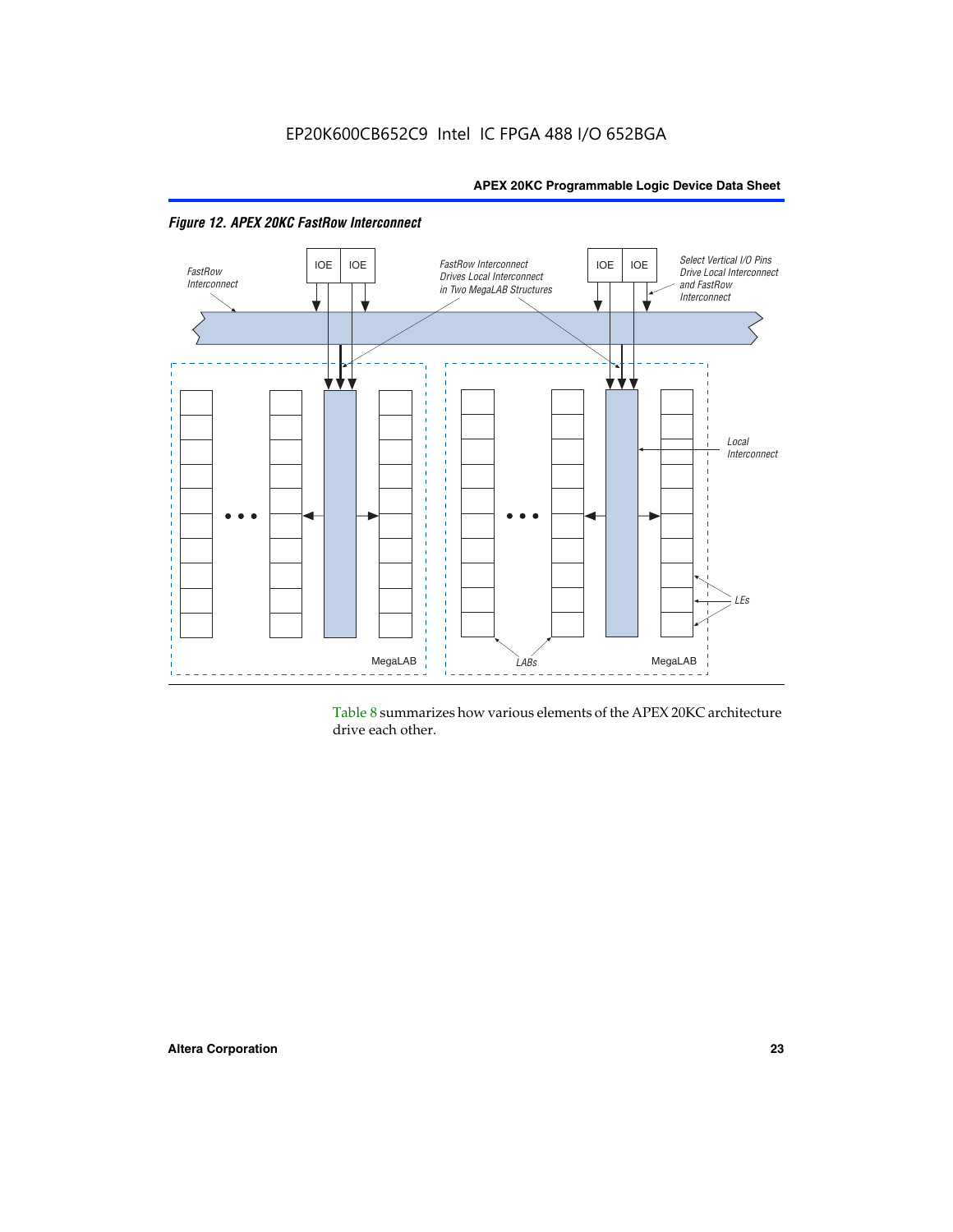### EP20K600CB652C9 Intel IC FPGA 488 I/O 652BGA

#### **APEX 20KC Programmable Logic Device Data Sheet**

| Table 8. APEX 20KC Routing Scheme   |                          |                     |              |              |                       |                         |                                                |                                            |                                       |
|-------------------------------------|--------------------------|---------------------|--------------|--------------|-----------------------|-------------------------|------------------------------------------------|--------------------------------------------|---------------------------------------|
| <b>Source</b>                       | <b>Destination</b>       |                     |              |              |                       |                         |                                                |                                            |                                       |
|                                     | <b>Row</b><br>$I/O P$ in | Column<br>$I/O$ Pin | LE           | <b>ESB</b>   | Local<br>Interconnect | MegaLAB<br>Interconnect | <b>Row</b><br><b>FastTrack</b><br>Interconnect | Column<br><b>FastTrack</b><br>Interconnect | <b>FastRow</b><br><b>Interconnect</b> |
| Row I/O pin                         |                          |                     |              |              | $\checkmark$          | $\checkmark$            | $\checkmark$                                   | $\checkmark$                               |                                       |
| Column I/O<br>pin                   |                          |                     |              |              |                       |                         |                                                | $\checkmark$                               | $\checkmark$                          |
| $\mathsf{LE}\,$                     |                          |                     |              |              | $\checkmark$          | $\checkmark$            | $\checkmark$                                   | $\checkmark$                               |                                       |
| <b>ESB</b>                          |                          |                     |              |              | $\checkmark$          | $\checkmark$            | $\checkmark$                                   | $\checkmark$                               |                                       |
| Local<br>interconnect               | $\checkmark$             | $\checkmark$        | $\checkmark$ | $\checkmark$ |                       |                         |                                                |                                            |                                       |
| MegaLAB<br>interconnect             |                          |                     |              |              | $\checkmark$          |                         |                                                |                                            |                                       |
| Row<br>FastTrack<br>interconnect    |                          |                     |              |              |                       | $\checkmark$            |                                                | $\checkmark$                               |                                       |
| Column<br>FastTrack<br>interconnect |                          |                     |              |              |                       | $\checkmark$            | $\checkmark$                                   |                                            |                                       |
| FastRow<br>interconnect             |                          |                     |              |              | $\checkmark$          |                         |                                                |                                            |                                       |

#### **Product-Term Logic**

The product-term portion of the MultiCore architecture is implemented with the ESB. The ESB can be configured to act as a block of macrocells on an ESB-by-ESB basis. Each ESB is fed by 32 inputs from the adjacent local interconnect; therefore, it can be driven by the MegaLAB interconnect or the adjacent LAB. Also, nine ESB macrocells feed back into the ESB through the local interconnect for higher performance. Dedicated clock pins, global signals, and additional inputs from the local interconnect drive the ESB control signals.

In product-term mode, each ESB contains 16 macrocells. Each macrocell consists of two product terms and a programmable register. Figure 13 shows the ESB in product-term mode.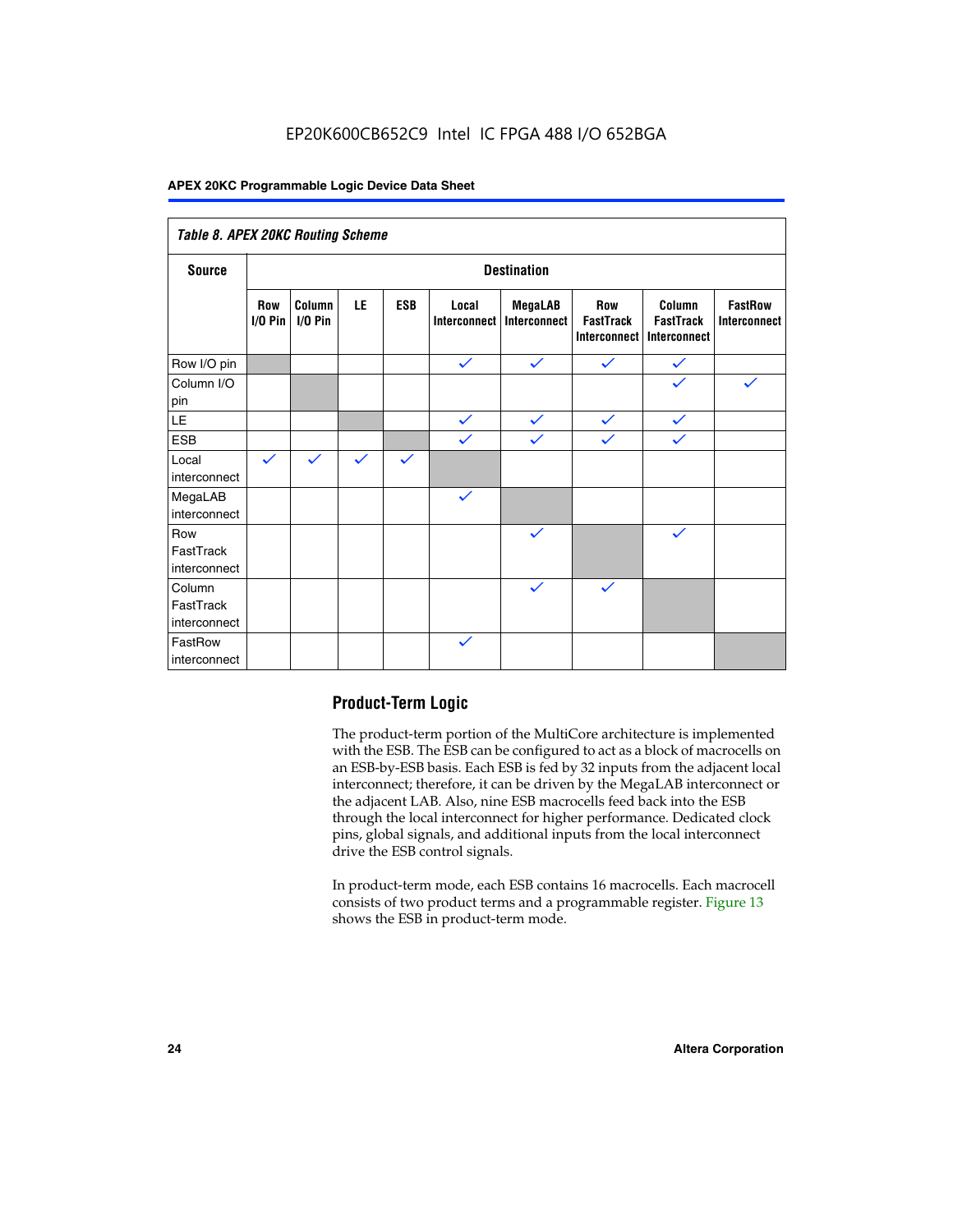

#### *Figure 13. Product-Term Logic in ESB*

#### *Macrocells*

APEX 20KC macrocells can be configured individually for either sequential or combinatorial logic operation. The macrocell consists of three functional blocks: the logic array, the product-term select matrix, and the programmable register.

Combinatorial logic is implemented in the product terms. The productterm select matrix allocates these product terms for use as either primary logic inputs (to the OR and XOR gates) to implement combinatorial functions, or as parallel expanders to be used to increase the logic available to another macrocell. One product term can be inverted; the Quartus II software uses this feature to perform De Morgan's inversion for more efficient implementation of wide OR functions. The Quartus II Compiler can use a NOT-gate push-back technique to emulate an asynchronous preset. Figure 14 shows the APEX 20KC macrocell.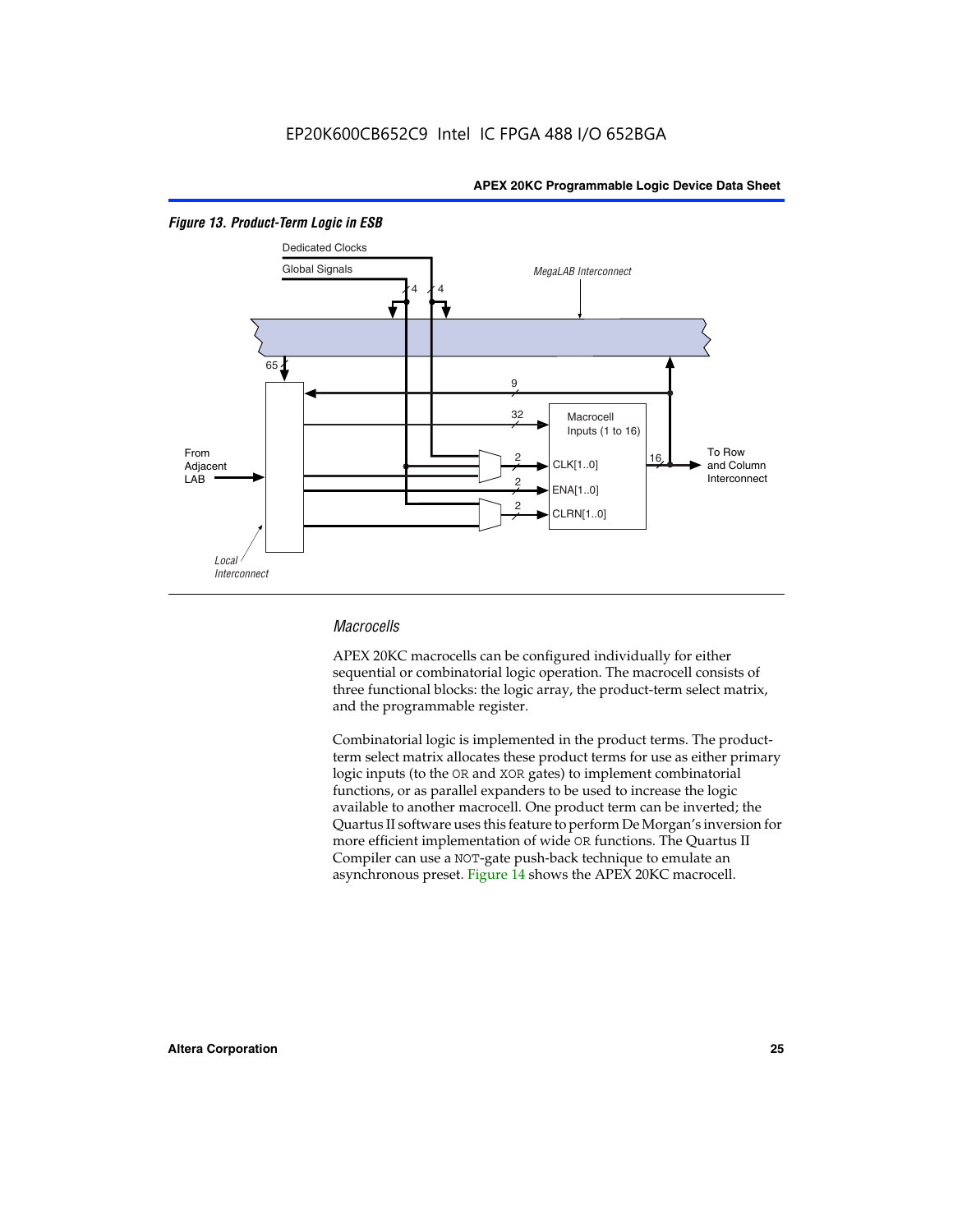

#### *Figure 14. APEX 20KC Macrocell*

For registered functions, each macrocell register can be programmed individually to implement D, T, JK, or SR operation with programmable clock control. The register can be bypassed for combinatorial operation. During design entry, the designer specifies the desired register type; the Quartus II software then selects the most efficient register operation for each registered function to optimize resource utilization. The Quartus II software or other synthesis tools can also select the most efficient register operation automatically when synthesizing HDL designs.

Each programmable register can be clocked by one of two ESB-wide clocks. The ESB-wide clocks can be generated from device dedicated clock pins, global signals, or local interconnect. Each clock also has an associated clock enable, generated from the local interconnect. The clock and clock enable signals are related for a particular ESB; any macrocell using a clock also uses the associated clock enable.

If both the rising and falling edges of a clock are used in an ESB, both ESB-wide clock signals are used.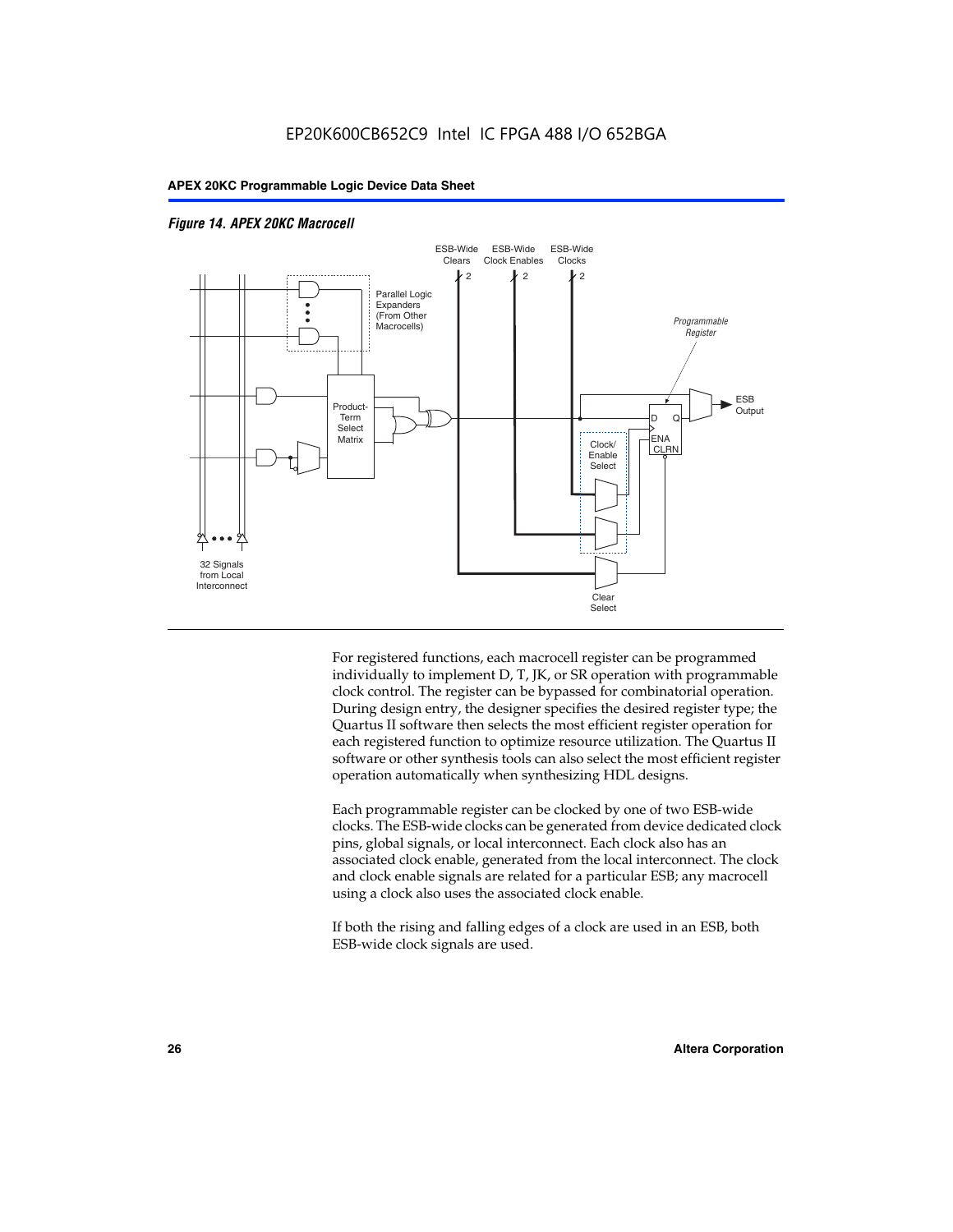The programmable register also supports an asynchronous clear function. Within the ESB, two asynchronous clears are generated from global signals and the local interconnect. Each macrocell can either choose between the two asynchronous clear signals or choose to not be cleared. Either of the two clear signals can be inverted within the ESB. Figure 15 shows the ESB control logic when implementing product-terms.





#### *Parallel Expanders*

Parallel expanders are unused product terms that can be allocated to a neighboring macrocell to implement fast, complex logic functions. Parallel expanders allow up to 32 product terms to feed the macrocell OR logic directly, with two product terms provided by the macrocell and 30 parallel expanders provided by the neighboring macrocells in the ESB.

The Quartus II Compiler can allocate up to 15 sets of up to two parallel expanders per set to the macrocells automatically. Each set of two parallel expanders incurs a small, incremental timing delay. Figure 16 shows the APEX 20KC parallel expanders.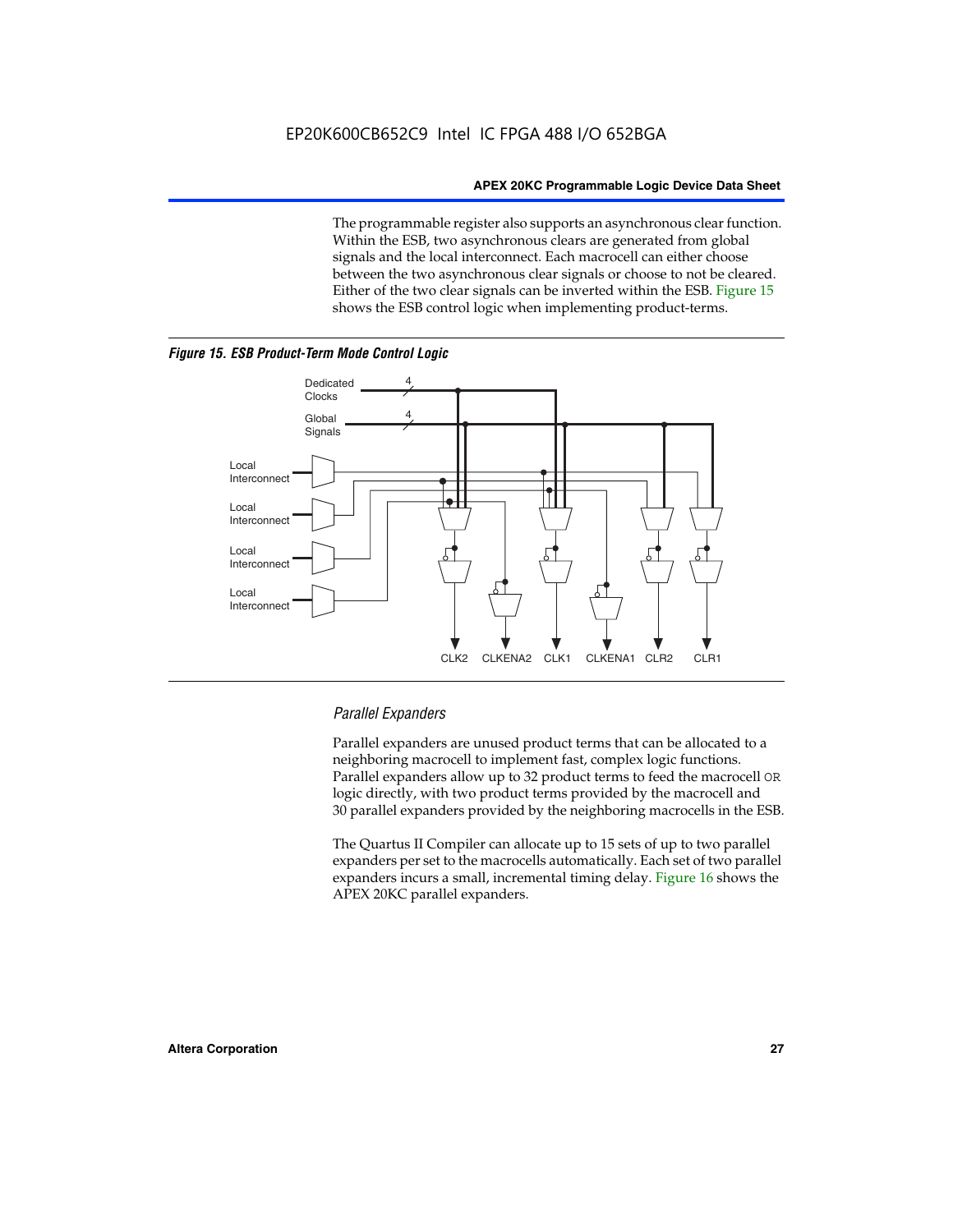



### **Embedded System Block**

The ESB can implement various types of memory blocks, including dual-port RAM, ROM, FIFO, and CAM blocks. The ESB includes input and output registers; the input registers synchronize writes, and the output registers can pipeline designs to improve system performance. The ESB offers a dual-port mode, which supports simultaneous reads and writes at two different clock frequencies. Figure 17 shows the ESB block diagram.



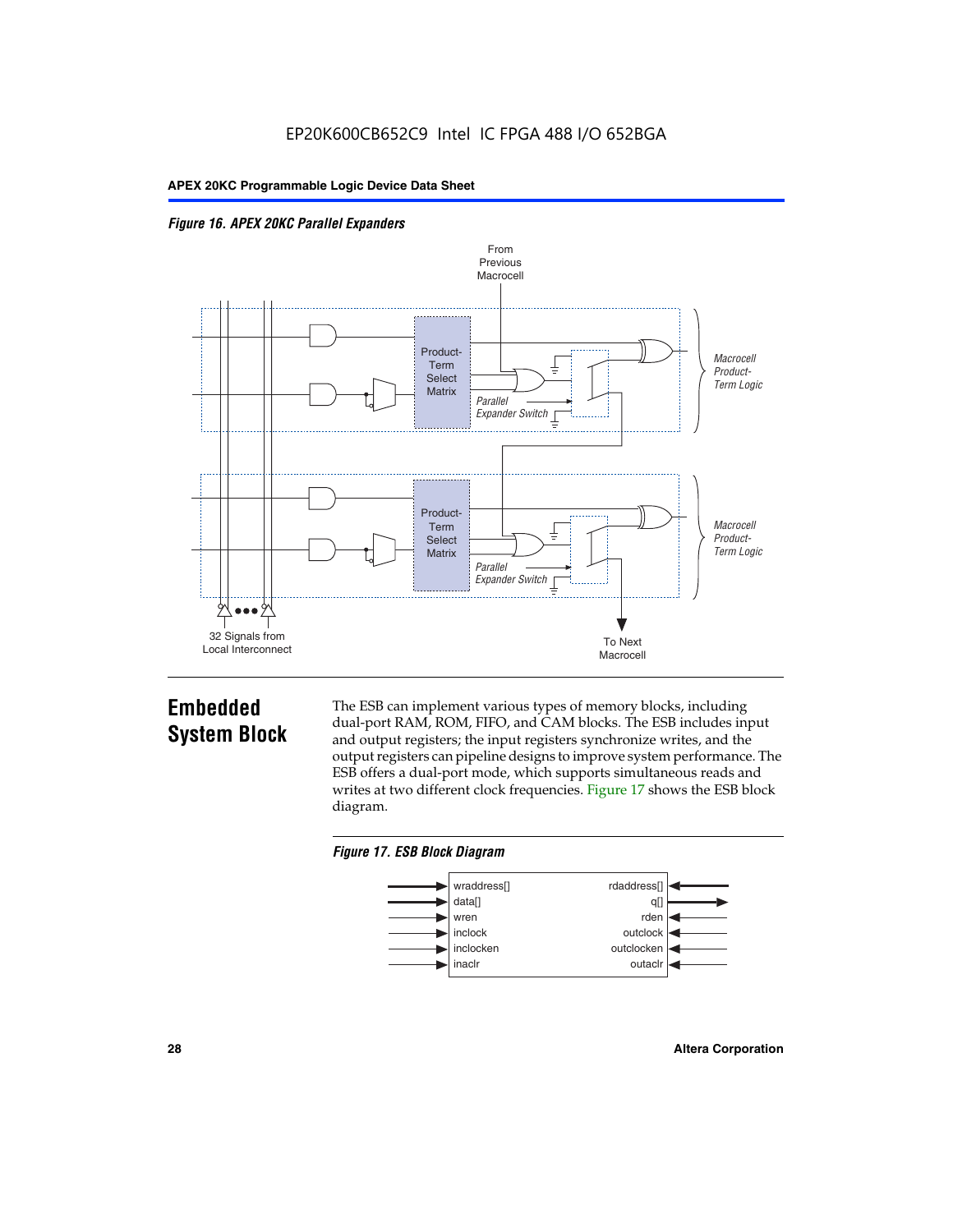ESBs can implement synchronous RAM, which is easier to use than asynchronous RAM. A circuit using asynchronous RAM must generate the RAM write enable (WE) signal, while ensuring that its data and address signals meet setup and hold time specifications relative to the WE signal. In contrast, the ESB's synchronous RAM generates its own WE signal and is self-timed with respect to the global clock. Circuits using the ESB's selftimed RAM must only meet the setup and hold time specifications of the global clock.

ESB inputs are driven by the adjacent local interconnect, which in turn can be driven by the FastTrack or MegaLAB interconnect. Because the ESB can be driven by the local interconnect, an adjacent LE can drive it directly for fast memory access. ESB outputs drive the FastTrack and MegaLAB interconnects. In addition, ten ESB outputs, nine of which are unique output lines, drive the local interconnect for fast connection to adjacent LEs or for fast feedback product-term logic.

When implementing memory, each ESB can be configured in any of the following sizes:  $128 \times 16$ ,  $256 \times 8$ ,  $512 \times 4$ ,  $1,024 \times 2$ , or  $2,048 \times 1$ . By combining multiple ESBs, the Quartus II software implements larger memory blocks automatically. For example, two  $128 \times 16$  RAM blocks can be combined to form a  $128 \times 32$  RAM block, and two  $512 \times 4$  RAM blocks can be combined to form a  $512 \times 8$  RAM block. Memory performance does not degrade for memory blocks up to 2,048 words deep. Each ESB can implement a 2,048-word-deep memory; the ESBs are used in parallel, eliminating the need for any external control logic and its associated delays.

To create a high-speed memory block that is more than 2,048 words deep, ESBs drive tri-state lines. Each tri-state line connects all ESBs in a column of MegaLAB structures, and drives the MegaLAB interconnect and row and column FastTrack interconnect throughout the column. Each ESB incorporates a programmable decoder to activate the tri-state driver appropriately. For instance, to implement 8,192-word-deep memory, four ESBs are used. Eleven address lines drive the ESB memory, and two more drive the tri-state decoder. Depending on which 2,048-word memory page is selected, the appropriate ESB driver is turned on, driving the output to the tri-state line. The Quartus II software automatically combines ESBs with tri-state lines to form deeper memory blocks. The internal tri-state control logic is designed to avoid internal contention and floating lines. See Figure 18.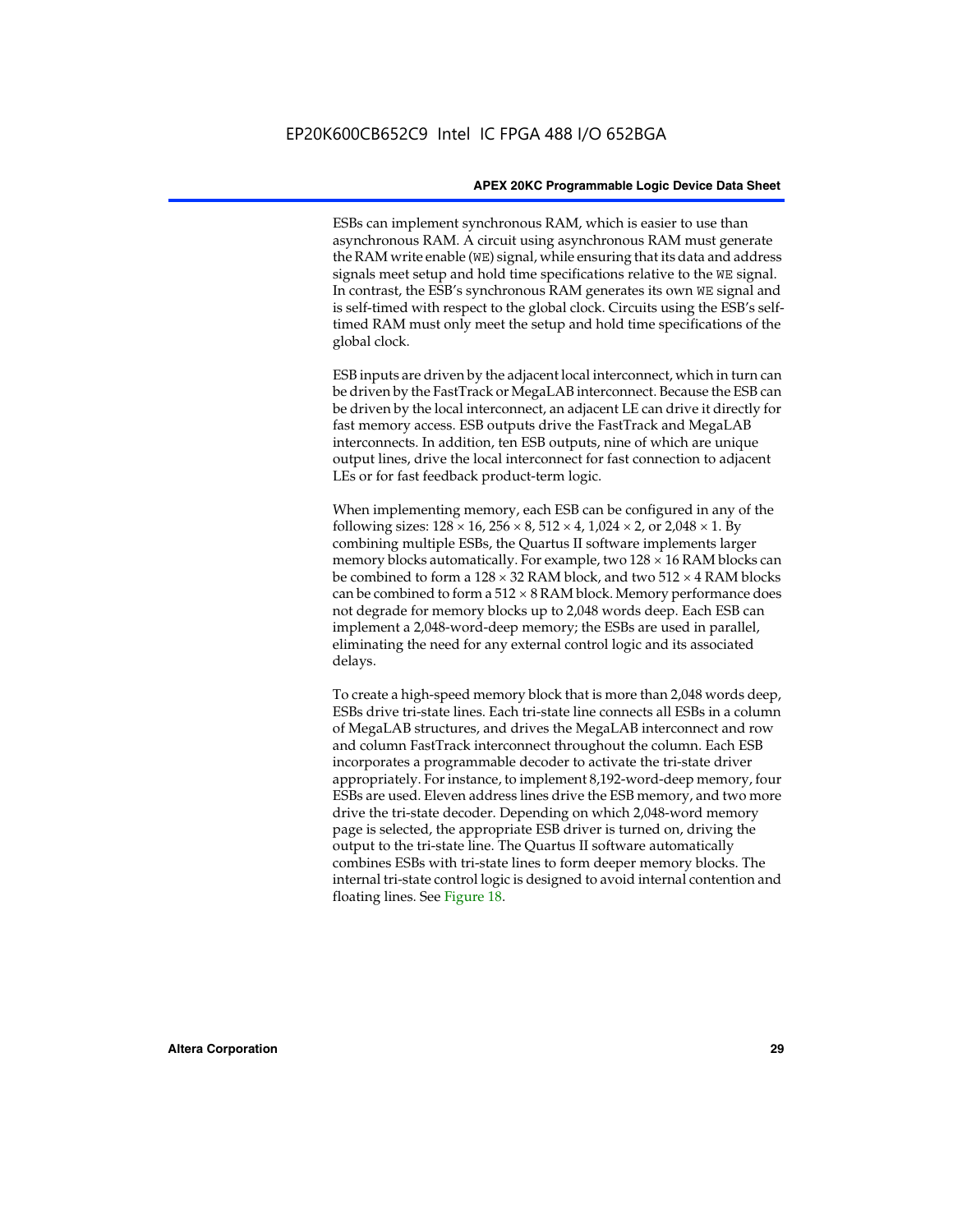



The ESB implements two forms of dual-port memory: read/write clock mode and input/output clock mode. The ESB can also be used for bidirectional, dual-port memory applications in which two ports read or write simultaneously. To implement this type of dual-port memory, two ESBs are used to support two simultaneous reads or writes.

The ESB can also use Altera megafunctions to implement dual-port RAM applications where both ports can read or write, as shown in Figure 19.



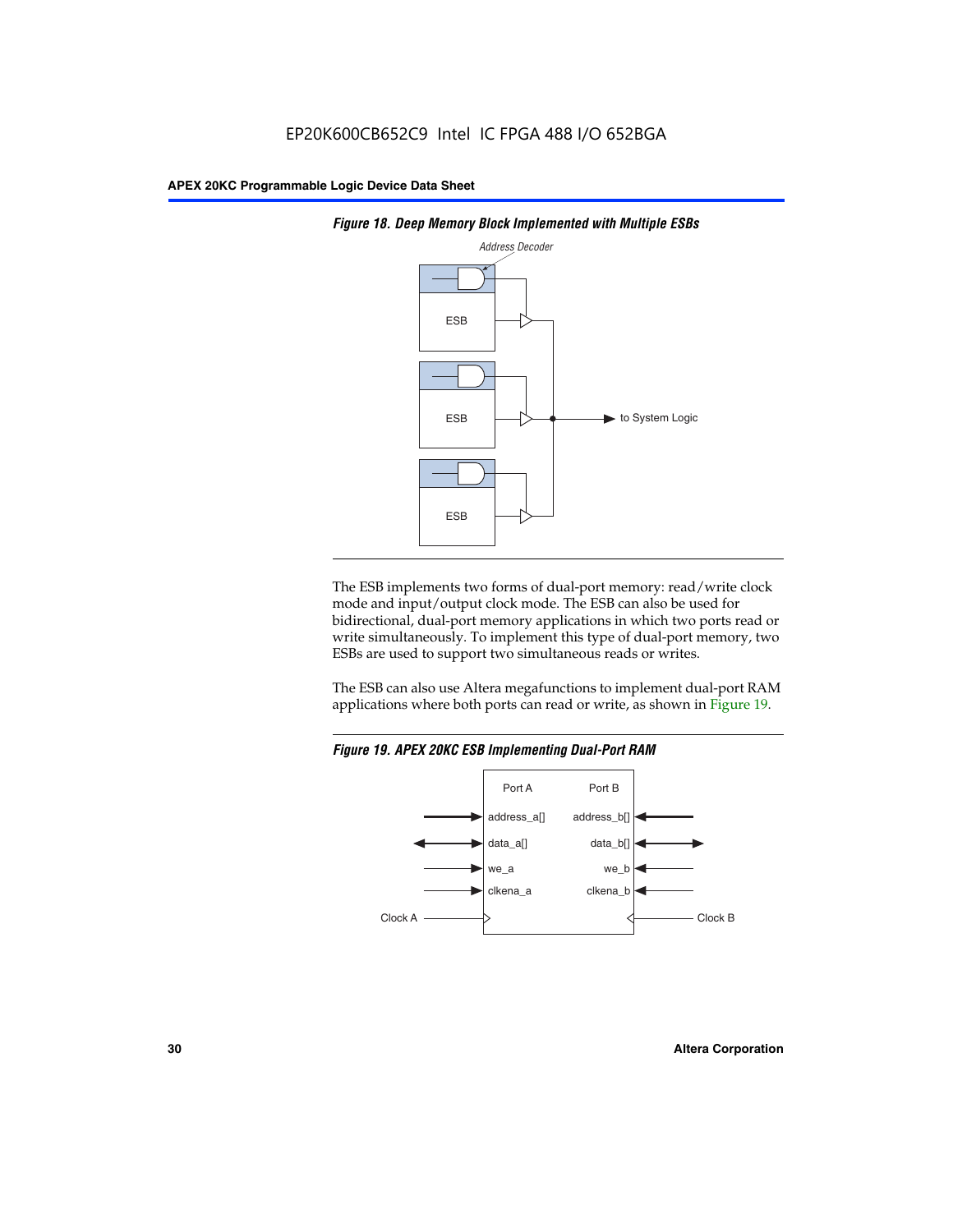#### **Read/Write Clock Mode**

The read/write clock mode contains two clocks. One clock controls all registers associated with writing: data input, WE, and write address. The other clock controls all registers associated with reading: read enable (RE), read address, and data output. The ESB also supports clock enable and asynchronous clear signals; these signals also control the read and write registers independently. Read/write clock mode is commonly used for applications where reads and writes occur at different system frequencies. Figure 20 shows the ESB in read/write clock mode.



*Figure 20. ESB in Read/Write Clock Mode Note (1)*

*Note to Figure 20:*

(1) All registers can be cleared asynchronously by ESB local interconnect signals, global signals, or the chip-wide reset.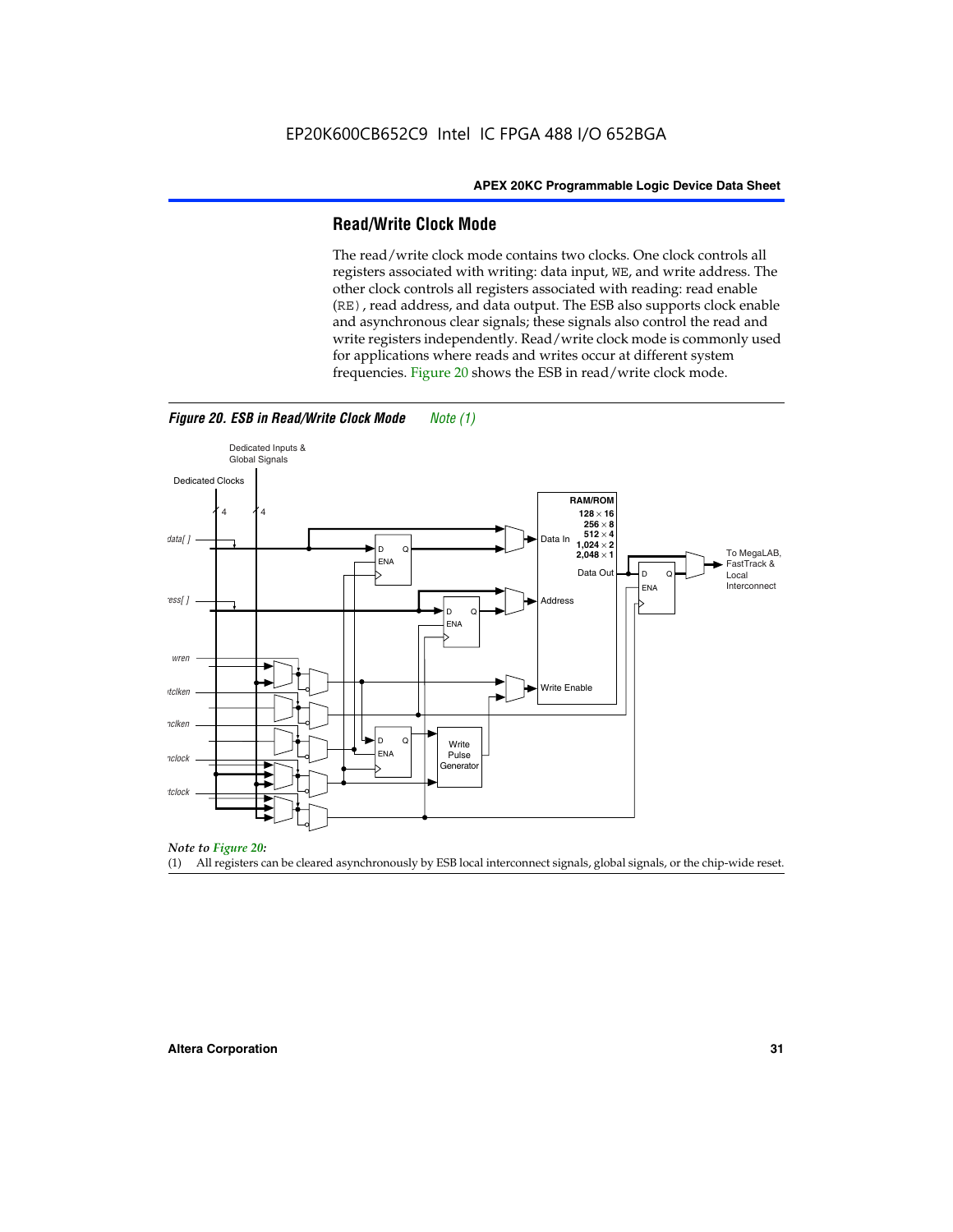#### **Input/Output Clock Mode**

The input/output clock mode contains two clocks. One clock controls all registers for inputs into the ESB: data input, WE, RE, read address, and write address. The other clock controls the ESB data output registers. The ESB also supports clock enable and asynchronous clear signals; these signals also control the reading and writing of registers independently. Input/output clock mode is commonly used for applications where the reads and writes occur at the same system frequency, but require different clock enable signals for the input and output registers. Figure 21 shows the ESB in input/output clock mode.





#### *Note to Figure 21:*

(1) All registers can be cleared asynchronously by ESB local interconnect signals, global signals, or the chip-wide reset.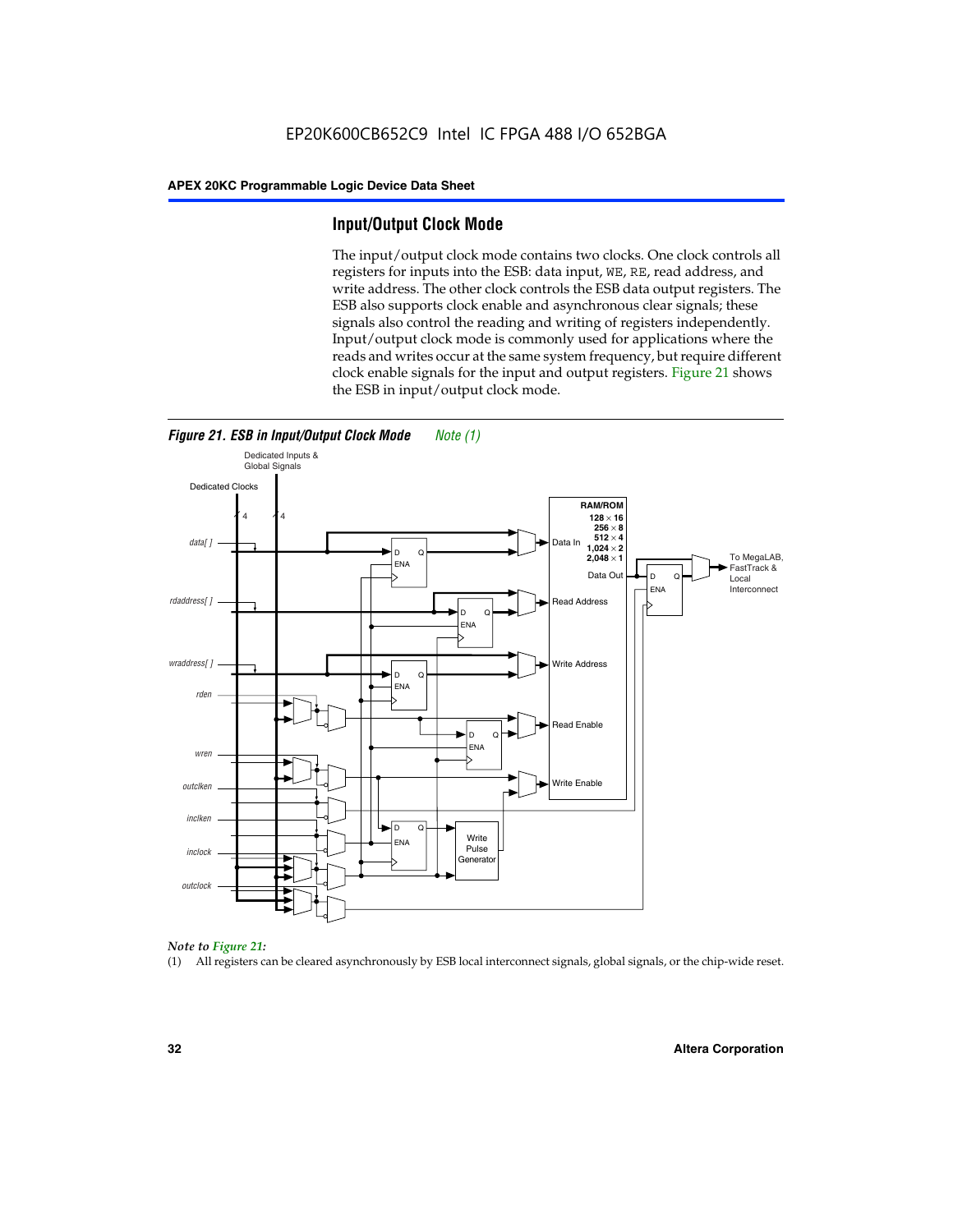#### **Single-Port Mode**

The APEX 20KC ESB also supports a single-port mode, which is used when simultaneous reads and writes are not required. See Figure 22.



#### *Note toFigure 22:*

(1) All registers can be asynchronously cleared by ESB local interconnect signals, global signals, or the chip-wide reset.

#### **Content-Addressable Memory**

In APEX 20KC devices, the ESB can implement CAM. CAM can be thought of as the inverse of RAM. When read, RAM outputs the data for a given address. Conversely, CAM outputs an address for a given data word. For example, if the data FA12 is stored in address 14, the CAM outputs 14 when FA12 is driven into it.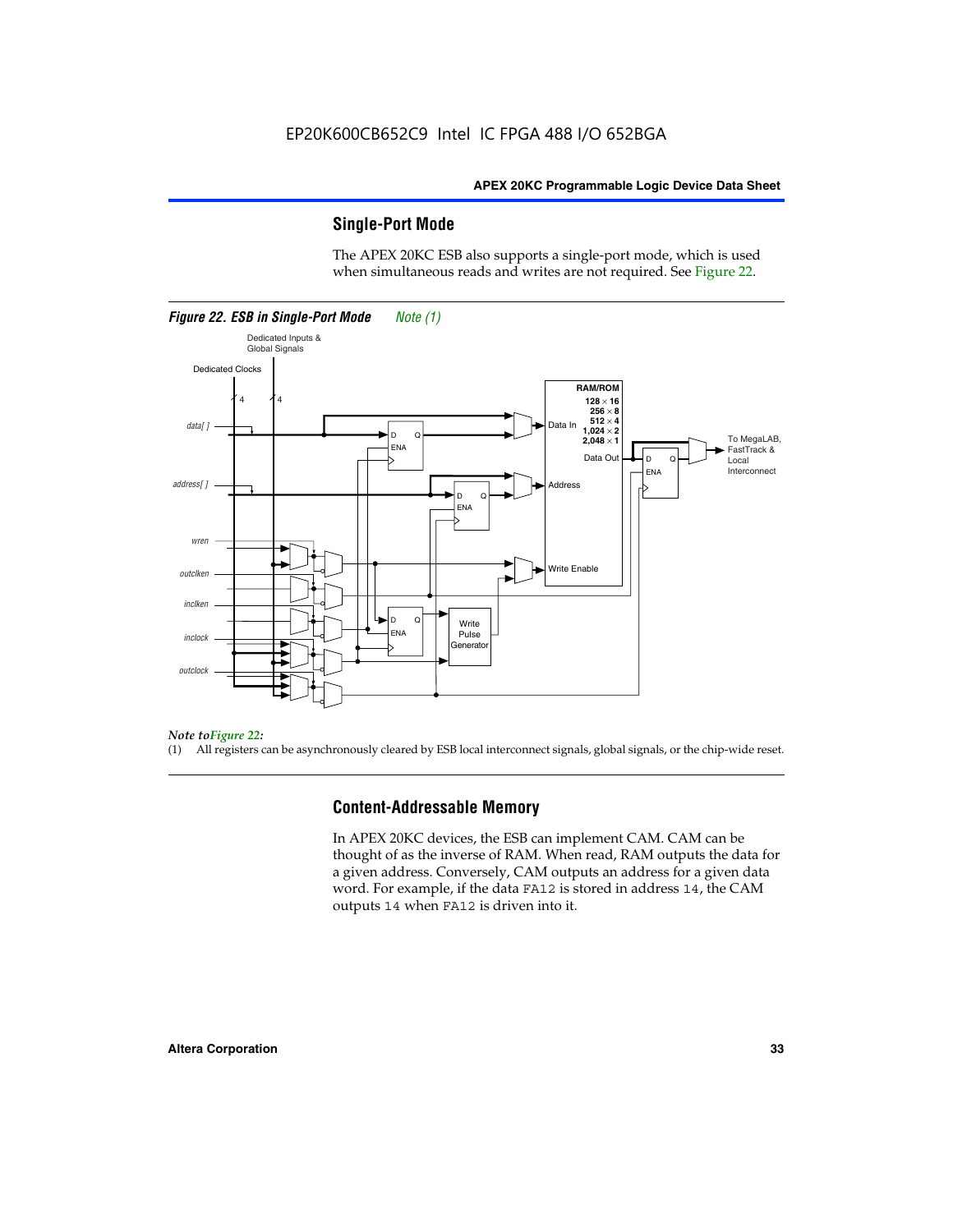CAM is used for high-speed search operations. When searching for data within a RAM block, the search is performed serially. Thus, finding a particular data word can take many cycles. CAM searches all addresses in parallel and outputs the address storing a particular word. When a match is found, a match flag is set high. Figure 23 shows the CAM block diagram.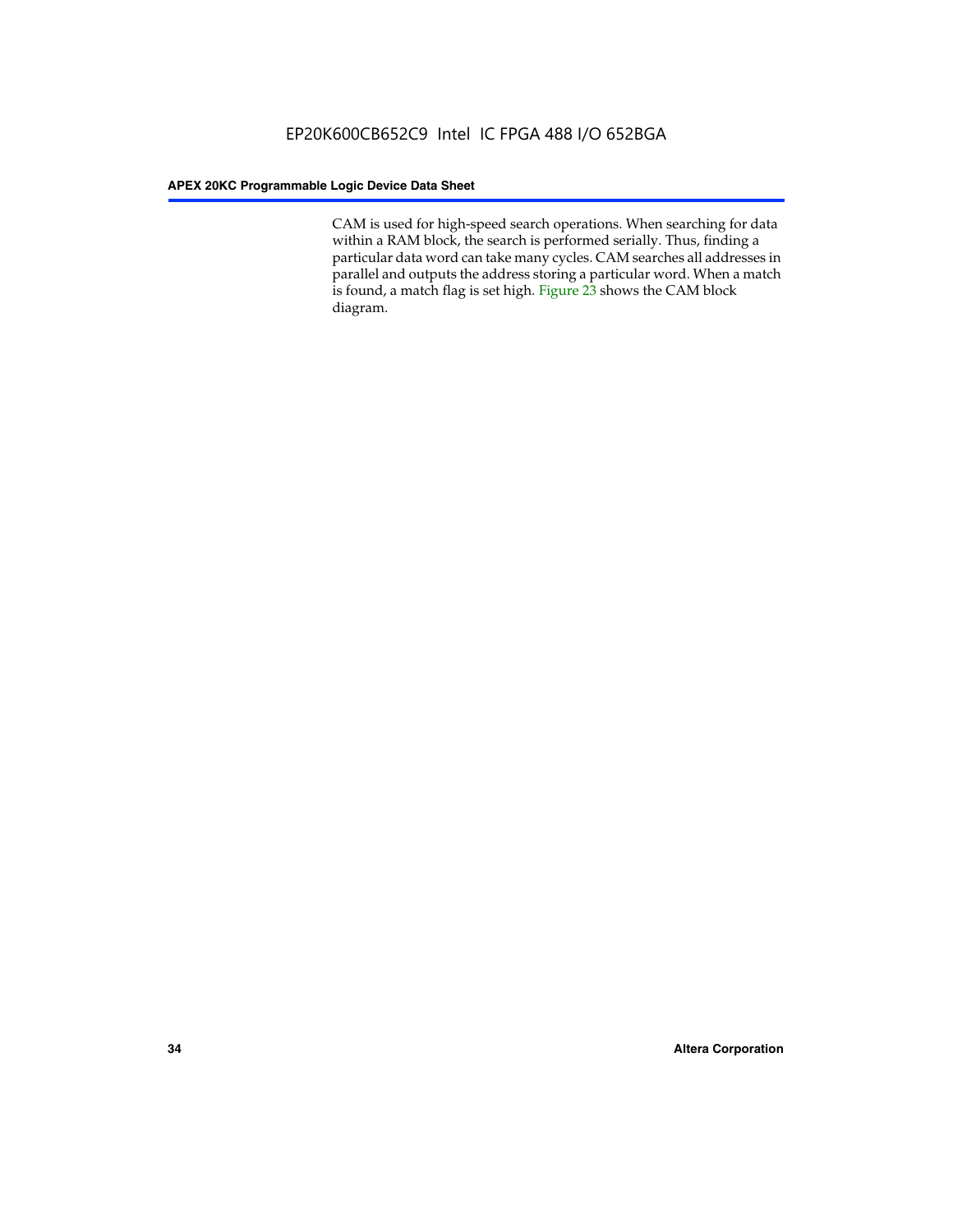

#### *Figure 23. APEX 20KC CAM Block Diagram*

CAM can be used in any application requiring high-speed searches, such as networking, communications, data compression, and cache management.

The APEX 20KC on-chip CAM provides faster system performance than traditional discrete CAM. Integrating CAM and logic into the APEX 20KC device eliminates off-chip and on-chip delays, improving system performance.

When in CAM mode, the ESB implements 32-word, 32-bit CAM. Wider or deeper CAM can be implemented by combining multiple CAMs with some ancillary logic implemented in LEs. The Quartus II software combines ESBs and LEs automatically to create larger CAMs.

CAM supports writing "don't care" bits into words of the memory. The "don't care" bit can be used as a mask for CAM comparisons; any bit set to "don't care" has no effect on matches.

The output of the CAM can be encoded or unencoded. When encoded, the ESB outputs an encoded address of the data's location. For instance, if the data is located in address 12, the ESB output is 12. When unencoded, the ESB uses its 16 outputs to show the location of the data over two clock cycles. In this case, if the data is located in address 12, the 12th output line goes high. When using unencoded outputs, two clock cycles are required to read the output because a 16-bit output bus is used to show the status of 32 words.

The encoded output is better suited for designs that ensure duplicate data is not written into the CAM. If duplicate data is written into two locations, the CAM's output will be incorrect. If the CAM may contain duplicate data, the unencoded output is a better solution; CAM with unencoded outputs can distinguish multiple data locations.

CAM can be pre-loaded with data during configuration, or it can be written during system operation. In most cases, two clock cycles are required to write each word into CAM. When "don't care" bits are used, a third clock cycle is required.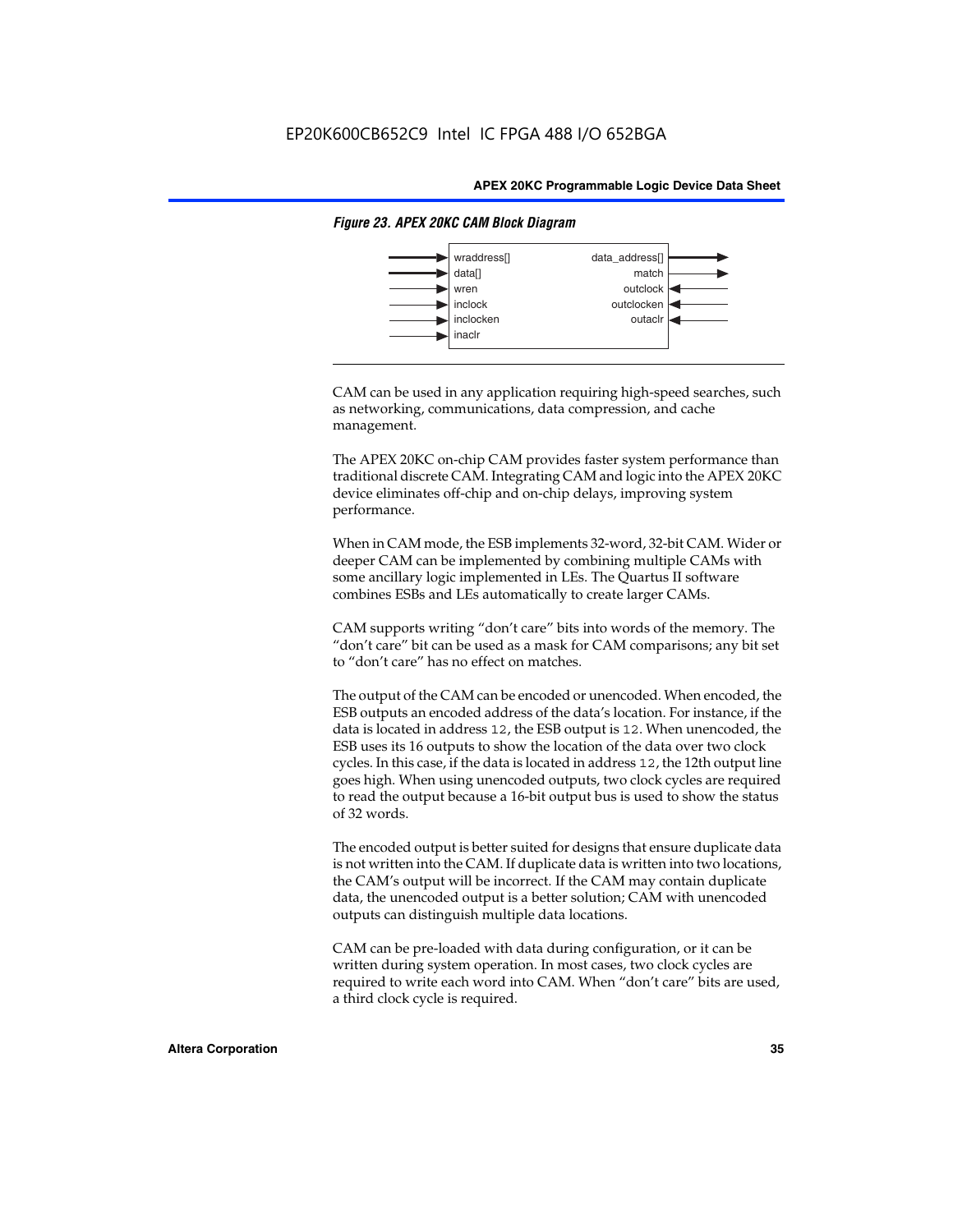

For more information on APEX 20KC devices and CAM, see *Application Note 119 (Implementing High-Speed Search Applications with APEX CAM).*

# **Driving Signals to the ESB**

ESBs provide flexible options for driving control signals. Different clocks can be used for the ESB inputs and outputs. Registers can be inserted independently on the data input, data output, read address, write address, WE, and RE signals. The global signals and the local interconnect can drive the WE and RE signals. The global signals, dedicated clock pins, and local interconnect can drive the ESB clock signals. Because the LEs drive the local interconnect, the LEs can control the WE and RE signals and the ESB clock, clock enable, and asynchronous clear signals. Figure 24 shows the ESB control signal generation logic.





An ESB is fed by the local interconnect, which is driven by adjacent LEs (for high-speed connection to the ESB) or the MegaLAB interconnect. The ESB can drive the local, MegaLAB, or FastTrack interconnect routing structure to drive LEs and IOEs in the same MegaLAB structure or anywhere in the device.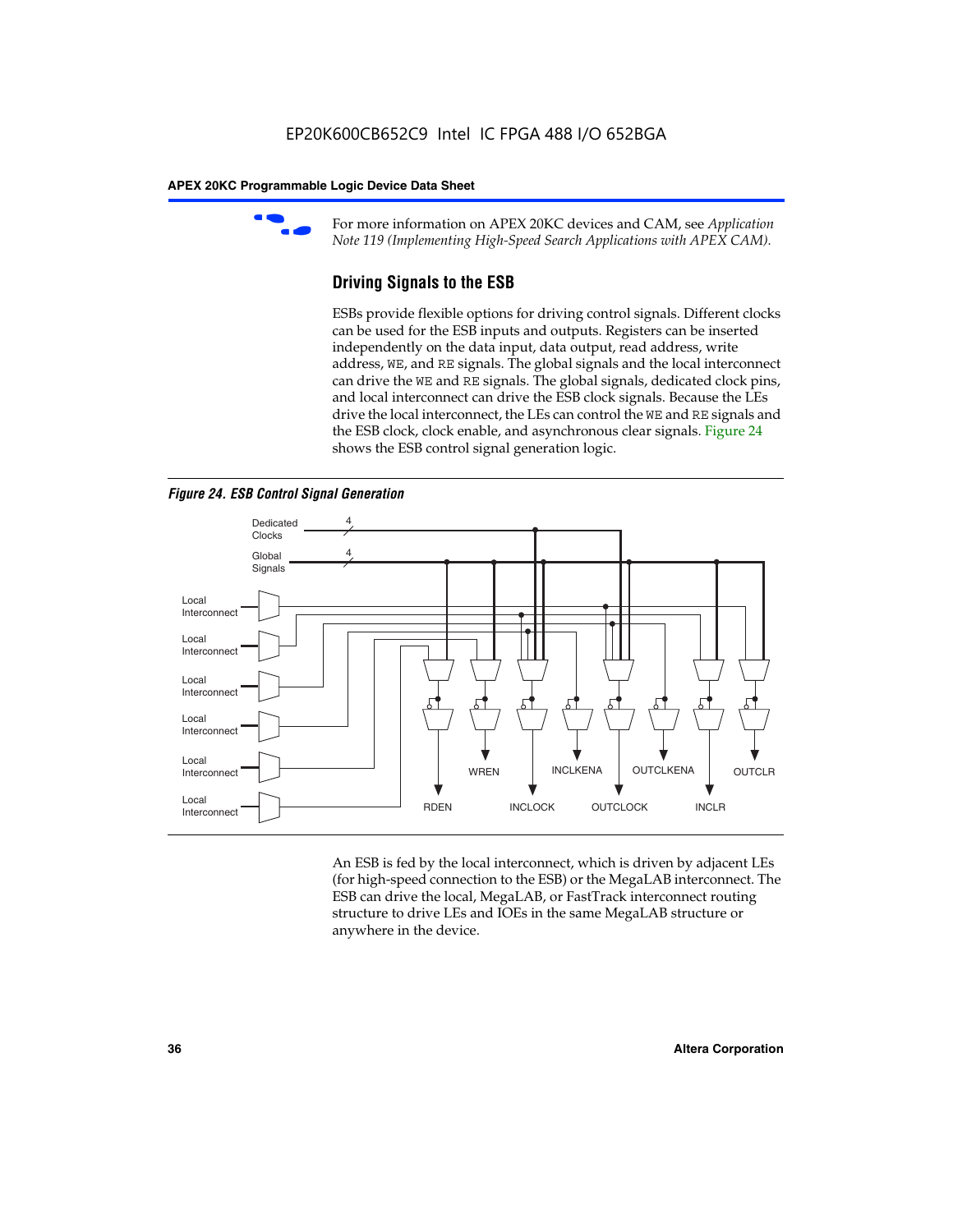# **Implementing Logic in ROM**

In addition to implementing logic with product terms, the ESB can implement logic functions when it is programmed with a read-only pattern during configuration, creating a large LUT. With LUTs, combinatorial functions are implemented by looking up the results, rather than by computing them. This implementation of combinatorial functions can be faster than using algorithms implemented in general logic, a performance advantage that is further enhanced by the fast access times of ESBs. The large capacity of ESBs enables designers to implement complex functions in one logic level without the routing delays associated with linked LEs or distributed RAM blocks. Parameterized functions such as LPM functions can take advantage of the ESB automatically. Further, the Quartus II software can implement portions of a design with ESBs where appropriate.

# **Programmable Speed/Power Control**

APEX 20KC ESBs offer a high-speed mode that supports very fast operation on an ESB-by-ESB basis. When high speed is not required, this feature can be turned off to reduce the ESB's power dissipation by up to 50%. ESBs that run at low power incur a nominal timing delay adder. This Turbo  $Bit^{TM}$  option is available for ESBs that implement product-term logic or memory functions. An ESB that is not used will be powered down so that it does not consume DC current.

Designers can program each ESB in the APEX 20KC device for either high-speed or low-power operation. As a result, speed-critical paths in the design can run at high speed, while the remaining paths operate at reduced power.

**I/O Structure** The APEX 20KC IOE contains a bidirectional I/O buffer and a register that can be used either as an input register for external data requiring fast setup times or as an output register for data requiring fast clock-to-output performance. IOEs can be used as input, output, or bidirectional pins.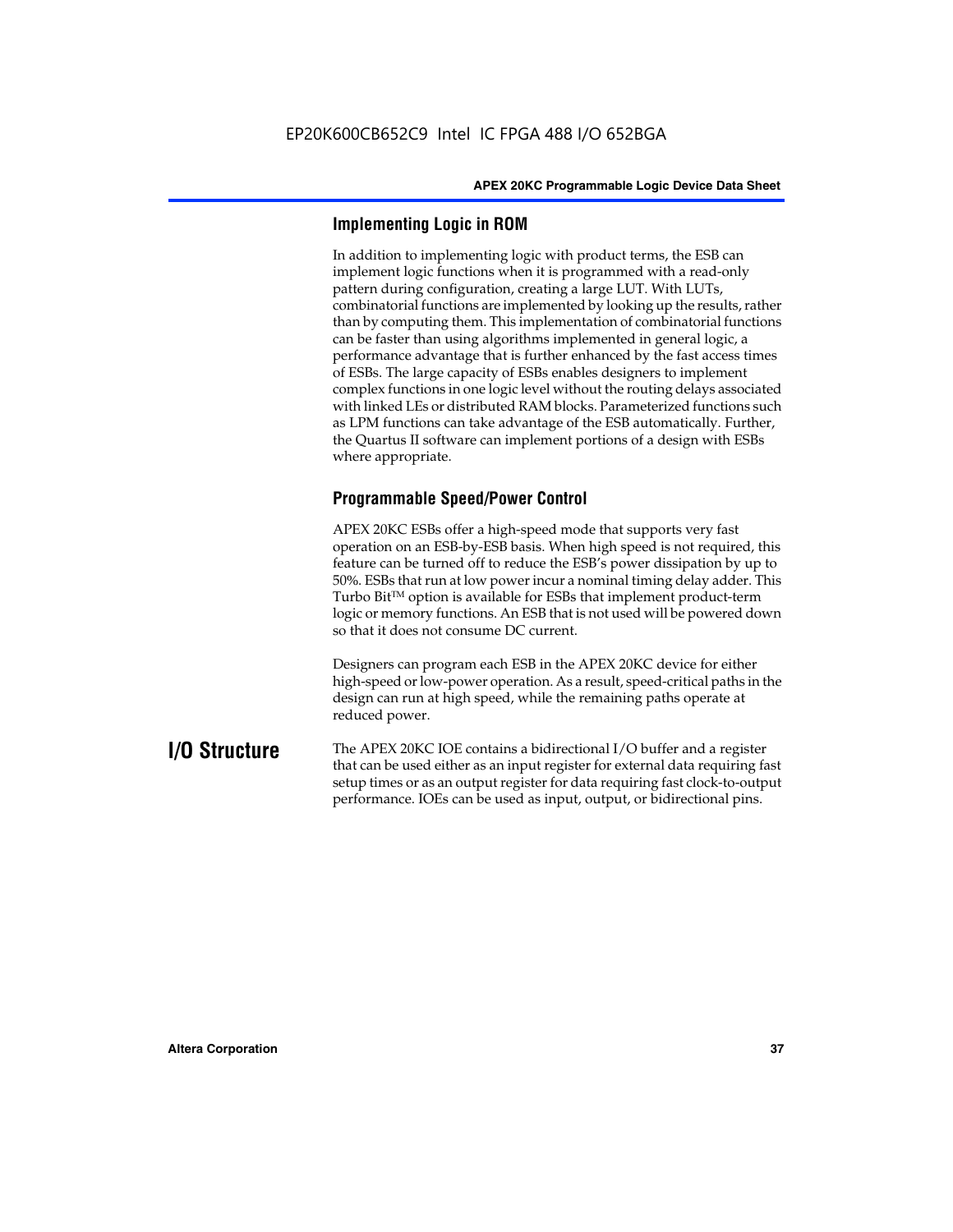APEX 20KC devices include an enhanced IOE, which drives the FastRow interconnect. The FastRow interconnect connects a column I/O pin directly to the LAB local interconnect within two MegaLAB structures. This feature provides fast setup times for pins that drive high fan-outs with complex logic, such as PCI designs. For fast bidirectional I/O timing, LE registers using local routing can improve setup times and OE timing. The APEX 20KC IOE also includes direct support for open-drain operation, giving faster clock-to-output for open-drain signals. Some programmable delays in the APEX 20KC IOE offer multiple levels of delay to fine-tune setup and hold time requirements. The Quartus II Compiler sets these delays by default to minimize setup time while providing a zero hold time.

The Quartus II Compiler uses the programmable inversion option to invert signals from the row and column interconnect automatically where appropriate. Because the APEX 20KC IOE offers one output enable per pin, the Quartus II Compiler can emulate open-drain operation efficiently.

The APEX 20KC IOE includes programmable delays that can be activated to ensure zero hold times, minimum clock-to-output times, input IOE register-to-core register transfers, or core-to-output IOE register transfers. A path in which a pin directly drives a register may require the delay to ensure zero hold time, whereas a path in which a pin drives a register through combinatorial logic may not require the delay.

Table 9 describes the APEX 20KC programmable delays and their logic options in the Quartus II software.

| Table 9. APEX 20KC Programmable Delay Chains |                                         |  |  |  |
|----------------------------------------------|-----------------------------------------|--|--|--|
| <b>Programmable Delay</b>                    | <b>Quartus II Logic Option</b>          |  |  |  |
| Input pin to core delay                      | Decrease input delay to internal cells  |  |  |  |
| Input pin to input register delay            | Decrease input delay to input registers |  |  |  |
| Core to output register delay                | Decrease input delay to output register |  |  |  |
| Output register t <sub>co</sub> delay        | Increase delay to output pin            |  |  |  |
| Clock enable delay                           | Increase clock enable delay             |  |  |  |

The Quartus II Compiler can program these delays automatically to minimize setup time while providing a zero hold time.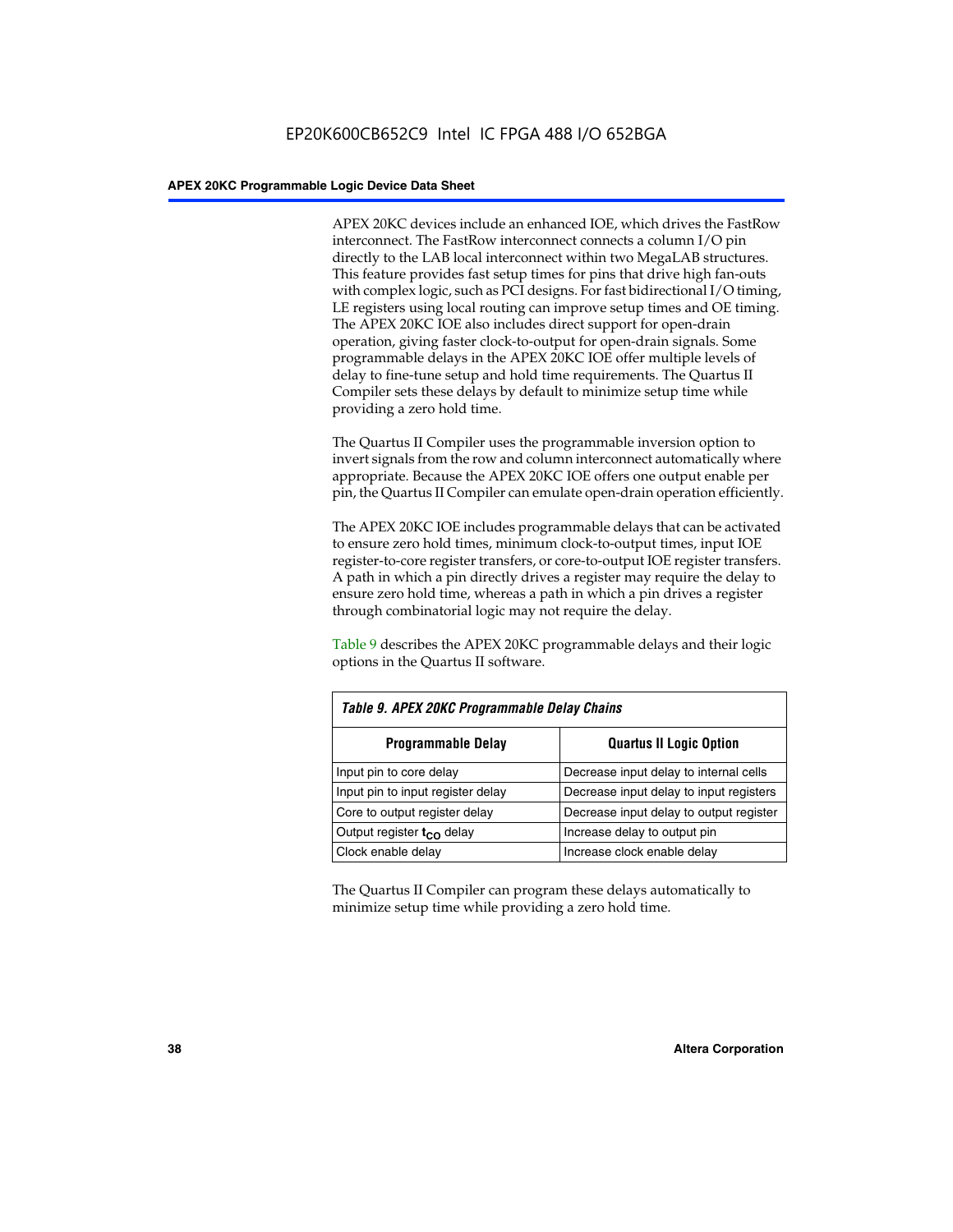The register in the APEX 20KC IOE can be programmed to power-up high or low after configuration is complete. If it is programmed to power-up low, an asynchronous clear can control the register. If it is programmed to power-up high, an asynchronous preset can control the register. This feature is useful for cases where the APEX 20KC device controls an activelow input or another device; it prevents inadvertent activation of the input upon power-up.

Figure 25 shows how fast bidirectional I/O pins are implemented in APEX 20KC devices. This feature is useful for cases where the APEX 20KC device controls an active-low input or another device; it prevents inadvertent activation of the input upon power-up.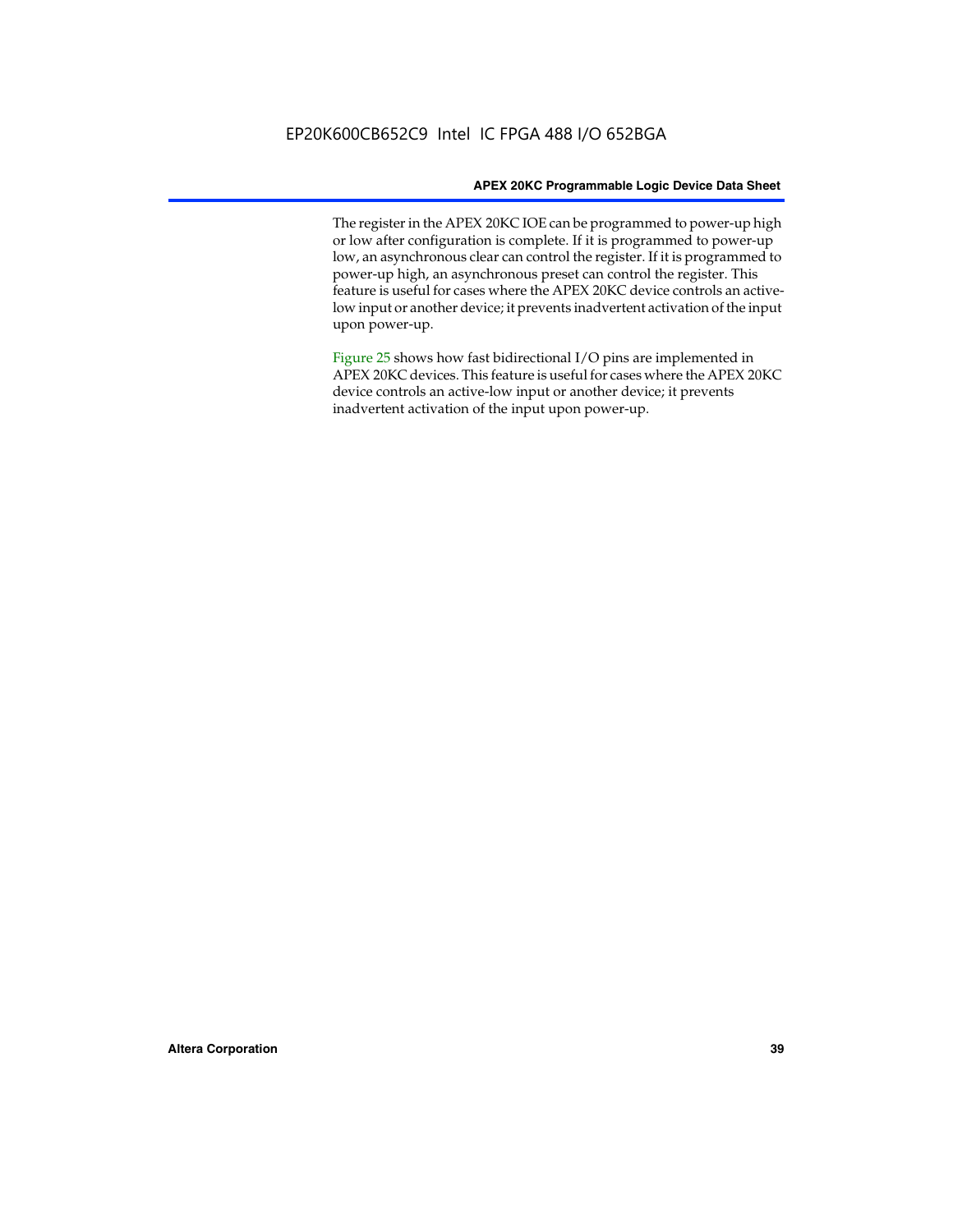## *Figure 25. APEX 20KC Bidirectional I/O Registers Notes (1), (2)*

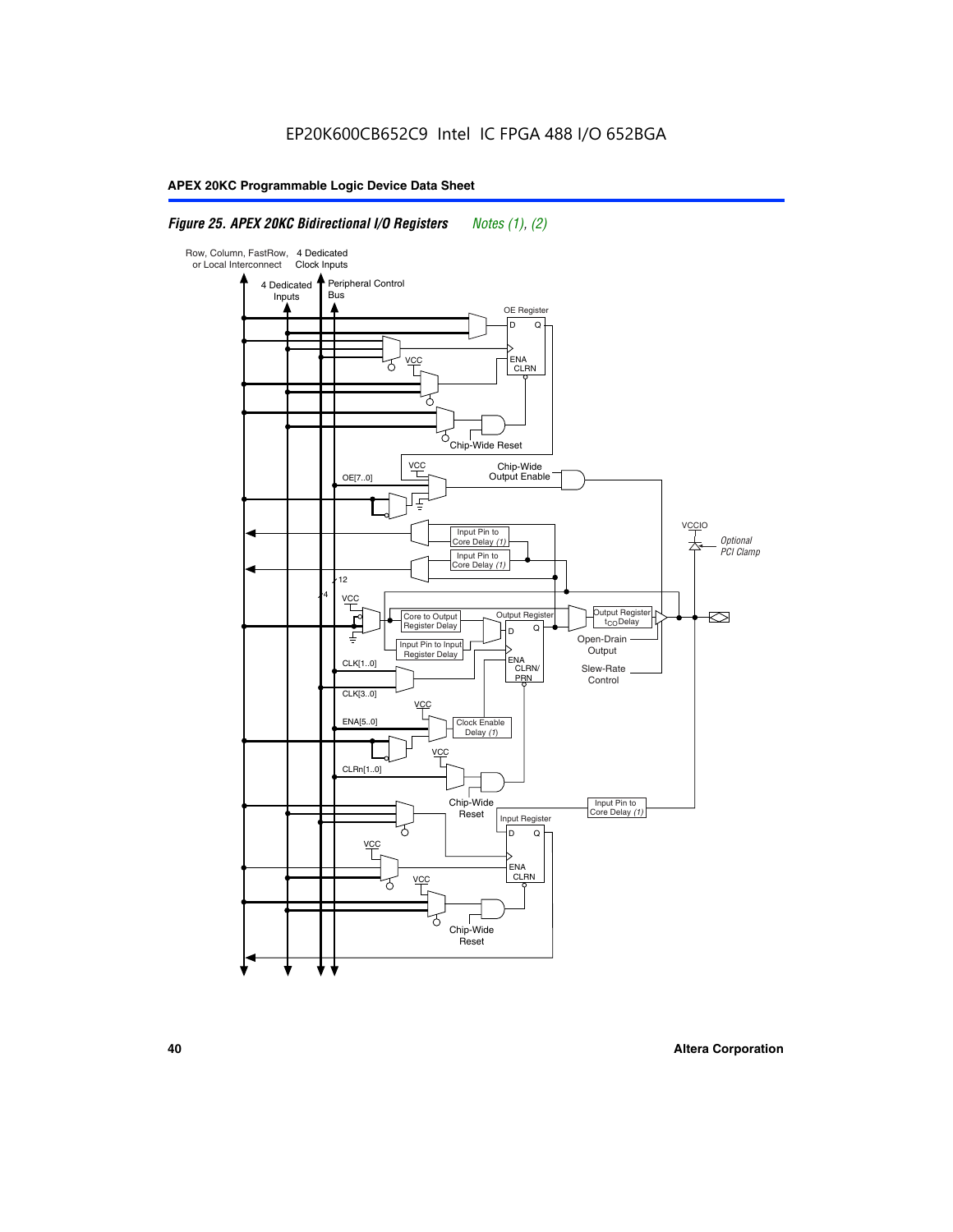*Notes to Figure 25:*

- (1) This programmable delay has four settings: off and three levels of delay.<br>(2) The output enable and input registers are LE registers in the LAB adjacer
- The output enable and input registers are LE registers in the LAB adjacent to the bidirectional pin.

Each IOE drives a row, column, MegaLAB, or local interconnect when used as an input or bidirectional pin. A row IOE can drive a local, MegaLAB, row, and column interconnect; a column IOE can drive the column interconnect. Figure 26 shows how a row IOE connects to the interconnect.



*Figure 26. Row IOE Connection to the Interconnect*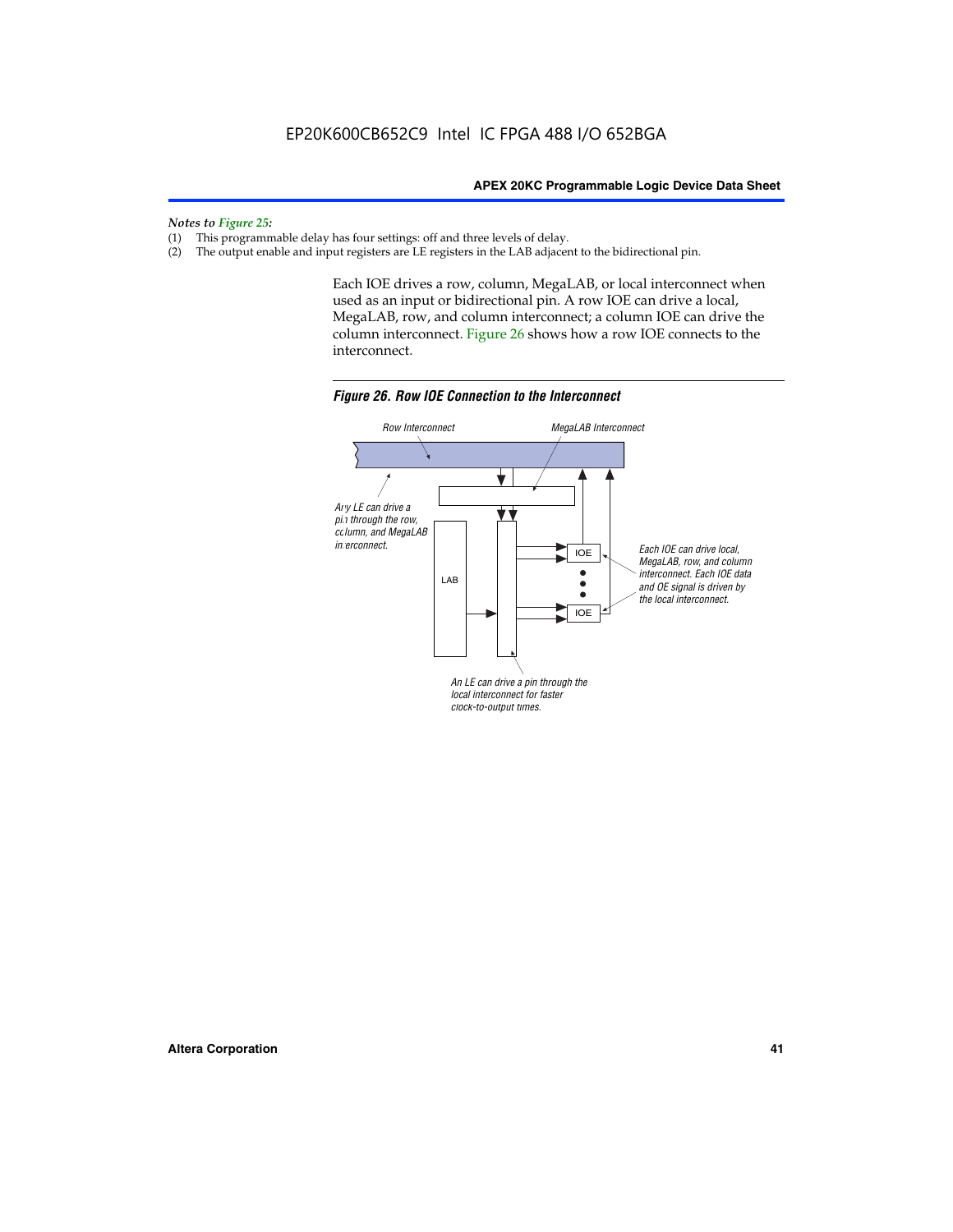Figure 27 shows how a column IOE connects to the interconnect.

### *Figure 27. Column IOE Connection to the Interconnect*



# **Dedicated Fast I/O Pins**

APEX 20KC devices incorporate an enhancement to support bidirectional pins with high internal fan-out such as PCI control signals. These pins are called dedicated fast I/O pins (FAST1, FAST2, FAST3, and FAST4) and replace dedicated inputs. These pins can be used for fast clock, clear, or high fan-out logic signal distribution. They also can drive out. The dedicated fast I/O pin data output and tri-state control are driven by local interconnect from the adjacent MegaLAB for high speed.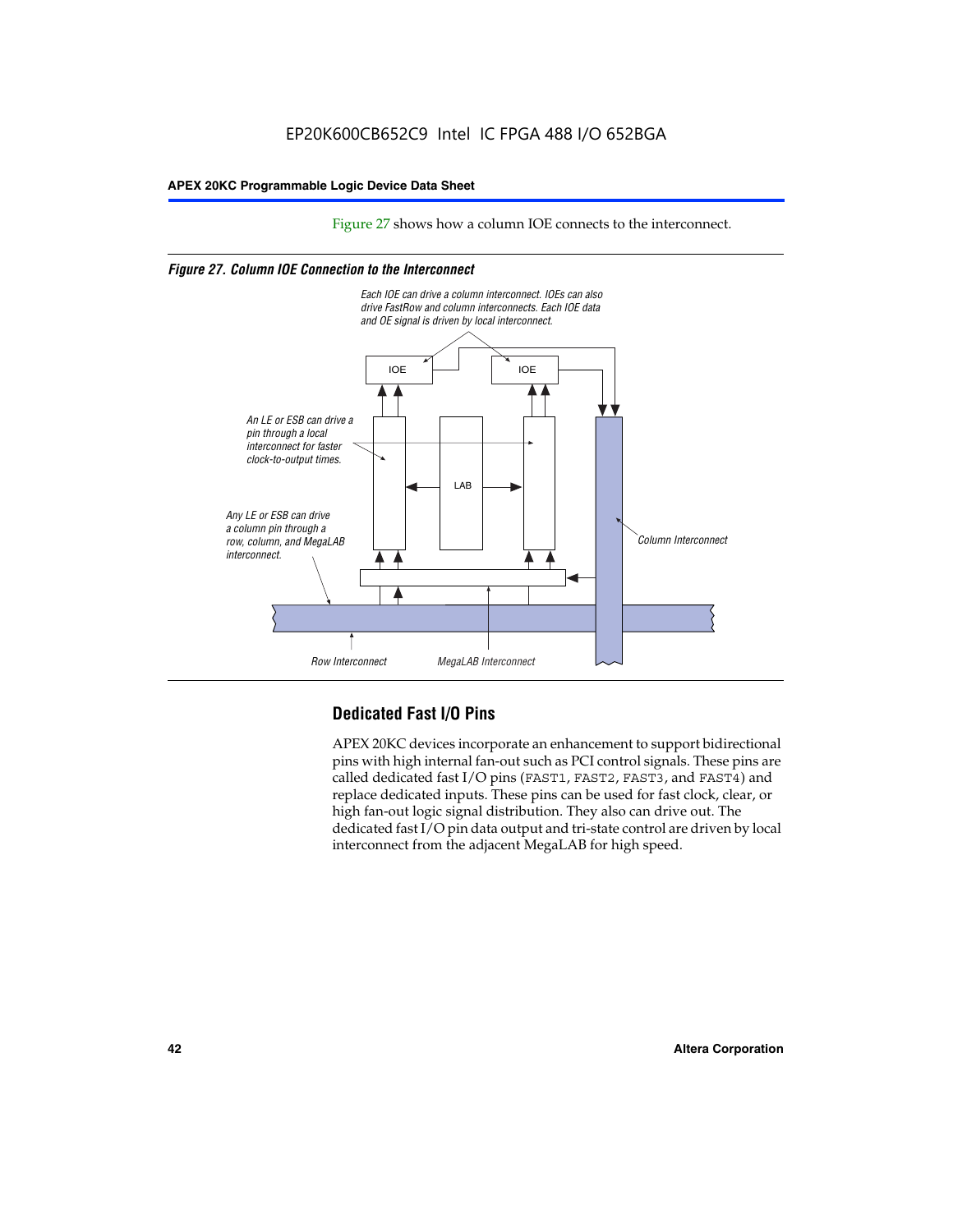### **Advanced I/O Standard Support**

APEX 20KC IOEs support the following I/O standards: LVTTL, LVCMOS, 1.8-V I/O, 2.5-V I/O, 3.3-V PCI, PCI-X, 3.3-V AGP, LVDS, LVPECL, GTL+, CTT, HSTL Class I, SSTL-3 Class I and II, and SSTL-2 Class I and II.



For more information on I/O standards supported by APEX 20KC devices, see *Application Note 117 (Using Selectable I/O Standards in Altera Devices)*.

The APEX 20KC device contains eight I/O banks. In QFP packages, the banks are linked to form four I/O banks. The I/O banks directly support all standards except LVDS and LVPECL. All I/O banks can support LVDS and LVPECL at up to 156 Mbps per channel with the addition of external resistors. In addition, one block within a bank contains circuitry to support high-speed True-LVDS and LVPECL inputs, and another block within a bank supports high-speed True-LVDS and LVPECL outputs. The LVDS blocks support all of the I/O standards. Each I/O bank has its own VCCIO pins. A single device can support 1.8-V, 2.5-V, and 3.3-V interfaces; each bank can support a different standard independently. Each bank can also use a separate  $V_{REF}$  level so that each bank can support any of the terminated standards (such as SSTL-3) independently. Within a bank, any one of the terminated standards can be supported. EP20K400C and larger APEX 20KC devices support the LVDS interface for data pins (EP20K200C devices support LVDS clock pins, but not data pins). EP20K400C and EP20K600C devices support LVDS for data pins at up to 840 Mbps per channel. EP20K1000C devices support LVDS on 16 channels at up to 750 Mbps.

Each bank can support multiple standards with the same VCCIO for output pins. Each bank can support one voltage-referenced I/O standard, but it can support multiple I/O standards with the same VCCIO voltage level. For example, when VCCIO is 3.3 V, a bank can support LVTTL, LVCMOS, 3.3-V PCI, and SSTL-3 for inputs and outputs.

When the LVDS banks are not used for the LVDS I/O standard, they support all of the other I/O standards. Figure 28 shows the arrangement of the APEX 20KC I/O banks.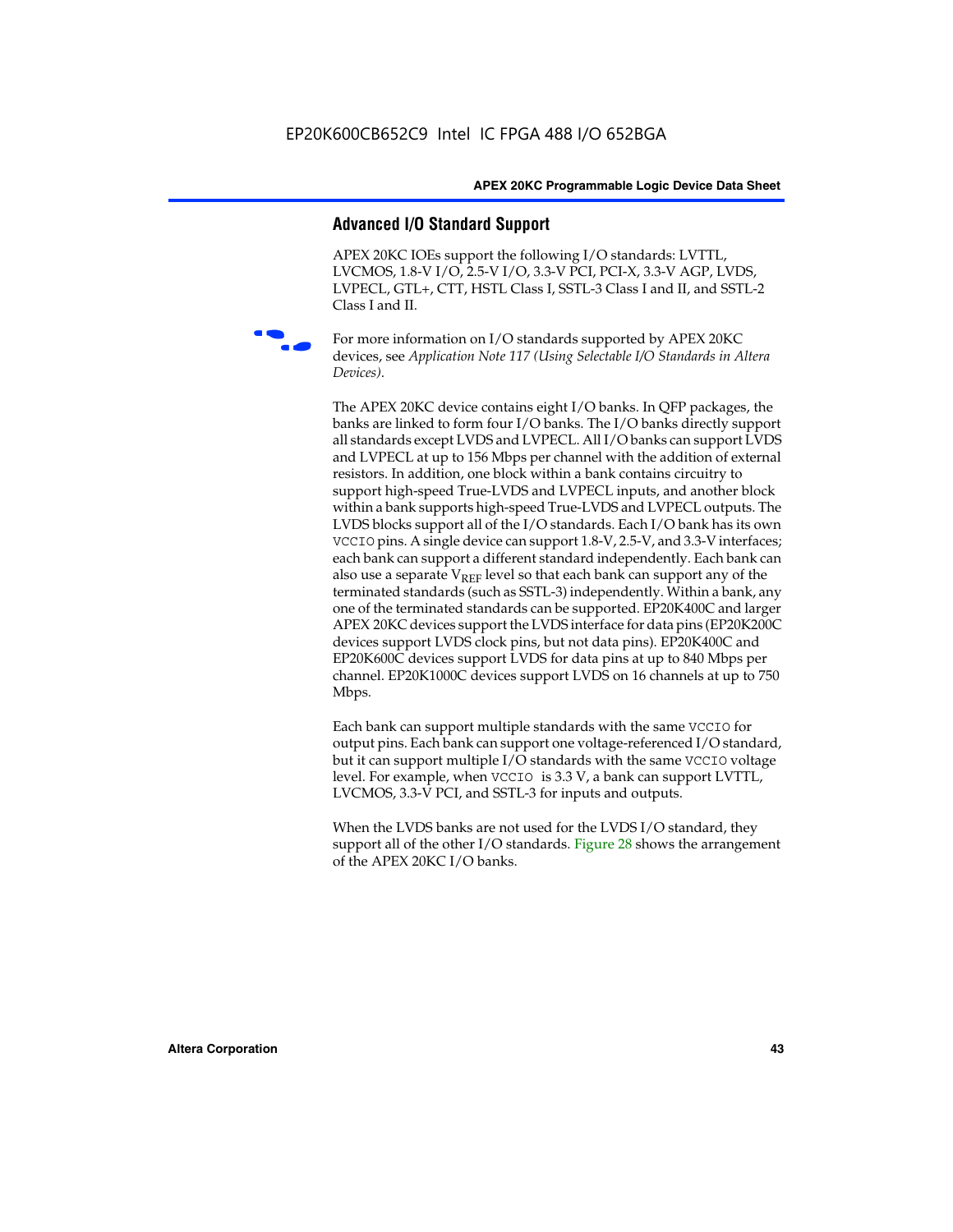# EP20K600CB652C9 Intel IC FPGA 488 I/O 652BGA

### **APEX 20KC Programmable Logic Device Data Sheet**

### *Figure 28. APEX 20KC I/O Banks LVDS Input Block (2) (1) LVDS Output Block (2) (1) Individual Power Bus I/O Bank 8 I/O Bank 1 I/O Bank 2 I/O Bank 3 I/O Bank 4 I/O Bank 6 I/O Bank 5 I/O Bank 7 Regular I/O Banks Support* ■ *LVPECL* ■ *LVTTL* ■ *LVCMOS* ■ *2.5 V* ■ *1.8 V* ■ *3.3-V PCI* ■ *GTL+* ■ *HSTL* ■ *SSTL-2 Class I and II* ■ *SSTL-3 Class I and II* ■ *CTT* ■ *AGP*

### *Notes to Figure 28:*

- (1) For more information on placing I/O pins in LVDS blocks, refer to the "Guidelines for Using LVDS Blocks" section in *Application Note 120 (Using LVDS in APEX 20KE Devices)*.
- (2) If the LVDS input and output blocks are not used for LVDS, they can support all of the I/O standards and can be used as input, output, or bidirectional pins with  $V_{\text{CCIO}}$  set to 3.3 V, 2.5 V, or 1.8 V.

# **Power Sequencing & Hot Socketing**

Because APEX 20KC devices can be used in a mixed-voltage environment, they have been designed specifically to tolerate any possible power-up sequence. Therefore, the  $V_{\text{CCIO}}$  and  $V_{\text{CCINT}}$  power supplies may be powered in any order.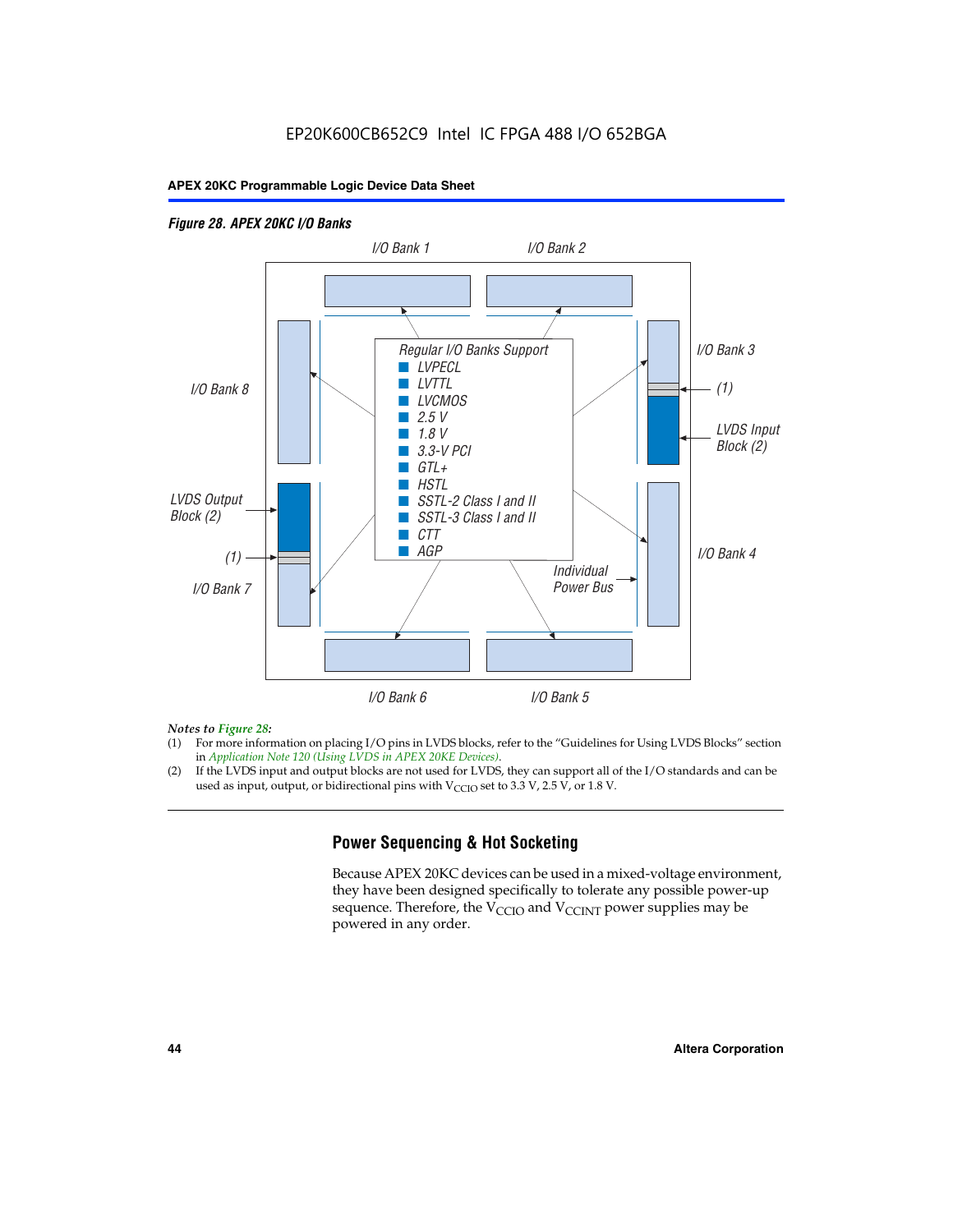Signals can be driven into APEX 20KC devices before and during powerup without damaging the device. In addition, APEX 20KC devices do not drive out during power-up. Once operating conditions are reached and the device is configured, APEX 20KC devices operate as specified by the user.

#### **MultiVolt I/O Interface** The APEX architecture supports the MultiVolt I/O interface feature, which allows APEX devices in all packages to interface with systems of different supply voltages. The devices have one set of VCC pins for internal operation and input buffers (VCCINT), and another set for I/O output drivers (VCCIO).

APEX 20KC devices support the MultiVolt I/O interface feature. The APEX 20KC VCCINT pins must always be connected to a 1.8-V power supply. With a 1.8-V  $V_{\text{CCINT}}$  level, input pins are 1.8-V, 2.5-V, and 3.3-V tolerant. The VCCIO pins can be connected to either a 1.8-V, 2.5-V, or 3.3-V power supply, depending on the I/O standard requirements. When the VCCIO pins are connected to a 1.8-V power supply, the output levels are compatible with 1.8-V systems. When VCCIO pins are connected to a 2.5-V power supply, the output levels are compatible with 2.5-V systems. When VCCIO pins are connected to a 3.3-V power supply, the output high is 3.3 V and compatible with 3.3-V or 5.0-V systems. An APEX 20KC device is 5.0-V tolerant with the addition of a resistor and the PCI clamp diode enabled.

For more information on 5.0-V tolerance, refer to the "5.0-V Tolerance in APEX 20KE Devices White Paper," as the information found therein also applies to APEX 20KC devices.

| Table 10. APEX 20KC MultiVolt I/O Support |                   |     |     |     |                           |     |     |     |
|-------------------------------------------|-------------------|-----|-----|-----|---------------------------|-----|-----|-----|
| $V_{\text{CCIO}}(V)$                      | Input Signals (V) |     |     |     | <b>Output Signals (V)</b> |     |     |     |
|                                           | 1.8               | 2.5 | 3.3 | 5.0 | 1.8                       | 2.5 | 3.3 | 5.0 |
| 1.8                                       |                   | (1) | (1) |     |                           |     |     |     |
| 2.5                                       |                   |     | (1) |     |                           |     |     |     |
| 3.3                                       |                   |     |     | (2) |                           | (3) |     |     |

Table 10 summarizes APEX 20KC MultiVolt I/O support.

### *Notes to Table 10:*

(1) The PCI clamping diode must be disabled to drive an input with voltages higher than  $V_{C CIO}$ , except for the 5.0-V input case.

(2) An APEX 20KC device can be made 5.0-V tolerant with the addition of an external resistor and the PCI clamp diode enabled.

(3) When  $V_{\text{CCIO}} = 3.3 \text{ V}$ , an APEX 20KC device can drive a 2.5-V device with 3.3-V tolerant inputs.

### **Altera Corporation 45**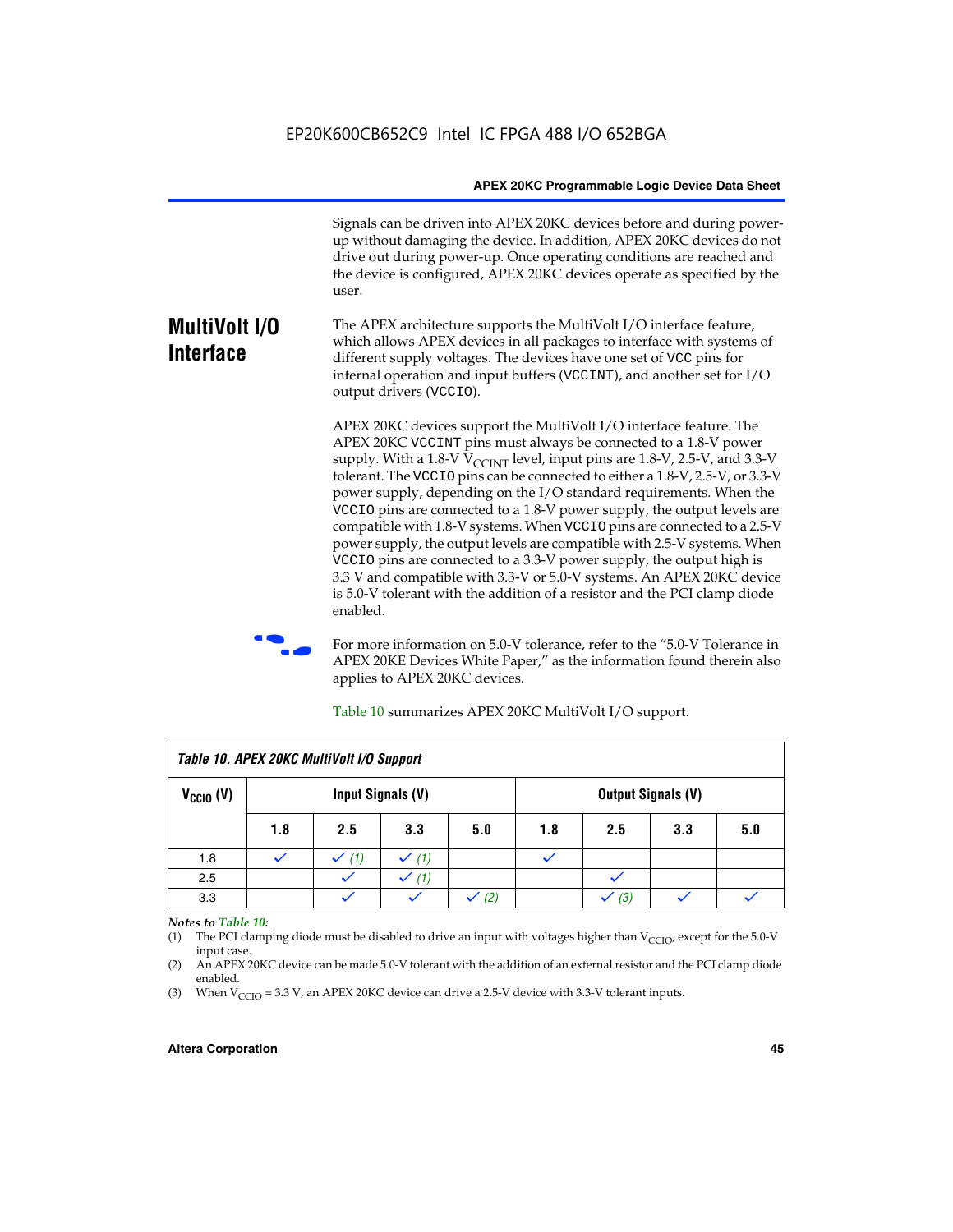Open-drain output pins on APEX 20KC devices (with a series resistor and a pull-up resistor to the 5.0-V supply) can drive 5.0-V CMOS input pins that require a  $V<sub>IH</sub>$  of 3.5 V. When the pin is inactive, the trace will be pulled up to 5.0 V by the resistor. The open-drain pin will only drive low or tristate; it will never drive high. The rise time is dependent on the value of the pull-up resistor and load impedance. The  $I_{OL}$  current specification should be considered when selecting a pull-up resistor.

# **ClockLock & ClockBoost Features**

APEX 20KC devices support the ClockLock and ClockBoost clock management features, which are implemented with PLLs. The ClockLock circuitry uses a synchronizing PLL that reduces the clock delay and skew within a device. This reduction minimizes clock-to-output and setup times while maintaining zero hold times. The ClockBoost circuitry, which provides a clock multiplier, allows the designer to enhance device area efficiency by sharing resources within the device. The ClockBoost circuitry allows the designer to distribute a low-speed clock and multiply that clock on-device. APEX 20KC devices include a high-speed clock tree; unlike ASICs, the user does not have to design and optimize the clock tree. The ClockLock and ClockBoost features work in conjunction with the APEX 20KC device's high-speed clock to provide significant improvements in system performance and bandwidth. APEX 20KC devices in -7 and -8 speed grades have PLLs and support the ClockLock and ClockBoost features.

The ClockLock and ClockBoost features in APEX 20KC devices are enabled through the Quartus II software. External devices are not required to use these features.

# **APEX 20KC ClockLock Feature**

APEX 20KC devices include up to four PLLs, which can be used independently. Two PLLs are designed for either general-purpose use or LVDS use (on devices that support LVDS I/O pins). The remaining two PLLs are designed for general-purpose use. The EP20K200C devices have two PLLs; the EP20K400C and larger devices have four PLLs.

The following sections describe some of the features offered by the APEX 20KC PLLs.

### *External PLL Feedback*

The ClockLock circuit's output can be driven off-chip to clock other devices in the system; further, the feedback loop of the PLL can be routed off-chip. This feature allows the designer to exercise fine control over the I/O interface between the APEX 20KC device and another high-speed device, such as SDRAM.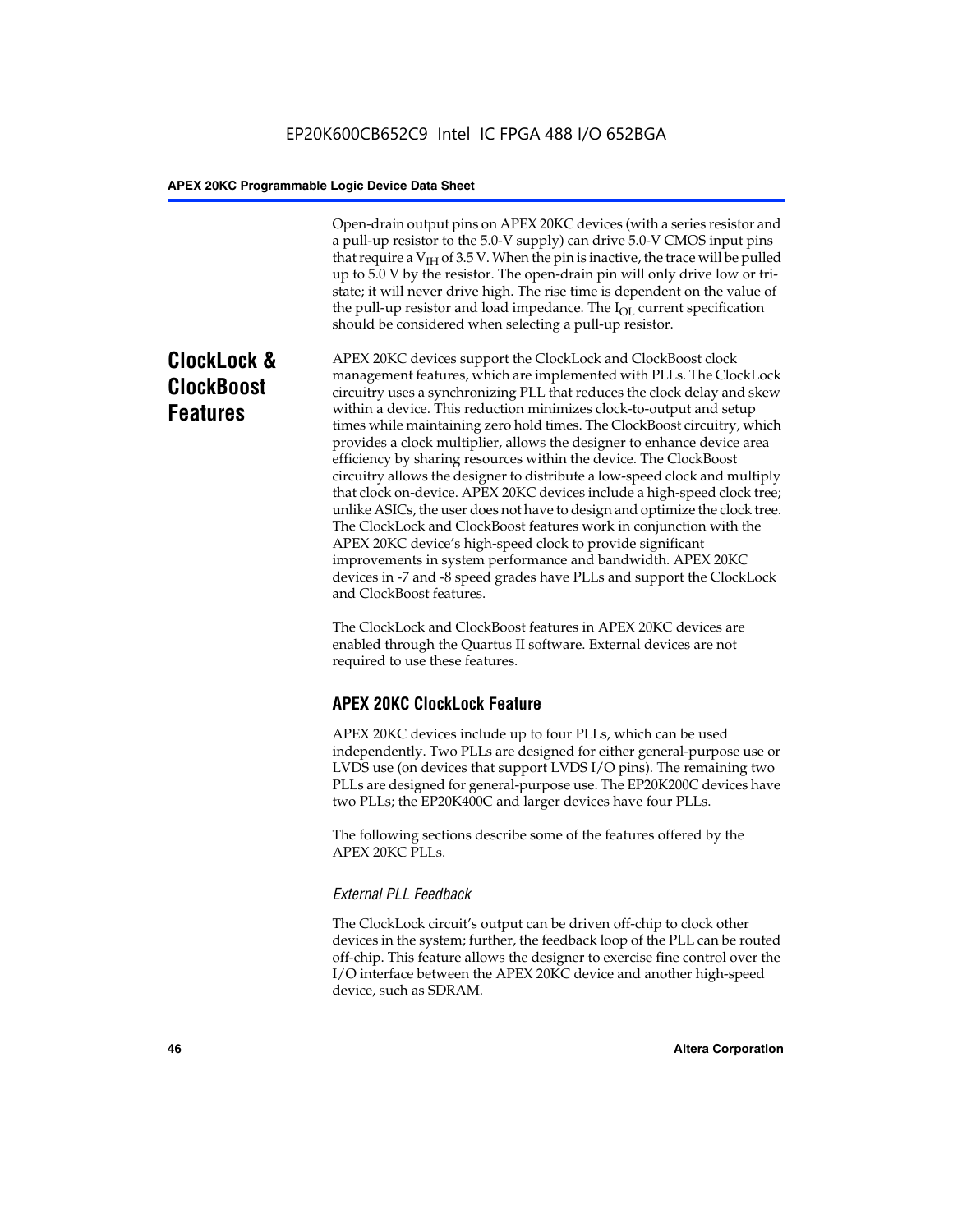### *Clock Multiplication*

The APEX 20KC ClockBoost circuit can multiply or divide clocks by a programmable number. The clock can be multiplied by  $m/(n \times k)$ , where *m* and *k* range from 2 to 160 and *n* ranges from 1 to 16. Clock multiplication and division can be used for time-domain multiplexing and other functions, which can reduce design LE requirements.

### *Clock Phase & Delay Adjustment*

The APEX 20KC ClockShift feature allows the clock phase and delay to be adjusted. The clock phase can be adjusted by 90° steps. The clock delay can be adjusted to increase or decrease the clock delay by an arbitrary amount, up to one clock period.

### *LVDS Support*

All APEX 20KC devices support differential LVDS buffers on the input and output clock signals that interface with external devices. This is controlled in the Quartus II software by assigning the clock pins with an LVDS I/O standard assignment.

Two high-speed PLLs are designed to support the LVDS interface. When using LVDS, the I/O clock runs at a slower rate than the data transfer rate. Thus, PLLs are used to multiply the I/O clock internally to capture the LVDS data. For example, an I/O clock may run at 105 MHz to support 840 Mbps LVDS data transfer. In this example, the PLL multiplies the incoming clock by eight to support the high-speed data transfer. You can use PLLs in EP20K400C and larger devices for high-speed LVDS interfacing.

### *Lock Signals*

The APEX 20KC ClockLock circuitry supports individual LOCK signals. The LOCK signal drives high when the ClockLock circuit has locked onto the input clock. The LOCK signals are optional for each ClockLock circuit; when not used, they are I/O pins.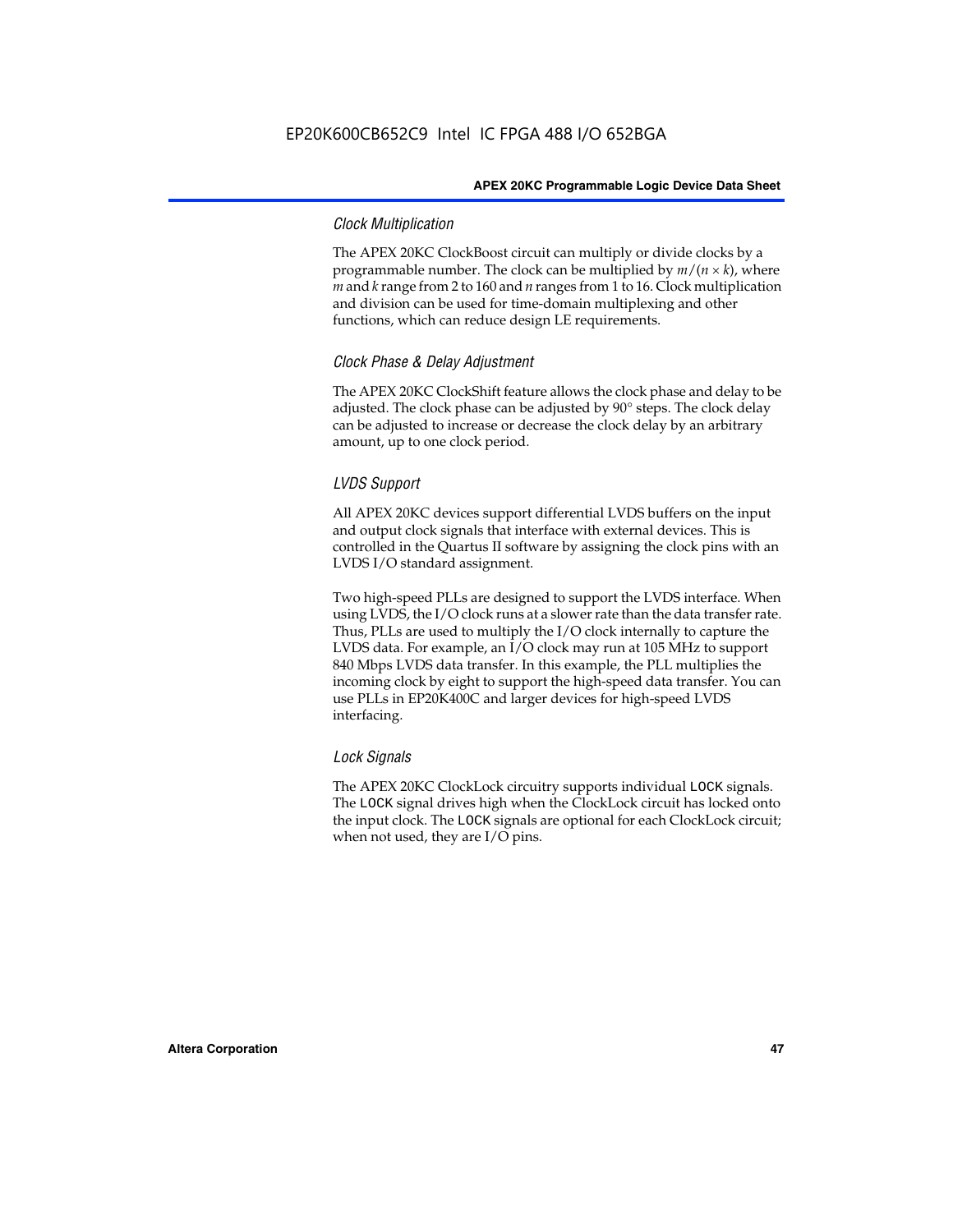# **ClockLock & ClockBoost Timing Parameters**

For the ClockLock and ClockBoost circuitry to function properly, the incoming clock must meet certain requirements. If these specifications are not met, the circuitry may not lock onto the incoming clock, which generates an erroneous clock within the device. The clock generated by the ClockLock and ClockBoost circuitry must also meet certain specifications. If the incoming clock meets these requirements during configuration, the APEX 20KC ClockLock and ClockBoost circuitry will lock onto the clock during configuration. The circuit will be ready for use immediately after configuration. In APEX 20KC devices, the clock input standard is programmable, so the PLL cannot respond to the clock until the device is configured. The PLL locks onto the input clock as soon as configuration is complete. Figure 29 shows the incoming and generated clock specifications.



**1** For more information on ClockLock and ClockBoost circuitry, see *Application Note 115: Using the ClockLock and ClockBoost PLL Features in APEX Devices*.

### *Figure 29. Specifications for the Incoming & Generated Clocks*

The  $t_{\mathfrak l}$  parameter refers to the nominal input clock period; the  $t_{\mathfrak l}$  parameter refers to the *nominal output clock period.*



### *Note to Figure 29:*

(1) Rise and fall times are measured from 10% to 90%.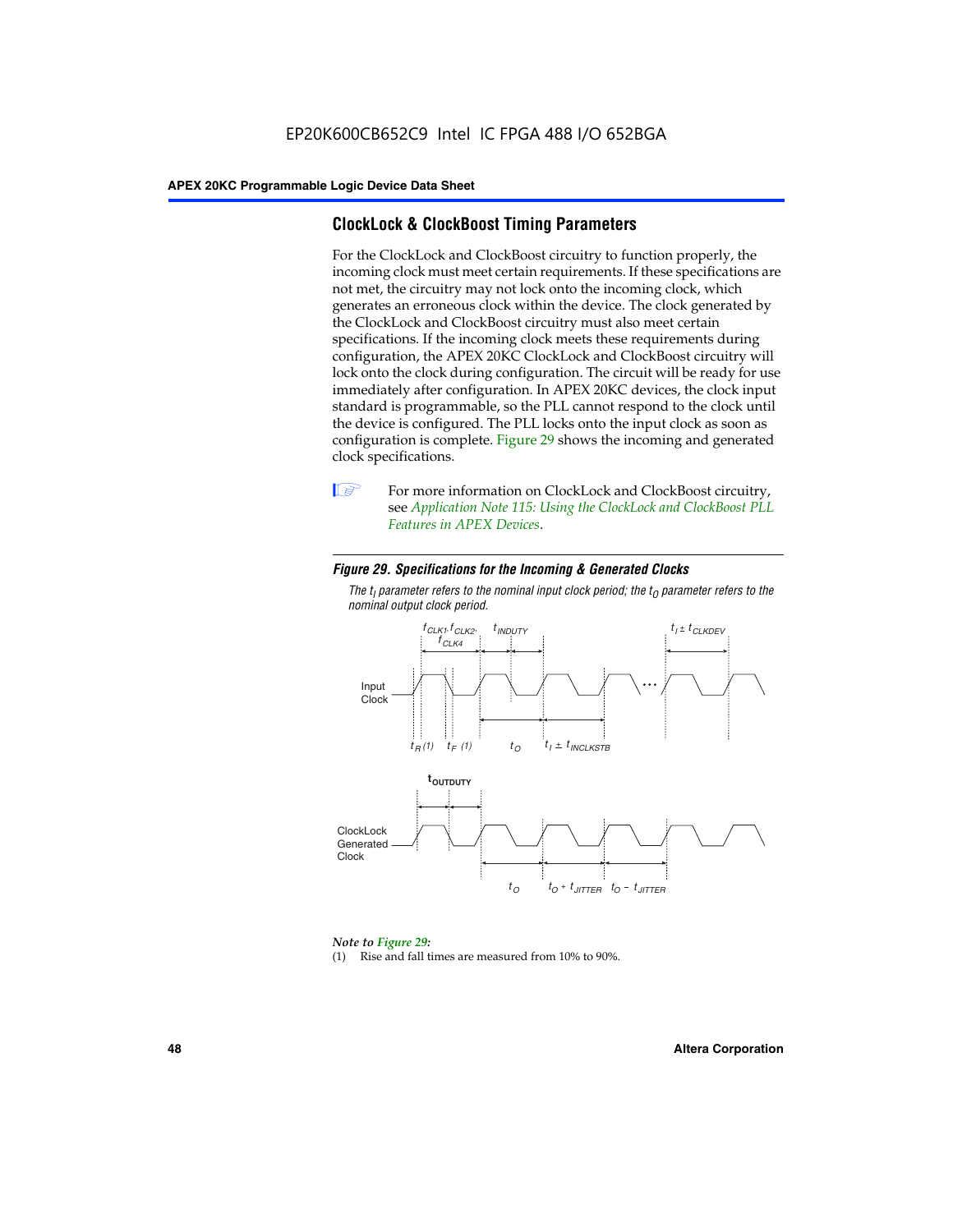Tables 11 and 12 summarize the ClockLock and ClockBoost parameters for APEX 20KC devices.

| Table 11. APEX 20KC ClockLock & ClockBoost Parameters<br>Note (1) |                                                              |                  |     |     |                                |               |  |
|-------------------------------------------------------------------|--------------------------------------------------------------|------------------|-----|-----|--------------------------------|---------------|--|
| Symbol                                                            | <b>Parameter</b>                                             | <b>Condition</b> | Min | Typ | Max                            | Unit          |  |
| $t_R$                                                             | Input rise time                                              |                  |     |     | 5                              | ns            |  |
| $t_F$                                                             | Input fall time                                              |                  |     |     | 5                              | ns            |  |
| <sup>t</sup> INDUTY                                               | Input duty cycle                                             |                  | 40  |     | 60                             | $\frac{0}{0}$ |  |
| $t_{INJITTER}$                                                    | Input jitter peak-to-peak                                    |                  |     |     | 2% of input<br>period          | $\frac{0}{0}$ |  |
| <b><i>LOUTJITTER</i></b>                                          | RMS jitter on ClockLock or<br>ClockBoost-generated clock     |                  |     |     | $0.35%$ of<br>output<br>period | $\frac{0}{0}$ |  |
| <i>t<sub>OUTDUTY</sub></i>                                        | Duty cycle for ClockLock or<br>ClockBoost-generated clock    |                  | 45  |     | 55                             | $\frac{0}{0}$ |  |
| $t_{LOCK}(2)$ (3)                                                 | Time required for ClockLock or<br>ClockBoost to acquire lock |                  |     |     | 40                             | μS            |  |

| Table 12. APEX 20KC Clock Input & Output Parameters (Part 1 of 2)<br>Note (1) |                                                  |                 |     |                |     |                |            |  |
|-------------------------------------------------------------------------------|--------------------------------------------------|-----------------|-----|----------------|-----|----------------|------------|--|
| Symbol<br><b>Parameter</b>                                                    |                                                  | I/O Standard    |     | -7 Speed Grade |     | -8 Speed Grade |            |  |
|                                                                               |                                                  |                 | Min | Max            | Min | Max            |            |  |
| $f_{VCO}(4)$                                                                  | Voltage controlled oscillator<br>operating range |                 | 200 | 500            | 200 | 500            | <b>MHz</b> |  |
| $f_{CLOCKO}$                                                                  | Clock0 PLL output frequency<br>for internal use  |                 | 1.5 | 335            | 1.5 | 200            | <b>MHz</b> |  |
| <sup>f</sup> CLOCK1                                                           | Clock1 PLL output frequency<br>for internal use  |                 | 20  | 335            | 20  | 200            | <b>MHz</b> |  |
| <sup>f</sup> CLOCK0_EXT                                                       | Output clock frequency for                       | 3.3-V LVTTL     | (5) | (5)            | (5) | (5)            | <b>MHz</b> |  |
|                                                                               | external clock0 output                           | 2.5-V LVTTL     | (5) | (5)            | (5) | (5)            | <b>MHz</b> |  |
|                                                                               |                                                  | 1.8-V LVTTL     | (5) | (5)            | (5) | (5)            | <b>MHz</b> |  |
|                                                                               |                                                  | $GTL+$          | (5) | (5)            | (5) | (5)            | <b>MHz</b> |  |
|                                                                               |                                                  | SSTL-2 Class I  | (5) | (5)            | (5) | (5)            | <b>MHz</b> |  |
|                                                                               |                                                  | SSTL-2 Class II | (5) | (5)            | (5) | (5)            | <b>MHz</b> |  |
|                                                                               |                                                  | SSTL-3 Class I  | (5) | (5)            | (5) | (5)            | <b>MHz</b> |  |
|                                                                               |                                                  | SSTL-3 Class II | (5) | (5)            | (5) | (5)            | <b>MHz</b> |  |
|                                                                               |                                                  | <b>LVDS</b>     | (5) | (5)            | (5) | (5)            | <b>MHz</b> |  |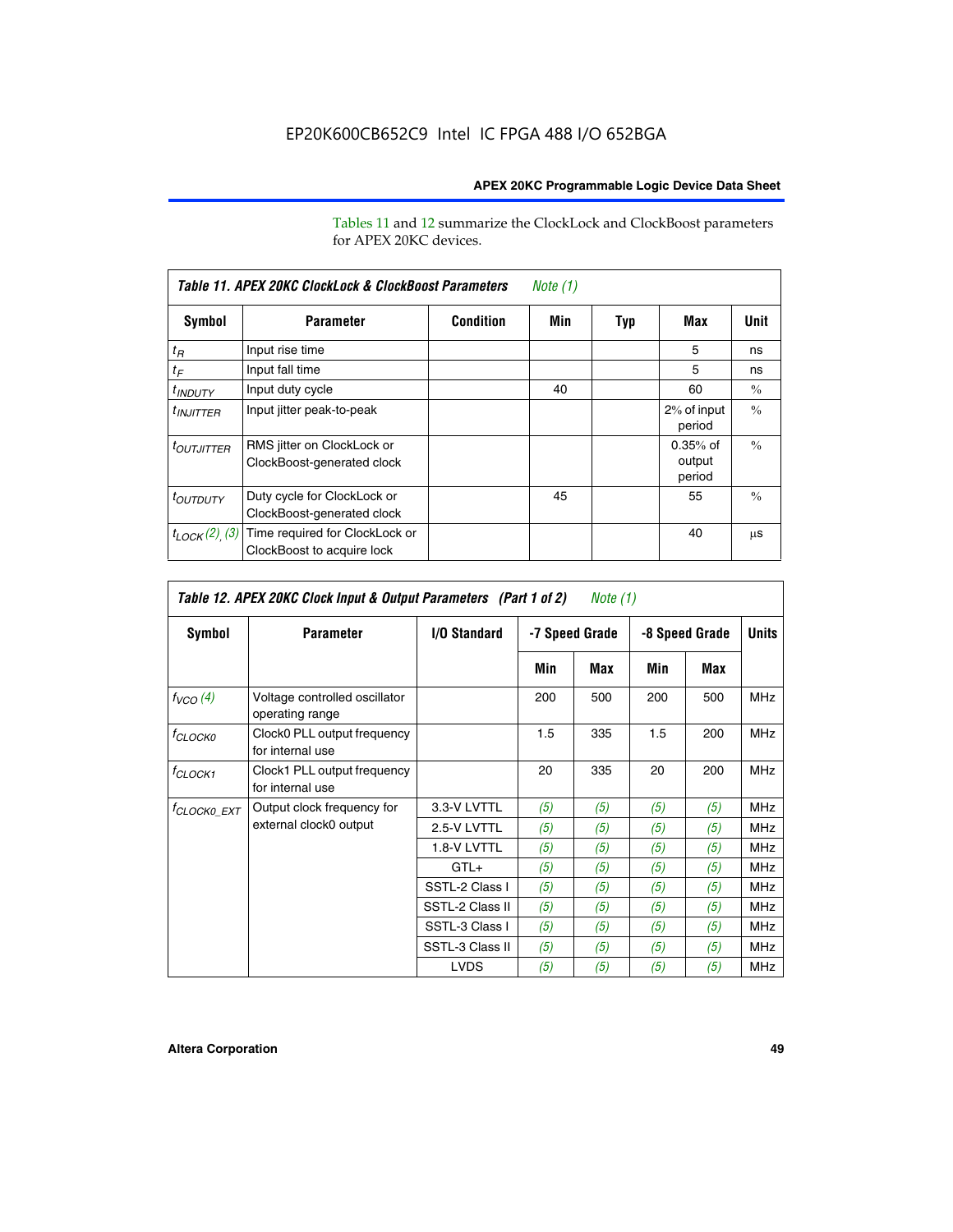| Table 12. APEX 20KC Clock Input & Output Parameters (Part 2 of 2)<br>Note (1) |                            |                 |     |                |     |                |              |
|-------------------------------------------------------------------------------|----------------------------|-----------------|-----|----------------|-----|----------------|--------------|
| Symbol                                                                        | <b>Parameter</b>           | I/O Standard    |     | -7 Speed Grade |     | -8 Speed Grade | <b>Units</b> |
|                                                                               |                            |                 | Min | <b>Max</b>     | Min | <b>Max</b>     |              |
| $t_{\text{CLOCK1\_EXT}}$                                                      | Output clock frequency for | 3.3-V LVTTL     | (5) | (5)            | (5) | (5)            | <b>MHz</b>   |
|                                                                               | external clock1 output     | 2.5-V LVTTL     | (5) | (5)            | (5) | (5)            | <b>MHz</b>   |
|                                                                               |                            | 1.8-V LVTTL     | (5) | (5)            | (5) | (5)            | <b>MHz</b>   |
|                                                                               |                            | $GTL+$          | (5) | (5)            | (5) | (5)            | <b>MHz</b>   |
|                                                                               |                            | SSTL-2 Class I  | (5) | (5)            | (5) | (5)            | <b>MHz</b>   |
|                                                                               |                            | SSTL-2 Class II | (5) | (5)            | (5) | (5)            | <b>MHz</b>   |
|                                                                               |                            | SSTL-3 Class I  | (5) | (5)            | (5) | (5)            | <b>MHz</b>   |
|                                                                               |                            | SSTL-3 Class II | (5) | (5)            | (5) | (5)            | <b>MHz</b>   |
|                                                                               |                            | <b>LVDS</b>     | (5) | (5)            | (5) | (5)            | <b>MHz</b>   |
| $f_{IN}$                                                                      | Input clock frequency      | 3.3-V LVTTL     | (5) | (5)            | (5) | (5)            | <b>MHz</b>   |
|                                                                               |                            | 2.5-V LVTTL     | (5) | (5)            | (5) | (5)            | <b>MHz</b>   |
|                                                                               |                            | 1.8-V LVTTL     | (5) | (5)            | (5) | (5)            | <b>MHz</b>   |
|                                                                               |                            | $GTL+$          | (5) | (5)            | (5) | (5)            | <b>MHz</b>   |
|                                                                               |                            | SSTL-2 Class I  | (5) | (5)            | (5) | (5)            | <b>MHz</b>   |
|                                                                               |                            | SSTL-2 Class II | (5) | (5)            | (5) | (5)            | <b>MHz</b>   |
|                                                                               |                            | SSTL-3 Class I  | (5) | (5)            | (5) | (5)            | <b>MHz</b>   |
|                                                                               |                            | SSTL-3 Class II | (5) | (5)            | (5) | (5)            | <b>MHz</b>   |
|                                                                               |                            | <b>LVDS</b>     | (5) | (5)            | (5) | (5)            | <b>MHz</b>   |

*Notes to Tables 11 and 12:*

- (1) All input clock specifications must be met. The PLL may not lock onto an incoming clock if the clock specifications are not met, creating an erroneous clock within the device.
- 
- (2) The maximum lock time is  $40 \mu s$  or  $2,000$  input clock cycles, whichever occurs first.<br>
(3) Before configuration, the PLL circuits are disable and powered down. During confi Before configuration, the PLL circuits are disable and powered down. During configuration, the PLLs remain disabled. The PLLs begin to lock once the device is in the user mode. If the clock enable feature is used, lock begins once the CLKLK\_ENA pin goes high in user mode.
- (4) The PLL VCO operating range is 200 MHz  $\leq f_{VCO} \leq 840$  MHz for LVDS mode.

(5) Contact Altera Applications for information on these parameters.

# **SignalTap Embedded Logic Analyzer**

APEX 20KC devices include device enhancements to support the SignalTap embedded logic analyzer. By including this circuitry, the APEX 20KC device provides the ability to monitor design operation over a period of time through the IEEE Std. 1149.1 (JTAG) circuitry; a designer can analyze internal logic at speed without bringing internal signals to the I/O pins. This feature is particularly important for advanced packages such as FineLine BGA packages because adding a connection to a pin during the debugging process can be difficult after a board is designed and manufactured.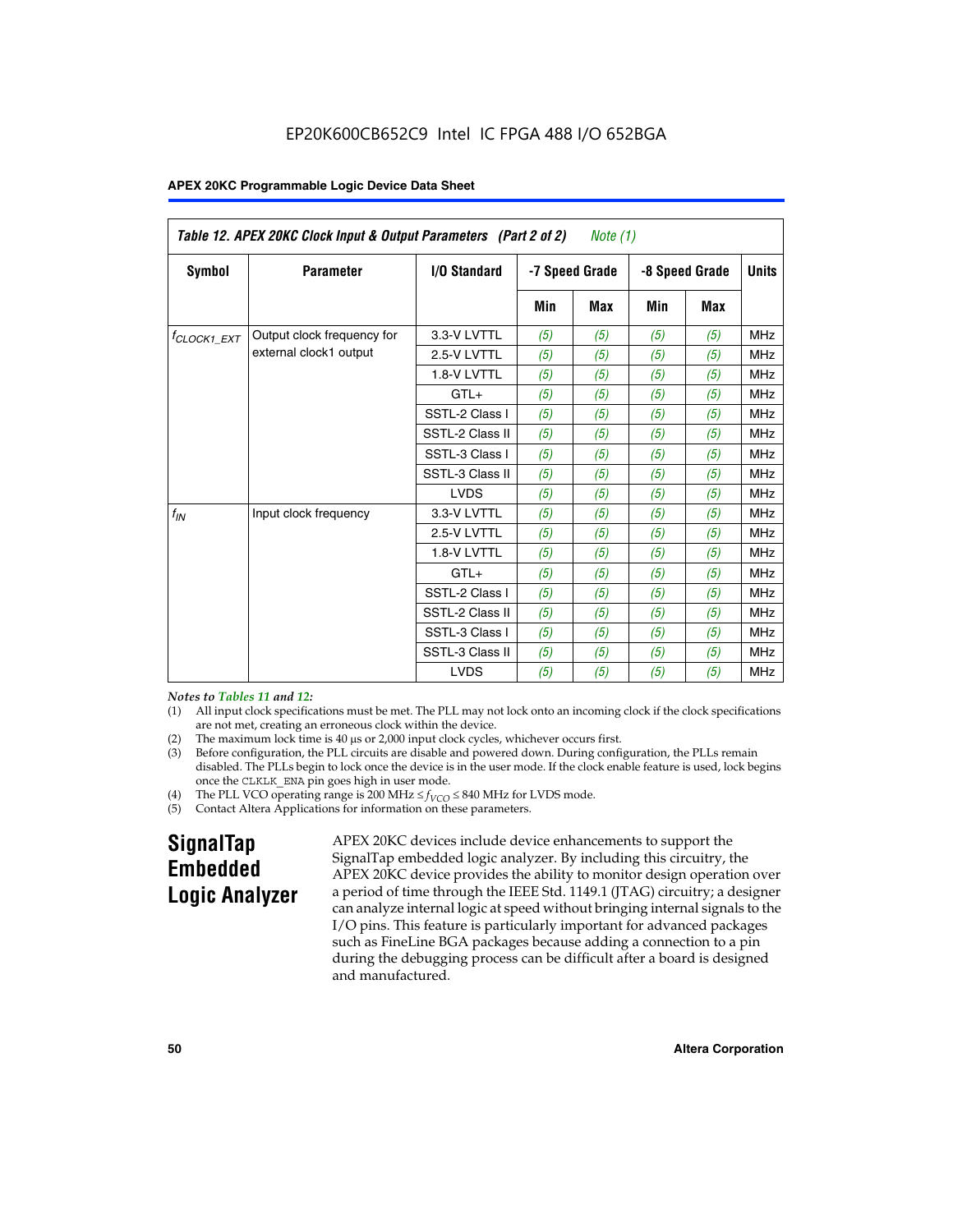# **IEEE Std. 1149.1 (JTAG) Boundary-Scan Support**

Г

All APEX 20KC devices provide JTAG BST circuitry that complies with the IEEE Std. 1149.1-1990 specification. JTAG boundary-scan testing can be performed before or after configuration, but not during configuration. APEX 20KC devices can also use the JTAG port for configuration with the Quartus II software or with hardware using either Jam Files (**.jam**) or Jam Byte-Code Files (**.jbc**). Finally, APEX 20KC devices use the JTAG port to monitor the logic operation of the device with the SignalTap embedded logic analyzer. APEX 20KC devices support the JTAG instructions shown in Table 13.

|                           | <i>Table 13. APEX 20KC JTAG Instructions</i>                                                                                                                                                                                                                |  |  |  |  |  |
|---------------------------|-------------------------------------------------------------------------------------------------------------------------------------------------------------------------------------------------------------------------------------------------------------|--|--|--|--|--|
| <b>JTAG Instruction</b>   | <b>Description</b>                                                                                                                                                                                                                                          |  |  |  |  |  |
|                           | SAMPLE/PRELOAD   Allows a snapshot of signals at the device pins to be captured and examined during<br>normal device operation, and permits an initial data pattern to be output at the device pins.<br>Also used by the SignalTap embedded logic analyzer. |  |  |  |  |  |
| <b>EXTEST</b>             | Allows the external circuitry and board-level interconnections to be tested by forcing a test<br>pattern at the output pins and capturing test results at the input pins.                                                                                   |  |  |  |  |  |
| <b>BYPASS</b>             | Places the 1-bit bypass register between the TDI and TDO pins, which allows the BST data<br>to pass synchronously through selected devices to adjacent devices during normal device<br>operation.                                                           |  |  |  |  |  |
| <b>USERCODE</b>           | Selects the 32-bit USERCODE register and places it between the TDI and TDO pins,<br>allowing the USERCODE to be serially shifted out of TDO.                                                                                                                |  |  |  |  |  |
| <b>IDCODE</b>             | Selects the IDCODE register and places it between TDI and TDO, allowing the IDCODE<br>to be serially shifted out of TDO.                                                                                                                                    |  |  |  |  |  |
| <b>ICR Instructions</b>   | Used when configuring an APEX 20KC device via the JTAG port with a MasterBlaster <sup>™</sup><br>or ByteBlasterMV™ download cable, or when using a Jam File or Jam Byte-Code File via<br>an embedded processor.                                             |  |  |  |  |  |
| SignalTap<br>Instructions | Monitors internal device operation with the SignalTap embedded logic analyzer.                                                                                                                                                                              |  |  |  |  |  |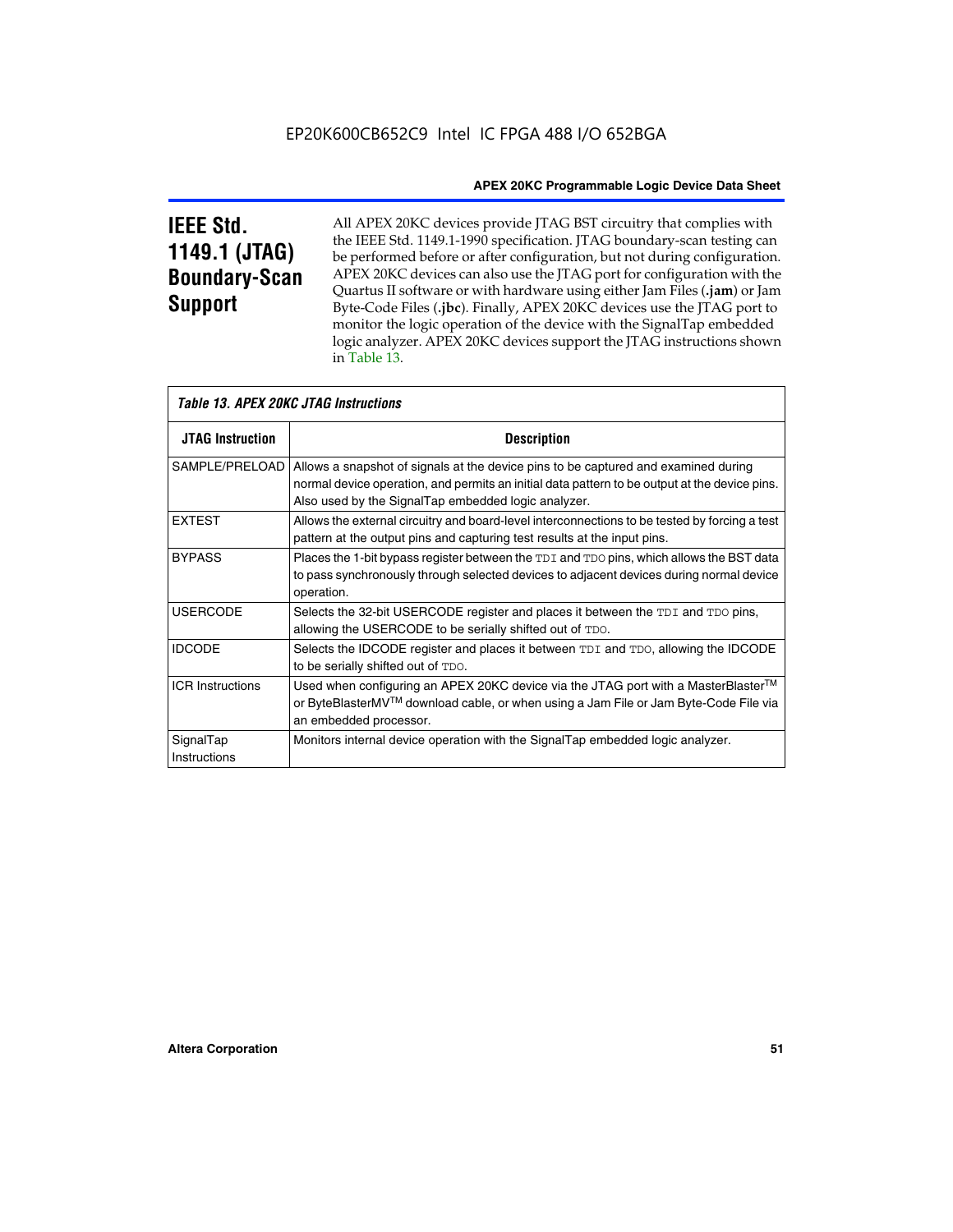The APEX 20KC device instruction register length is 10 bits. The APEX 20KC device USERCODE register length is 32 bits. Tables 14 and 15 show the boundary-scan register length and device IDCODE information for APEX 20KC devices.

| Table 14. APEX 20KC Boundary-Scan Register Length     |       |  |  |  |
|-------------------------------------------------------|-------|--|--|--|
| <b>Boundary-Scan Register Length</b><br><b>Device</b> |       |  |  |  |
| EP20K200C                                             | 1,164 |  |  |  |
| EP20K400C                                             | 1,506 |  |  |  |
| EP20K600C                                             | 1,806 |  |  |  |
| EP20K1000C                                            | 2,190 |  |  |  |

| <b>Device</b> | <b>IDCODE (32 Bits)</b> $(1)$ |                       |                                                  |                  |
|---------------|-------------------------------|-----------------------|--------------------------------------------------|------------------|
|               | <b>Version</b><br>(4 Bits)    | Part Number (16 Bits) | <b>Manufacturer</b><br><b>Identity (11 Bits)</b> | l (1 Bit)<br>(2, |
| EP20K200C     | 0000                          | 1000 0010 0000 0000   | 000 0110 1110                                    |                  |
| EP20K400C     | 0000                          | 1000 0100 0000 0000   | 0110 1110<br>000                                 |                  |
| EP20K600C     | 0000                          | 1000 0110 0000 0000   | 000 0110 1110                                    |                  |
| EP20K1000C    | 0000                          | 1001 0000 0000 0000   | 000 0110 1110                                    |                  |

*Notes to Table 15:*

(1) The most significant bit (MSB) is on the left.

(2) The IDCODE's least significant bit (LSB) is always 1.

Figure 30 shows the timing requirements for the JTAG signals.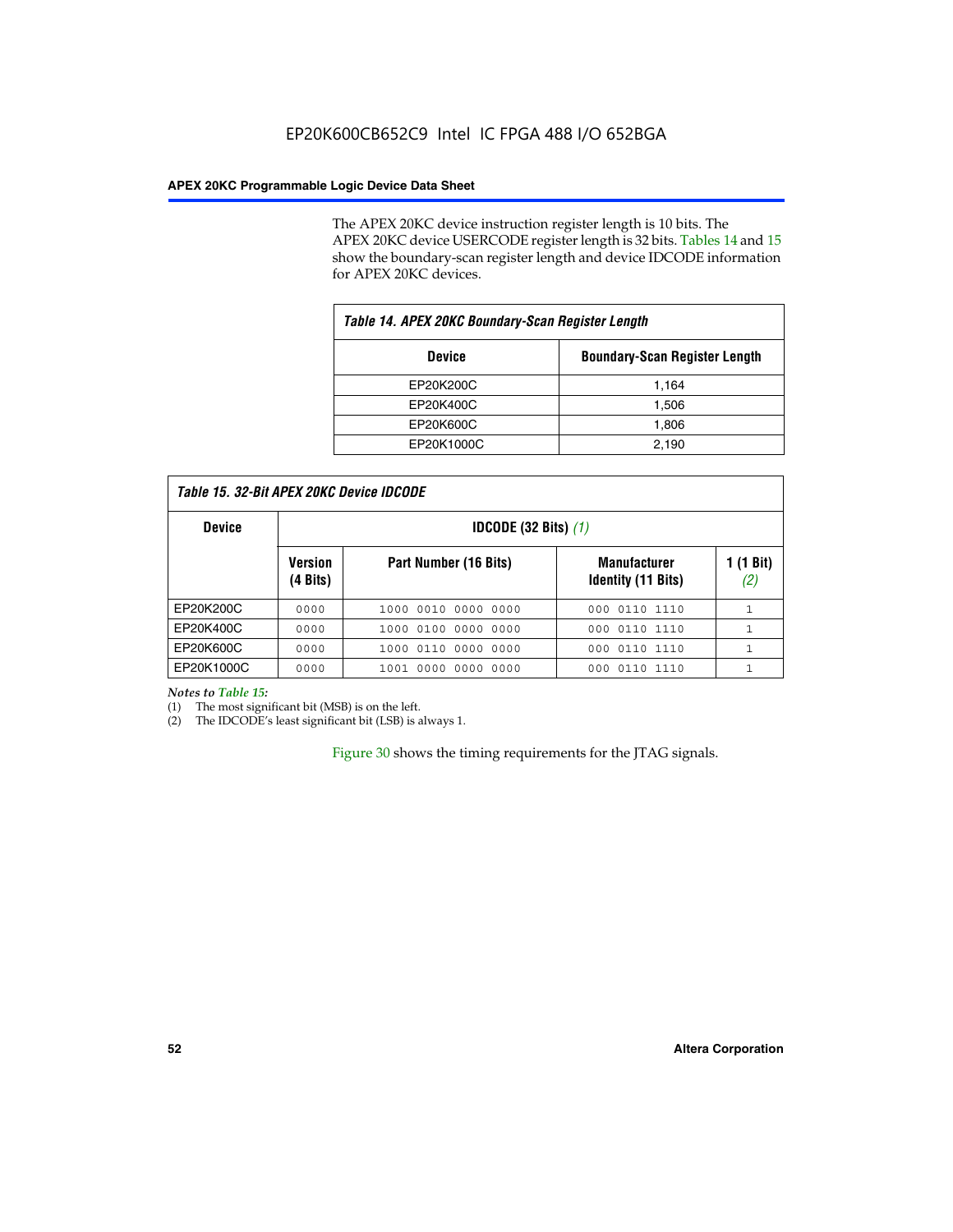

*Figure 30. APEX 20KC JTAG Waveforms*

Table 16 shows the JTAG timing parameters and values for APEX 20KC devices.

| Table 16. APEX 20KC JTAG Timing Parameters & Values |                                                |     |     |      |  |  |
|-----------------------------------------------------|------------------------------------------------|-----|-----|------|--|--|
| Symbol                                              | Parameter                                      | Min | Max | Unit |  |  |
| $t_{JCP}$                                           | TCK clock period                               | 100 |     | ns   |  |  |
| t <sub>JCH</sub>                                    | TCK clock high time                            | 50  |     | ns   |  |  |
| $t_{JCL}$                                           | <b>TCK clock low time</b>                      | 50  |     | ns   |  |  |
| <b>t</b> JPSU                                       | JTAG port setup time                           | 20  |     | ns   |  |  |
| I <sup>t</sup> JPH                                  | JTAG port hold time                            | 45  |     | ns   |  |  |
| t <sub>JPCO</sub>                                   | JTAG port clock to output                      |     | 25  | ns   |  |  |
| t <sub>JPZX</sub>                                   | JTAG port high impedance to valid output       |     | 25  | ns   |  |  |
| t <sub>JPXZ</sub>                                   | JTAG port valid output to high impedance       |     | 25  | ns   |  |  |
| t <sub>JSSU</sub>                                   | Capture register setup time                    | 20  |     | ns   |  |  |
| $t_{\rm JSH}$                                       | Capture register hold time                     | 45  |     | ns   |  |  |
| t <sub>JSCO</sub>                                   | Update register clock to output                |     | 35  | ns   |  |  |
| t <sub>JSZX</sub>                                   | Update register high impedance to valid output |     | 35  | ns   |  |  |
| t <sub>JSXZ</sub>                                   | Update register valid output to high impedance |     | 35  | ns   |  |  |

For more information, see the following documents:

■ *Application Note 39 (IEEE Std. 1149.1 (JTAG) Boundary-Scan Testing in Altera Devices)*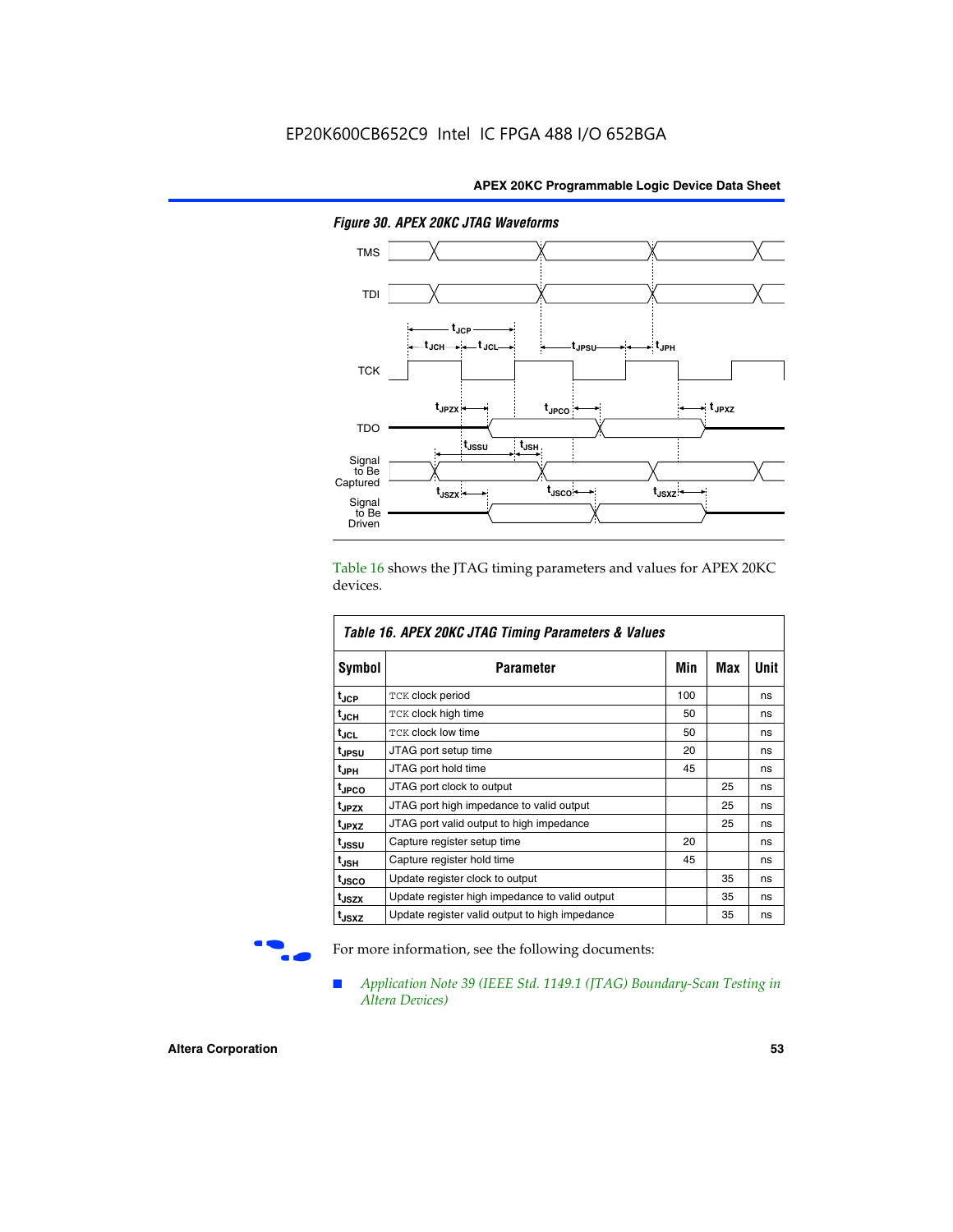### *Jam Programming & Test Language Specification*

**Generic Testing** Each APEX 20KC device is functionally tested. Complete testing of each configurable SRAM bit and all logic functionality ensures 100% yield. AC test measurements for APEX 20KC devices are made under conditions equivalent to those defined in the "Timing Model" section on page 65. Multiple test patterns can be used to configure devices during all stages of the production flow. AC test criteria include:

- Power supply transients can affect AC measurements.
- Simultaneous transitions of multiple outputs should be avoided for accurate measurement.
- Threshold tests must not be performed under AC conditions.
- Large-amplitude, fast-ground-current transients normally occur as the device outputs discharge the load capacitances. When these transients flow through the parasitic inductance between the device ground pin and the test system ground, significant reductions in observable noise immunity can result.

# **Operating Conditions**

Tables 17 through 20 provide information on absolute maximum ratings, recommended operating conditions, DC operating conditions, and capacitance for 1.8-V APEX 20KC devices.

|                             | Table 17. APEX 20KC Device Absolute Maximum Ratings<br>Note (1) |                                  |        |     |              |  |  |
|-----------------------------|-----------------------------------------------------------------|----------------------------------|--------|-----|--------------|--|--|
| Symbol                      | <b>Parameter</b>                                                | <b>Conditions</b>                | Min    | Max | Unit         |  |  |
| $V_{\text{CCINT}}$          | Supply voltage                                                  | With respect to ground (2)       | $-0.5$ | 2.5 | v            |  |  |
| V <sub>CCIO</sub>           |                                                                 |                                  | $-0.5$ | 4.6 | v            |  |  |
| V <sub>I</sub>              | DC input voltage                                                |                                  | $-0.5$ | 4.6 | v            |  |  |
| $I_{OUT}$                   | DC output current, per pin                                      |                                  | $-25$  | 25  | mA           |  |  |
| $\mathsf{T}_{\texttt{STG}}$ | Storage temperature                                             | No bias                          | $-65$  | 150 | $^{\circ}$ C |  |  |
| $\mathsf{T}_{\mathsf{AMB}}$ | Ambient temperature                                             | Under bias                       | $-65$  | 135 | $^{\circ}$ C |  |  |
| $T_{\rm J}$                 | Junction temperature                                            | PQFP, RQFP, TQFP, and BGA        |        | 135 | $^{\circ}$ C |  |  |
|                             |                                                                 | packages, under bias             |        |     |              |  |  |
|                             |                                                                 | Ceramic PGA packages, under bias |        | 150 | $^{\circ}$ C |  |  |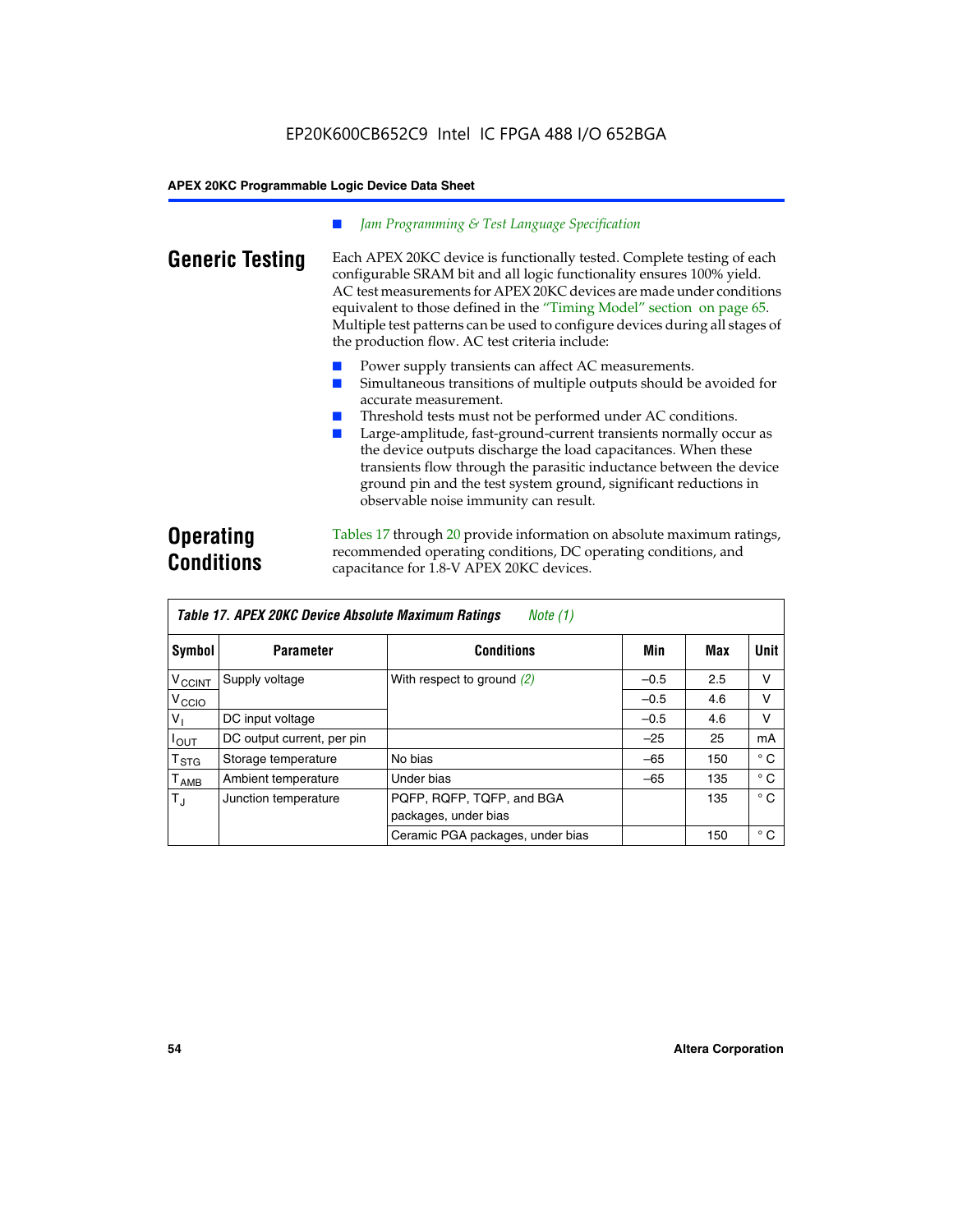| <b>APEX 20KC Programmable Logic Device Data Sheet</b> |  |
|-------------------------------------------------------|--|
|-------------------------------------------------------|--|

|                          | Table 18. APEX 20KC Device Recommended Operating Conditions |                    |                  |                   |              |  |  |  |  |  |
|--------------------------|-------------------------------------------------------------|--------------------|------------------|-------------------|--------------|--|--|--|--|--|
| Symbol                   | <b>Parameter</b>                                            | <b>Conditions</b>  | Min              | Max               | Unit         |  |  |  |  |  |
| <b>V<sub>CCINT</sub></b> | Supply voltage for internal logic<br>and input buffers      | (3), (4)           | 1.71<br>(1.71)   | 1.89<br>(1.89)    | $\vee$       |  |  |  |  |  |
| V <sub>CCIO</sub>        | Supply voltage for output buffers,<br>3.3-V operation       | (3), (4)           | 3.00<br>(3.00)   | 3.60<br>(3.60)    | v            |  |  |  |  |  |
|                          | Supply voltage for output buffers,<br>2.5-V operation       | (3), (4)           | 2.375<br>(2.375) | 2.625<br>(2.625)  | $\vee$       |  |  |  |  |  |
|                          | Supply voltage for output buffers,<br>1.8-V operation       | (3), (4)           | 1.71<br>(1.71)   | 1.89<br>(1.89)    | $\vee$       |  |  |  |  |  |
| V <sub>1</sub>           | Input voltage                                               | (2), (5)           | $-0.5$           | 4.1               | v            |  |  |  |  |  |
| $V_{\rm O}$              | Output voltage                                              |                    | 0                | $V_{\text{CCI}Q}$ | ν            |  |  |  |  |  |
| $T_{\rm J}$              | Operating junction temperature                              | For commercial use | $\Omega$         | 85                | $^{\circ}$ C |  |  |  |  |  |
|                          |                                                             | For industrial use | $-40$            | 100               | $^{\circ}$ C |  |  |  |  |  |
| $t_{R}$                  | Input rise time (10% to 90%)                                |                    |                  | 40                | ns           |  |  |  |  |  |
| $t_F$                    | Input fall time (90% to 10%)                                |                    |                  | 40                | ns           |  |  |  |  |  |

| <b>Table 19. APEX 20KC Device DC Operating Conditions</b><br><i>Notes</i> $(6)$ , $(7)$ |                                                                       |                                                                        |       |     |     |           |  |  |
|-----------------------------------------------------------------------------------------|-----------------------------------------------------------------------|------------------------------------------------------------------------|-------|-----|-----|-----------|--|--|
| Symbol                                                                                  | <b>Parameter</b>                                                      | <b>Conditions</b>                                                      | Min   | Typ | Max | Unit      |  |  |
| Ъ,                                                                                      | Input pin leakage current $(8)$                                       | $V_1 = 3.6$ to 0.0 V                                                   | $-10$ |     | 10  | μA        |  |  |
| $I_{OZ}$                                                                                | Tri-stated I/O pin leakage<br>current $(8)$                           | $V_{\Omega}$ = 4.1 to -0.5 V                                           | $-10$ |     | 10  | μA        |  |  |
| $I_{CC0}$                                                                               | $V_{CC}$ supply current (standby)<br>(All ESBs in power-down<br>mode) | $V_1$ = ground, no load,<br>no toggling inputs,<br>-7 speed grade      |       | 10  |     | mA        |  |  |
|                                                                                         |                                                                       | $V_1$ = ground, no load,<br>no toggling inputs,<br>-8, -9 speed grades |       | 5   |     | mA        |  |  |
| R <sub>CONF</sub>                                                                       | Value of I/O pin pull-up                                              | $V_{\text{CCIO}} = 3.0 V (9)$                                          | 20    |     | 50  | $k\Omega$ |  |  |
|                                                                                         | resistor before and during                                            | $V_{\text{CCIO}} = 2.375 \text{ V } (9)$                               | 30    |     | 80  | $k\Omega$ |  |  |
|                                                                                         | configuration                                                         | $V_{\text{CCIO}} = 1.71 V(9)$                                          | 60    |     | 150 | $k\Omega$ |  |  |

**IF DC** operating specifications on APEX 20KC I/O standards are listed in Tables 21 to 35*.*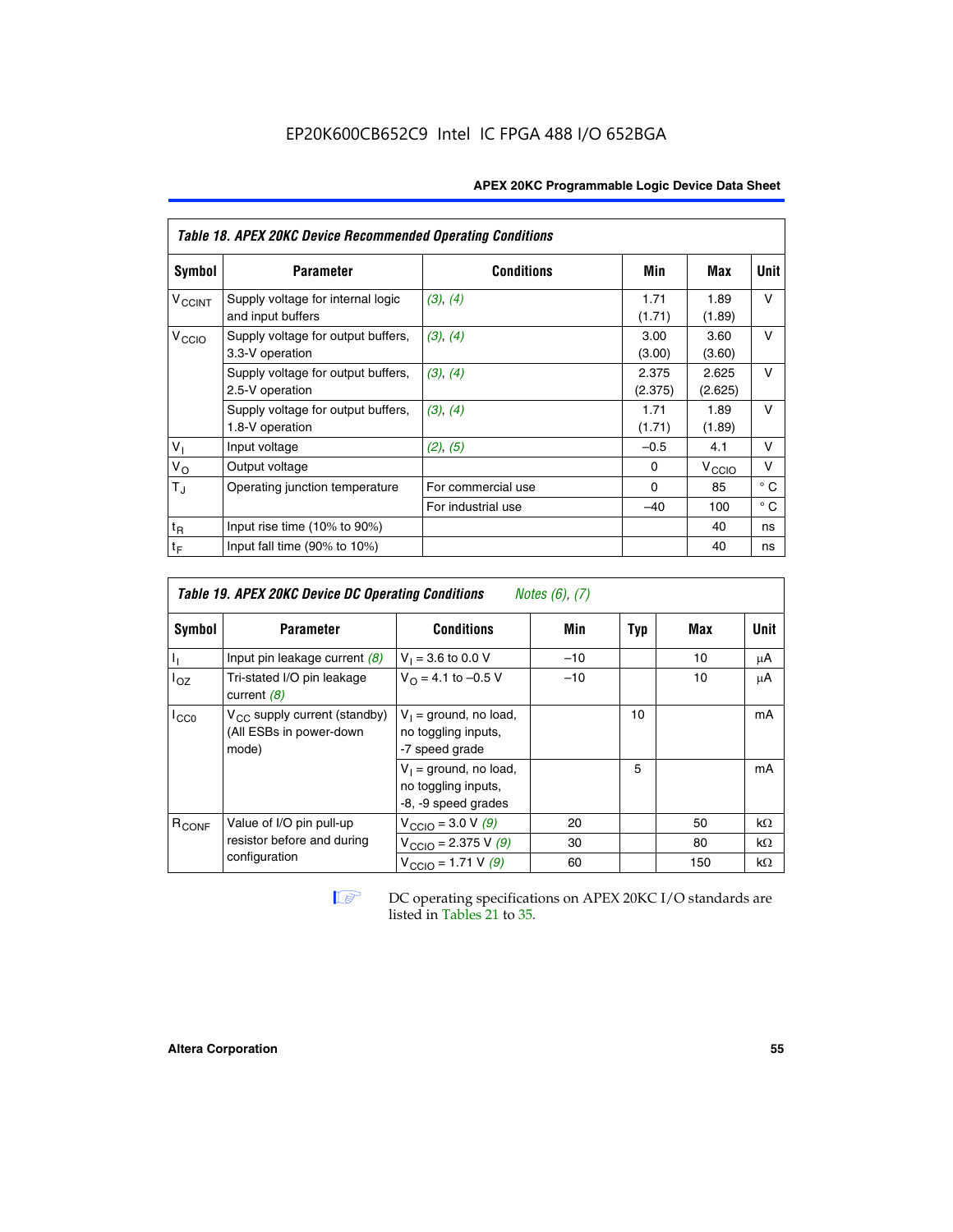| Table 20. APEX 20KC Device Capacitance<br><i>Note (10)</i> |                                             |                               |     |     |      |  |  |  |  |
|------------------------------------------------------------|---------------------------------------------|-------------------------------|-----|-----|------|--|--|--|--|
| Symbol                                                     | <b>Parameter</b>                            | <b>Conditions</b>             | Min | Max | Unit |  |  |  |  |
| $C_{IN}$                                                   | Input capacitance                           | $V_{IN} = 0 V$ , f = 1.0 MHz  |     | 8   | pF   |  |  |  |  |
| $C_{\text{INCLK}}$                                         | Input capacitance on<br>dedicated clock pin | $V_{1N} = 0 V$ , f = 1.0 MHz  |     | 12  | pF   |  |  |  |  |
| $C_{OUT}$                                                  | Output capacitance                          | $V_{OUT} = 0 V$ , f = 1.0 MHz |     | 8   | pF   |  |  |  |  |

### *Notes to Tables 17 through 20:*

(1) See the *Operating Requirements for Altera Devices Data Sheet*.

- (2) Minimum DC input is –0.5 V. During transitions, the inputs may undershoot to –2.0 V or overshoot to 4.6 V for input currents less than 100 mA and time periods shorter than 20 ns.
- (3) Numbers in parentheses are for industrial-temperature-range devices.<br>(4) Maximum  $V_{CC}$  rise time is 100 ms, and  $V_{CC}$  must rise monotonically.
- (4) Maximum  $V_{CC}$  rise time is 100 ms, and  $V_{CC}$  must rise monotonically.<br>(5) All pins, including dedicated inputs, clock, I/O, and JTAG pins, may
- All pins, including dedicated inputs, clock, I/O, and JTAG pins, may be driven before  $V_{CCTN}$  and  $V_{CCTO}$  are powered.
- (6) Typical values are for T<sub>A</sub> = 25° C, V<sub>CCINT</sub> = 1.8 V, and V<sub>CCIO</sub> = 1.8 V, 2.5 V or 3.3 V.
- (7) These values are specified under the APEX 20KC device recommended operating conditions, shown in Table 18 on page 55.
- (8) This value is specified for normal device operation. The value may vary during power-up.
- (9) Pin pull-up resistance values will be lower if an external source drives the pin higher than  $V_{\text{CCIO}}$ .
- (10) Capacitance is sample-tested only.

Tables 21 through 35 list the DC operating specifications for the supported I/O standards. These tables list minimal specifications only; APEX 20KC devices may exceed these specifications.

| Table 21. LVTTL I/O Specifications |                              |                                                     |                |                         |              |  |  |  |  |
|------------------------------------|------------------------------|-----------------------------------------------------|----------------|-------------------------|--------------|--|--|--|--|
| Symbol                             | <b>Parameter</b>             | <b>Conditions</b>                                   | <b>Minimum</b> | <b>Maximum</b>          | <b>Units</b> |  |  |  |  |
| V <sub>CCIO</sub>                  | Output supply<br>voltage     |                                                     | 3.0            | 3.6                     | v            |  |  |  |  |
| V <sub>IH</sub>                    | High-level input<br>voltage  |                                                     | 2.0            | $V_{\text{CClO}} + 0.3$ | $\vee$       |  |  |  |  |
| $V_{IL}$                           | Low-level input<br>voltage   |                                                     | $-0.3$         | 0.8                     | v            |  |  |  |  |
| $\mathbf{I}_{1}$                   | Input pin leakage<br>current | $V_{IN} = 0$ V or 3.3 V                             | $-10$          | 10                      | μA           |  |  |  |  |
| V <sub>OH</sub>                    | High-level output<br>voltage | $I_{OH} = -12$ mA,<br>$V_{\text{CCIO}} = 3.0 V (1)$ | 2.4            |                         | v            |  |  |  |  |
| $V_{OL}$                           | Low-level output<br>voltage  | $I_{OL}$ = 12 mA,<br>$V_{\text{CCIO}} = 3.0 V (2)$  |                | 0.4                     | $\vee$       |  |  |  |  |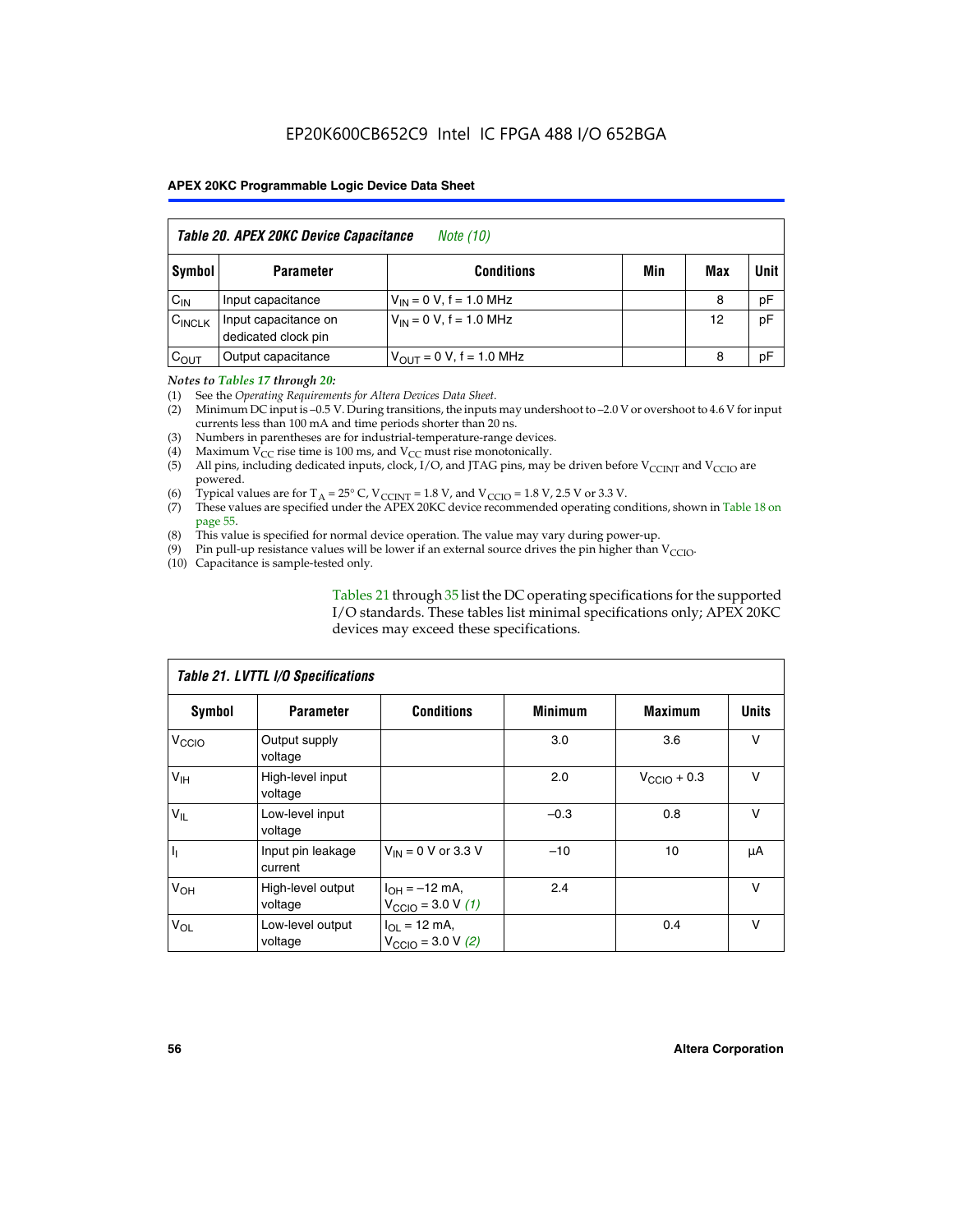| Table 22. LVCMOS I/O Specifications |                               |                                                          |                         |                         |              |  |  |  |  |
|-------------------------------------|-------------------------------|----------------------------------------------------------|-------------------------|-------------------------|--------------|--|--|--|--|
| Symbol                              | <b>Parameter</b>              | <b>Conditions</b>                                        | <b>Minimum</b>          | <b>Maximum</b>          | <b>Units</b> |  |  |  |  |
| V <sub>CCIO</sub>                   | Power supply<br>voltage range |                                                          | 3.0                     | 3.6                     | $\vee$       |  |  |  |  |
| $V_{\text{IH}}$                     | High-level input<br>voltage   |                                                          | 2.0                     | $V_{\text{CCIO}} + 0.3$ | $\vee$       |  |  |  |  |
| $V_{IL}$                            | Low-level input<br>voltage    |                                                          | $-0.3$                  | 0.8                     | $\vee$       |  |  |  |  |
| h,                                  | Input pin leakage<br>current  | $V_{IN}$ = 0 V or 3.3 V                                  | $-10$                   | 10                      | μA           |  |  |  |  |
| $V_{OH}$                            | High-level output<br>voltage  | $V_{\text{CCIO}} = 3.0 V$<br>$I_{OH} = -0.1$ mA $(1)$    | $V_{\text{CCIO}} - 0.2$ |                         | $\vee$       |  |  |  |  |
| $V_{OL}$                            | Low-level output<br>voltage   | $V_{\text{CCIO}} = 3.0 V$<br>$I_{\Omega I} = 0.1$ mA (2) |                         | 0.2                     | $\vee$       |  |  |  |  |

 $\mathsf{l}$ 

| <b>Symbol</b>     | <b>Parameter</b>             | <b>Conditions</b>        | <b>Minimum</b> | <b>Maximum</b>          | <b>Units</b> |
|-------------------|------------------------------|--------------------------|----------------|-------------------------|--------------|
| V <sub>CCIO</sub> | Output supply<br>voltage     |                          | 2.375          | 2.625                   | V            |
| V <sub>IH</sub>   | High-level input<br>voltage  |                          | 1.7            | $V_{\text{CCIO}} + 0.3$ | V            |
| $V_{IL}$          | Low-level input<br>voltage   |                          | $-0.3$         | 0.8                     | $\vee$       |
| $\overline{I_1}$  | Input pin leakage<br>current | $V_{IN}$ = 0 V or 3.3 V  | $-10$          | 10                      | μA           |
| $V_{OH}$          | High-level output            | $I_{OH} = -0.1$ mA $(1)$ | 2.1            |                         | $\vee$       |
|                   | voltage                      | $I_{OH} = -1$ mA $(1)$   | 2.0            |                         | v            |
|                   |                              | $I_{OH} = -2$ mA (1)     | 1.7            |                         | v            |
| $V_{OL}$          | Low-level output             | $I_{OL} = 0.1$ mA (2)    |                | 0.2                     | $\vee$       |
|                   | voltage                      | $I_{OL} = 1$ mA (2)      |                | 0.4                     | $\vee$       |
|                   |                              | $I_{OL} = 2$ mA (2)      |                | 0.7                     | V            |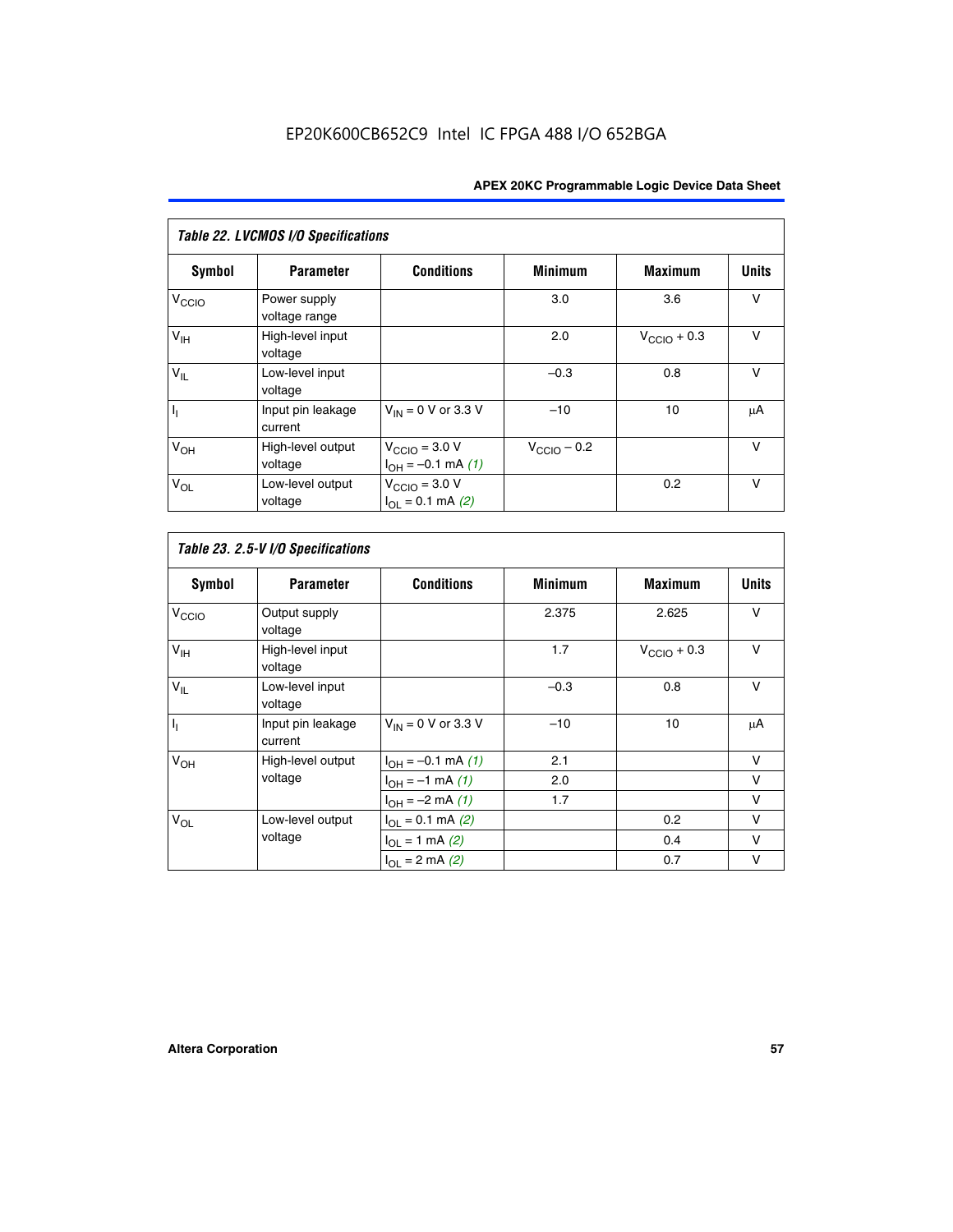# EP20K600CB652C9 Intel IC FPGA 488 I/O 652BGA

| Table 24. 1.8-V I/O Specifications |                              |                           |                               |                               |              |  |  |  |  |
|------------------------------------|------------------------------|---------------------------|-------------------------------|-------------------------------|--------------|--|--|--|--|
| Symbol                             | <b>Parameter</b>             | <b>Conditions</b>         | <b>Minimum</b>                | <b>Maximum</b>                | <b>Units</b> |  |  |  |  |
| V <sub>CCIO</sub>                  | Output supply<br>voltage     |                           | 1.7                           | 1.9                           | $\vee$       |  |  |  |  |
| V <sub>IH</sub>                    | High-level input<br>voltage  |                           | $0.65 \times V_{\text{CCIO}}$ | $V_{\text{CCIO}} + 0.3$       | $\vee$       |  |  |  |  |
| $\mathsf{V}_{\mathsf{IL}}$         | Low-level input<br>voltage   |                           |                               | $0.35 \times V_{\text{CCIO}}$ | $\vee$       |  |  |  |  |
| $I_1$                              | Input pin leakage<br>current | $V_{IN} = 0$ V or 3.3 V   | $-10$                         | 10                            | μA           |  |  |  |  |
| V <sub>OH</sub>                    | High-level output<br>voltage | $I_{OH} = -2$ mA (1)      | $V_{\text{CClO}}$ – 0.45      |                               | v            |  |  |  |  |
| $V_{OL}$                           | Low-level output<br>voltage  | $I_{\Omega I}$ = 2 mA (2) |                               | 0.45                          | $\vee$       |  |  |  |  |

| Table 25. 3.3-V PCI Specifications |                              |                         |                              |                |                              |              |  |  |
|------------------------------------|------------------------------|-------------------------|------------------------------|----------------|------------------------------|--------------|--|--|
| <b>Symbol</b>                      | <b>Parameter</b>             | <b>Conditions</b>       | <b>Minimum</b>               | <b>Typical</b> | <b>Maximum</b>               | <b>Units</b> |  |  |
| V <sub>CCIO</sub>                  | I/O supply voltage           |                         | 3.0                          | 3.3            | 3.6                          | v            |  |  |
| V <sub>IH</sub>                    | High-level input<br>voltage  |                         | $0.5 \times V_{\text{CCIO}}$ |                | $V_{\text{CCIO}} + 0.5$      | v            |  |  |
| $V_{IL}$                           | Low-level input<br>voltage   |                         | $-0.5$                       |                | $0.3 \times V_{\text{CCIO}}$ | v            |  |  |
| H <sub>1</sub>                     | Input pin leakage<br>current | $0 < V_{IN} < V_{CCIO}$ | $-10$                        |                | 10                           | μA           |  |  |
| V <sub>OH</sub>                    | High-level output<br>voltage | $I_{OUT} = -500 \mu A$  | $0.9 \times V_{\text{CCIO}}$ |                |                              | v            |  |  |
| $V_{OL}$                           | Low-level output<br>voltage  | $I_{OUT} = 1,500 \mu A$ |                              |                | $0.1 \times V_{\text{CCIO}}$ | v            |  |  |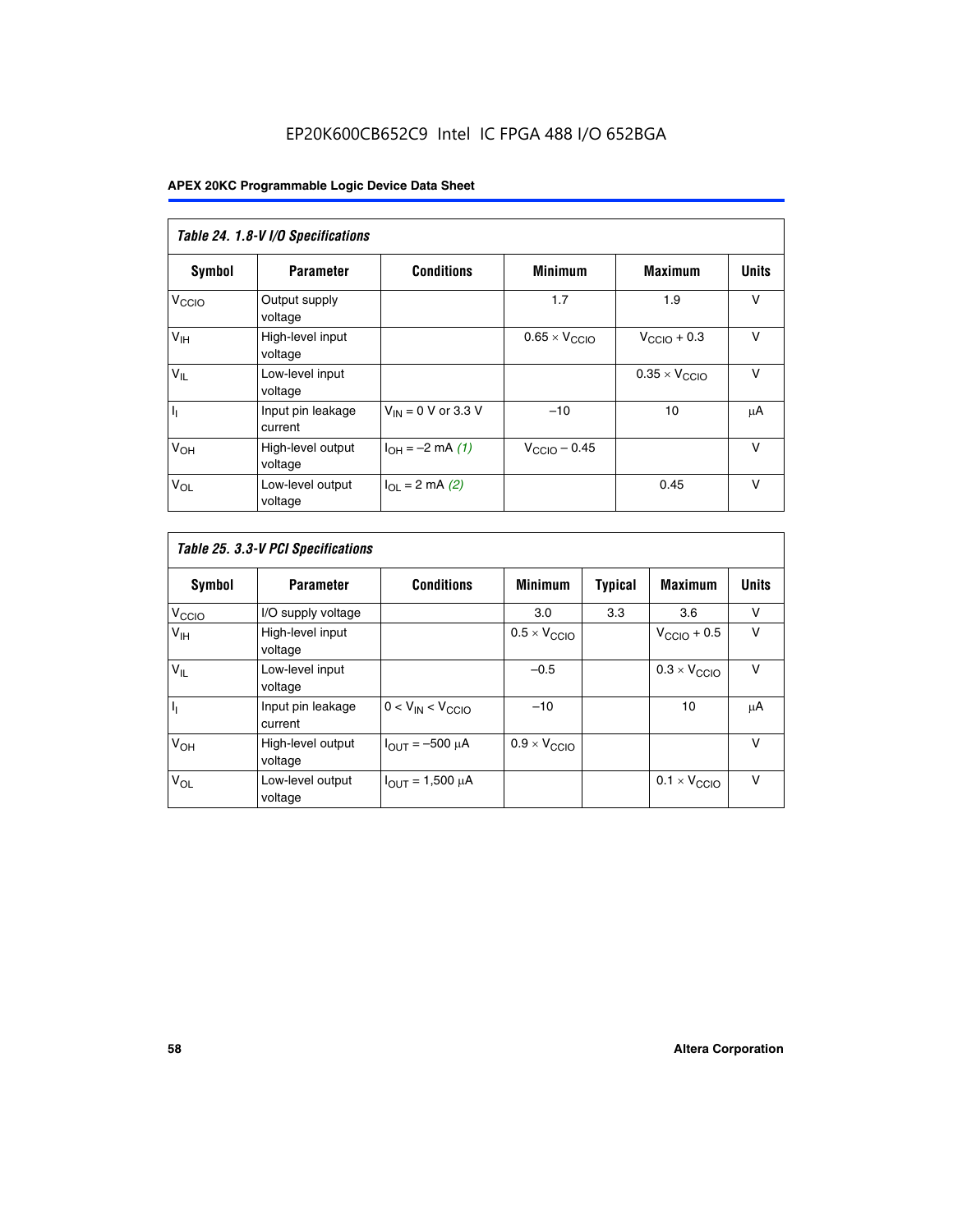| Table 26. 3.3-V PCI-X Specifications |                              |                                        |                              |                |                         |              |  |  |
|--------------------------------------|------------------------------|----------------------------------------|------------------------------|----------------|-------------------------|--------------|--|--|
| Symbol                               | <b>Parameter</b>             | <b>Conditions</b>                      | <b>Minimum</b>               | <b>Typical</b> | <b>Maximum</b>          | <b>Units</b> |  |  |
| V <sub>CCIO</sub>                    | Output supply<br>voltage     |                                        | 3.0                          | 3.3            | 3.6                     | V            |  |  |
| $V_{\text{IH}}$                      | High-level input<br>voltage  |                                        | $0.5 \times V_{\text{CCIO}}$ |                | $V_{\text{CCIO}} + 0.5$ | $\vee$       |  |  |
| $V_{IL}$                             | Low-level input<br>voltage   |                                        | $-0.5$                       |                | $0.35 \times V_{CCIO}$  | $\vee$       |  |  |
| V <sub>IPU</sub>                     | Input pull-up voltage        |                                        | $0.7 \times V_{\text{CCIO}}$ |                |                         | V            |  |  |
| $I_{\rm IL}$                         | Input pin leakage<br>current | $0 < V_{IN} < V_{CCIO}$                | $-10.0$                      |                | 10.0                    | μA           |  |  |
| $V_{OH}$                             | High-level output<br>voltage | $I_{OUT} = -500 \mu A$                 | $0.9 \times V_{\text{CCIO}}$ |                |                         | $\vee$       |  |  |
| $V_{OL}$                             | Low-level output<br>voltage  | $I_{\text{OUT}} = 1,500 \,\mu\text{A}$ |                              |                | $0.1 \times V_{CCIO}$   | $\vee$       |  |  |
| $L_{pin}$                            | Pin Inductance               |                                        |                              |                | 15.0                    | nH           |  |  |

| Table 27. 3.3-V LVDS I/O Specifications |                                                                          |                    |                |                |                |              |  |  |  |
|-----------------------------------------|--------------------------------------------------------------------------|--------------------|----------------|----------------|----------------|--------------|--|--|--|
| Symbol                                  | <b>Parameter</b>                                                         | <b>Conditions</b>  | <b>Minimum</b> | <b>Typical</b> | <b>Maximum</b> | <b>Units</b> |  |  |  |
| V <sub>C</sub> CO                       | I/O supply voltage                                                       |                    | 3.135          | 3.3            | 3.465          | $\vee$       |  |  |  |
| $V_{OD}$                                | Differential output<br>voltage                                           | $R_1 = 100 \Omega$ | 250            |                | 650            | mV           |  |  |  |
| $\Delta$ V <sub>OD</sub>                | Change in V <sub>OD</sub><br>between high and<br>low                     | $R_1 = 100 \Omega$ |                |                | 50             | mV           |  |  |  |
| $V_{OS}$                                | Output offset voltage $R_1 = 100 \Omega$                                 |                    | 1.125          | 1.25           | 1.375          | V            |  |  |  |
| $\Delta$ V <sub>OS</sub>                | Change in $V_{OS}$<br>between high and<br>low                            | $R_1 = 100 \Omega$ |                |                | 50             | mV           |  |  |  |
| V <sub>TH</sub>                         | Differential input<br>threshold                                          | $V_{CM} = 1.2 V$   | $-100$         |                | 100            | mV           |  |  |  |
| $V_{IN}$                                | Receiver input<br>voltage range                                          |                    | 0.0            |                | 2.4            | $\vee$       |  |  |  |
| $R_{\rm I}$                             | Receiver differential<br>input resistor<br>(external to APEX<br>devices) |                    | 90             | 100            | 110            | $\Omega$     |  |  |  |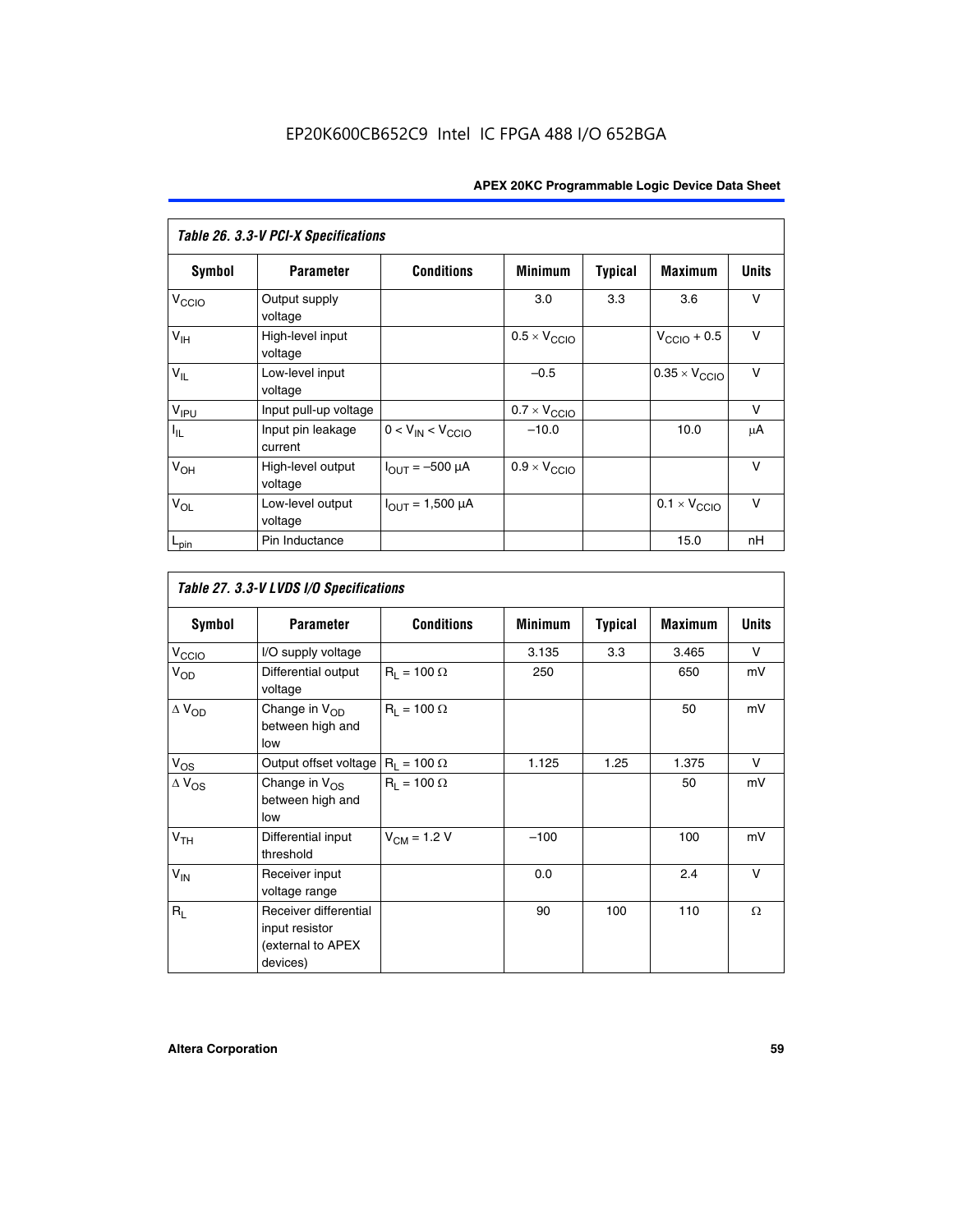# EP20K600CB652C9 Intel IC FPGA 488 I/O 652BGA

| Table 28. GTL+ I/O Specifications |                             |                      |                 |                |                        |              |  |  |
|-----------------------------------|-----------------------------|----------------------|-----------------|----------------|------------------------|--------------|--|--|
| <b>Symbol</b>                     | <b>Parameter</b>            | <b>Conditions</b>    | <b>Minimum</b>  | <b>Typical</b> | <b>Maximum</b>         | <b>Units</b> |  |  |
| $V_{TT}$                          | <b>Termination voltage</b>  |                      | 1.35            | 1.5            | 1.65                   | v            |  |  |
| V <sub>REF</sub>                  | Reference voltage           |                      | 0.88            | 1.0            | 1.12                   | v            |  |  |
| V <sub>IH</sub>                   | High-level input<br>voltage |                      | $V_{REF}$ + 0.1 |                |                        | v            |  |  |
| $V_{IL}$                          | Low-level input<br>voltage  |                      |                 |                | $V_{\text{RFF}}$ – 0.1 | v            |  |  |
| $V_{OL}$                          | Low-level output<br>voltage | $I_{OL}$ = 36 mA (2) |                 |                | 0.65                   | v            |  |  |

| Table 29. SSTL-2 Class I Specifications |                              |                             |                  |                |                         |              |
|-----------------------------------------|------------------------------|-----------------------------|------------------|----------------|-------------------------|--------------|
| Symbol                                  | <b>Parameter</b>             | <b>Conditions</b>           | <b>Minimum</b>   | <b>Typical</b> | <b>Maximum</b>          | <b>Units</b> |
| V <sub>CCIO</sub>                       | I/O supply voltage           |                             | 2.375            | 2.5            | 2.625                   | v            |
| $V_{TT}$                                | Termination voltage          |                             | $V_{REF}$ – 0.04 | $V_{REF}$      | $V_{BFF}$ + 0.04        | $\vee$       |
| V <sub>REF</sub>                        | Reference voltage            |                             | 1.15             | 1.25           | 1.35                    | v            |
| $V_{\text{IH}}$                         | High-level input<br>voltage  |                             | $V_{BFE} + 0.18$ |                | $V_{\text{CCIO}} + 0.3$ | $\vee$       |
| $V_{IL}$                                | Low-level input<br>voltage   |                             | $-0.3$           |                | $V_{REF}$ – 0.18        | V            |
| V <sub>OH</sub>                         | High-level output<br>voltage | $I_{OH} = -7.6$ mA (1)      | $V_{TT} + 0.57$  |                |                         | v            |
| $V_{OL}$                                | Low-level output<br>voltage  | $I_{\Omega I}$ = 7.6 mA (2) |                  |                | $V_{TT} - 0.57$         | $\vee$       |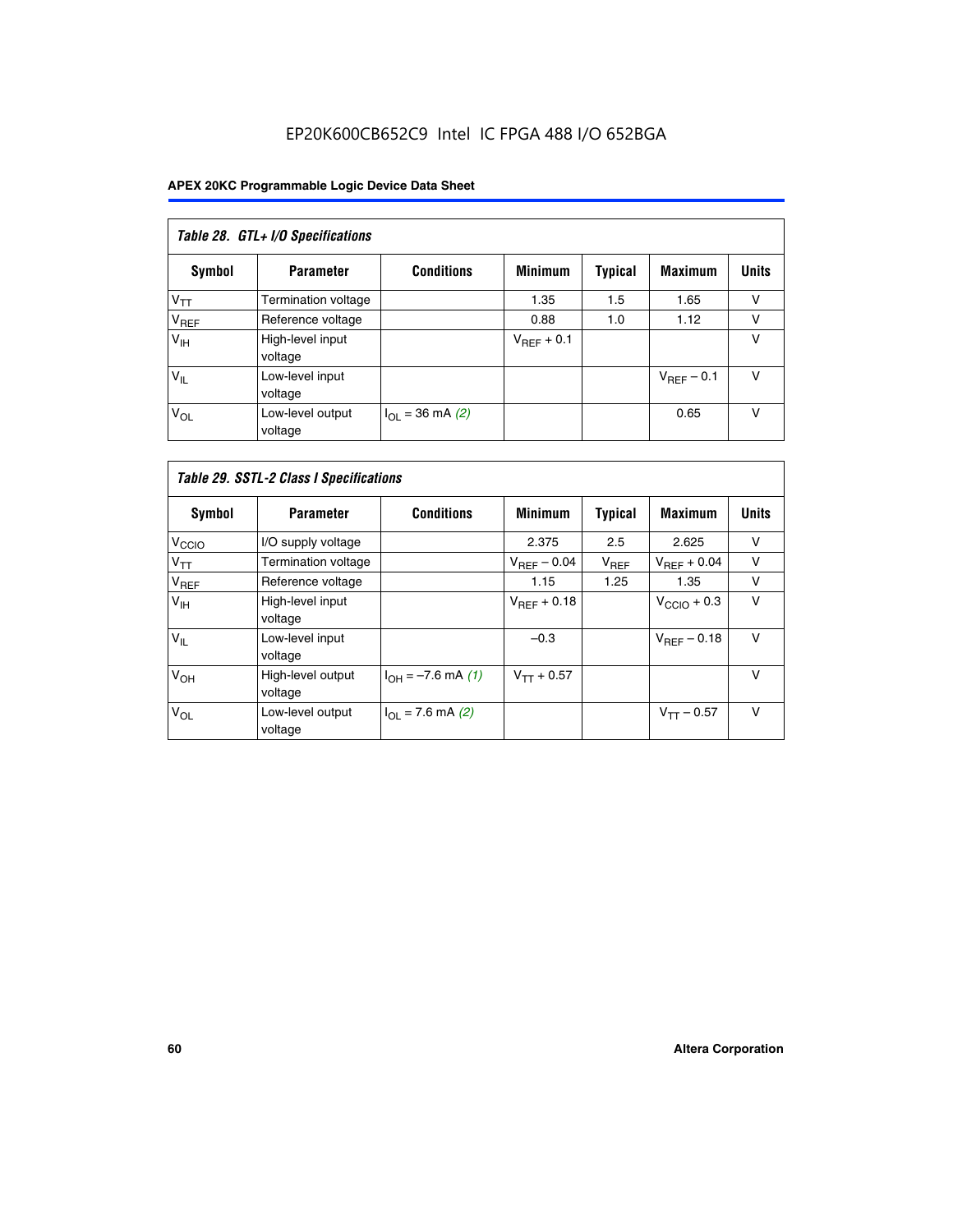| Table 30. SSTL-2 Class II Specifications |                              |                              |                         |                |                         |              |
|------------------------------------------|------------------------------|------------------------------|-------------------------|----------------|-------------------------|--------------|
| Symbol                                   | <b>Parameter</b>             | <b>Conditions</b>            | <b>Minimum</b>          | <b>Typical</b> | <b>Maximum</b>          | <b>Units</b> |
| $V_{\text{CCIO}}$                        | I/O supply voltage           |                              | 2.375                   | 2.5            | 2.625                   | v            |
| $V_{TT}$                                 | <b>Termination voltage</b>   |                              | $V_{REF} - 0.04$        | $V_{REF}$      | $V_{BFF} + 0.04$        | $\vee$       |
| $V_{REF}$                                | Reference voltage            |                              | 1.15                    | 1.25           | 1.35                    | v            |
| V <sub>IH</sub>                          | High-level input<br>voltage  |                              | $V_{\text{RFF}} + 0.18$ |                | $V_{\text{CCIO}} + 0.3$ | $\vee$       |
| $V_{IL}$                                 | Low-level input<br>voltage   |                              | $-0.3$                  |                | $V_{BFE} - 0.18$        | $\vee$       |
| V <sub>OH</sub>                          | High-level output<br>voltage | $I_{OH} = -15.2$ mA (1)      | $V_{TT} + 0.76$         |                |                         | $\vee$       |
| $V_{OL}$                                 | Low-level output<br>voltage  | $I_{\Omega I}$ = 15.2 mA (2) |                         |                | $V_{TT} - 0.76$         | $\vee$       |

| Symbol            | <b>Parameter</b>             | <b>Conditions</b>         | <b>Minimum</b>          | Typical   | <b>Maximum</b>          | <b>Units</b> |
|-------------------|------------------------------|---------------------------|-------------------------|-----------|-------------------------|--------------|
| V <sub>CCIO</sub> | I/O supply voltage           |                           | 3.0                     | 3.3       | 3.6                     | ν            |
| $V_{TT}$          | Termination voltage          |                           | $V_{\text{BFF}} - 0.05$ | $V_{REF}$ | $V_{\text{RFF}} + 0.05$ | v            |
| $V_{REF}$         | Reference voltage            |                           | 1.3                     | 1.5       | 1.7                     | v            |
| V <sub>IH</sub>   | High-level input<br>voltage  |                           | $V_{BFF}$ + 0.2         |           | $V_{\text{CCIO}} + 0.3$ | v            |
| $V_{IL}$          | Low-level input<br>voltage   |                           | $-0.3$                  |           | $V_{BFE}$ – 0.2         | $\vee$       |
| V <sub>OH</sub>   | High-level output<br>voltage | $I_{OH} = -8$ mA (1)      | $V_{TT} + 0.6$          |           |                         | v            |
| $V_{OL}$          | Low-level output<br>voltage  | $I_{\Omega I}$ = 8 mA (2) |                         |           | $V_{TT} - 0.6$          | $\vee$       |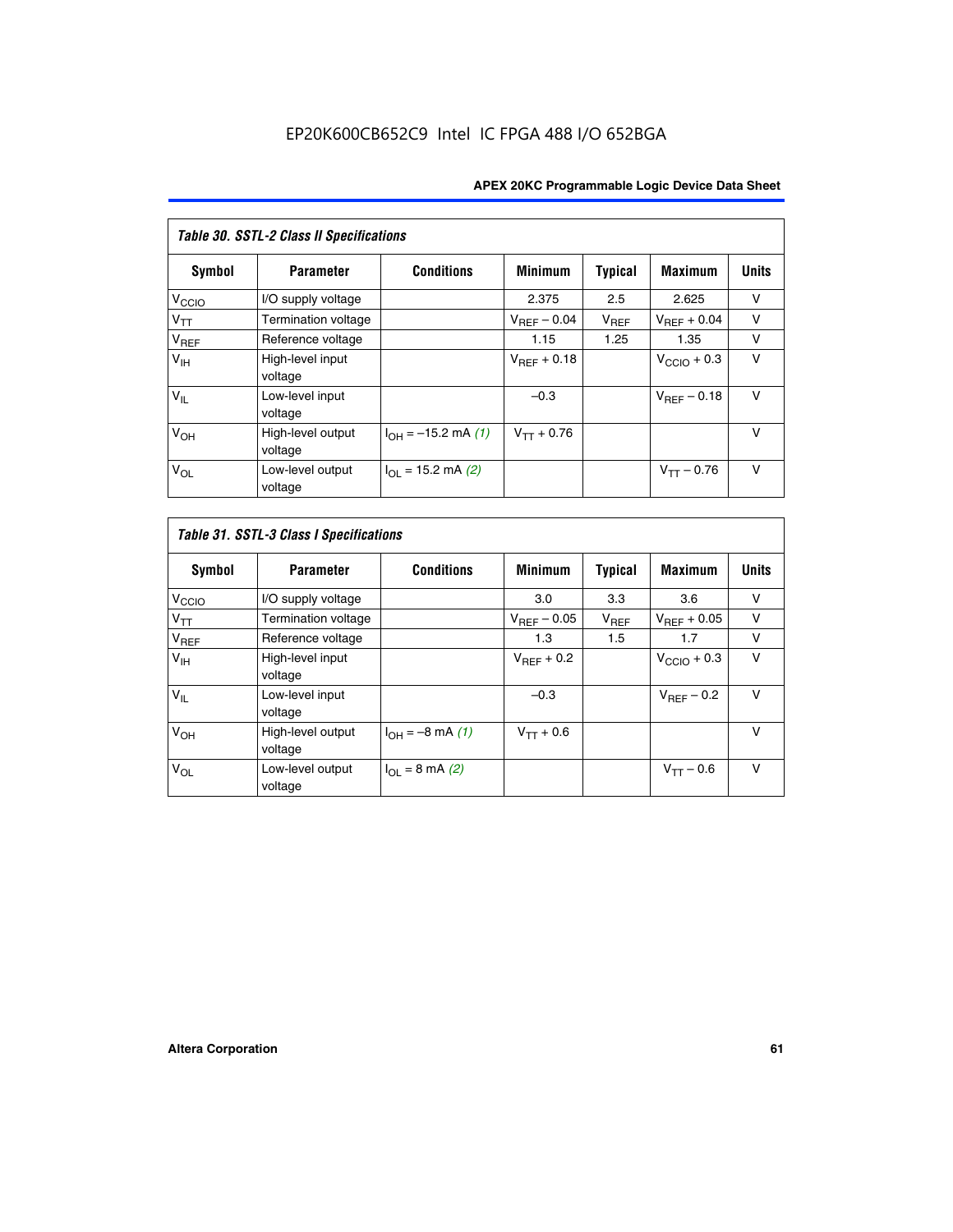# EP20K600CB652C9 Intel IC FPGA 488 I/O 652BGA

| Table 32. SSTL-3 Class II Specifications |                              |                          |                        |           |                         |              |
|------------------------------------------|------------------------------|--------------------------|------------------------|-----------|-------------------------|--------------|
| <b>Symbol</b>                            | <b>Parameter</b>             | <b>Conditions</b>        | <b>Minimum</b>         | Typical   | <b>Maximum</b>          | <b>Units</b> |
| V <sub>CCIO</sub>                        | I/O supply voltage           |                          | 3.0                    | 3.3       | 3.6                     | v            |
| $V_{TT}$                                 | <b>Termination voltage</b>   |                          | $V_{REF}$ – 0.05       | $V_{REF}$ | $V_{REF}$ + 0.05        | v            |
| $V_{REF}$                                | Reference voltage            |                          | 1.3                    | 1.5       | 1.7                     | v            |
| $V_{\text{IH}}$                          | High-level input<br>voltage  |                          | $V_{\text{RFF}} + 0.2$ |           | $V_{\text{CCIO}} + 0.3$ | v            |
| $V_{IL}$                                 | Low-level input<br>voltage   |                          | $-0.3$                 |           | $V_{\text{RFF}}$ – 0.2  | $\vee$       |
| V <sub>OH</sub>                          | High-level output<br>voltage | $I_{OH} = -16$ mA (1)    | $V_{TT} + 0.8$         |           |                         | $\vee$       |
| $V_{OL}$                                 | Low-level output<br>voltage  | $I_{\Omega}$ = 16 mA (2) |                        |           | $V_{TT} - 0.8$          | $\vee$       |

| Table 33. HSTL Class I I/O Specifications |                              |                              |                         |                |                         |              |
|-------------------------------------------|------------------------------|------------------------------|-------------------------|----------------|-------------------------|--------------|
| Symbol                                    | <b>Parameter</b>             | <b>Conditions</b>            | <b>Minimum</b>          | <b>Typical</b> | <b>Maximum</b>          | <b>Units</b> |
| V <sub>CCIO</sub>                         | I/O supply voltage           |                              | 1.71                    | 1.8            | 1.89                    | v            |
| $V_{TT}$                                  | Termination voltage          |                              | $V_{REF} - 0.05$        | $V_{REF}$      | $V_{\text{RFF}} + 0.05$ | v            |
| $V_{REF}$                                 | Reference voltage            |                              | 0.68                    | 0.75           | 0.90                    | $\vee$       |
| $V_{\text{IH}}$                           | High-level input<br>voltage  |                              | $V_{\text{RFF}} + 0.1$  |                | $V_{\text{CCIO}} + 0.3$ | $\vee$       |
| $V_{IL}$                                  | Low-level input<br>voltage   |                              | $-0.3$                  |                | $V_{\text{BFF}}$ – 0.1  | $\vee$       |
| V <sub>OH</sub>                           | High-level output<br>voltage | $I_{OH} = -8 \text{ mA} (1)$ | $V_{\text{CCIO}} - 0.4$ |                |                         | $\vee$       |
| $V_{OL}$                                  | Low-level output<br>voltage  | $I_{OL} = 8$ mA (2)          |                         |                | 0.4                     | $\vee$       |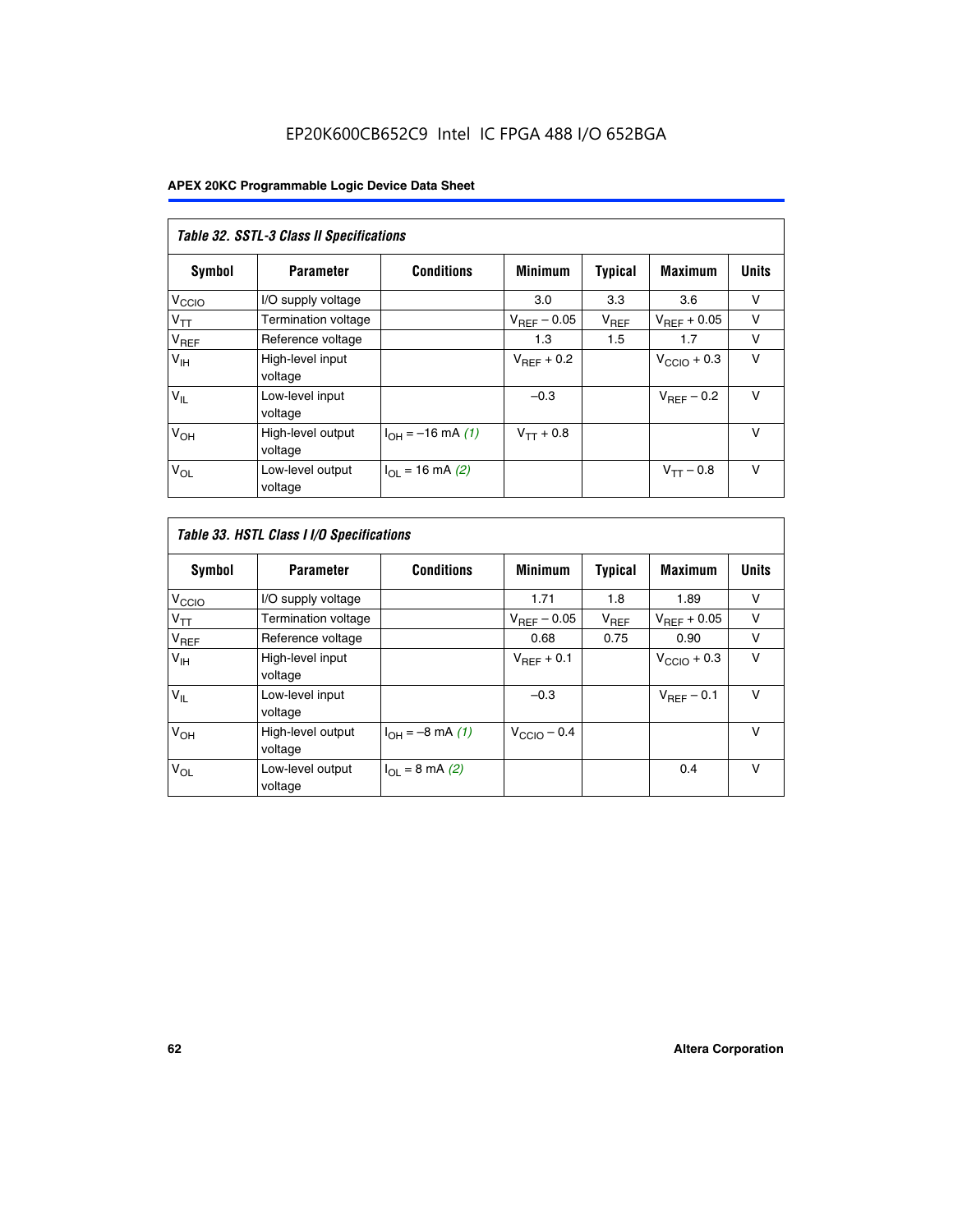| Table 34. 3.3-V AGP I/O Specifications |                              |                         |                               |                |                               |              |
|----------------------------------------|------------------------------|-------------------------|-------------------------------|----------------|-------------------------------|--------------|
| Symbol                                 | <b>Parameter</b>             | <b>Conditions</b>       | <b>Minimum</b>                | <b>Typical</b> | <b>Maximum</b>                | <b>Units</b> |
| V <sub>CCIO</sub>                      | I/O supply voltage           |                         | 3.15                          | 3.3            | 3.45                          | v            |
| $V_{REF}$                              | Reference voltage            |                         | $0.39 \times V_{\text{CCIO}}$ |                | $0.41 \times V_{\text{CCIO}}$ | v            |
| V <sub>IH</sub>                        | High-level input<br>voltage  |                         | $0.5 \times V_{\text{CCIO}}$  |                | $V_{\text{CCIO}} + 0.5$       | $\vee$       |
| $V_{IL}$                               | Low-level input<br>voltage   |                         |                               |                | $0.3 \times V_{\text{CCIO}}$  | $\vee$       |
| V <sub>OH</sub>                        | High-level output<br>voltage | $I_{OUT} = -500 \mu A$  | $0.9 \times V_{\text{CCIO}}$  |                | 3.6                           | $\vee$       |
| $V_{OL}$                               | Low-level output<br>voltage  | $I_{OUT} = 1,500 \mu A$ |                               |                | $0.1 \times V_{\text{CCIO}}$  | $\vee$       |
| h,                                     | Input pin leakage<br>current | $0 < V_{IN} < V_{CCIO}$ | $-10$                         |                | 10                            | μA           |

| Table 35. CTT I/O Specifications |                                                         |                                  |                        |         |                 |              |
|----------------------------------|---------------------------------------------------------|----------------------------------|------------------------|---------|-----------------|--------------|
| Symbol                           | <b>Parameter</b>                                        | <b>Conditions</b>                | <b>Minimum</b>         | Typical | <b>Maximum</b>  | <b>Units</b> |
| V <sub>CCIO</sub>                | I/O supply voltage                                      |                                  | 3.0                    | 3.3     | 3.6             | V            |
| $V_{TT}/V_{REF}$ (3)             | Termination and<br>reference voltage                    |                                  | 1.35                   | 1.5     | 1.65            | V            |
| V <sub>IH</sub>                  | High-level input<br>voltage                             |                                  | $V_{\text{RFF}} + 0.2$ |         |                 | $\vee$       |
| $V_{IL}$                         | Low-level input<br>voltage                              |                                  |                        |         | $V_{REF}$ – 0.2 | $\vee$       |
| Π                                | Input pin leakage<br>current                            | $0 < V_{IN} < V_{CCIO}$          | $-10$                  |         | 10              | μA           |
| V <sub>OH</sub>                  | High-level output<br>voltage                            | $I_{OH} = -8$ mA (1)             | $V_{BFF}$ + 0.4        |         |                 | $\vee$       |
| $V_{OL}$                         | Low-level output<br>voltage                             | $I_{\Omega}$ = 8 mA (2)          |                        |         | $V_{REF}$ – 0.4 | $\vee$       |
| I <sub>0</sub>                   | Output leakage<br>current (when output<br>is high $Z$ ) | $GND \leq V_{OUT} \leq V_{CCIO}$ | $-10$                  |         | 10              | μA           |

*Notes to Tables 21 through 35:*

(1) The  $I_{OH}$  parameter refers to high-level output current.<br>
(2) The  $I_{OL}$  parameter refers to low-level output current. T

The I<sub>OL</sub> parameter refers to low-level output current. This parameter applies to open-drain pins as well as output pins.

(3)  $\hat{V}_{REF}$  specifies center point of switching range.

Figure 31 shows the output drive characteristics of APEX 20KC devices.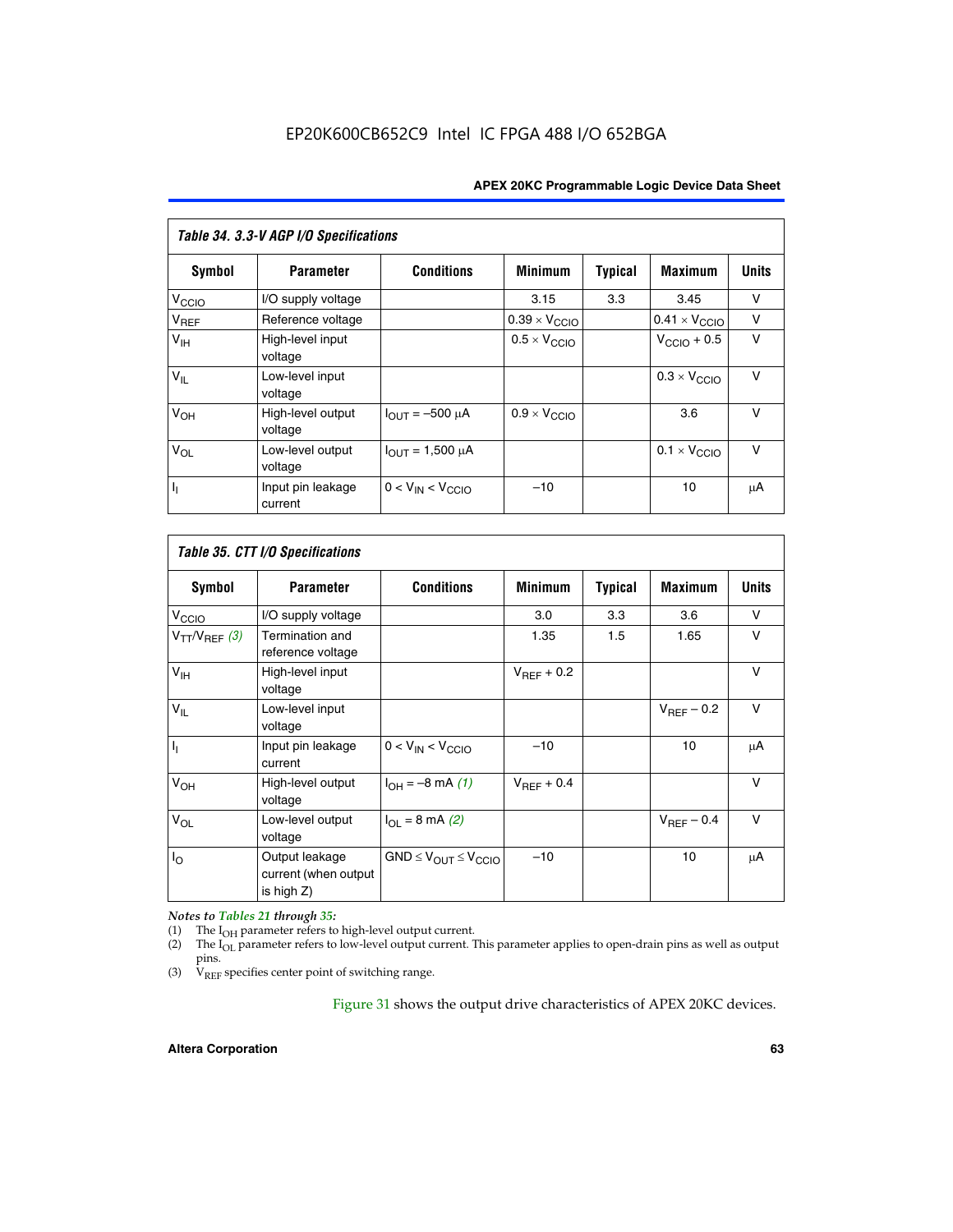



(1) These are transient (AC) currents.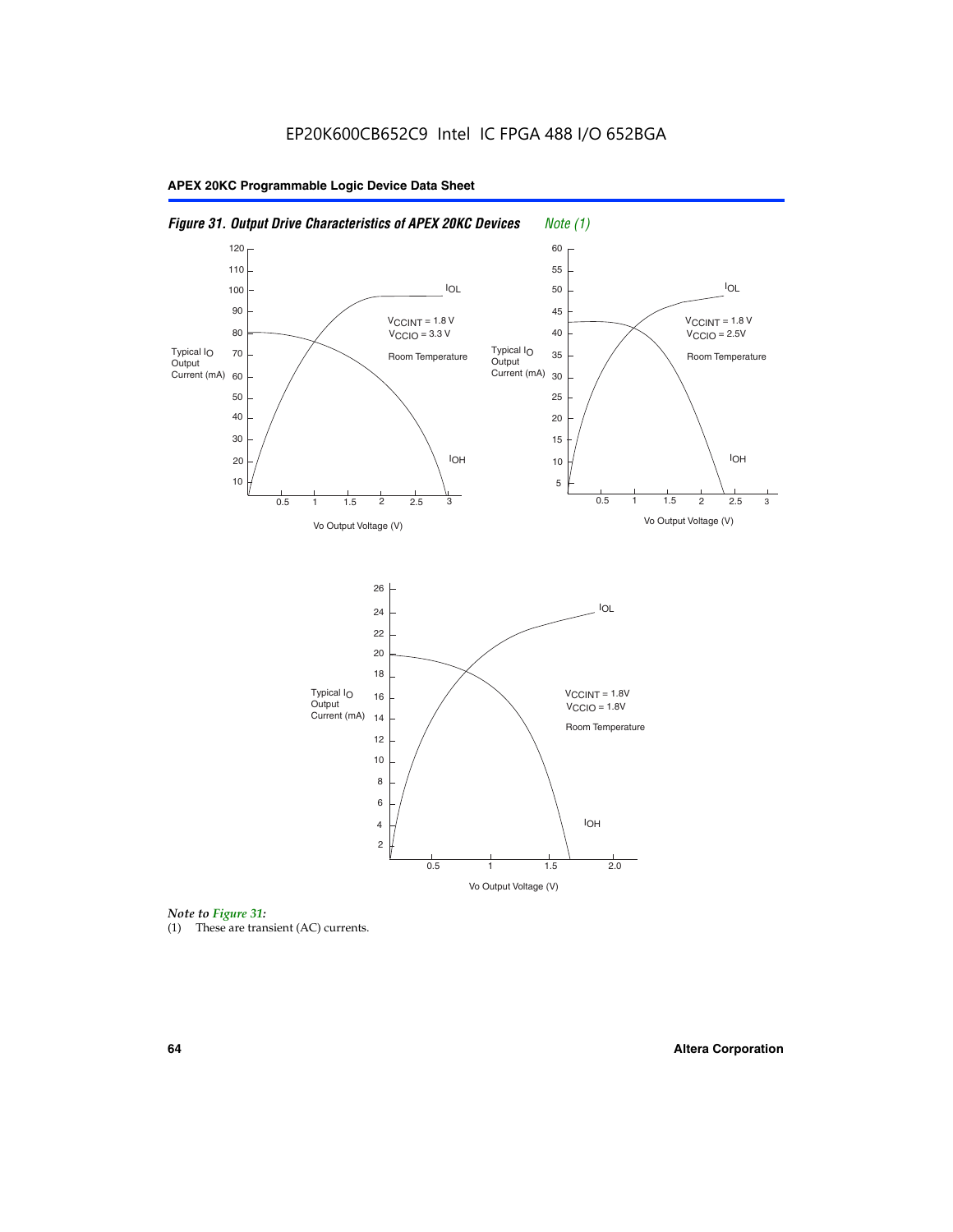### **Timing Model** The high-performance FastTrack and MegaLAB interconnect routing resources ensure predictable performance, accurate simulation, and accurate timing analysis. This predictable performance contrasts with that of FPGAs, which use a segmented connection scheme and therefore have unpredictable performance.

Figure 32 shows the  $f_{MAX}$  timing model for APEX 20KC devices.



**Figure 32. f<sub>MAX</sub> Timing Model** 

Figures 33 and 34 show the asynchronous and synchronous timingwaveforms, respectively, for the ESB macroparameters in Table 37.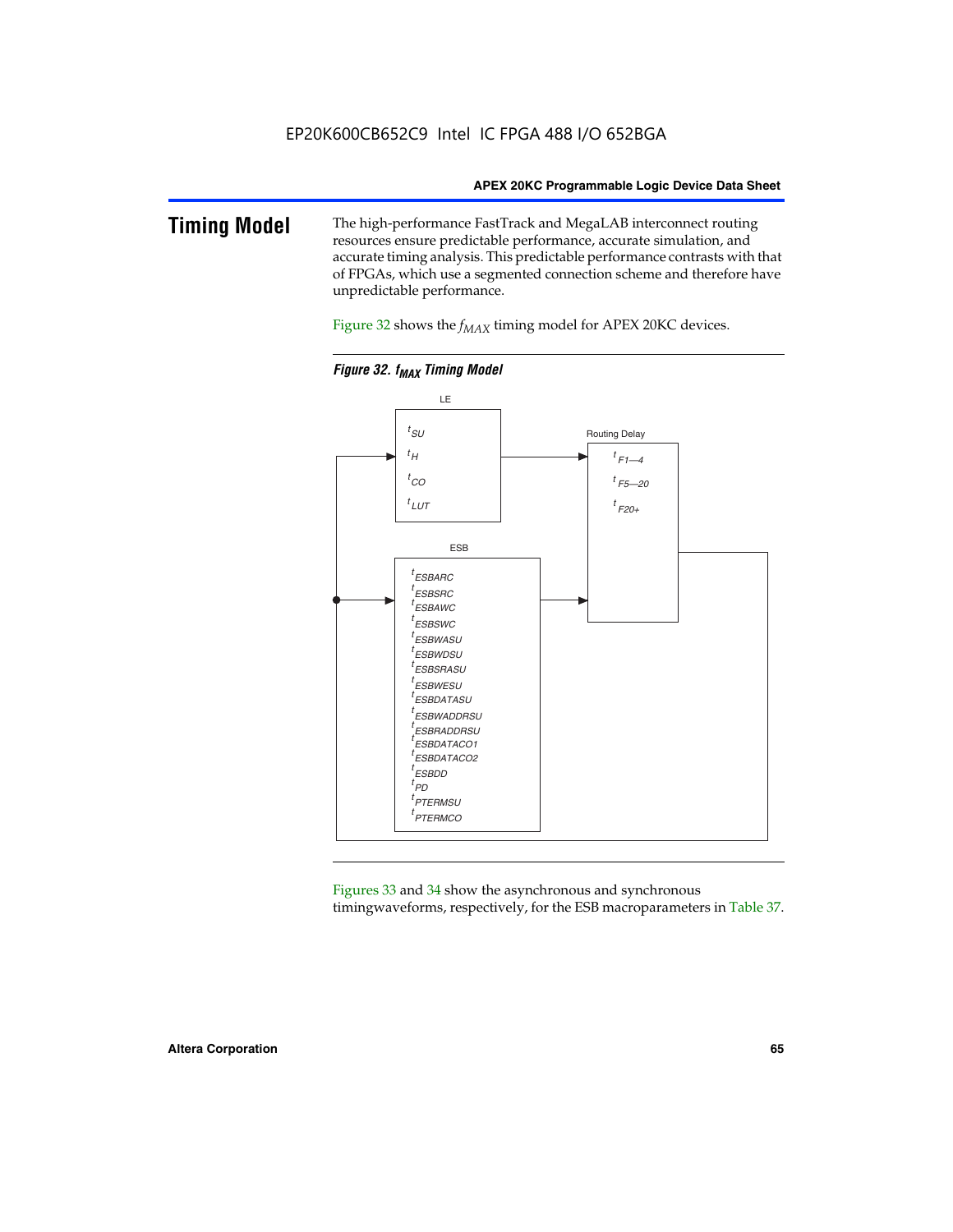# EP20K600CB652C9 Intel IC FPGA 488 I/O 652BGA

# **APEX 20KC Programmable Logic Device Data Sheet**

## *Figure 33. ESB Asynchronous Timing Waveforms*

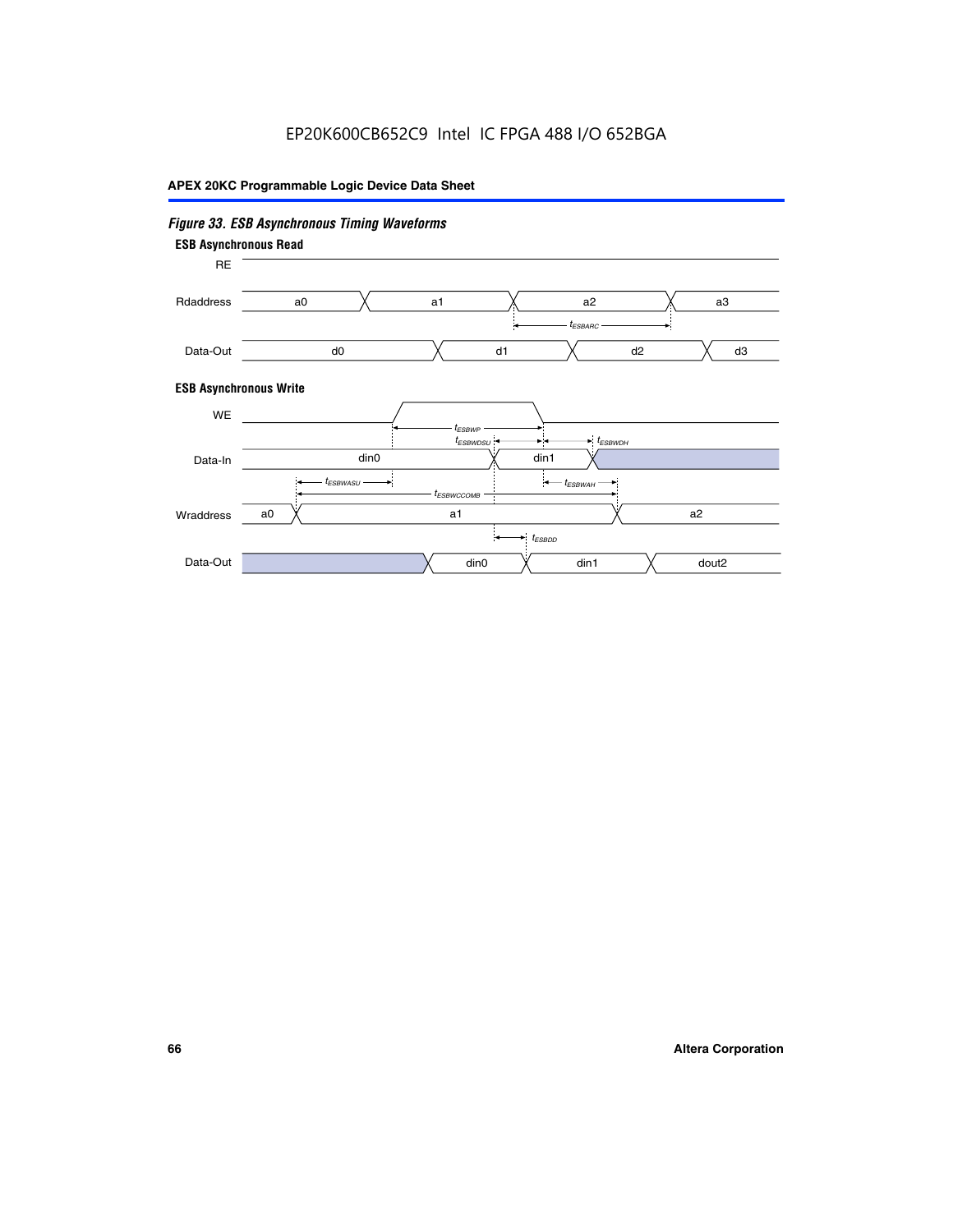# EP20K600CB652C9 Intel IC FPGA 488 I/O 652BGA

### **APEX 20KC Programmable Logic Device Data Sheet**



### *Figure 34. ESB Synchronous Timing Waveforms*

Figure 35 shows the timing model for bidirectional I/O pin timing.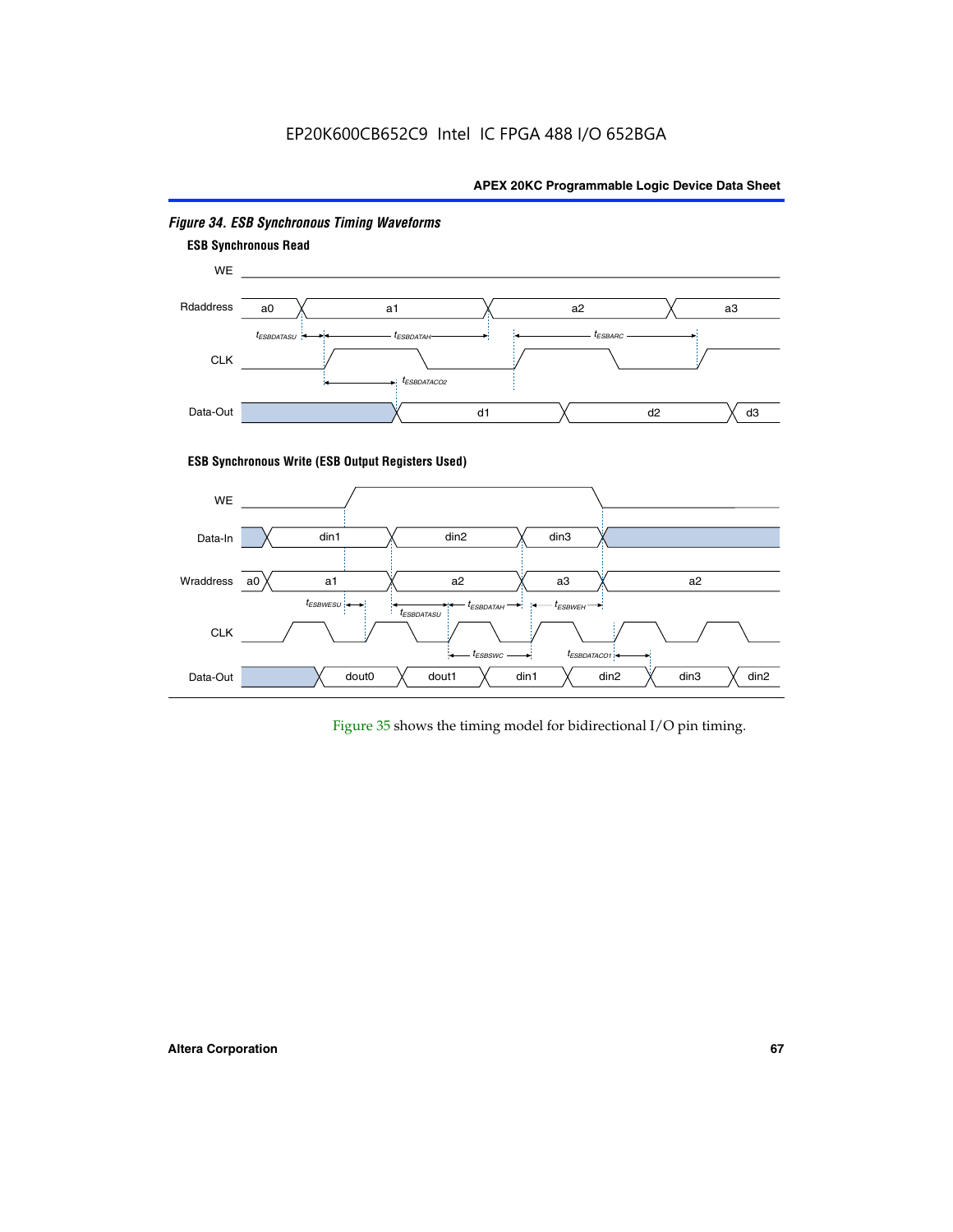

### *Figure 35. Synchronous Bidirectional Pin External Timing*

### *Notes to Figure 35:*

- (1) The output enable and input registers are LE registers in the LAB adjacent to the bidirectional pin. Use the "Output Enable Routing = Single-Pin" option in the Quartus II software to set the output enable register.
- (2) Use the "Decrease Input Delay to Internal Cells = OFF" option in the Quartus II software to set the LAB-adjacent input register. This maintains a zero hold time for LAB-adjacent registers while giving a fast, position-independent setup time. Set "Decrease Input Delay to Internal Cells  $= ON''$  and move the input register farther away from the bidirectional pin for a faster setup time with zero hold time. The exact position where zero hold occurs with the minimum setup time varies with device density and speed grade.

Tables 36 to 38 describes the  $f_{MAX}$  timing parameters shown in Figure 32. Table 39 describes the functional timing parameters.

| Table 36. APEX 20KC f <sub>MAX</sub> LE Timing Parameters |                                     |  |  |  |
|-----------------------------------------------------------|-------------------------------------|--|--|--|
| Symbol                                                    | Parameter                           |  |  |  |
| $t_{SU}$                                                  | LE register setup time before clock |  |  |  |
| $t_H$                                                     | LE register hold time before clock  |  |  |  |
| $t_{CO}$                                                  | LE register clock-to-output delay   |  |  |  |
| $t_{LUT}$                                                 | LUT delay for data-in to data-out   |  |  |  |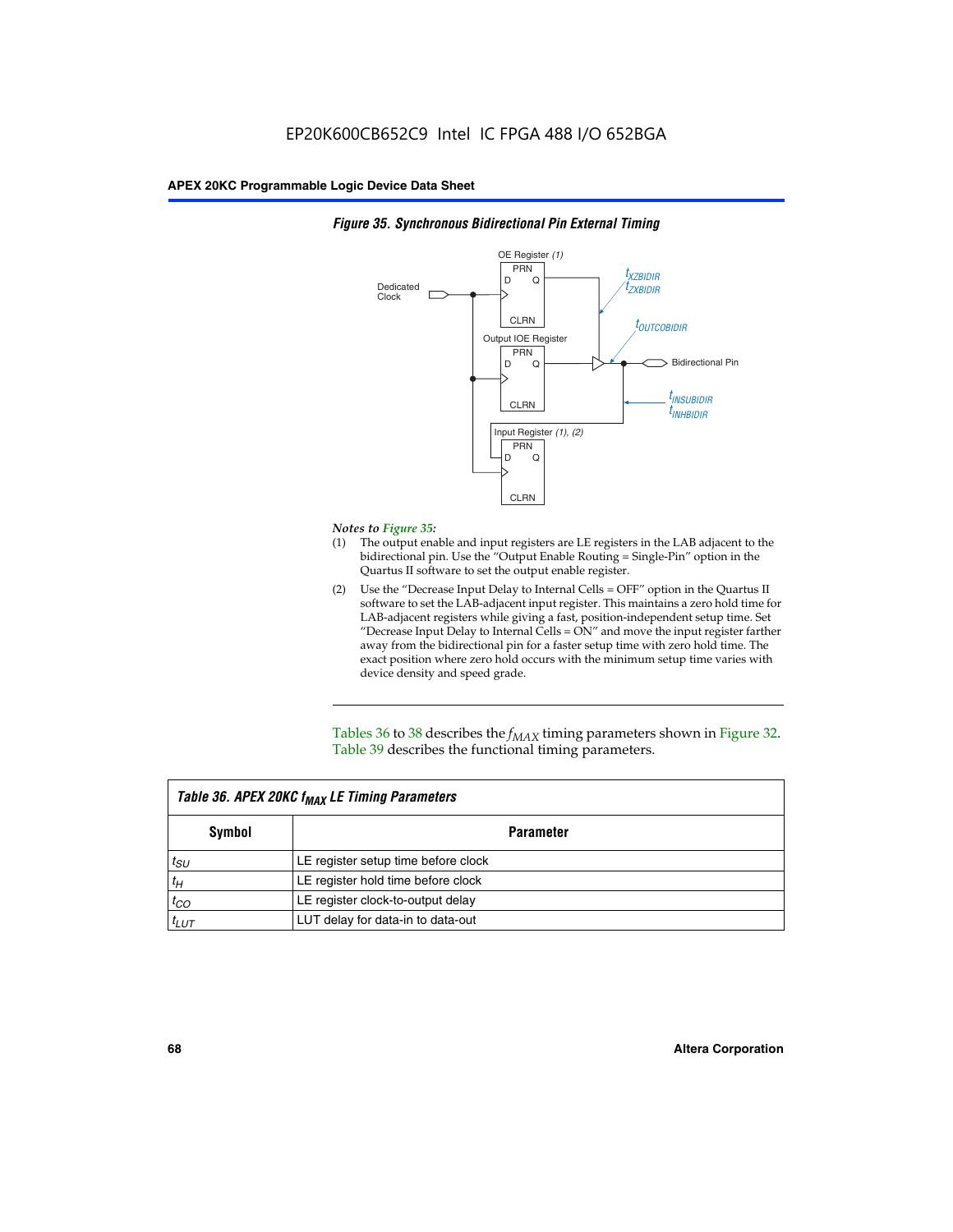|                         | Table 37. APEX 20KC f <sub>MAX</sub> ESB Timing Parameters           |
|-------------------------|----------------------------------------------------------------------|
| Symbol                  | <b>Parameter</b>                                                     |
| <sup>t</sup> ESBARC     | ESB asynchronous read cycle time                                     |
| <sup>t</sup> ESBSRC     | ESB synchronous read cycle time                                      |
| <sup>t</sup> ESBAWC     | ESB asynchronous write cycle time                                    |
| <sup>t</sup> ESBSWC     | ESB synchronous write cycle time                                     |
| <sup>t</sup> ESBWASU    | ESB write address setup time with respect to WE                      |
| <sup>t</sup> ESBWAH     | ESB write address hold time with respect to WE                       |
| <sup>t</sup> ESBWDSU    | ESB data setup time with respect to WE                               |
| t <sub>ESBWDН</sub>     | ESB data hold time with respect to WE                                |
| <sup>t</sup> ESBRASU    | ESB read address setup time with respect to RE                       |
| <sup>t</sup> ESBRAH     | ESB read address hold time with respect to RE                        |
| <sup>I</sup> ESBWESU    | ESB WE setup time before clock when using input register             |
| <sup>t</sup> ESBDATASU  | ESB data setup time before clock when using input register           |
| <sup>t</sup> ESBWADDRSU | ESB write address setup time before clock when using input registers |
| <sup>t</sup> ESBRADDRSU | ESB read address setup time before clock when using input registers  |
| <sup>t</sup> ESBDATACO1 | ESB clock-to-output delay when using output registers                |
| <sup>t</sup> ESBDATACO2 | ESB clock-to-output delay without output registers                   |
| <sup>t</sup> ESBDD      | ESB data-in to data-out delay for RAM mode                           |
| $t_{PD}$                | ESB macrocell input to non-registered output                         |
| <sup>t</sup> PTERMSU    | ESB macrocell register setup time before clock                       |
| <sup>t</sup> PTERMCO    | ESB macrocell register clock-to-output delay                         |

# *Table 38. APEX 20KC fMAX Routing Delays*

| Symbol      | <b>Parameter</b>                                    |  |  |
|-------------|-----------------------------------------------------|--|--|
| $t_{F1-4}$  | Fan-out delay estimate using local interconnect     |  |  |
| $t_{F5-20}$ | Fan-out delay estimate using MegaLab interconnect   |  |  |
| $t_{F20+}$  | Fan-out delay estimate using FastTrack interconnect |  |  |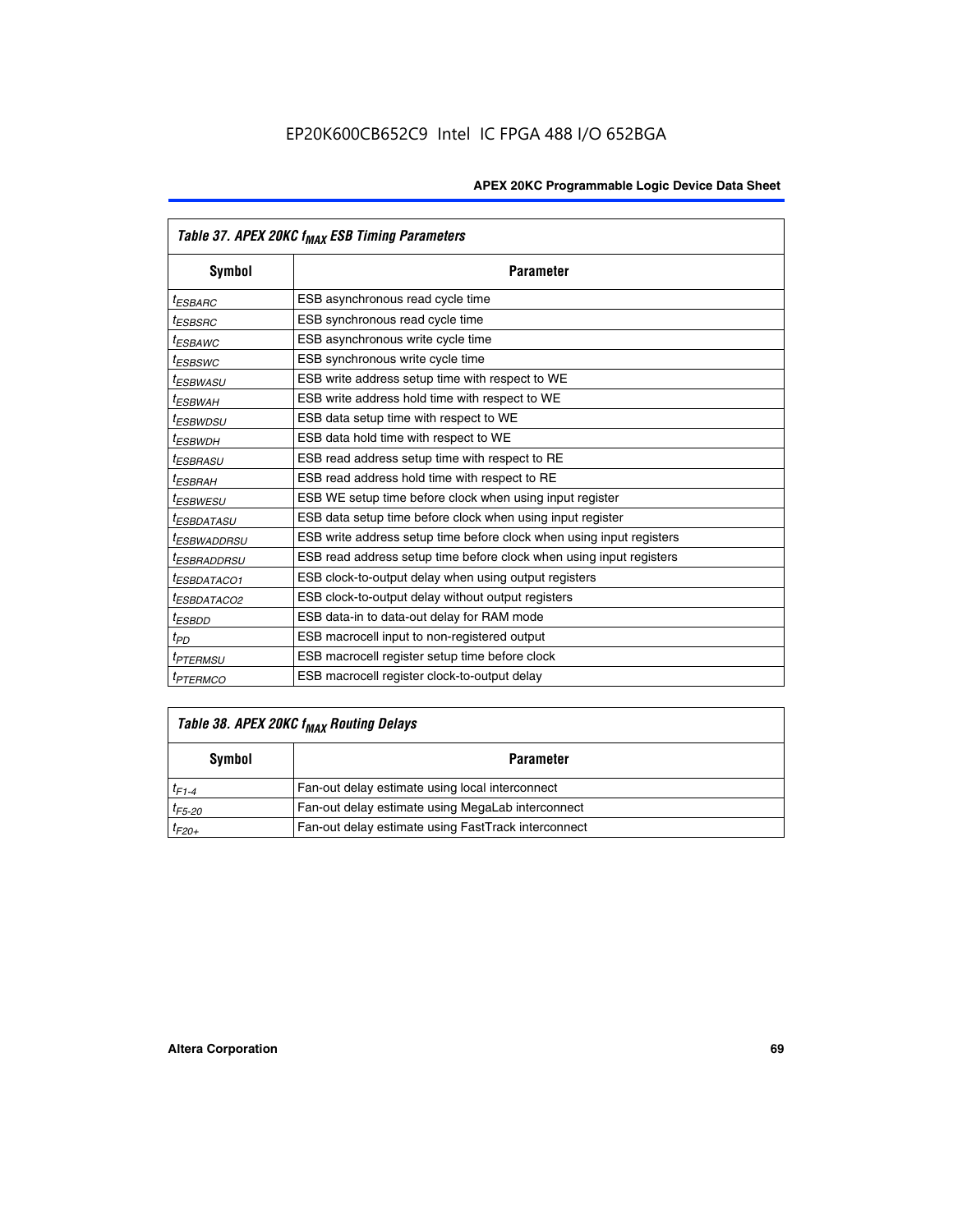| Table 39. APEX 20KC Minimum Pulse Width Timing Parameters |                                        |  |
|-----------------------------------------------------------|----------------------------------------|--|
| Symbol                                                    | <b>Parameter</b>                       |  |
| $t_{CH}$                                                  | Minimum clock high time from clock pin |  |
| $t_{CL}$                                                  | Minimum clock low time from clock pin  |  |
| $t_{CLRP}$                                                | LE clear pulse width                   |  |
| $t_{PREF}$                                                | LE preset pulse width                  |  |
| $t_{ESBCH}$                                               | Clock high time                        |  |
| $t_{ESBCL}$                                               | Clock low time                         |  |
| <sup>t</sup> ESBWP                                        | Write pulse width                      |  |
| <sup>t</sup> ESBRP                                        | Read pulse width                       |  |

Tables 40 and 41 describe APEX 20KC external timing parameters. The timing values for these pin-to-pin delays are reported for all pins using the 3.3-V LVTTL I/O standard.

| Table 40. APEX 20KC External Timing Parameters<br>Note (1) |                                                                |                   |  |
|------------------------------------------------------------|----------------------------------------------------------------|-------------------|--|
| Symbol                                                     | <b>Clock Parameter</b>                                         | <b>Conditions</b> |  |
| t <sub>insu</sub>                                          | Setup time with global clock at IOE register                   |                   |  |
| t <sub>inh</sub>                                           | Hold time with global clock at IOE register                    |                   |  |
| toutco                                                     | Clock-to-output delay with global clock at IOE output register | (2)               |  |
| <sup>t</sup> INSUPLL                                       | Setup time with PLL clock at IOE input register                |                   |  |
| <sup>t</sup> INHPLL                                        | Hold time with PLL clock at IOE input register                 |                   |  |
| <b>TOUTCOPLL</b>                                           | Clock-to-output delay with PLL clock at IOE output register    | (2)               |  |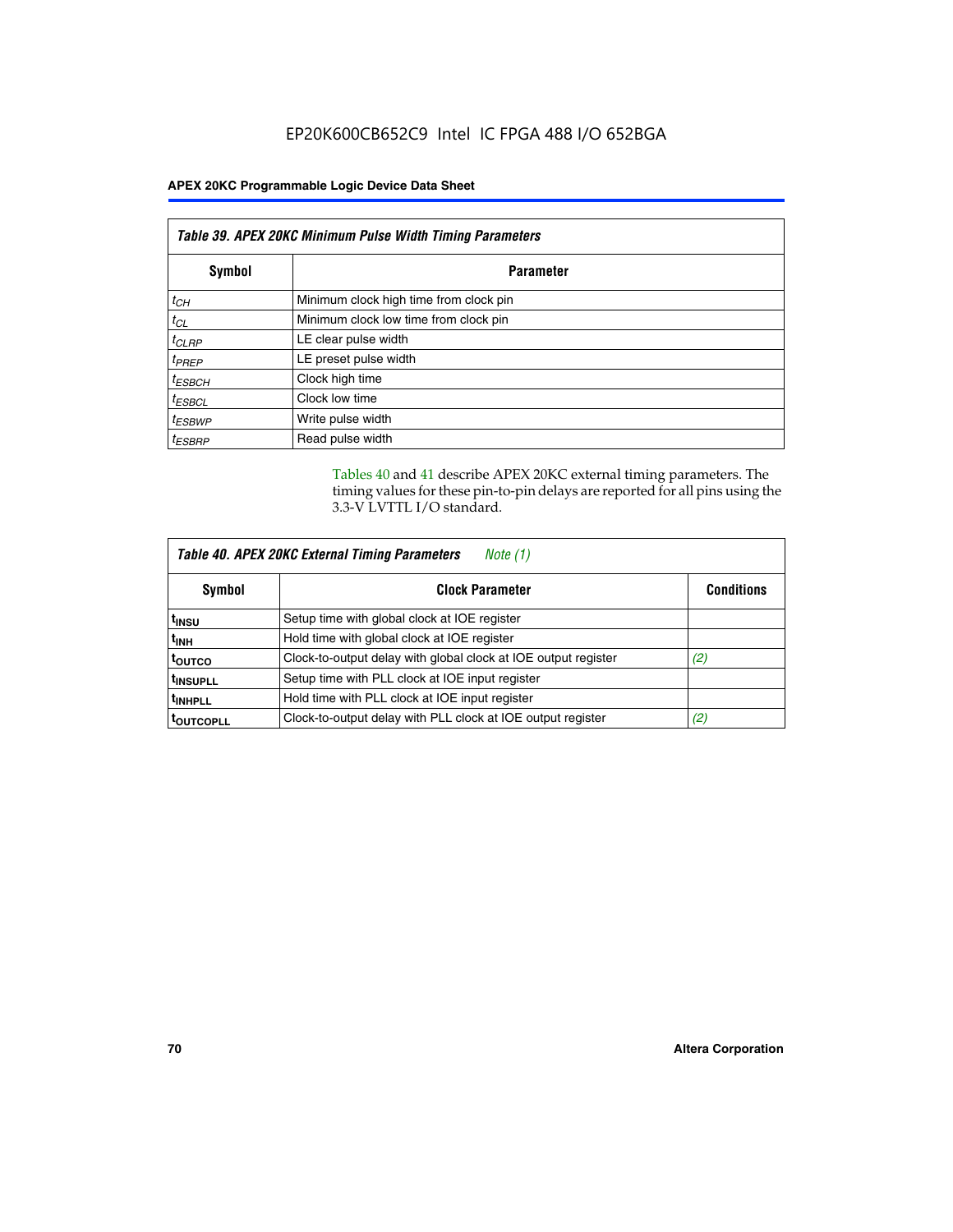| Table 41. APEX 20KC External Bidirectional Timing Parameters<br>Note (1) |                                                                                       |                  |  |  |
|--------------------------------------------------------------------------|---------------------------------------------------------------------------------------|------------------|--|--|
| Symbol                                                                   | <b>Parameter</b>                                                                      | <b>Condition</b> |  |  |
| <sup>t</sup> INSUBIDIR                                                   | Setup time for bidirectional pins with global clock at LAB-adjacent input<br>register |                  |  |  |
| <sup>t</sup> inhbidir                                                    | Hold time for bidirectional pins with global clock at LAB-adjacent input<br>register  |                  |  |  |
| <sup>t</sup> OUTCOBIDIR                                                  | Clock-to-output delay for bidirectional pins with global clock at IOE<br>register     | (2)              |  |  |
| <sup>t</sup> xzbidir                                                     | Synchronous output enable register to output buffer disable delay                     | (2)              |  |  |
| <sup>t</sup> zxbidir                                                     | Synchronous output enable register to output buffer enable delay                      | (2)              |  |  |
| <sup>t</sup> insubidirpll                                                | Setup time for bidirectional pins with PLL clock at LAB-adjacent input<br>register    |                  |  |  |
| <sup>t</sup> INHBIDIRPLL                                                 | Hold time for bidirectional pins with PLL clock at LAB-adjacent input<br>register     |                  |  |  |
| <sup>t</sup> outcobidirpll                                               | Clock-to-output delay for bidirectional pins with PLL clock at IOE register           | (2)              |  |  |
| <sup>t</sup> xzbidirpll                                                  | Synchronous output enable register to output buffer disable delay with<br><b>PLL</b>  | (2)              |  |  |
| <sup>t</sup> zxbidirpli                                                  | Synchronous output enable register to output buffer enable delay with<br><b>PLL</b>   | (2)              |  |  |

*Notes to Tables 40 and 41:*

г

(1) These timing parameters are sample-tested only.

(2) For more information, refer to Table 43.

Tables 42 and 43 define the timing delays for each I/O standard. Some output standards require test load circuits for AC timing measurements as shown in Figures 36 through 38.

| Table 42. APEX 20KC Selectable I/O Standard Input Adder Delays (Part 1 of 2)<br>Note $(1)$ |                                                         |                  |  |  |
|--------------------------------------------------------------------------------------------|---------------------------------------------------------|------------------|--|--|
| Symbol                                                                                     | <b>Parameter</b>                                        | <b>Condition</b> |  |  |
| <b>LVCMOS</b>                                                                              | Input adder delay for the LVCMOS I/O standard           |                  |  |  |
| LVTTL                                                                                      | Input adder delay for the LVTTL I/O standard            |                  |  |  |
| 2.5V                                                                                       | Input adder delay for the 2.5-V I/O standard            |                  |  |  |
| 1.8V                                                                                       | Input adder delay for the 1.8-V I/O standard            |                  |  |  |
| <b>PCI</b>                                                                                 | Input adder delay for the PCI I/O standard              |                  |  |  |
| $GTI +$                                                                                    | Input adder delay for the GTL+ I/O standard             |                  |  |  |
| SSTL-3 Class I                                                                             | Input adder delay for the SSTL-3 Class I I/O standard   |                  |  |  |
| SSTL-3 Class II                                                                            | Input adder delay for the SSTL-3 Class II I/O standard  |                  |  |  |
| SSTL-2 Class I                                                                             | Input adder delay for the SSTL -2 Class I I/O standard  |                  |  |  |
| SSTL-2 Class II                                                                            | Input adder delay for the SSTL -2 Class II I/O standard |                  |  |  |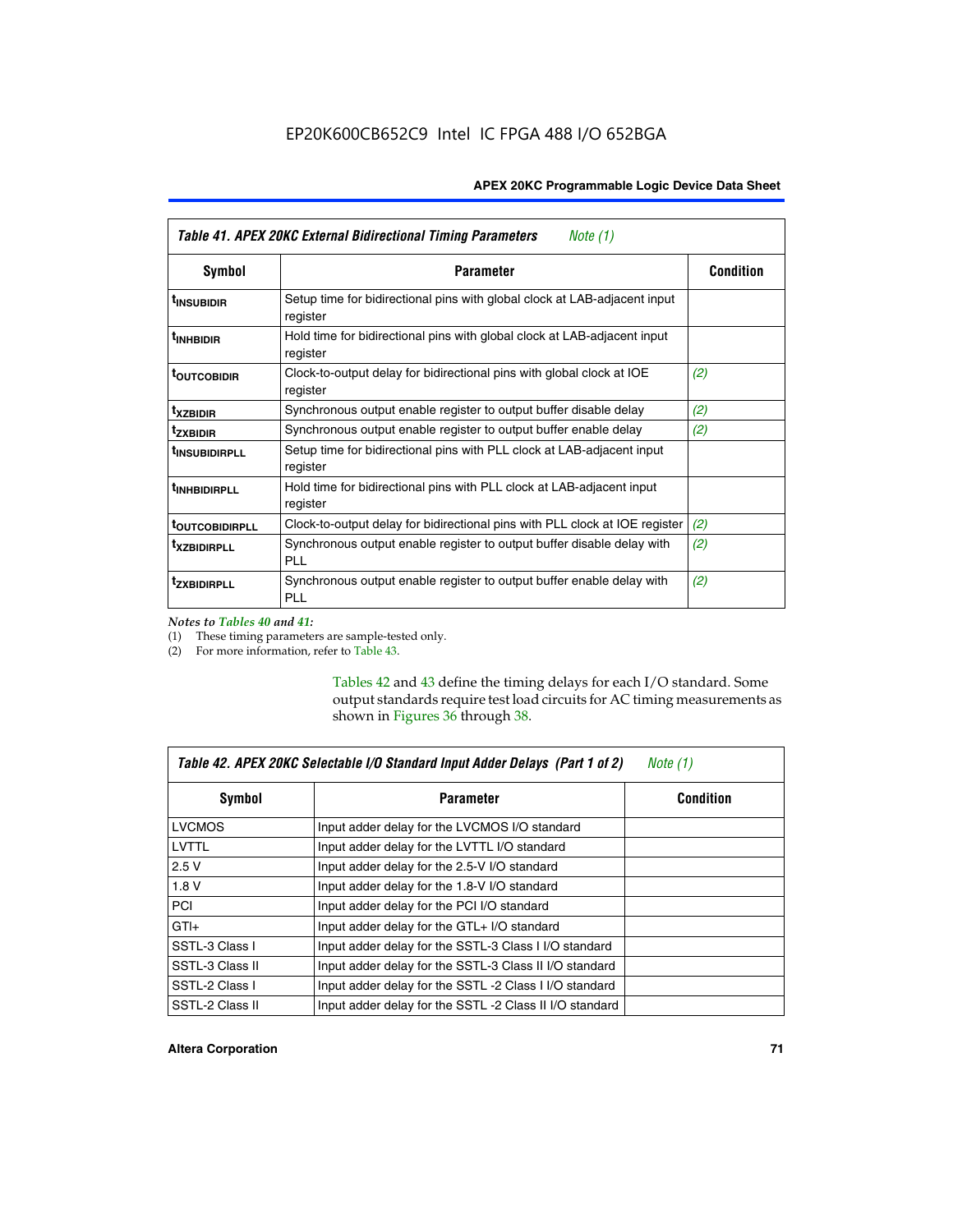## EP20K600CB652C9 Intel IC FPGA 488 I/O 652BGA

#### **APEX 20KC Programmable Logic Device Data Sheet**

|             | Table 42. APEX 20KC Selectable I/O Standard Input Adder Delays (Part 2 of 2) | Note (1)         |
|-------------|------------------------------------------------------------------------------|------------------|
| Symbol      | Parameter                                                                    | <b>Condition</b> |
| <b>LVDS</b> | Input adder delay for the LVDS I/O standard                                  |                  |
| <b>CTT</b>  | Input adder delay for the CTT I/O standard                                   |                  |
| AGP         | Input adder delay for the AGP I/O standard                                   |                  |

| Table 43. APEX 20KC Selectable I/O Standard Output Adder Delays<br>Note $(1)$ |                                                         |                                                                   |  |  |  |  |  |  |
|-------------------------------------------------------------------------------|---------------------------------------------------------|-------------------------------------------------------------------|--|--|--|--|--|--|
| Symbol                                                                        | <b>Parameter</b>                                        | <b>Condition</b>                                                  |  |  |  |  |  |  |
| <b>LVCMOS</b>                                                                 | Output adder delay for the LVCMOS I/O standard          |                                                                   |  |  |  |  |  |  |
| <b>LVTTL</b>                                                                  | Output adder delay for the LVTTL I/O standard           | $Cloud = 35 pF$<br>$Run = 564.5 \Omega$<br>Rdn = 430 $\Omega$ (2) |  |  |  |  |  |  |
| 2.5V                                                                          | Output adder delay for the 2.5-V I/O standard           | $Cloud = 35 pF$<br>$Run = 450 \Omega$<br>Rdn = 450 $\Omega$ (2)   |  |  |  |  |  |  |
| 1.8V                                                                          | Output adder delay for the 1.8-V I/O standard           | $Cloud = 35 pF$<br>$Run = 520 \Omega$<br>Rdn = 480 $\Omega$ (2)   |  |  |  |  |  |  |
| PCI                                                                           | Output adder delay for the PCI I/O standard             | $Cloud = 10 pF$<br>$Run = 1M \Omega$<br>$Rdn = 25 \Omega (2)$     |  |  |  |  |  |  |
| $GTI +$                                                                       | Output adder delay for the GTL+ I/O standard            | $Cloud = 30 pF$<br>$Run = 25 \Omega (2)$                          |  |  |  |  |  |  |
| SSTL-3 Class I                                                                | Output adder delay for the SSTL-3 Class I I/O standard  | $Cloud1 = 0 pF$<br>$Cloud2 = 30 pF$<br>$R = 25 \Omega (2)$        |  |  |  |  |  |  |
| SSTL-3 Class II                                                               | Output adder delay for the SSTL-3 Class II I/O standard | $Cloud1 = 0 pF$<br>$Cloud2 = 30 pF$<br>$R = 25 \Omega (2)$        |  |  |  |  |  |  |
| SSTL-2 Class I                                                                | Output adder delay for the SSTL-2 Class I I/O standard  |                                                                   |  |  |  |  |  |  |
| SSTL-2 Class II                                                               | Output adder delay for the SSTL-2 Class II I/O standard |                                                                   |  |  |  |  |  |  |
| <b>LVDS</b>                                                                   | Output adder delay for the LVDS I/O standard            | $Cloud = 4 pF$<br>R=100 Ω (2)                                     |  |  |  |  |  |  |
| <b>CTT</b>                                                                    | Output adder delay for the CTT I/O standard             |                                                                   |  |  |  |  |  |  |
| <b>AGP</b>                                                                    | Output adder delay for the AGP I/O standard             |                                                                   |  |  |  |  |  |  |

#### *Note to Tables 42 and 43:*

- (1) These delays report the differences in delays for different I/O standards. Add the delay for the I/O standard that is used to the external timing parameters.
- (2) See Figure 36 for more information.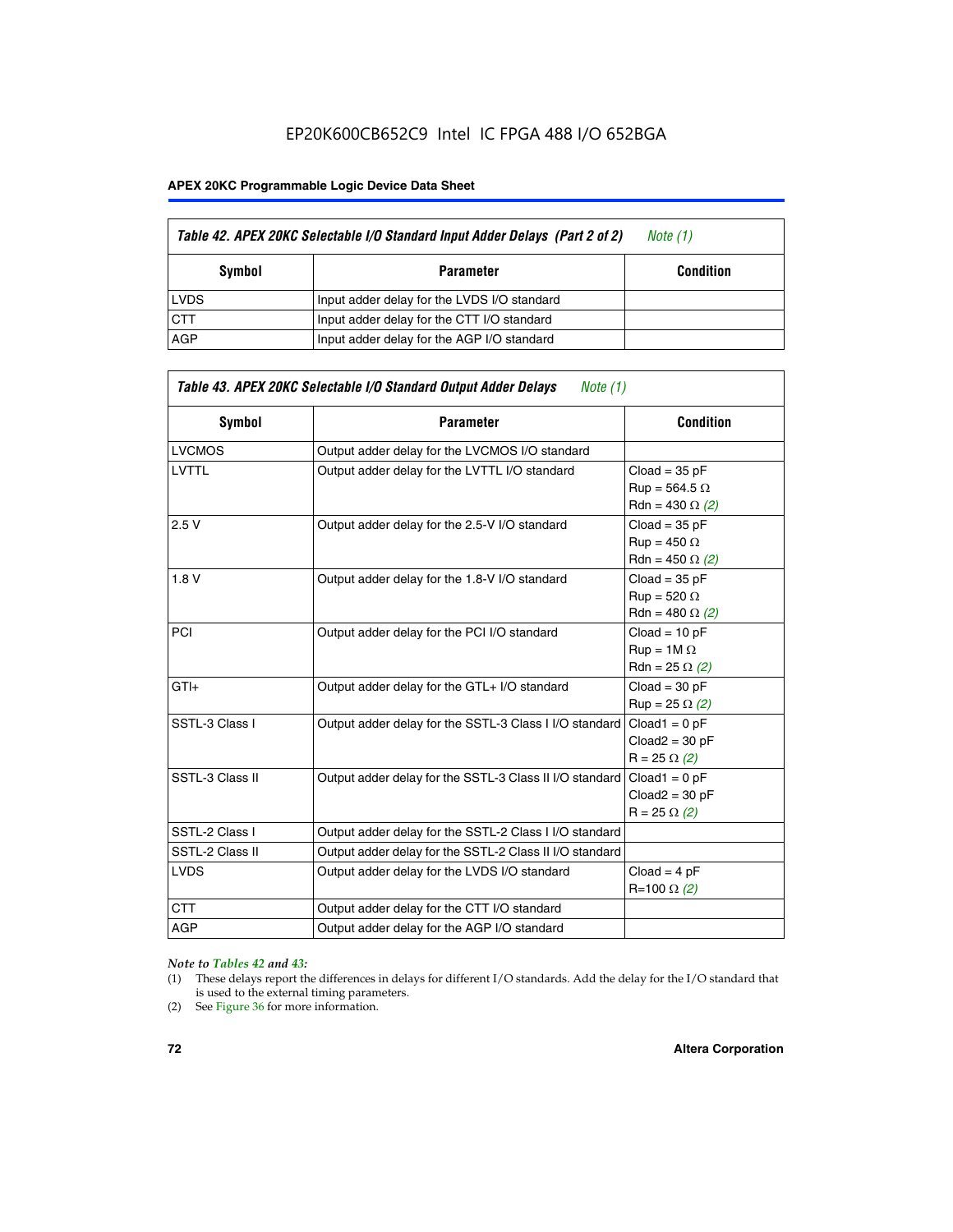*Figure 36. AC Test Conditions for LVTTL, 2.5 V, 1.8 V, PCI & GTL+ I/O Standards*







*Figure 38. AC Test Conditions for the LVDS I/O Standard*

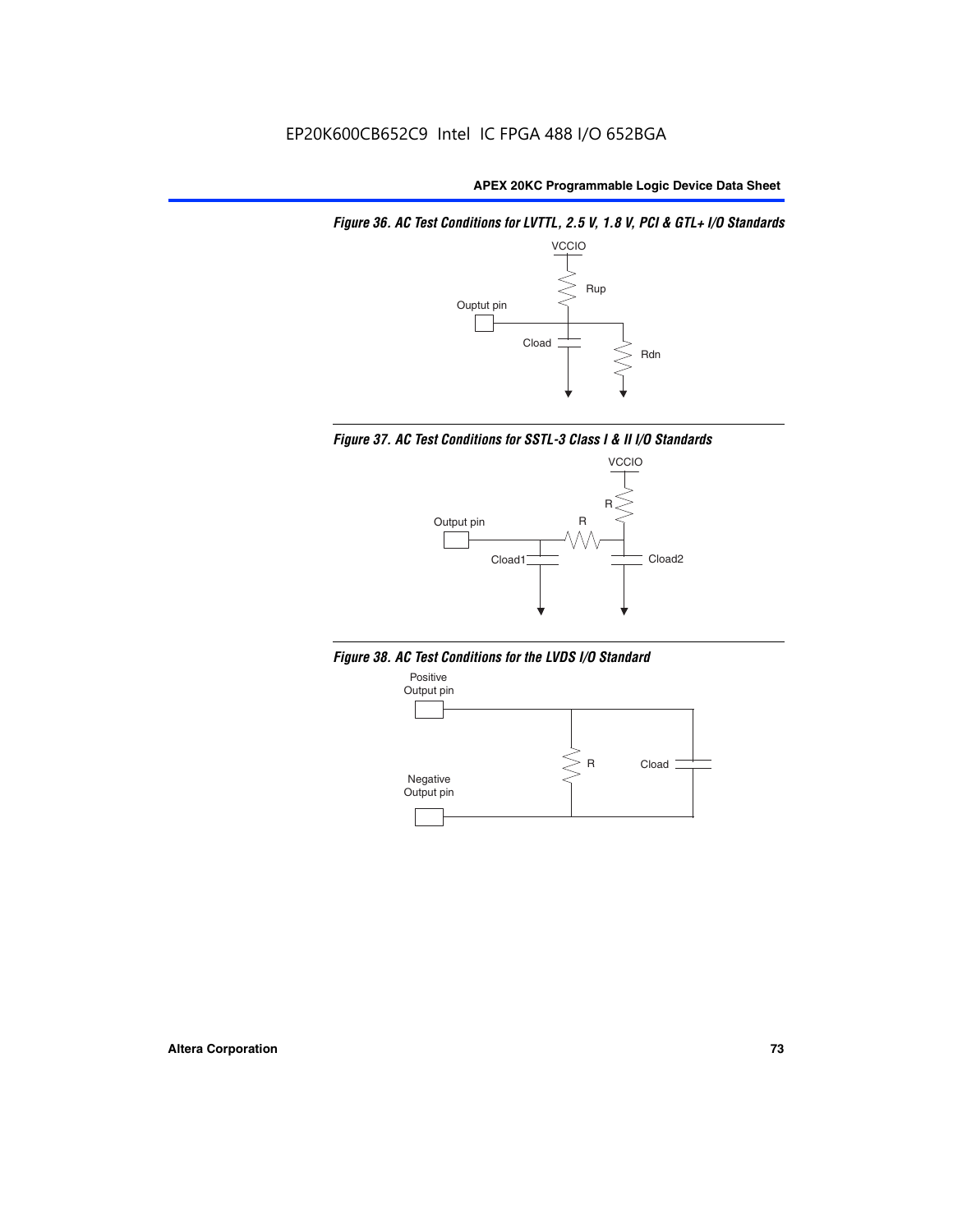Tables 44 through 67 show the  $f_{MAX}$  and external timing parameters for EPC20K200C, EP20K400C, EP20K600C, and EP20K1000C devices.

| Table 44. EP20K200C f <sub>MAX</sub> LE Timing Microparameters |                |      |      |                |      |                |    |  |  |  |
|----------------------------------------------------------------|----------------|------|------|----------------|------|----------------|----|--|--|--|
| Symbol                                                         | -7 Speed Grade |      |      | -8 Speed Grade |      | -9 Speed Grade |    |  |  |  |
|                                                                | Min            | Max  | Min  | Max            | Min  | Max            |    |  |  |  |
| $t_{SU}$                                                       | 0.01           |      | 0.01 |                | 0.01 |                | ns |  |  |  |
| $t_H$                                                          | 0.10           |      | 0.10 |                | 0.10 |                | ns |  |  |  |
| $t_{CO}$                                                       |                | 0.27 |      | 0.30           |      | 0.32           | ns |  |  |  |
| $t_{LUT}$                                                      |                | 0.65 |      | 0.78           |      | 0.92           | ns |  |  |  |

| Table 45. EP20K200C f <sub>MAX</sub> ESB Timing Microparameters |                |      |         |                |         |                |    |
|-----------------------------------------------------------------|----------------|------|---------|----------------|---------|----------------|----|
| <b>Symbol</b>                                                   | -7 Speed Grade |      |         | -8 Speed Grade |         | -9 Speed Grade |    |
|                                                                 | Min            | Max  | Min     | Max            | Min     | Max            |    |
| <sup>t</sup> ESBARC                                             |                | 1.30 |         | 1.51           |         | 1.69           | ns |
| <sup>t</sup> ESBSRC                                             |                | 2.35 |         | 2.49           |         | 2.72           | ns |
| t <sub>ESBAWC</sub>                                             |                | 2.92 |         | 3.46           |         | 3.86           | ns |
| t <sub>ESBSWC</sub>                                             |                | 3.05 |         | 3.44           |         | 3.85           | ns |
| t <sub>ESBWASU</sub>                                            | 0.45           |      | 0.50    |                | 0.54    |                | ns |
| <sup>t</sup> ESBW <u>AH</u>                                     | 0.44           |      | 0.50    |                | 0.55    |                | ns |
| <sup>t</sup> ESBWDSU                                            | 0.57           |      | 0.63    |                | 0.68    |                | ns |
| <sup>t</sup> ESBWDH                                             | 0.44           |      | 0.50    |                | 0.55    |                | ns |
| t <sub>ESBRASU</sub>                                            | 1.25           |      | 1.43    |                | 1.56    |                | ns |
| <sup>t</sup> ESBRAH                                             | 0.00           |      | 0.03    |                | 0.11    |                | ns |
| <sup>t</sup> ESBWESU                                            | 0.00           |      | 0.00    |                | 0.00    |                | ns |
| <sup>t</sup> ES <u>BDATASU</u>                                  | 2.01           |      | 2.27    |                | 2.45    |                | ns |
| <sup>t</sup> ESBWADDRSU                                         | $-0.20$        |      | $-0.24$ |                | $-0.28$ |                | ns |
| <sup>t</sup> ESBRADDRSU                                         | 0.02           |      | 0.00    |                | $-0.02$ |                | ns |
| <sup>t</sup> ESBDA <u>TACO1</u>                                 |                | 1.09 |         | 1.28           |         | 1.43           | ns |
| <sup>t</sup> ESBDATACO2                                         |                | 2.10 |         | 2.52           |         | 2.82           | ns |
| <sup>t</sup> ESBDD                                              |                | 2.50 |         | 2.97           |         | 3.32           | ns |
| $t_{PD}$                                                        |                | 1.48 |         | 1.78           |         | 2.00           | ns |
| <sup>t</sup> PTERMSU                                            | 0.58           |      | 0.72    |                | 0.81    |                | ns |
| <b>t</b> <sub>PTERMCO</sub>                                     |                | 1.10 |         | 1.29           |         | 1.45           | ns |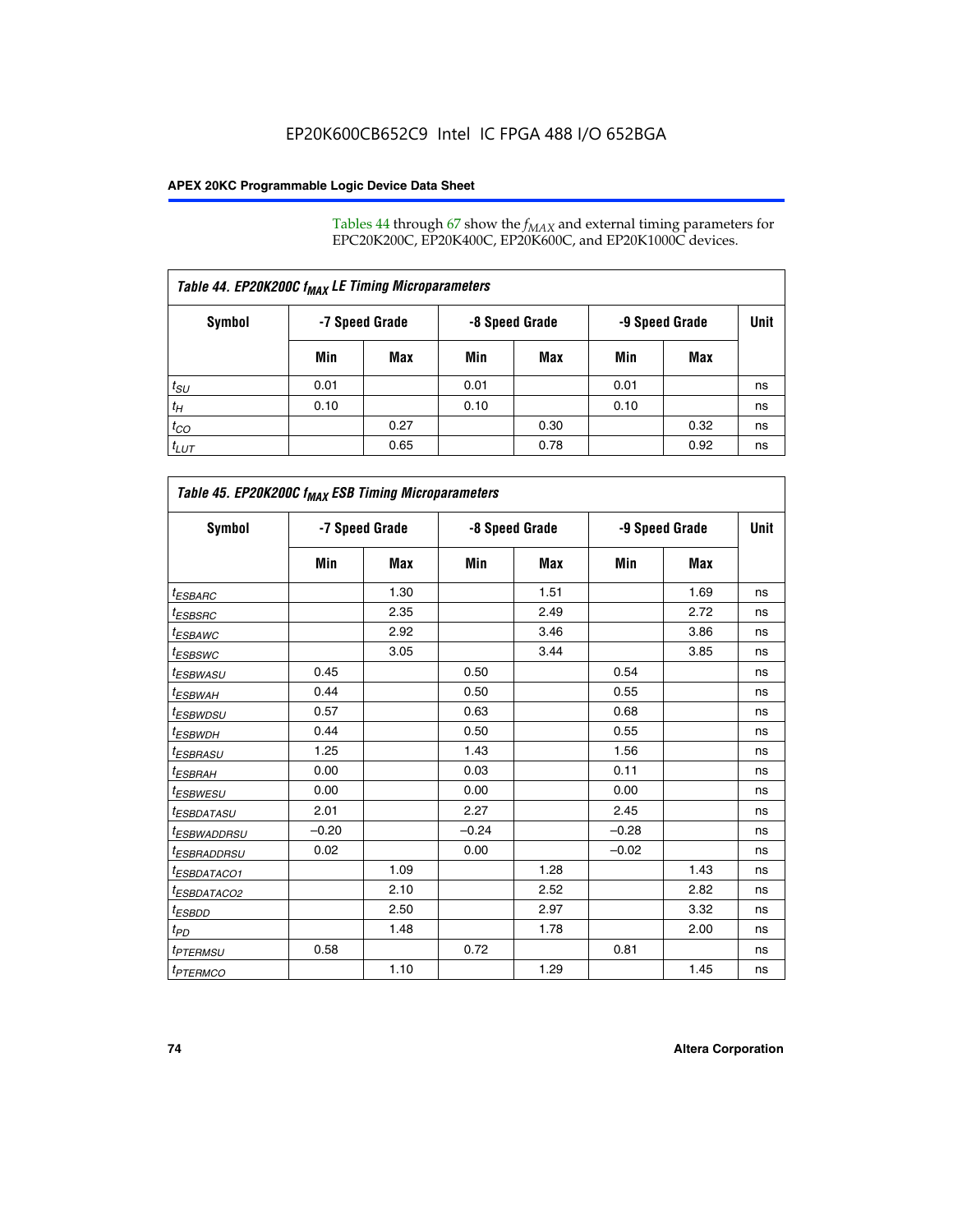| Table 46. EP20K200C f <sub>MAX</sub> Routing Delays |     |                |     |                |                |      |      |  |  |
|-----------------------------------------------------|-----|----------------|-----|----------------|----------------|------|------|--|--|
| Symbol                                              |     | -7 Speed Grade |     | -8 Speed Grade | -9 Speed Grade |      | Unit |  |  |
|                                                     | Min | Max            | Min | Max            | Min            | Max  |      |  |  |
| $t_{F1-4}$                                          |     | 0.15           |     | 0.17           |                | 0.20 | ns   |  |  |
| $t_{F5-20}$                                         |     | 0.81           |     | 0.94           |                | 1.12 | ns   |  |  |
| $t_{F20+}$                                          |     | 0.98           |     | 1.13           |                | 1.35 | ns   |  |  |

| Table 47. EP20K200C Minimum Pulse Width Timing Parameters |                |     |      |                |      |                |      |  |  |  |
|-----------------------------------------------------------|----------------|-----|------|----------------|------|----------------|------|--|--|--|
| Symbol                                                    | -7 Speed Grade |     |      | -8 Speed Grade |      | -9 Speed Grade | Unit |  |  |  |
|                                                           | Min            | Max | Min  | Max            | Min  | Max            |      |  |  |  |
| $t_{CH}$                                                  | 1.33           |     | 1.66 |                | 2.00 |                | ns   |  |  |  |
| $t_{CL}$                                                  | 1.33           |     | 1.66 |                | 2.00 |                | ns   |  |  |  |
| $t_{CLRP}$                                                | 0.20           |     | 0.20 |                | 0.20 |                | ns   |  |  |  |
| $t_{PREF}$                                                | 0.20           |     | 0.20 |                | 0.20 |                | ns   |  |  |  |
| $t_{ESBCH}$                                               | 1.33           |     | 1.66 |                | 2.00 |                | ns   |  |  |  |
| $t_{ESBCL}$                                               | 1.33           |     | 1.66 |                | 2.00 |                | ns   |  |  |  |
| $t_{ESBWP}$                                               | 1.05           |     | 1.28 |                | 1.44 |                | ns   |  |  |  |
| $t_{ESBRP}$                                               | 0.87           |     | 1.06 |                | 1.19 |                | ns   |  |  |  |

# *Table 48. EP20K200C External Timing Parameters*

| Symbol                |      | -7 Speed Grade |      | -8 Speed Grade |      | -9 Speed Grade |    |  |
|-----------------------|------|----------------|------|----------------|------|----------------|----|--|
|                       | Min  | Max            | Min  | Max            | Min  | Max            |    |  |
| t <sub>INSU</sub>     | 1.23 |                | 1.26 |                | 1.33 |                | ns |  |
| t <sub>INH</sub>      | 0.00 |                | 0.00 |                | 0.00 |                | ns |  |
| toutco                | 2.00 | 3.79           | 2.00 | 4.31           | 2.00 | 4.70           | ns |  |
| t <sub>INSUPLL</sub>  | 0.81 |                | 0.92 |                |      |                | ns |  |
| t <sub>INHPLL</sub>   | 0.00 |                | 0.00 |                |      |                | ns |  |
| t <sub>outcopll</sub> | 0.50 | 2.36           | 0.50 | 2.62           |      |                | ns |  |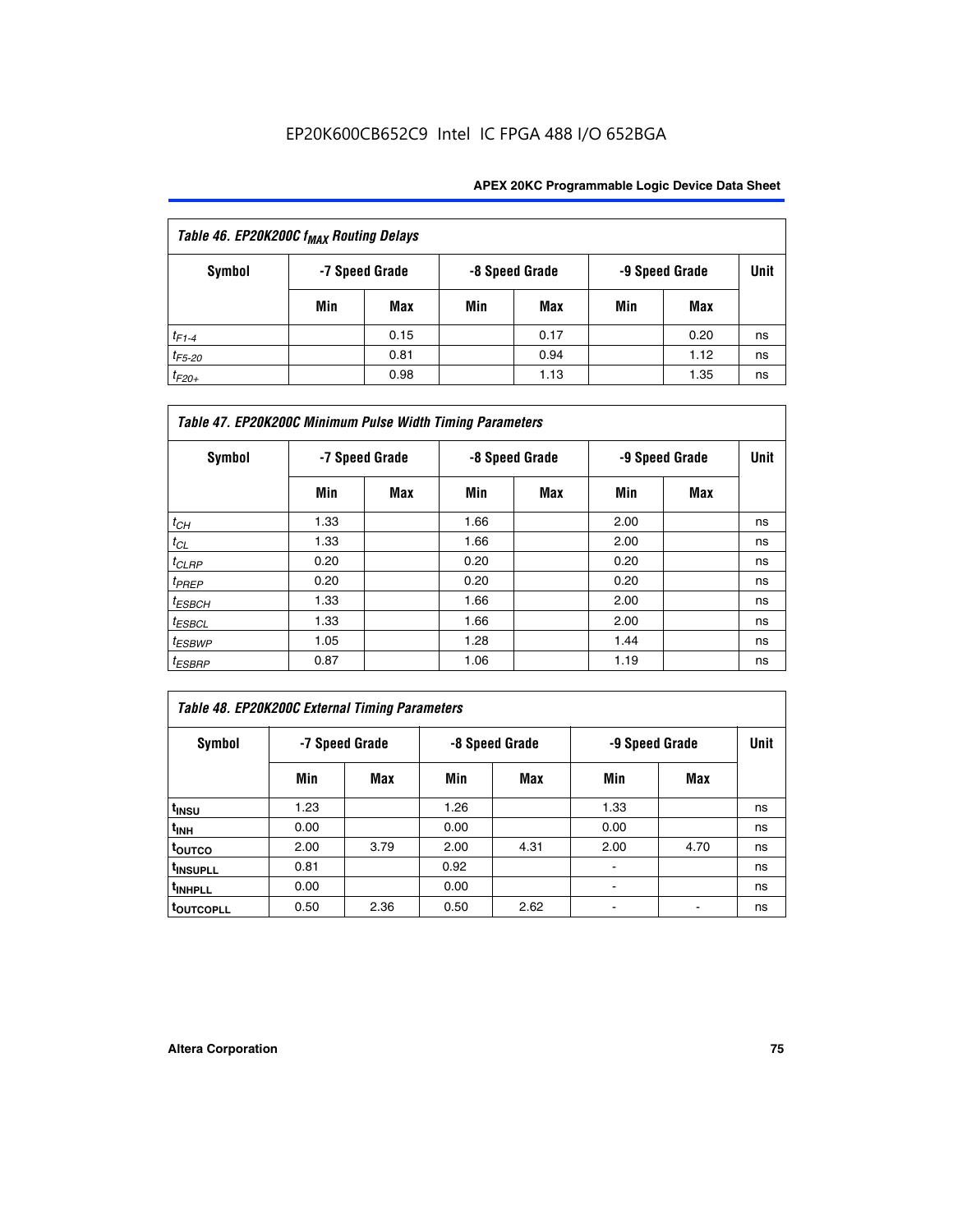| Table 49. EP20K200C External Bidirectional Timing Parameters |                |      |      |                |                          |             |    |  |  |  |
|--------------------------------------------------------------|----------------|------|------|----------------|--------------------------|-------------|----|--|--|--|
| Symbol                                                       | -7 Speed Grade |      |      | -8 Speed Grade | -9 Speed Grade           | <b>Unit</b> |    |  |  |  |
|                                                              | Min            | Max  | Min  | Max            | Min                      | Max         |    |  |  |  |
| <sup>t</sup> INSUBIDIR                                       | 1.38           |      | 1.78 |                | 1.99                     |             | ns |  |  |  |
| <sup>t</sup> INHBIDIR                                        | 0.00           |      | 0.00 |                | 0.00                     |             | ns |  |  |  |
| <b><sup>t</sup>OUTCOBIDIR</b>                                | 2.00           | 3.79 | 2.00 | 4.31           | 2.00                     | 4.70        | ns |  |  |  |
| <sup>t</sup> xzbidir                                         |                | 6.12 |      | 6.51           |                          | 7.89        | ns |  |  |  |
| <sup>t</sup> zxbidir                                         |                | 6.12 |      | 6.51           |                          | 7.89        | ns |  |  |  |
| <sup>t</sup> insubidirpll                                    | 2.82           |      | 3.47 |                | $\overline{\phantom{a}}$ |             | ns |  |  |  |
| <sup>t</sup> INHBIDIRPLL                                     | 0.00           |      | 0.00 |                |                          |             | ns |  |  |  |
| <b>TOUTCOBIDIRPLL</b>                                        | 0.50           | 2.36 | 0.50 | 2.62           | ٠                        |             | ns |  |  |  |
| <sup>T</sup> XZBIDIRPLL                                      |                | 4.69 |      | 4.82           |                          |             | ns |  |  |  |
| <sup>I</sup> ZXBIDIRPLL                                      |                | 4.69 |      | 4.82           |                          |             | ns |  |  |  |

| Table 50. EP20K400C f <sub>MAX</sub> LE Timing Parameters |                                                    |      |      |      |      |      |    |  |  |
|-----------------------------------------------------------|----------------------------------------------------|------|------|------|------|------|----|--|--|
| Symbol                                                    | -7 Speed Grade<br>-8 Speed Grade<br>-9 Speed Grade |      |      | Unit |      |      |    |  |  |
|                                                           | Min                                                | Max  | Min  | Max  | Min  | Max  |    |  |  |
| $t_{SU}$                                                  | 0.01                                               |      | 0.01 |      | 0.01 |      | ns |  |  |
| $t_H$                                                     | 0.10                                               |      | 0.10 |      | 0.10 |      | ns |  |  |
| $t_{CO}$                                                  |                                                    | 0.27 |      | 0.30 |      | 0.32 | ns |  |  |
| $t_{LUT}$                                                 |                                                    | 0.65 |      | 0.78 |      | 0.92 | ns |  |  |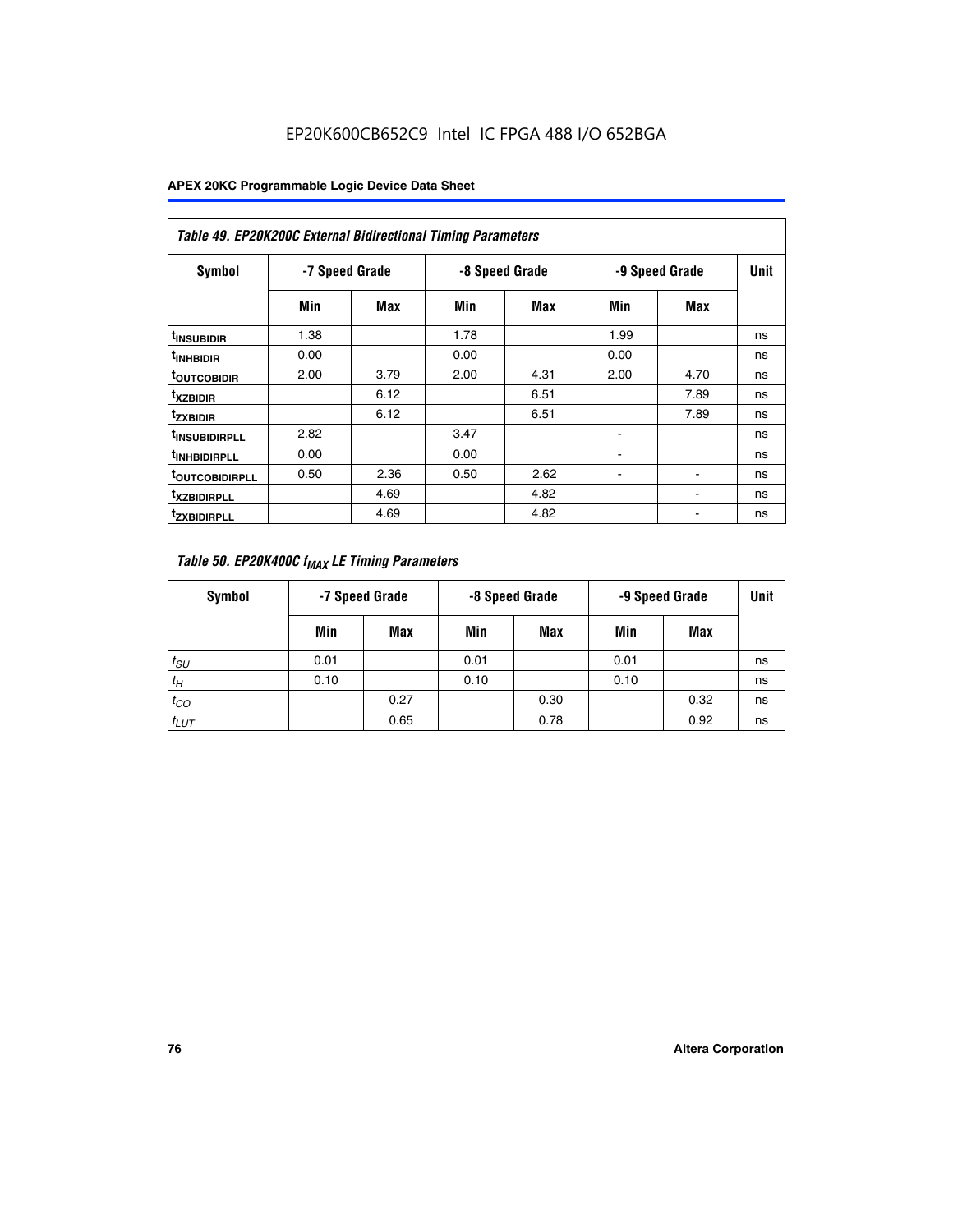|                            | Table 51. EP20K400C f <sub>MAX</sub> ESB Timing Parameters |            |         |                |         |                |             |  |  |  |
|----------------------------|------------------------------------------------------------|------------|---------|----------------|---------|----------------|-------------|--|--|--|
| <b>Symbol</b>              | -7 Speed Grade                                             |            |         | -8 Speed Grade |         | -9 Speed Grade | <b>Unit</b> |  |  |  |
|                            | Min                                                        | <b>Max</b> | Min     | <b>Max</b>     | Min     | <b>Max</b>     |             |  |  |  |
| <sup>t</sup> ESBARC        |                                                            | 1.30       |         | 1.51           |         | 1.69           | ns          |  |  |  |
| t <sub>ESBSRC</sub>        |                                                            | 2.35       |         | 2.49           |         | 2.72           | ns          |  |  |  |
| <sup>t</sup> ESBAWC        |                                                            | 2.92       |         | 3.46           |         | 3.86           | ns          |  |  |  |
| <sup>t</sup> ESBSWC        |                                                            | 3.05       |         | 3.44           |         | 3.85           | ns          |  |  |  |
| <sup>t</sup> ESBWASU       | 0.45                                                       |            | 0.50    |                | 0.54    |                | ns          |  |  |  |
| <sup>t</sup> ESBWAH        | 0.44                                                       |            | 0.50    |                | 0.55    |                | ns          |  |  |  |
| <sup>t</sup> ESBWDSU       | 0.57                                                       |            | 0.63    |                | 0.68    |                | ns          |  |  |  |
| <sup>t</sup> ESBWDH        | 0.44                                                       |            | 0.50    |                | 0.55    |                | ns          |  |  |  |
| <sup>t</sup> ESBRASU       | 1.25                                                       |            | 1.43    |                | 1.56    |                | ns          |  |  |  |
| <sup>t</sup> ESBRAH        | 0.00                                                       |            | 0.03    |                | 0.11    |                | ns          |  |  |  |
| <sup>t</sup> ESBWESU       | 0.00                                                       |            | 0.00    |                | 0.00    |                | ns          |  |  |  |
| <sup>t</sup> ESBDATASU     | 2.01                                                       |            | 2.27    |                | 2.45    |                | ns          |  |  |  |
| <sup>t</sup> ESBWADDRSU    | $-0.20$                                                    |            | $-0.24$ |                | $-0.28$ |                | ns          |  |  |  |
| <sup>t</sup> ESBRADDRSU    | 0.02                                                       |            | 0.00    |                | $-0.02$ |                | ns          |  |  |  |
| <sup>t</sup> ESBDATACO1    |                                                            | 1.09       |         | 1.28           |         | 1.43           | ns          |  |  |  |
| <sup>I</sup> ESBDATACO2    |                                                            | 2.10       |         | 2.52           |         | 2.82           | ns          |  |  |  |
| <sup>t</sup> ESBDD         |                                                            | 2.50       |         | 2.97           |         | 3.32           | ns          |  |  |  |
| t <sub>PD</sub>            |                                                            | 1.48       |         | 1.78           |         | 2.00           | ns          |  |  |  |
| <sup>t</sup> PTERMSU       | 0.58                                                       |            | 0.72    |                | 0.81    |                | ns          |  |  |  |
| <i>t<sub>PTERMCO</sub></i> |                                                            | 1.10       |         | 1.29           |         | 1.45           | ns          |  |  |  |

| Table 52. EP20K400C f <sub>MAX</sub> Routing Delays |     |                |     |                |                |      |      |  |  |
|-----------------------------------------------------|-----|----------------|-----|----------------|----------------|------|------|--|--|
| <b>Symbol</b>                                       |     | -7 Speed Grade |     | -8 Speed Grade | -9 Speed Grade |      | Unit |  |  |
|                                                     | Min | Max            | Min | Max            | Min            | Max  |      |  |  |
| $t_{F1-4}$                                          |     | 0.15           |     | 0.17           |                | 0.19 | ns   |  |  |
| $t_{F5-20}$                                         |     | 0.94           |     | 1.06           |                | 1.25 | ns   |  |  |
| $t_{F20+}$                                          |     | 1.73           |     | 1.96           |                | 2.30 | ns   |  |  |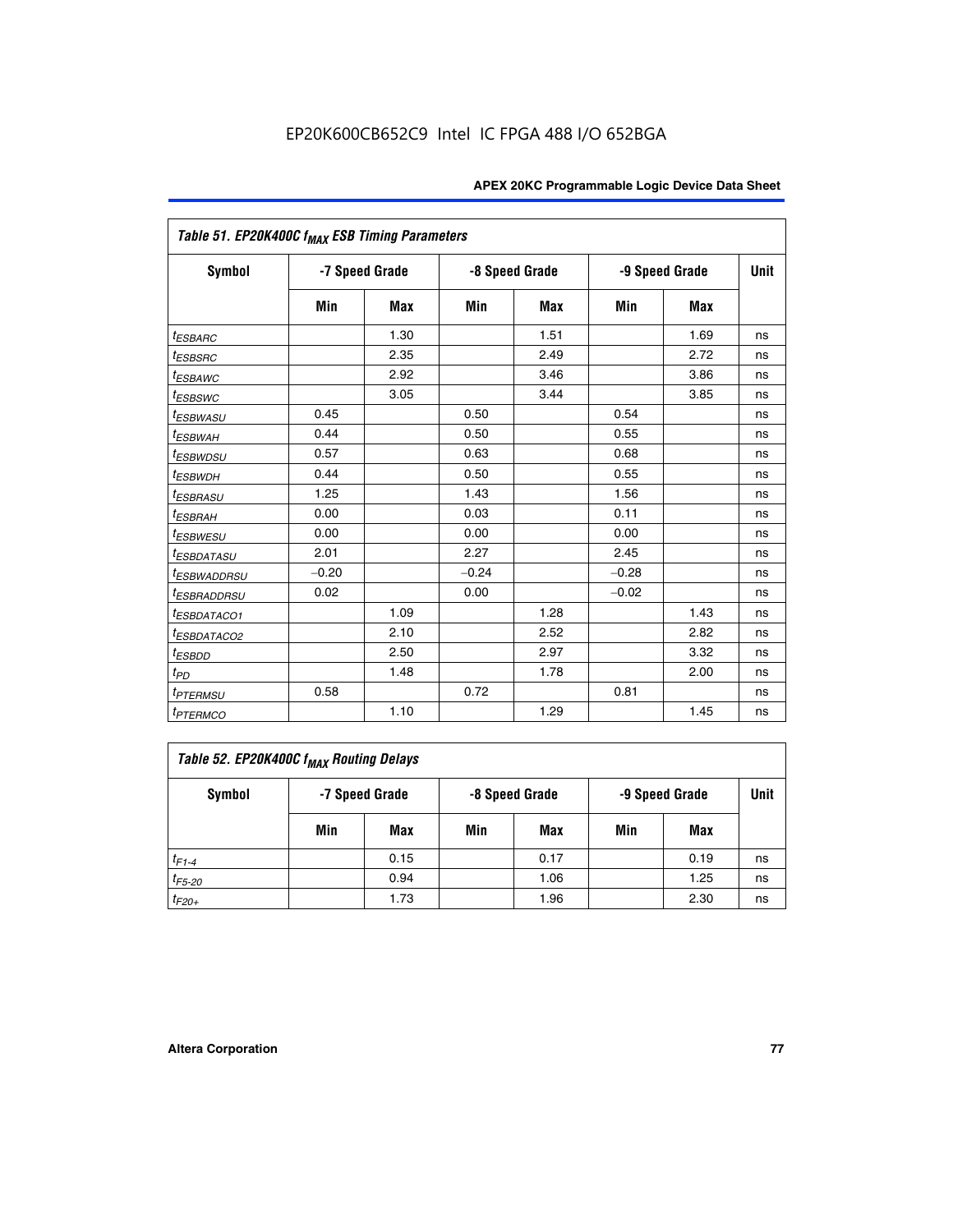# EP20K600CB652C9 Intel IC FPGA 488 I/O 652BGA

| Table 53. EP20K400C Minimum Pulse Width Timing Parameters |      |                |      |                |      |                |             |  |  |  |
|-----------------------------------------------------------|------|----------------|------|----------------|------|----------------|-------------|--|--|--|
| Symbol                                                    |      | -7 Speed Grade |      | -8 Speed Grade |      | -9 Speed Grade | <b>Unit</b> |  |  |  |
|                                                           | Min  | Max            | Min  | <b>Max</b>     | Min  | <b>Max</b>     |             |  |  |  |
| $t_{CH}$                                                  | 1.33 |                | 1.66 |                | 2.00 |                | ns          |  |  |  |
| $t_{CL}$                                                  | 1.33 |                | 1.66 |                | 2.00 |                | ns          |  |  |  |
| $t_{CLRP}$                                                | 0.20 |                | 0.20 |                | 0.20 |                | ns          |  |  |  |
| $t_{PREF}$                                                | 0.20 |                | 0.20 |                | 0.20 |                | ns          |  |  |  |
| <sup>t</sup> ESBCH                                        | 1.33 |                | 1.66 |                | 2.00 |                | ns          |  |  |  |
| <sup>t</sup> ESBCL                                        | 1.33 |                | 1.66 |                | 2.00 |                | ns          |  |  |  |
| $t_{ESBWP}$                                               | 1.05 |                | 1.28 |                | 1.44 |                | ns          |  |  |  |
| <sup>t</sup> ESBRP                                        | 0.87 |                | 1.06 |                | 1.19 |                | ns          |  |  |  |

| Table 54. EP20K400C External Timing Parameters |      |                |                |      |                |      |      |  |  |  |  |  |
|------------------------------------------------|------|----------------|----------------|------|----------------|------|------|--|--|--|--|--|
| <b>Symbol</b>                                  |      | -7 Speed Grade | -8 Speed Grade |      | -9 Speed Grade |      | Unit |  |  |  |  |  |
|                                                | Min  | Max            | Min            | Max  | Min            | Max  |      |  |  |  |  |  |
| t <sub>INSU</sub>                              | 1.37 |                | 1.52           |      | 1.64           |      | ns   |  |  |  |  |  |
| $t_{\rm INH}$                                  | 0.00 |                | 0.00           |      | 0.00           |      | ns   |  |  |  |  |  |
| <sup>t</sup> outco                             | 2.00 | 4.25           | 2.00           | 4.61 | 2.00           | 5.03 | ns   |  |  |  |  |  |
| <sup>t</sup> INSUPLL                           | 0.80 |                | 0.91           |      |                |      | ns   |  |  |  |  |  |
| <sup>t</sup> INHPLL                            | 0.00 |                | 0.00           |      |                |      | ns   |  |  |  |  |  |
| <b>LOUTCOPLL</b>                               | 0.50 | 2.27           | 0.50           | 2.55 |                |      | ns   |  |  |  |  |  |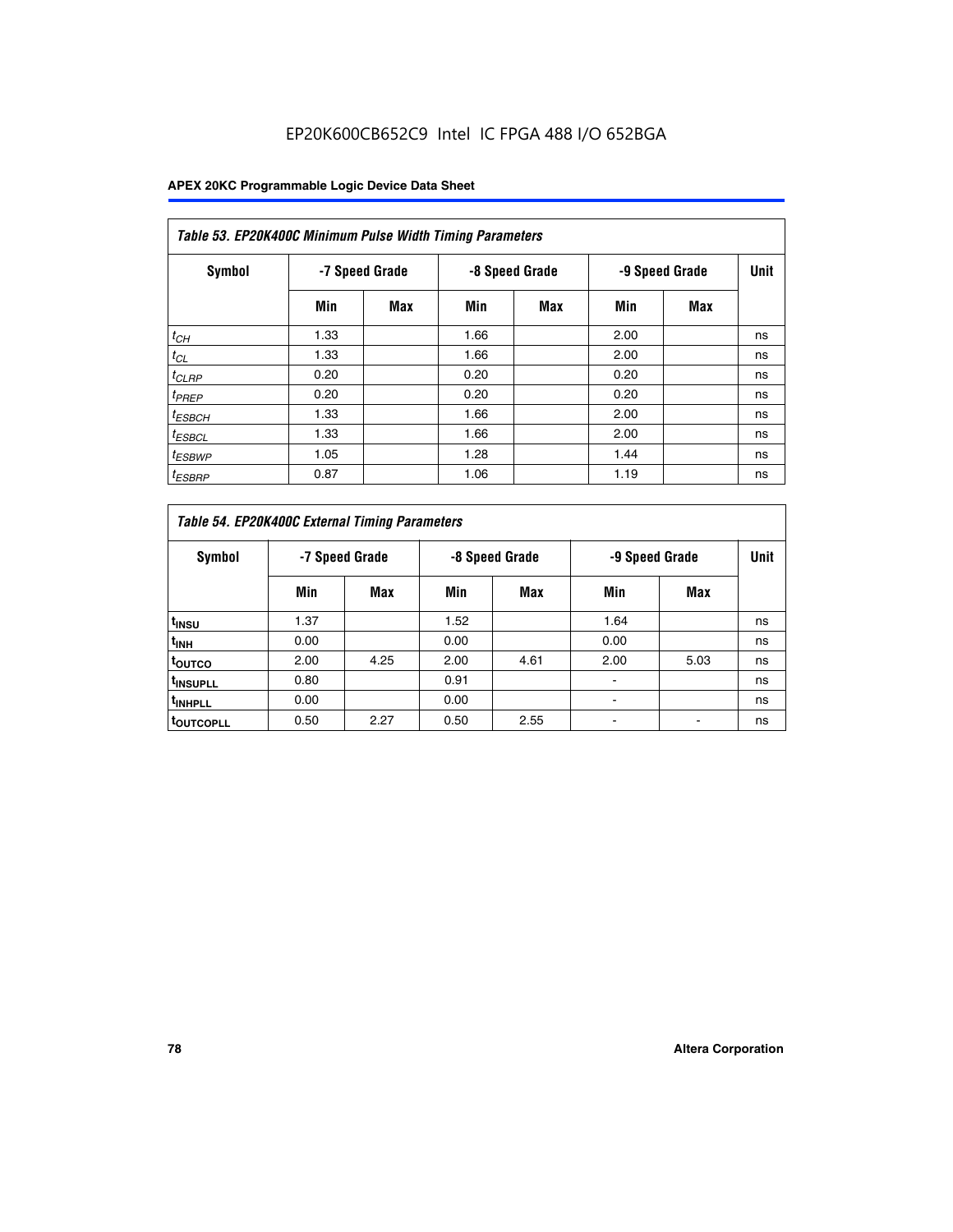| Table 55. EP20K400C External Bidirectional Timing Parameters |                |      |      |                |                          |                |    |  |  |  |  |
|--------------------------------------------------------------|----------------|------|------|----------------|--------------------------|----------------|----|--|--|--|--|
| <b>Symbol</b>                                                | -7 Speed Grade |      |      | -8 Speed Grade |                          | -9 Speed Grade |    |  |  |  |  |
|                                                              | Min            | Max  | Min  | Max            | Min                      | Max            |    |  |  |  |  |
| t <sub>INSUBIDIR</sub>                                       | 1.29           |      | 1.67 |                | 1.92                     |                | ns |  |  |  |  |
| <sup>t</sup> INHBIDIR                                        | 0.00           |      | 0.00 |                | 0.00                     |                | ns |  |  |  |  |
| <b>TOUTCOBIDIR</b>                                           | 2.00           | 4.25 | 2.00 | 4.61           | 2.00                     | 5.03           | ns |  |  |  |  |
| <sup>t</sup> xzbidir                                         |                | 6.55 |      | 6.97           |                          | 7.35           | ns |  |  |  |  |
| <sup>t</sup> zxbidir                                         |                | 6.55 |      | 6.97           |                          | 7.36           | ns |  |  |  |  |
| <sup>t</sup> INSUBIDIRPLL                                    | 3.22           |      | 3.80 |                | ۰                        |                | ns |  |  |  |  |
| <sup>t</sup> INHBIDIRPLL                                     | 0.00           |      | 0.00 |                |                          |                | ns |  |  |  |  |
| <b>TOUTCOBIDIRPLL</b>                                        | 0.50           | 2.27 | 0.50 | 2.55           | $\overline{\phantom{a}}$ | $\blacksquare$ | ns |  |  |  |  |
| <sup>t</sup> xzbidirpll                                      |                | 4.62 |      | 4.84           |                          |                | ns |  |  |  |  |
| <sup>t</sup> zxbidirpll                                      |                | 4.62 |      | 4.84           |                          |                | ns |  |  |  |  |

| Table 56. EP20K600C f <sub>MAX</sub> LE Timing Parameters |      |                |      |                |                |      |      |  |  |  |
|-----------------------------------------------------------|------|----------------|------|----------------|----------------|------|------|--|--|--|
| <b>Symbol</b>                                             |      | -7 Speed Grade |      | -8 Speed Grade | -9 Speed Grade |      | Unit |  |  |  |
|                                                           | Min  | Max            | Min  | Max            | Min            | Max  |      |  |  |  |
| $t_{SU}$                                                  | 0.01 |                | 0.01 |                | 0.01           |      | ns   |  |  |  |
| $t_H$                                                     | 0.10 |                | 0.10 |                | 0.10           |      | ns   |  |  |  |
| $t_{CO}$                                                  |      | 0.27           |      | 0.30           |                | 0.32 | ns   |  |  |  |
| $t_{LUT}$                                                 |      | 0.65           |      | 0.78           |                | 0.92 | ns   |  |  |  |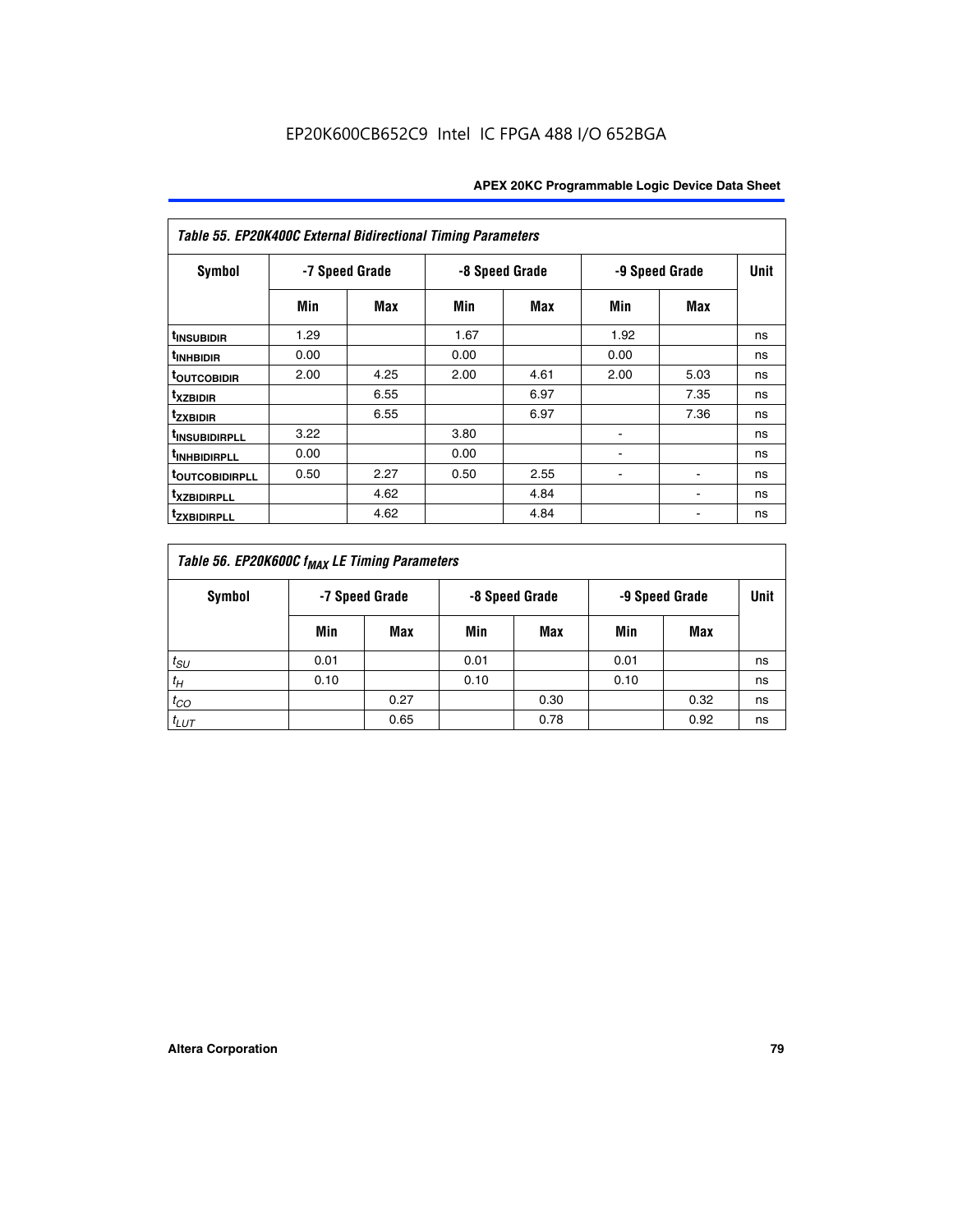|                                   | Table 57. EP20K600C f <sub>MAX</sub> ESB Timing Parameters |            |                |            |                |            |    |  |  |  |  |
|-----------------------------------|------------------------------------------------------------|------------|----------------|------------|----------------|------------|----|--|--|--|--|
| Symbol                            | -7 Speed Grade                                             |            | -8 Speed Grade |            | -9 Speed Grade | Unit       |    |  |  |  |  |
|                                   | Min                                                        | <b>Max</b> | Min            | <b>Max</b> | Min            | <b>Max</b> |    |  |  |  |  |
| <sup>t</sup> ESBARC               |                                                            | 1.30       |                | 1.51       |                | 1.69       | ns |  |  |  |  |
| <sup>t</sup> ESBSRC               |                                                            | 2.35       |                | 2.49       |                | 2.72       | ns |  |  |  |  |
| <sup>t</sup> ESBAWC               |                                                            | 2.92       |                | 3.46       |                | 3.86       | ns |  |  |  |  |
| t <sub>ESBSWC</sub>               |                                                            | 3.05       |                | 3.44       |                | 3.85       | ns |  |  |  |  |
| <sup>t</sup> ESBWASU              | 0.45                                                       |            | 0.50           |            | 0.54           |            | ns |  |  |  |  |
| <sup>t</sup> ESBWAH               | 0.44                                                       |            | 0.50           |            | 0.55           |            | ns |  |  |  |  |
| <sup>t</sup> ESBWDSU              | 0.57                                                       |            | 0.63           |            | 0.68           |            | ns |  |  |  |  |
| <sup>t</sup> ESBWDH               | 0.44                                                       |            | 0.50           |            | 0.55           |            | ns |  |  |  |  |
| <sup>t</sup> ESBRASU              | 1.25                                                       |            | 1.43           |            | 1.56           |            | ns |  |  |  |  |
| <sup>t</sup> ESBRAH               | 0.00                                                       |            | 0.03           |            | 0.11           |            | ns |  |  |  |  |
| <sup>t</sup> ESBWESU              | 0.00                                                       |            | 0.00           |            | 0.00           |            | ns |  |  |  |  |
| <sup>t</sup> ESBDATASU            | 2.01                                                       |            | 2.27           |            | 2.45           |            | ns |  |  |  |  |
| <sup>t</sup> ESBWADDRSU           | $-0.20$                                                    |            | $-0.24$        |            | $-0.28$        |            | ns |  |  |  |  |
| <sup>t</sup> ESBRADDRSU           | 0.02                                                       |            | 0.00           |            | $-0.02$        |            | ns |  |  |  |  |
| <sup>I</sup> ESBDATACO1           |                                                            | 1.09       |                | 1.28       |                | 1.43       | ns |  |  |  |  |
| <sup>t</sup> ESBDATACO2           |                                                            | 2.10       |                | 2.52       |                | 2.82       | ns |  |  |  |  |
| <sup>t</sup> ESBDD                |                                                            | 2.50       |                | 2.97       |                | 3.32       | ns |  |  |  |  |
| $t_{PD}$                          |                                                            | 1.48       |                | 1.78       |                | 2.00       | ns |  |  |  |  |
| <i>t<sub>PTERMSU</sub></i>        | 0.58                                                       |            | 0.72           |            | 0.81           |            | ns |  |  |  |  |
| <b><i>t<sub>PTERMCO</sub></i></b> |                                                            | 1.10       |                | 1.29       |                | 1.45       | ns |  |  |  |  |

| Table 58. EP20K600C f <sub>MAX</sub> Routing Delays |                |      |                |      |                |      |      |  |  |  |
|-----------------------------------------------------|----------------|------|----------------|------|----------------|------|------|--|--|--|
| Symbol                                              | -7 Speed Grade |      | -8 Speed Grade |      | -9 Speed Grade |      | Unit |  |  |  |
|                                                     | Min            | Max  | Min            | Max  | Min            | Max  |      |  |  |  |
| $t_{F1-4}$                                          |                | 0.15 |                | 0.16 |                | 0.18 | ns   |  |  |  |
| $t_{F5-20}$                                         |                | 0.94 |                | 1.05 |                | 1.20 | ns   |  |  |  |
| $t_{F20+}$                                          |                | 1.76 |                | 1.98 |                | 2.23 | ns   |  |  |  |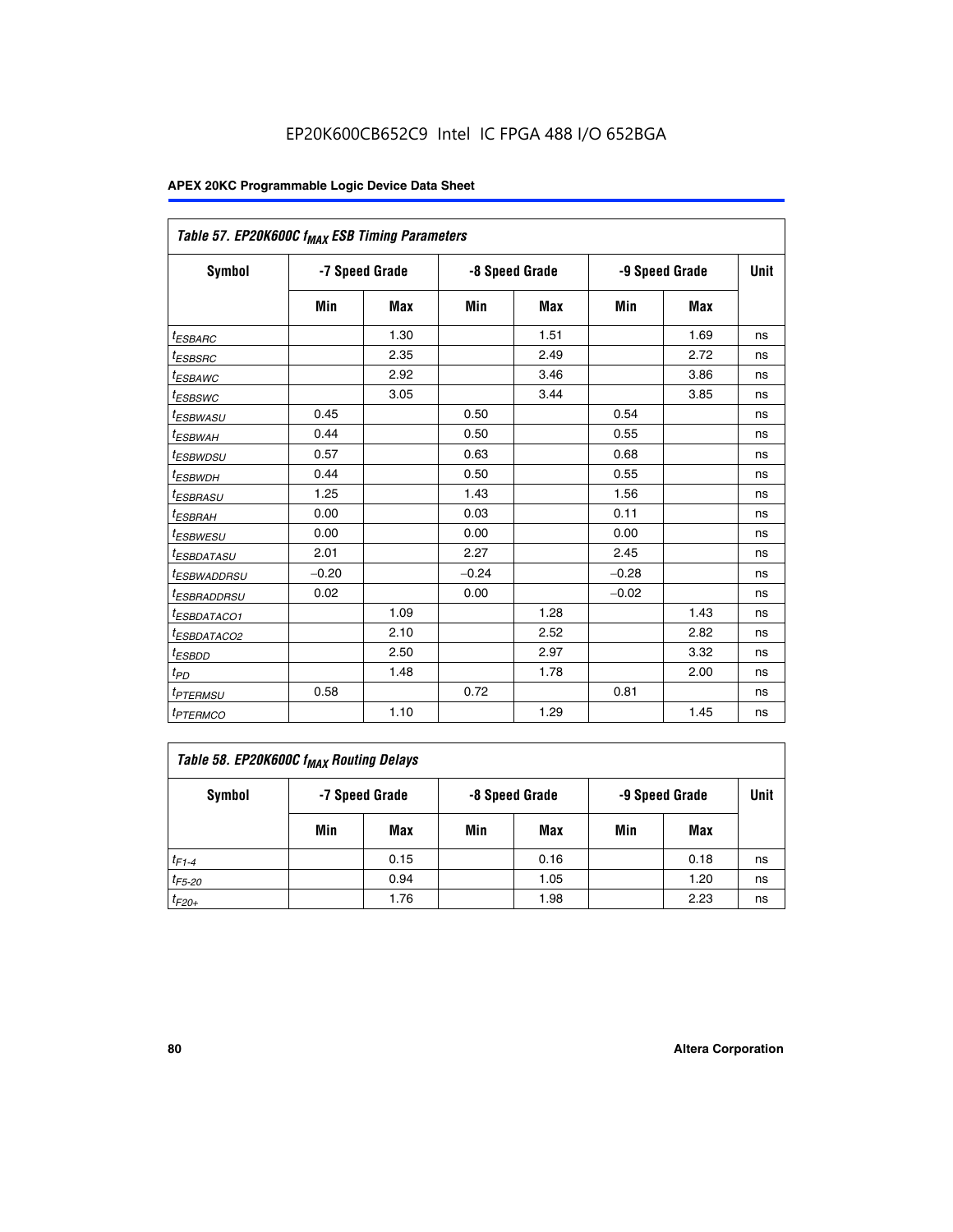| Table 59. EP20K600C Minimum Pulse Width Timing Parameters |                |     |                |            |                |     |             |  |  |  |
|-----------------------------------------------------------|----------------|-----|----------------|------------|----------------|-----|-------------|--|--|--|
| Symbol                                                    | -7 Speed Grade |     | -8 Speed Grade |            | -9 Speed Grade |     | <b>Unit</b> |  |  |  |
|                                                           | Min            | Max | Min            | <b>Max</b> | Min            | Max |             |  |  |  |
| $t_{CH}$                                                  | 1.33           |     | 1.66           |            | 2.00           |     | ns          |  |  |  |
| $t_{CL}$                                                  | 1.33           |     | 1.66           |            | 2.00           |     | ns          |  |  |  |
| $t_{CLRP}$                                                | 0.20           |     | 0.20           |            | 0.20           |     | ns          |  |  |  |
| $t_{PREF}$                                                | 0.20           |     | 0.20           |            | 0.20           |     | ns          |  |  |  |
| $t_{ESBCH}$                                               | 1.33           |     | 1.66           |            | 2.00           |     | ns          |  |  |  |
| $t_{ESBCL}$                                               | 1.33           |     | 1.66           |            | 2.00           |     | ns          |  |  |  |
| <sup>t</sup> ESBWP                                        | 1.05           |     | 1.28           |            | 1.44           |     | ns          |  |  |  |
| <sup>t</sup> ESBRP                                        | 0.87           |     | 1.06           |            | 1.19           |     | ns          |  |  |  |

| Table 60. EP20K600C External Timing Parameters |      |                |                |      |      |                |    |  |  |  |  |  |
|------------------------------------------------|------|----------------|----------------|------|------|----------------|----|--|--|--|--|--|
| Symbol                                         |      | -7 Speed Grade | -8 Speed Grade |      |      | -9 Speed Grade |    |  |  |  |  |  |
|                                                | Min  | Max            | Min            | Max  | Min  | Max            |    |  |  |  |  |  |
| t <sub>INSU</sub>                              | 1.28 |                | 1.40           |      | 1.45 |                | ns |  |  |  |  |  |
| <sup>t</sup> INH                               | 0.00 |                | 0.00           |      | 0.00 |                | ns |  |  |  |  |  |
| toutco                                         | 2.00 | 4.29           | 2.00           | 4.77 | 2.00 | 5.11           | ns |  |  |  |  |  |
| <sup>t</sup> INSUPLL                           | 0.80 |                | 0.91           |      |      |                | ns |  |  |  |  |  |
| <sup>t</sup> INHPLL                            | 0.00 |                | 0.00           |      |      |                | ns |  |  |  |  |  |
| <b>TOUTCOPLL</b>                               | 0.50 | 2.37           | 0.50           | 2.63 |      |                | ns |  |  |  |  |  |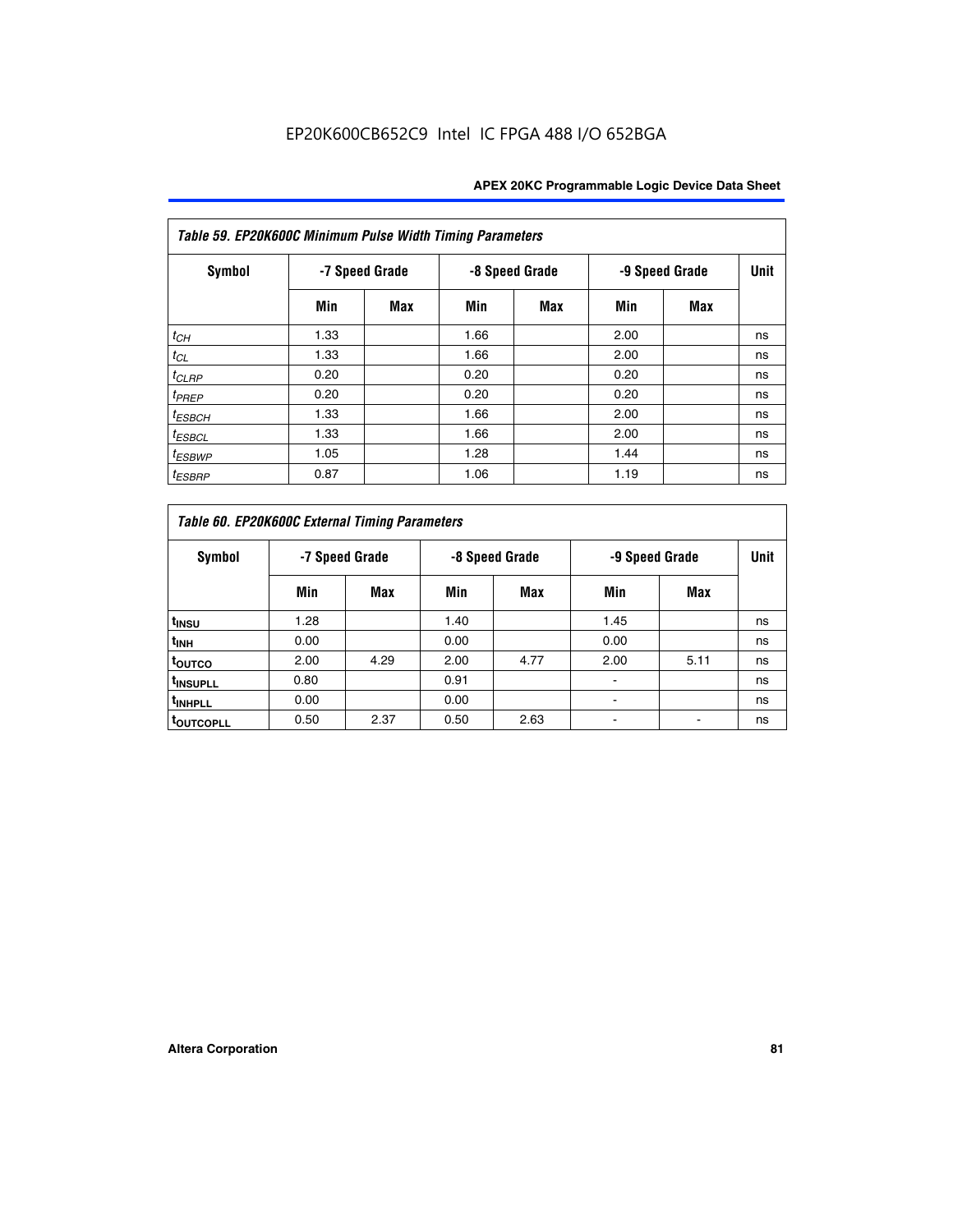| <b>Table 61. EP20K600C External Bidirectional Timing Parameters</b> |                |      |      |                |      |                |             |  |  |  |  |
|---------------------------------------------------------------------|----------------|------|------|----------------|------|----------------|-------------|--|--|--|--|
| <b>Symbol</b>                                                       | -7 Speed Grade |      |      | -8 Speed Grade |      | -9 Speed Grade | <b>Unit</b> |  |  |  |  |
|                                                                     | Min            | Max  | Min  | Max            | Min  | Max            |             |  |  |  |  |
| <sup>t</sup> INSUBIDIR                                              | 2.03           |      | 2.57 |                | 2.97 |                | ns          |  |  |  |  |
| <sup>t</sup> INHBIDIR                                               | 0.00           |      | 0.00 |                | 0.00 |                | ns          |  |  |  |  |
| <b><sup>t</sup>OUTCOBIDIR</b>                                       | 2.00           | 4.29 | 2.00 | 4.77           | 2.00 | 5.11           | ns          |  |  |  |  |
| <sup>t</sup> xzbidir                                                |                | 8.31 |      | 9.14           |      | 9.76           | ns          |  |  |  |  |
| <sup>t</sup> zxbidir                                                |                | 8.31 |      | 9.14           |      | 9.76           | ns          |  |  |  |  |
| <sup>t</sup> insubidirpll                                           | 3.99           |      | 4.77 |                |      |                | ns          |  |  |  |  |
| <sup>t</sup> INHBIDIRPLL                                            | 0.00           |      | 0.00 |                |      |                | ns          |  |  |  |  |
| <sup>T</sup> OUTCOBIDIRPLL                                          | 0.50           | 2.37 | 0.50 | 2.63           | ۰    | ۰              | ns          |  |  |  |  |
| <sup>t</sup> xzbidirpll                                             |                | 6.35 |      | 6.94           |      |                | ns          |  |  |  |  |
| <sup>I</sup> ZXBIDIRPLL                                             |                | 6.35 |      | 6.94           |      |                | ns          |  |  |  |  |

| Table 62. EP20K1000C f <sub>MAX</sub> LE Timing Microparameters |                                                    |      |      |      |      |      |      |  |  |  |
|-----------------------------------------------------------------|----------------------------------------------------|------|------|------|------|------|------|--|--|--|
| Symbol                                                          | -7 Speed Grade<br>-8 Speed Grade<br>-9 Speed Grade |      |      |      |      |      | Unit |  |  |  |
|                                                                 | Min                                                | Max  | Min  | Max  | Min  | Max  |      |  |  |  |
| $t_{SU}$                                                        | 0.01                                               |      | 0.01 |      | 0.01 |      | ns   |  |  |  |
| $t_H$                                                           | 0.10                                               |      | 0.10 |      | 0.10 |      | ns   |  |  |  |
| $t_{CO}$                                                        |                                                    | 0.27 |      | 0.30 |      | 0.32 | ns   |  |  |  |
| $t_{LUT}$                                                       |                                                    | 0.66 |      | 0.79 |      | 0.92 | ns   |  |  |  |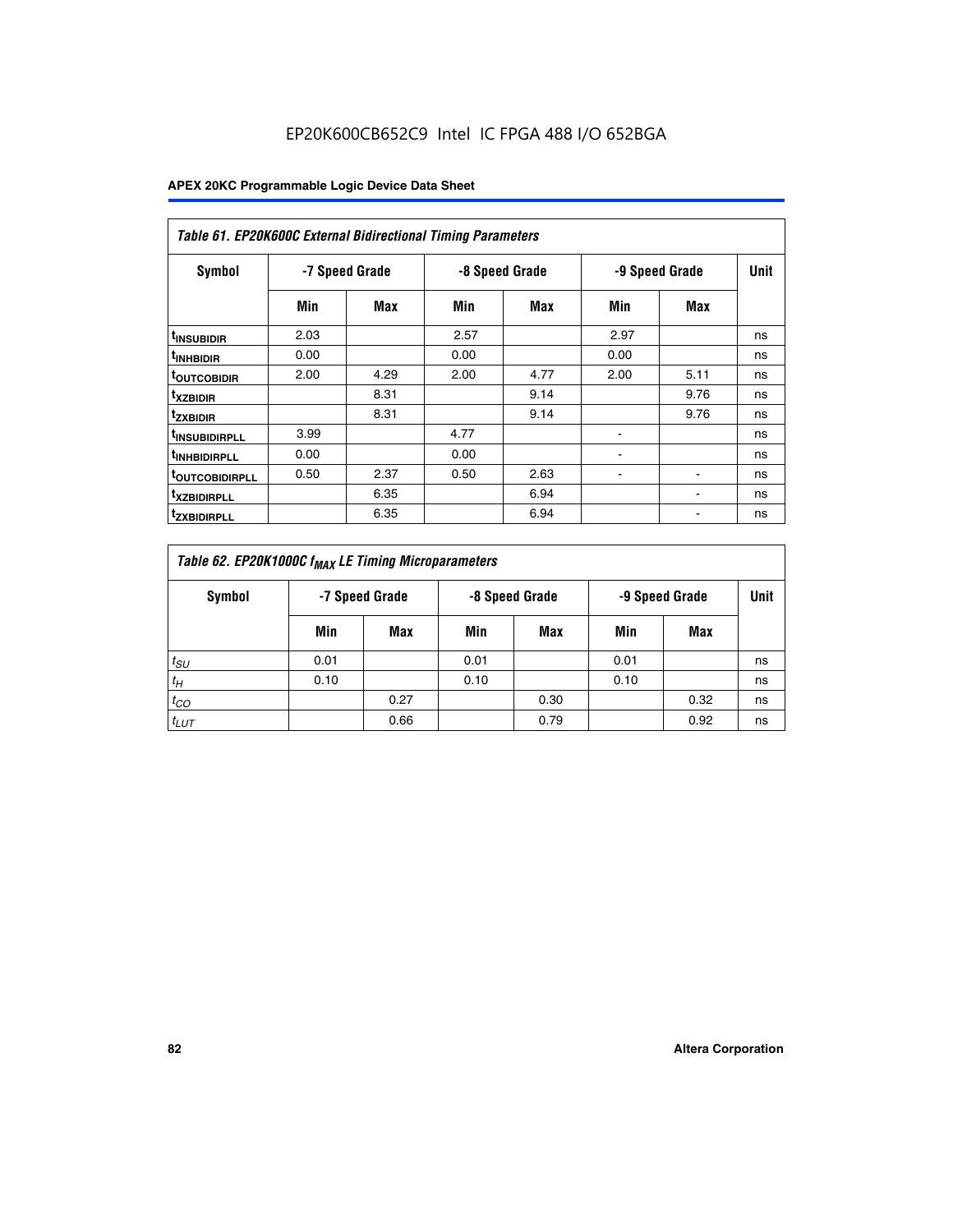| Table 63. EP20K1000C f <sub>MAX</sub> ESB Timing Microparameters |                |            |         |                |                |             |    |  |  |
|------------------------------------------------------------------|----------------|------------|---------|----------------|----------------|-------------|----|--|--|
| <b>Symbol</b>                                                    | -7 Speed Grade |            |         | -8 Speed Grade | -9 Speed Grade | <b>Unit</b> |    |  |  |
|                                                                  | Min            | <b>Max</b> | Min     | <b>Max</b>     | Min            | <b>Max</b>  |    |  |  |
| <i>t<sub>ESBARC</sub></i>                                        |                | 1.48       |         | 1.57           |                | 1.65        | ns |  |  |
| $t_{ESBSRC}$                                                     |                | 2.36       |         | 2.50           |                | 2.73        | ns |  |  |
| <sup>t</sup> ESBAWC                                              |                | 2.93       |         | 3.46           |                | 3.86        | ns |  |  |
| <i>t</i> <sub>ESBSWC</sub>                                       |                | 3.08       |         | 3.43           |                | 3.83        | ns |  |  |
| <sup>t</sup> ESBWASU                                             | 0.51           |            | 0.50    |                | 0.52           |             | ns |  |  |
| <sup>t</sup> ESBWAH                                              | 0.38           |            | 0.51    |                | 0.57           |             | ns |  |  |
| <i>t<sub>ESBWDSU</sub></i>                                       | 0.62           |            | 0.62    |                | 0.66           |             | ns |  |  |
| <sup>t</sup> ESBWDH                                              | 0.38           |            | 0.51    |                | 0.57           |             | ns |  |  |
| <sup>t</sup> ESBRASU                                             | 1.40           |            | 1.47    |                | 1.53           |             | ns |  |  |
| <sup>t</sup> ESBRAH                                              | 0.00           |            | 0.07    |                | 0.18           |             | ns |  |  |
| <i>t<sub>ESBWESU</sub></i>                                       | 0.00           |            | 0.00    |                | 0.00           |             | ns |  |  |
| <sup>t</sup> ESBDATASU                                           | 1.92           |            | 2.19    |                | 2.35           |             | ns |  |  |
| <sup>t</sup> ESBWADDRSU                                          | $-0.20$        |            | $-0.28$ |                | $-0.32$        |             | ns |  |  |
| <i>t<sub>ESBRADDRSU</sub></i>                                    | 0.00           |            | $-0.03$ |                | $-0.05$        |             | ns |  |  |
| <sup>t</sup> ESBDATACO1                                          |                | 1.12       |         | 1.30           |                | 1.46        | ns |  |  |
| <sup>t</sup> ESBDATACO2                                          |                | 2.11       |         | 2.53           |                | 2.84        | ns |  |  |
| <sup>t</sup> ESBDD                                               |                | 2.56       |         | 2.96           |                | 3.30        | ns |  |  |
| t <sub>PD</sub>                                                  |                | 1.49       |         | 1.79           |                | 2.02        | ns |  |  |
| <i><b>TPTERMSU</b></i>                                           | 0.61           |            | 0.69    |                | 0.77           |             | ns |  |  |
| <b>t</b> <sub>PTERMCO</sub>                                      |                | 1.13       |         | 1.32           |                | 1.48        | ns |  |  |

| Table 64. EP20K1000C f <sub>MAX</sub> Routing Delays |     |                |     |                |     |                |      |  |  |  |
|------------------------------------------------------|-----|----------------|-----|----------------|-----|----------------|------|--|--|--|
| <b>Symbol</b>                                        |     | -7 Speed Grade |     | -8 Speed Grade |     | -9 Speed Grade | Unit |  |  |  |
|                                                      | Min | Max            | Min | Max            | Min | Max            |      |  |  |  |
| $t_{F1-4}$                                           |     | 0.15           |     | 0.17           |     | 0.19           | ns   |  |  |  |
| $t_{F5-20}$                                          |     | 1.13           |     | 1.31           |     | 1.50           | ns   |  |  |  |
| $t_{F20+}$                                           |     | 2.30           |     | 2.71           |     | 3.19           | ns   |  |  |  |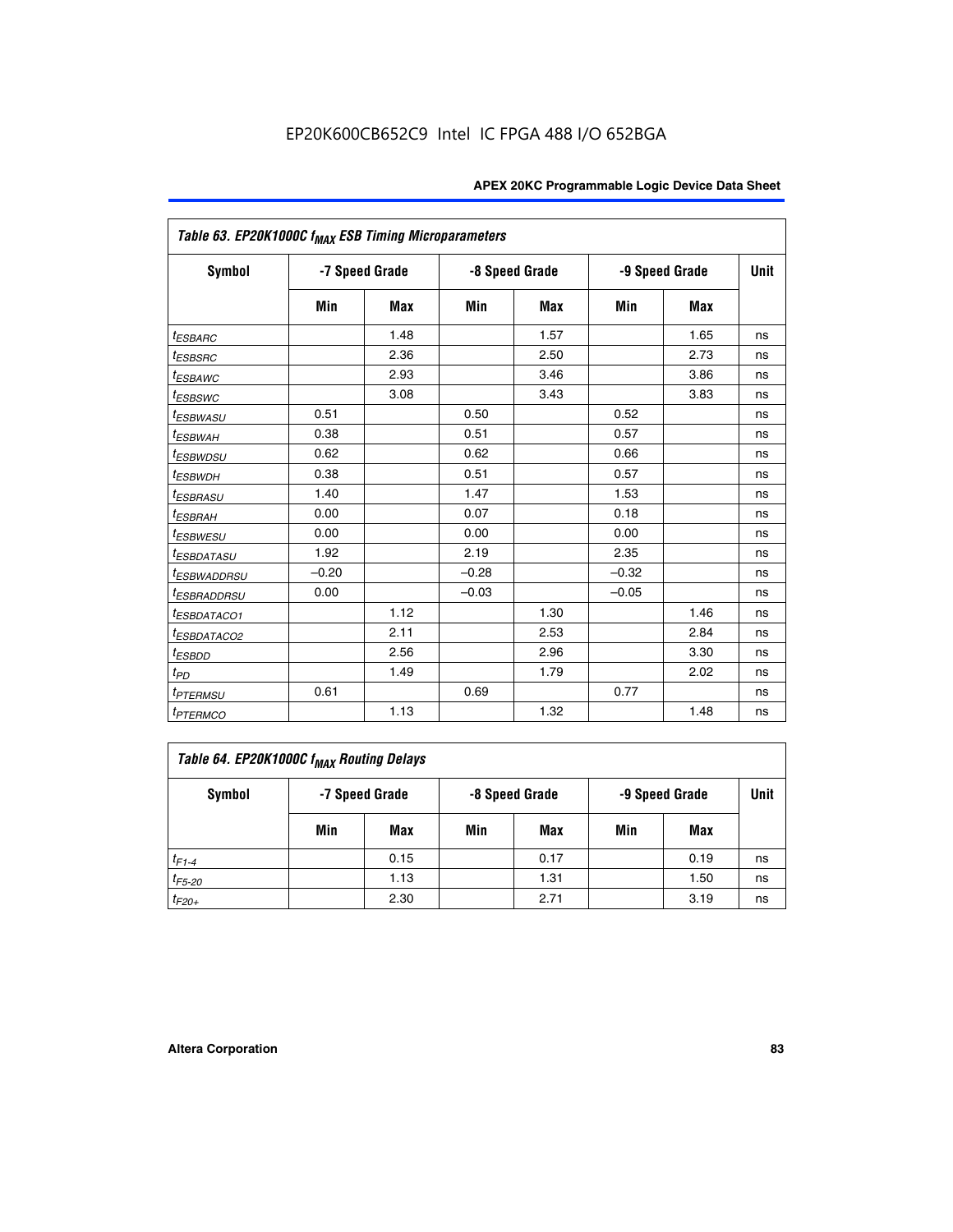# EP20K600CB652C9 Intel IC FPGA 488 I/O 652BGA

| Table 65. EP20K1000C Minimum Pulse Width Timing Parameters |                |     |                |            |      |                |      |  |  |  |
|------------------------------------------------------------|----------------|-----|----------------|------------|------|----------------|------|--|--|--|
| Symbol                                                     | -7 Speed Grade |     | -8 Speed Grade |            |      | -9 Speed Grade | Unit |  |  |  |
|                                                            | Min            | Max | Min            | <b>Max</b> | Min  | <b>Max</b>     |      |  |  |  |
| $t_{CH}$                                                   | 1.33           |     | 1.66           |            | 2.00 |                | ns   |  |  |  |
| $t_{CL}$                                                   | 1.33           |     | 1.66           |            | 2.00 |                | ns   |  |  |  |
| $t_{CLRP}$                                                 | 0.20           |     | 0.20           |            | 0.20 |                | ns   |  |  |  |
| $t_{PREF}$                                                 | 0.20           |     | 0.20           |            | 0.20 |                | ns   |  |  |  |
| $t_{ESBCH}$                                                | 1.33           |     | 1.66           |            | 2.00 |                | ns   |  |  |  |
| $t_{ESBCL}$                                                | 1.33           |     | 1.66           |            | 2.00 |                | ns   |  |  |  |
| $t_{ESBWP}$                                                | 1.04           |     | 1.26           |            | 1.41 |                | ns   |  |  |  |
| <sup>t</sup> ESBRP                                         | 0.87           |     | 1.05           |            | 1.18 |                | ns   |  |  |  |

| Table 66. EP20K1000C External Timing Parameters |                |      |                |      |                |      |             |
|-------------------------------------------------|----------------|------|----------------|------|----------------|------|-------------|
| Symbol                                          | -7 Speed Grade |      | -8 Speed Grade |      | -9 Speed Grade |      | <b>Unit</b> |
|                                                 | Min            | Max  | Min            | Max  | Min            | Max  |             |
| t <sub>INSU</sub>                               | 1.14           |      | 1.14           |      | 1.11           |      | ns          |
| $t_{\text{INH}}$                                | 0.00           |      | 0.00           |      | 0.00           |      | ns          |
| toutco                                          | 2.00           | 4.63 | 2.00           | 5.26 | 2.00           | 5.69 | ns          |
| <sup>t</sup> INSUPLL                            | 0.81           |      | 0.92           |      |                |      | ns          |
| <sup>t</sup> INHPLL                             | 0.00           |      | 0.00           |      |                |      | ns          |
| <sup>I</sup> OUTCOPLL                           | 0.50           | 2.32 | 0.50           | 2.55 |                |      | ns          |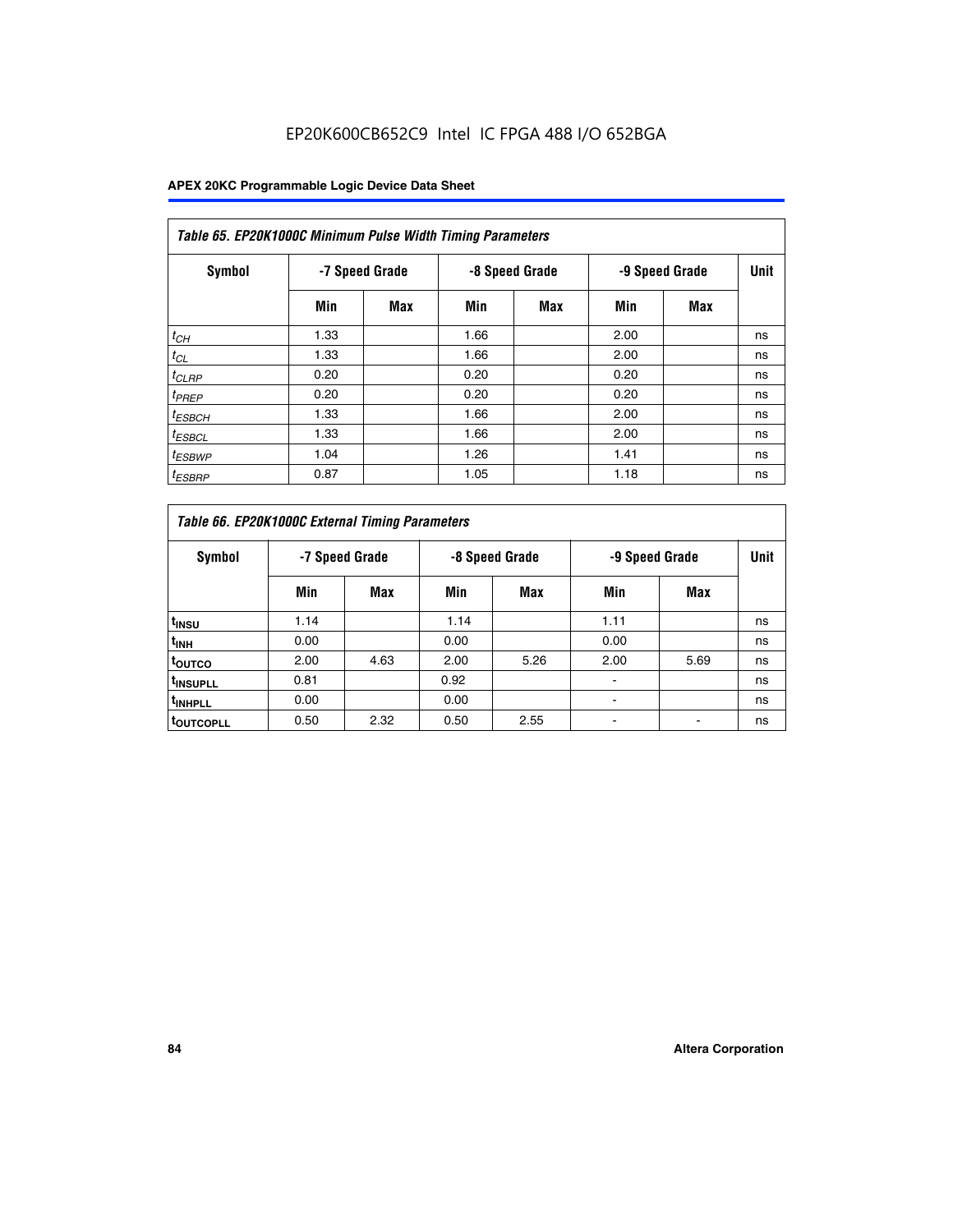| Table 67. EP20K1000C External Bidirectional Timing Parameters |                |      |                |      |                |            |             |
|---------------------------------------------------------------|----------------|------|----------------|------|----------------|------------|-------------|
| Symbol                                                        | -7 Speed Grade |      | -8 Speed Grade |      | -9 Speed Grade |            | <b>Unit</b> |
|                                                               | Min            | Max  | Min            | Max  | Min            | <b>Max</b> |             |
| t <sub>INSUBIDIR</sub>                                        | 1.86           |      | 2.54           |      | 3.15           |            | ns          |
| <sup>t</sup> INHBIDIR                                         | 0.00           |      | 0.00           |      | 0.00           |            | ns          |
| <sup>t</sup> OUTCOBIDIR                                       | 2.00           | 4.63 | 2.00           | 5.26 | 2.00           | 5.69       | ns          |
| txzbidir                                                      |                | 8.98 |                | 9.89 |                | 10.67      | ns          |
| <b>tzxbidir</b>                                               |                | 8.98 |                | 9.89 |                | 10.67      | ns          |
| <sup>t</sup> INSUBIDIRPLL                                     | 4.17           |      | 5.27           |      |                |            | ns          |
| t <sub>INHBIDIRPLL</sub>                                      | 0.00           |      | 0.00           |      |                |            | ns          |
| <b><i>LOUTCOBIDIRPLL</i></b>                                  | 0.50           | 2.32 | 0.50           | 2.55 |                |            | ns          |
| <i>txzBIDIRPLL</i>                                            |                | 6.67 |                | 7.18 |                |            | ns          |
| tzxbidirpll                                                   |                | 6.67 |                | 7.18 |                |            | ns          |

Tables 68 and 69 show selectable I/O standard input and output delays for APEX 20KC devices. If you select an I/O standard input or output delay other than LVCMOS, add the delay for the selected speed grade to the LVCMOS value.

| Table 68. Selectable I/O Standard Input Delays |                |         |                |         |                |         |             |  |
|------------------------------------------------|----------------|---------|----------------|---------|----------------|---------|-------------|--|
| <b>Symbol</b>                                  | -7 Speed Grade |         | -8 Speed Grade |         | -9 Speed Grade |         | <b>Unit</b> |  |
|                                                | Min            | Max     | Min            | Max     | Min            | Max     | Min         |  |
| <b>LVCMOS</b>                                  |                | 0.00    |                | 0.00    |                | 0.00    | ns          |  |
| <b>LVTTL</b>                                   |                | 0.00    |                | 0.00    |                | 0.00    | ns          |  |
| 2.5V                                           |                | 0.00    |                | 0.00    |                | 0.00    | ns          |  |
| 1.8 V                                          |                | 0.04    |                | 0.11    |                | 0.14    | ns          |  |
| PCI                                            |                | 0.00    |                | 0.04    |                | 0.03    | ns          |  |
| $GTL+$                                         |                | $-0.30$ |                | 0.25    |                | 0.23    | ns          |  |
| SSTL-3 Class I                                 |                | $-0.19$ |                | $-0.13$ |                | $-0.13$ | ns          |  |
| SSTL-3 Class II                                |                | $-0.19$ |                | $-0.13$ |                | $-0.13$ | ns          |  |
| SSTL-2 Class I                                 |                | $-0.19$ |                | $-0.13$ |                | $-0.13$ | ns          |  |
| SSTL-2 Class II                                |                | $-0.19$ |                | $-0.13$ |                | $-0.13$ | ns          |  |
| <b>LVDS</b>                                    |                | $-0.19$ |                | $-0.17$ |                | $-0.16$ | ns          |  |
| <b>CTT</b>                                     |                | 0.00    |                | 0.00    |                | 0.00    | ns          |  |
| <b>AGP</b>                                     |                | 0.00    |                | 0.00    |                | 0.00    | ns          |  |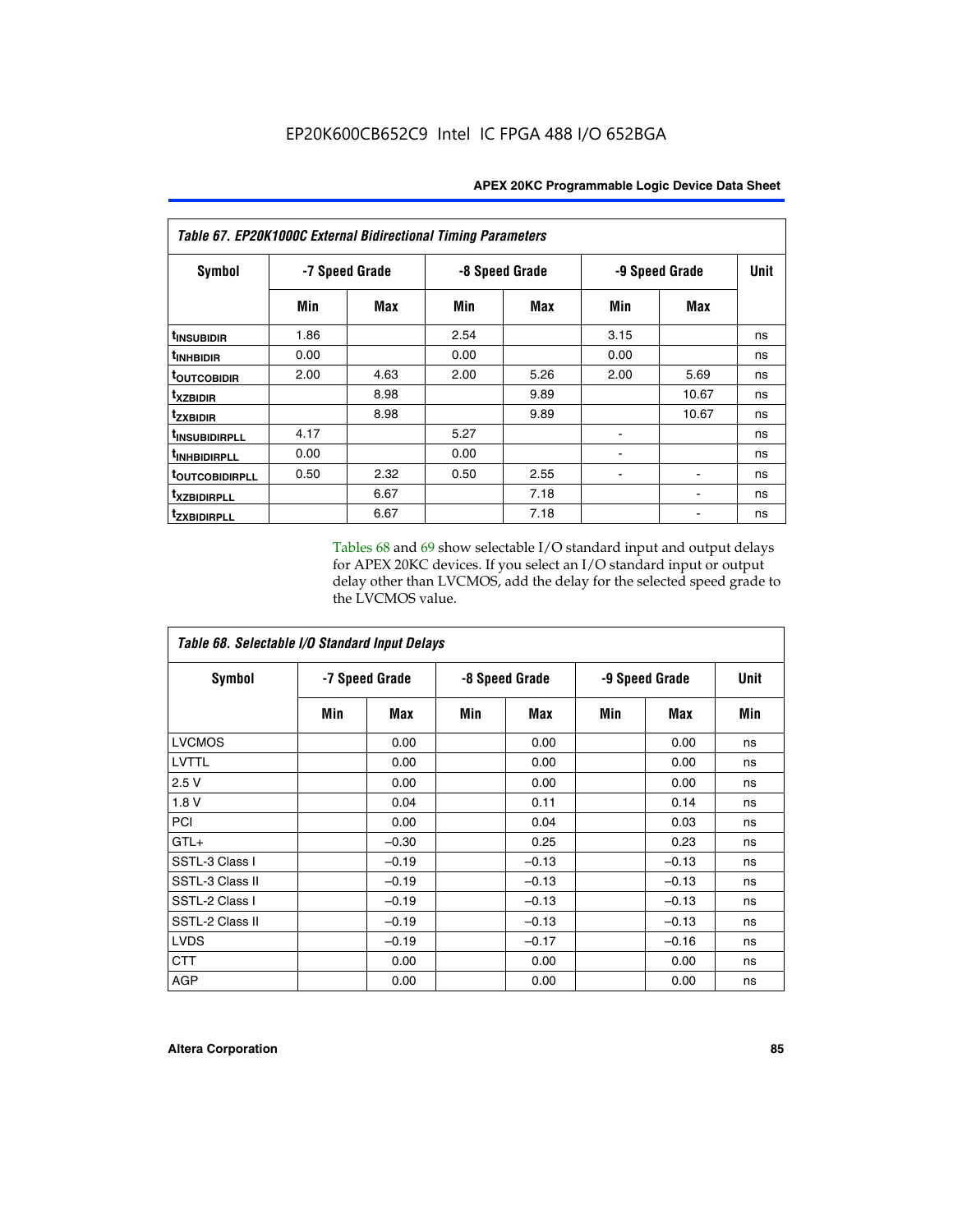| Table 69. Selectable I/O Standard Output Delays |                |         |               |         |                |            |      |
|-------------------------------------------------|----------------|---------|---------------|---------|----------------|------------|------|
| <b>Symbol</b>                                   | -7 Speed Grade |         | -8 Speed Grad |         | -9 Speed Grade |            | Unit |
|                                                 | Min            | Max     | Min           | Max     | Min            | <b>Max</b> | Min  |
| <b>LVCMOS</b>                                   |                | 0.00    |               | 0.00    |                | 0.00       | ns   |
| LVTTL                                           |                | 0.00    |               | 0.00    |                | 0.00       | ns   |
| 2.5V                                            |                | 0.00    |               | 0.00    |                | 0.00       | ns   |
| 1.8V                                            |                | 1.18    |               | 1.41    |                | 1.57       | ns   |
| PCI                                             |                | $-0.52$ |               | $-0.53$ |                | $-0.56$    | ns   |
| $GTL+$                                          |                | $-0.18$ |               | $-0.29$ |                | $-0.39$    | ns   |
| SSTL-3 Class I                                  |                | $-0.67$ |               | $-0.71$ |                | $-0.75$    | ns   |
| SSTL-3 Class II                                 |                | $-0.67$ |               | $-0.71$ |                | $-0.75$    | ns   |
| SSTL-2 Class I                                  |                | $-0.67$ |               | $-0.71$ |                | $-0.75$    | ns   |
| SSTL-2 Class II                                 |                | $-0.67$ |               | $-0.71$ |                | $-0.75$    | ns   |
| <b>LVDS</b>                                     |                | $-0.69$ |               | $-0.70$ |                | $-0.73$    | ns   |
| <b>CTT</b>                                      |                | 0.00    |               | 0.00    |                | 0.00       | ns   |
| AGP                                             |                | 0.00    |               | 0.00    |                | 0.00       | ns   |

# **Power Consumption**

To estimate device power consumption, use the interactive power estimator on the Altera web site at **http://www.altera.com**.

# **Configuration & Operation**

The APEX 20KC architecture supports several configuration schemes. This section summarizes the device operating modes and available device configuration schemes.

# **Operating Modes**

The APEX architecture uses SRAM configuration elements that require configuration data to be loaded each time the circuit powers up. The process of physically loading the SRAM data into the device is called configuration. During initialization, which occurs immediately after configuration, the device resets registers, enables I/O pins, and begins to operate as a logic device. The I/O pins are tri-stated during power-up, and before and during configuration. Together, the configuration and initialization processes are called *command mode*; normal device operation is called *user mode*.

Before and during device configuration, all I/O pins are pulled to  $V_{CCIO}$ by a built-in weak pull-up resistor.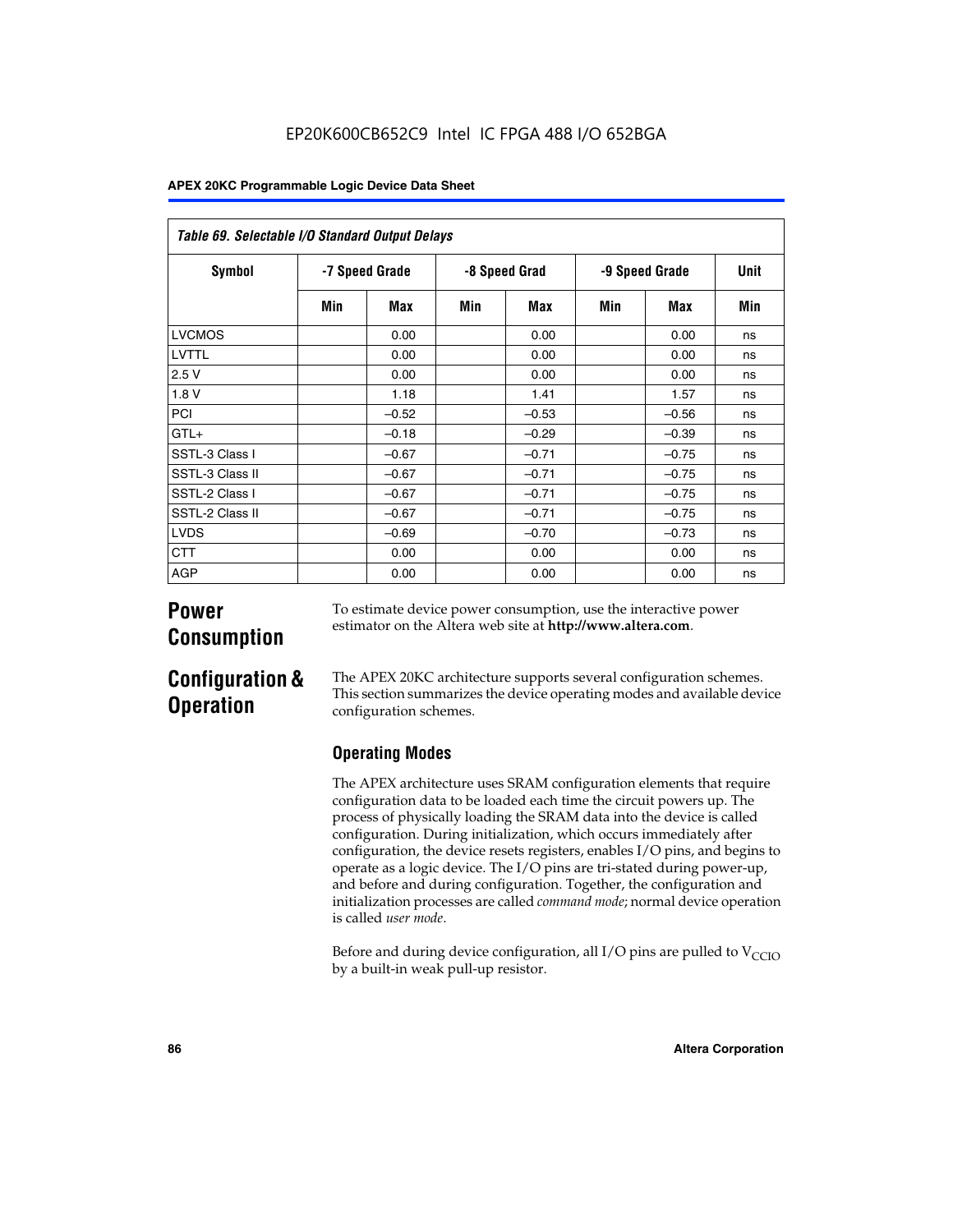SRAM configuration elements allow APEX 20KC devices to be reconfigured in-circuit by loading new configuration data into the device. Real-time reconfiguration is performed by forcing the device into command mode with a device pin, loading different configuration data, reinitializing the device, and resuming user-mode operation. In-field upgrades can be performed by distributing new configuration files.

## **Configuration Schemes**

The configuration data for an APEX 20KC device can be loaded with one of five configuration schemes (see Table 70), chosen on the basis of the target application. An EPC16, EPC2, or EPC1 configuration device, intelligent controller, or the JTAG port can be used to control the configuration of an APEX 20KC device. When a configuration device is used, the system can configure automatically at system power-up.

Multiple APEX 20KC devices can be configured in any of five configuration schemes by connecting the configuration enable (nCE) and configuration enable output (nCEO) pins on each device.

| Table 70. Data Sources for Configuration |                                                                                                                                                      |  |  |  |  |
|------------------------------------------|------------------------------------------------------------------------------------------------------------------------------------------------------|--|--|--|--|
| <b>Configuration Scheme</b>              | Data Source                                                                                                                                          |  |  |  |  |
| Configuration device                     | EPC16, EPC8, EPC4, EPC2, or EPC1 configuration device                                                                                                |  |  |  |  |
| Passive serial (PS)                      | MasterBlaster or ByteBlasterMV download cable or serial data source                                                                                  |  |  |  |  |
| Passive parallel asynchronous (PPA)      | Parallel data source                                                                                                                                 |  |  |  |  |
| Passive parallel synchronous (PPS)       | Parallel data source                                                                                                                                 |  |  |  |  |
| <b>JTAG</b>                              | MasterBlaster or ByteBlasterMV download cable or a microprocessor<br>with a Jam Standard Test and Programming Language (STAPL) or<br><b>JBC File</b> |  |  |  |  |



For more information on configuration, see *Application Note* 116 *(Configuring SRAM-Based LUT Devices).*

| <b>Device Pin-</b>                    | See the Altera web site (http://www.altera.com) or the Altera Digital                                                                                                    |
|---------------------------------------|--------------------------------------------------------------------------------------------------------------------------------------------------------------------------|
| <b>Outs</b>                           | Library for pin-out information.                                                                                                                                         |
| <b>Ordering</b><br><b>Information</b> | Figure 39 describes the ordering codes for Stratix devices. For more<br>information on a specific package, refer to the Altera Device Package<br>Information Data Sheet. |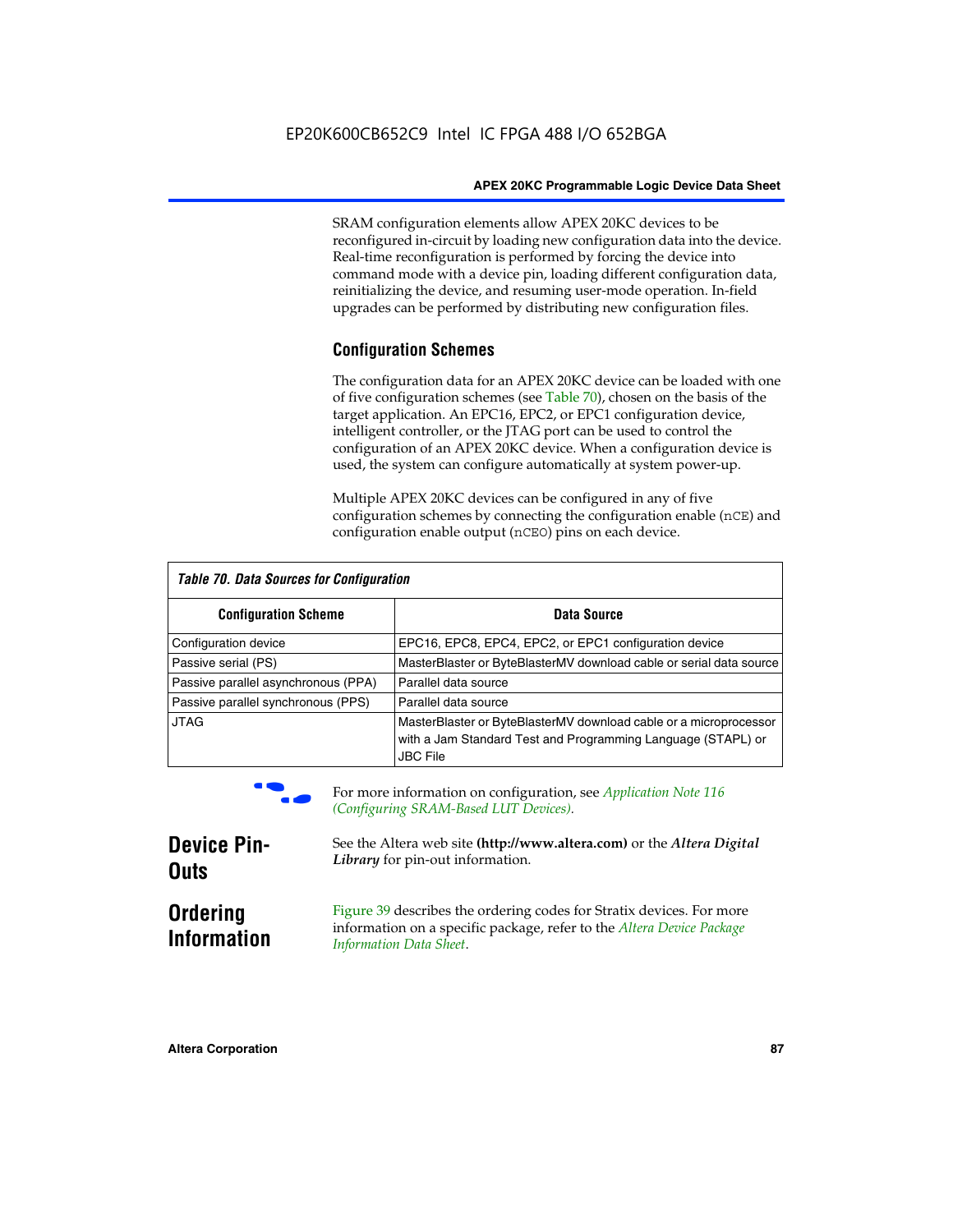#### *Figure 39. APEX 20KC Device Packaging Ordering Information*



# **Revision History**

The information contained in the *APEX 20KC Programmable Logic Device Data Sheet* version 2.2 supersedes information published in previous versions.

# **Version 2.2**

The following changes were made to the *APEX 20KC Programmable Logic Device Data Sheet* version 2.2:

- Updated Tables 1.
- Updated notes in Tables 20.

## **Version 2.1**

The following changes were made to the *APEX 20KC Programmable Logic Device Data Sheet* version 2.1:

- Removed figure on AC Test Conditions.
- Updated conditions in Tables 40 and 41.
- Added Tables 42 and 43.
- $\blacksquare$  Updated V<sub>OD</sub> in Table 27.<br>Added Figures 36 through
- Added Figures 36 through 38.
- Updated Tables 44 through 49.
- Updated Tables 62 through 67.
- Removed notes in Tables 44 through 67.
- Various textual changes throughout the document.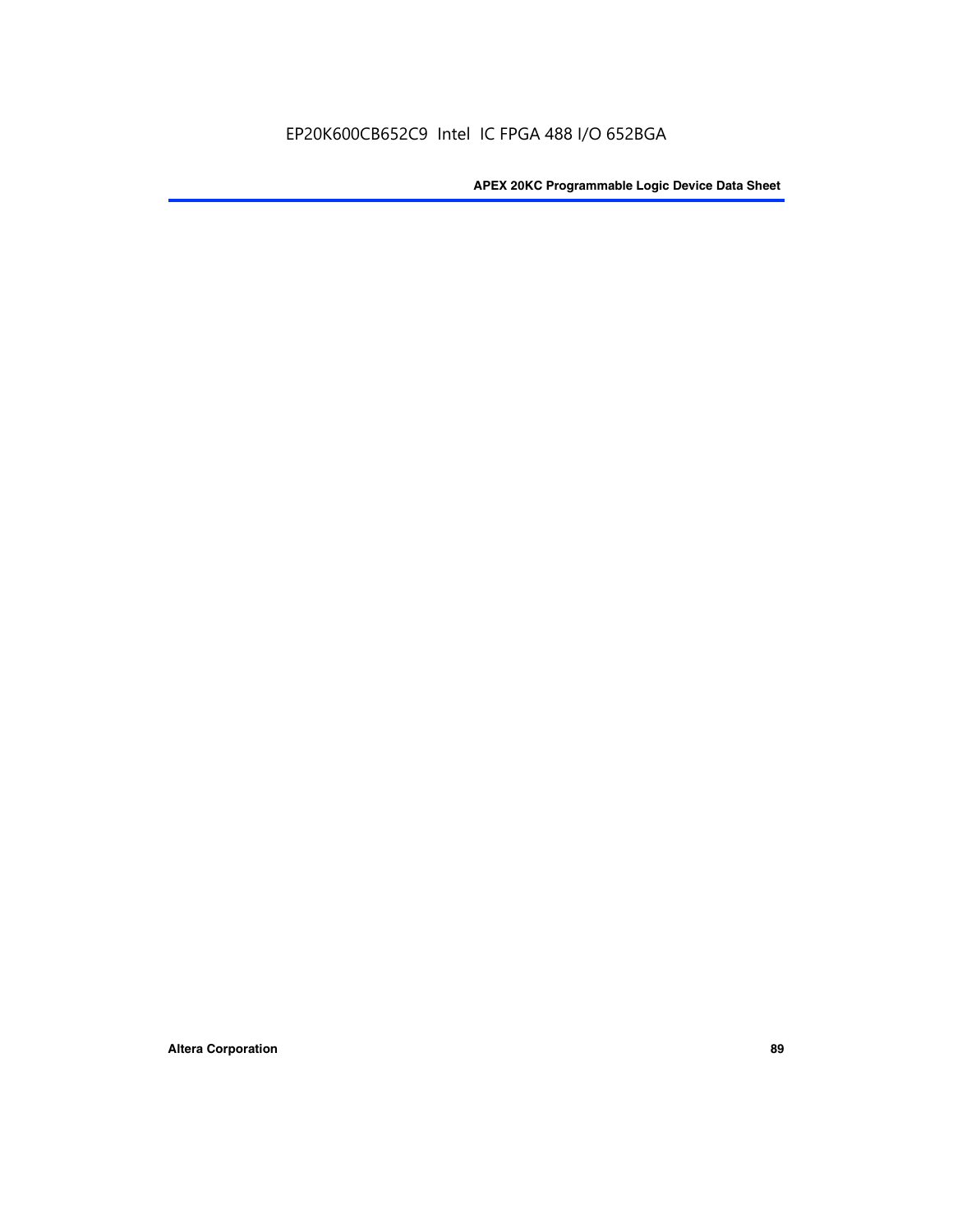

101 Innovation Drive San Jose, CA 95134 (408) 544-7000 http://www.altera.com Applications Hotline: (800) 800-EPLD Customer Marketing: (408) 544-7104 Literature Services: lit\_req@altera.com

Copyright © 2002 Altera Corporation. All rights reserved. Altera, The Programmable Solutions Company, the stylized Altera logo, specific device designations, and all other words and logos that are identified as trademarks and/or service marks are, unless noted otherwise, the trademarks and service marks of Altera Corporation in the U.S. and other countries. All other product or service names are the property of their respective holders. Altera products are protected under numerous U.S. and foreign patents and pending applications, mask work rights, and copyrights. Altera warrants performance of its semiconductor products

to current specifications in accordance with Altera's standard warranty, but reserves the right to make changes to any products and services at any time without notice. Altera assumes no responsibility or liability arising out of the application or use of any information, product, or service described herein except as expressly agreed to in writing by Altera Corporation. Altera customers are advised to obtain the latest version of device specifications before relying on any published information and before placing orders for products or services.



**90 Altera Corporation**